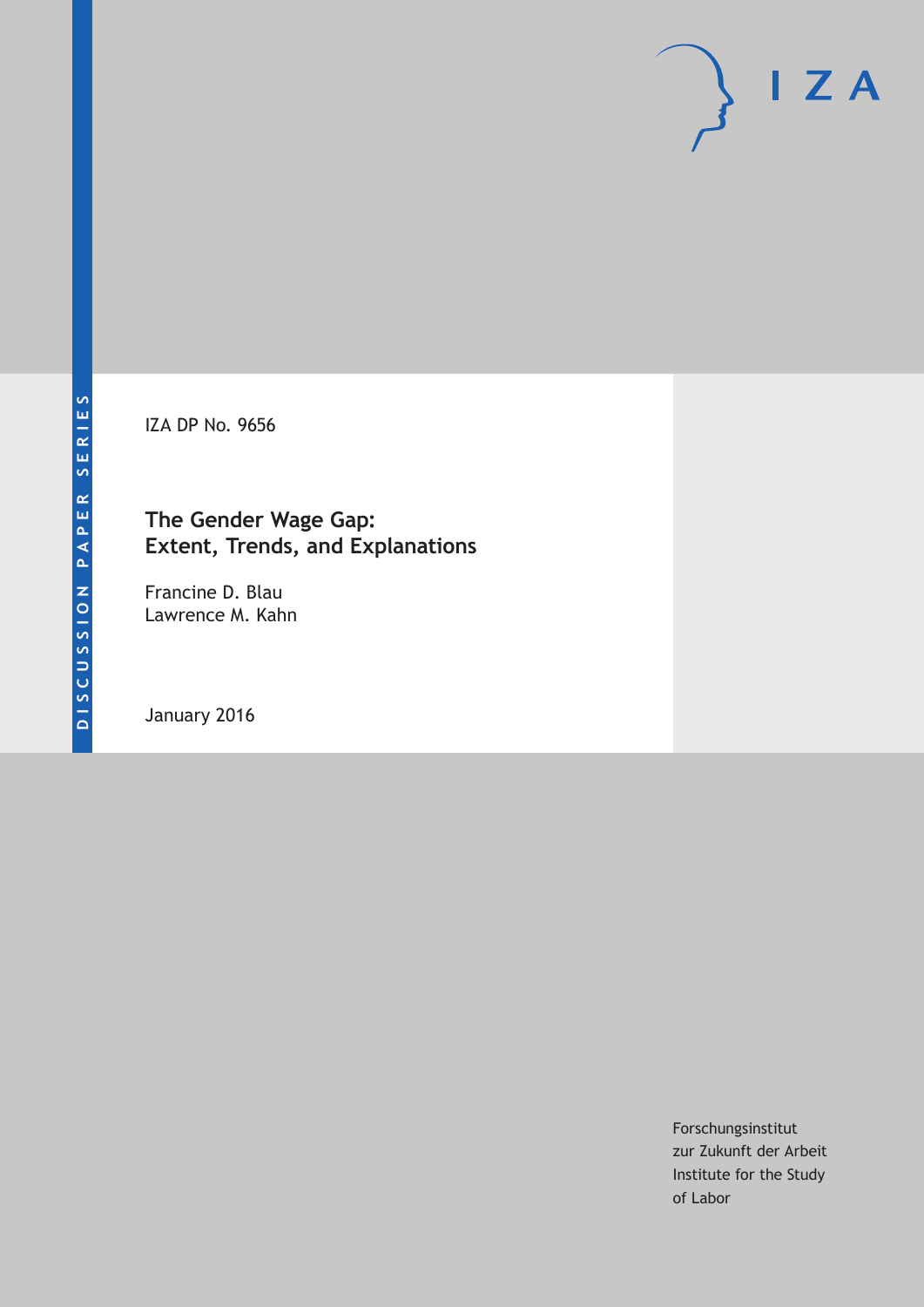# **The Gender Wage Gap: Extent, Trends, and Explanations**

## **Francine D. Blau**

*Cornell University, NBER, IZA, DIW and CESifo* 

### **Lawrence M. Kahn**

*Cornell University, IZA, CESifo and NCER* 

Discussion Paper No. 9656 January 2016

IZA

P.O. Box 7240 53072 Bonn Germany

Phone: +49-228-3894-0 Fax: +49-228-3894-180 E-mail: iza@iza.org

Any opinions expressed here are those of the author(s) and not those of IZA. Research published in this series may include views on policy, but the institute itself takes no institutional policy positions. The IZA research network is committed to the IZA Guiding Principles of Research Integrity.

The Institute for the Study of Labor (IZA) in Bonn is a local and virtual international research center and a place of communication between science, politics and business. IZA is an independent nonprofit organization supported by Deutsche Post Foundation. The center is associated with the University of Bonn and offers a stimulating research environment through its international network, workshops and conferences, data service, project support, research visits and doctoral program. IZA engages in (i) original and internationally competitive research in all fields of labor economics, (ii) development of policy concepts, and (iii) dissemination of research results and concepts to the interested public.

IZA Discussion Papers often represent preliminary work and are circulated to encourage discussion. Citation of such a paper should account for its provisional character. A revised version may be available directly from the author.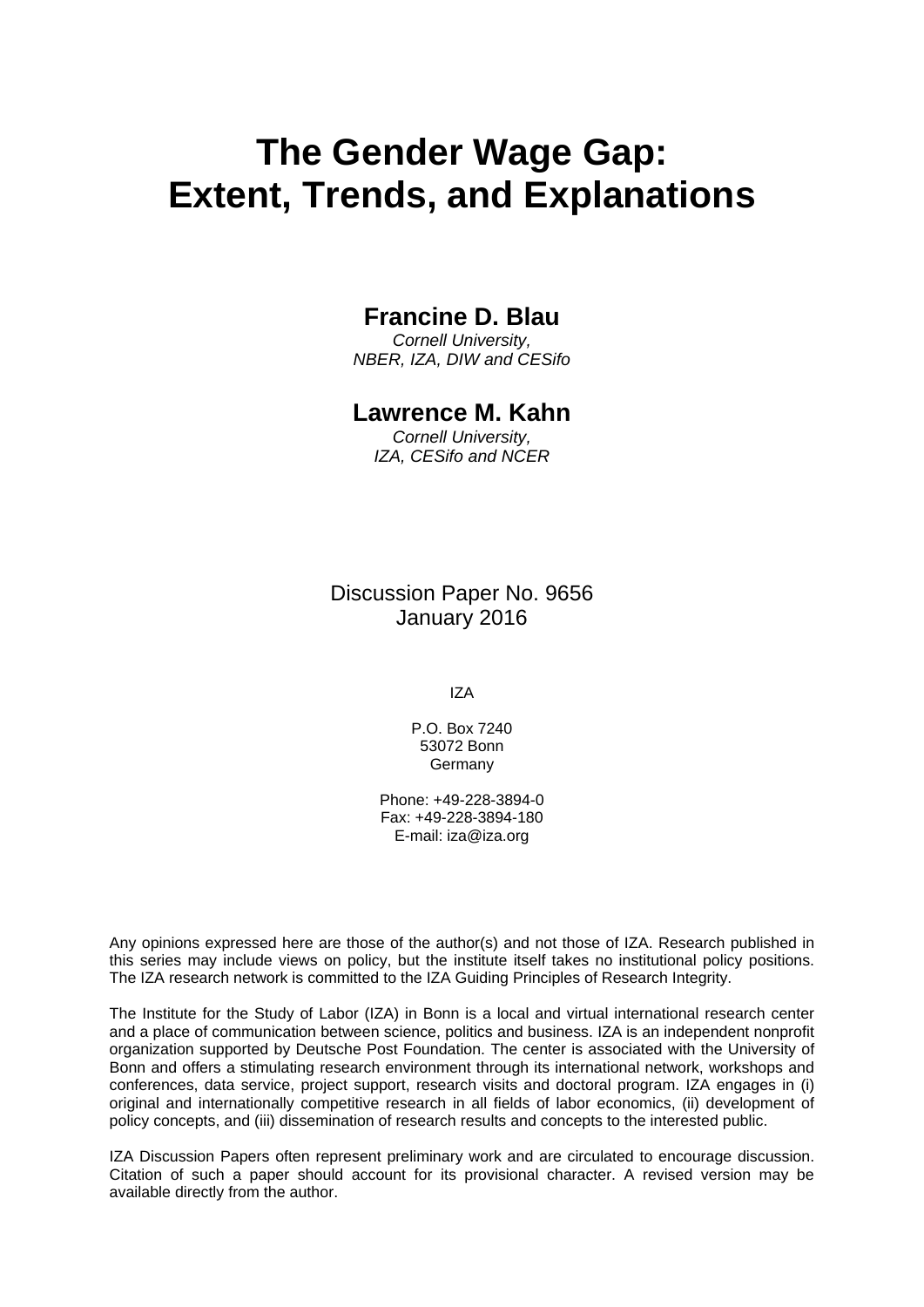IZA Discussion Paper No. 9656 January 2016

## **ABSTRACT**

# **The Gender Wage Gap: Extent, Trends, and Explanations\***

Using PSID microdata over the 1980-2010, we provide new empirical evidence on the extent of and trends in the gender wage gap, which declined considerably over this period. By 2010, conventional human capital variables taken together explained little of the gender wage gap, while gender differences in occupation and industry continued to be important. Moreover, the gender pay gap declined much more slowly at the top of the wage distribution that at the middle or the bottom and by 2010 was noticeably higher at the top. We then survey the literature to identify what has been learned about the explanations for the gap. We conclude that many of the traditional explanations continue to have salience. Although human capital factors are now relatively unimportant in the aggregate, women's work force interruptions and shorter hours remain significant in high skilled occupations, possibly due to compensating differentials. Gender differences in occupations and industries, as well as differences in gender roles and the gender division of labor remain important, and research based on experimental evidence strongly suggests that discrimination cannot be discounted. Psychological attributes or noncognitive skills comprise one of the newer explanations for gender differences in outcomes. Our effort to assess the quantitative evidence on the importance of these factors suggests that they account for a small to moderate portion of the gender pay gap, considerably smaller than say occupation and industry effects, though they appear to modestly contribute to these differences.

JEL Classification: J16, J24, J31, J71

Keywords: gender, gender pay gap, wage differentials, discrimination, human capital investment, occupations, occupational segregation

Corresponding author:

Francine D. Blau ILR School Cornell University 268 Ives Hall Ithaca, NY 14853-3901 USA E-mail: fdb4@cornell.edu

 $\overline{a}$ 

<sup>\*</sup> Forthcoming in the *Journal of Economic Literature*. We are indebted to Steven Durlauf, Janet Currie, Anne Winkler, Martha Bailey, and four anonymous referees for helpful comments and suggestions and to Jason Cook and Ankita Patnaik for excellent research assistance.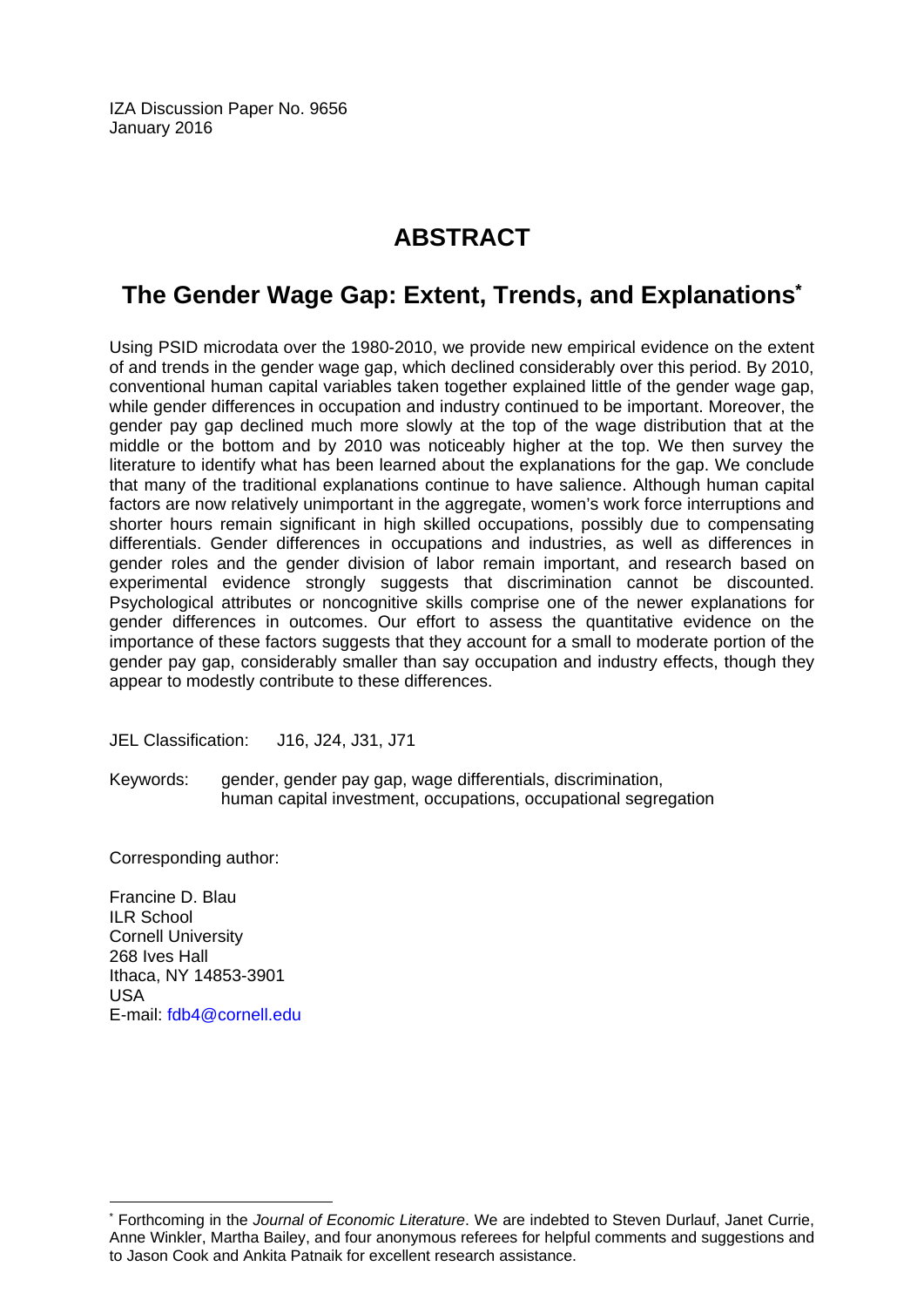#### 1. Introduction

The gender wage gap has now been intensively investigated for a number of decades, but also remains an area of active and innovative research. In this article, we provide new empirical estimates delineating the extent of and trends in the gender wage gap and their potential explanations. We then survey the literature to identify what has been learned about the explanations of the gap, both those that can be readily included in conventional analyses and those that cannot; both traditional explanations and newer ones that have been offered. Our primary focus will be on the United States, although we also place the United States in a comparative perspective, particularly as such comparisons help to further our understanding of the sources of the gender wage gap. The focus on the United States is in part designed to make our task more manageable, as there has been an explosion of research on this topic across many countries. Nonetheless, we believe much of what we have learned for the United States is applicable to other countries, particularly other economically advanced nations. In our comprehensive review of the literature, we particularly emphasize areas where there has been exciting new research on more traditional explanations and on newer explanations and trends, including research on gender differences in psychological attributes/noncognitive skills and mathematics test scores, and on the reversal of the gender education gap.

The long-term trend has been a substantial reduction in the gender wage gap, both in the United States and in other economically advanced nations (Blau and Kahn 2008). However, the shorter term picture in the United States has been somewhat mixed. The period of strongest wage convergence between men and women was the 1980s, and progress has been slower and more uneven since then. Moreover, a number of other related trends appear to have plateaued or slowed since the 1990s, including increases in female labor force participation rates and reductions in occupational segregation by sex.

 The plan of the paper is as follows. In Section 2, we begin by documenting the changes in the gender gap that have occurred in the United States since the 1950s based on published data. We then provide new analyses for the 1980 to 2010 period that include decompositions of the changes in the gender wage gap into portions associated with key characteristics such as schooling, experience, industry, occupation and union status. We also examine how women fared relative to men at various points in the wage distribution. Our decompositions show the importance of these measured factors in accounting for the levels and changes in the gender pay gap. We also find that an unexplained gap remains and, moreover, that it has been stable subsequent to a dramatic narrowing over the 1980s.

In the remaining sections we probe what is known about the various factors that contribute to the gender pay gap, including the extent of and trends in these factors. Some of the variables we consider are measured in our data set and included in our analysis in Section 2, as well as other similar type analyses. Other factors are not included and presumably help to provide insight into the sources of the unexplained gap. However, it is important to point out that the effects of factors that are not explicitly included in traditional regression analyses may be taken into account to some extent by measured variables. For example, women have been found to be more risk averse than men on average which could lower their relative wages. However, to the extent that this factor operates through gender differences in occupational sorting, e.g., if it results in women avoiding occupations with greater variance in earnings, regression analyses that control for occupation will adjust for this factor.

Our consideration of explanatory factors begins in Section 3 where we discuss variables economists have traditionally emphasized in studying the gender pay gap. These include human capital (schooling and work experience), the family division of labor, compensating wage differentials, discrimination, and issues relating to selection into the labor force.<sup>1</sup> Gender differences in occupations,

<sup>&</sup>lt;sup>1</sup> Selection issues arise because we do not observe wage offers for people who are not currently employed and a smaller share of the female than of the male population is employed. Moreover, the share of both groups, but particularly of women, who are employed has changed over time.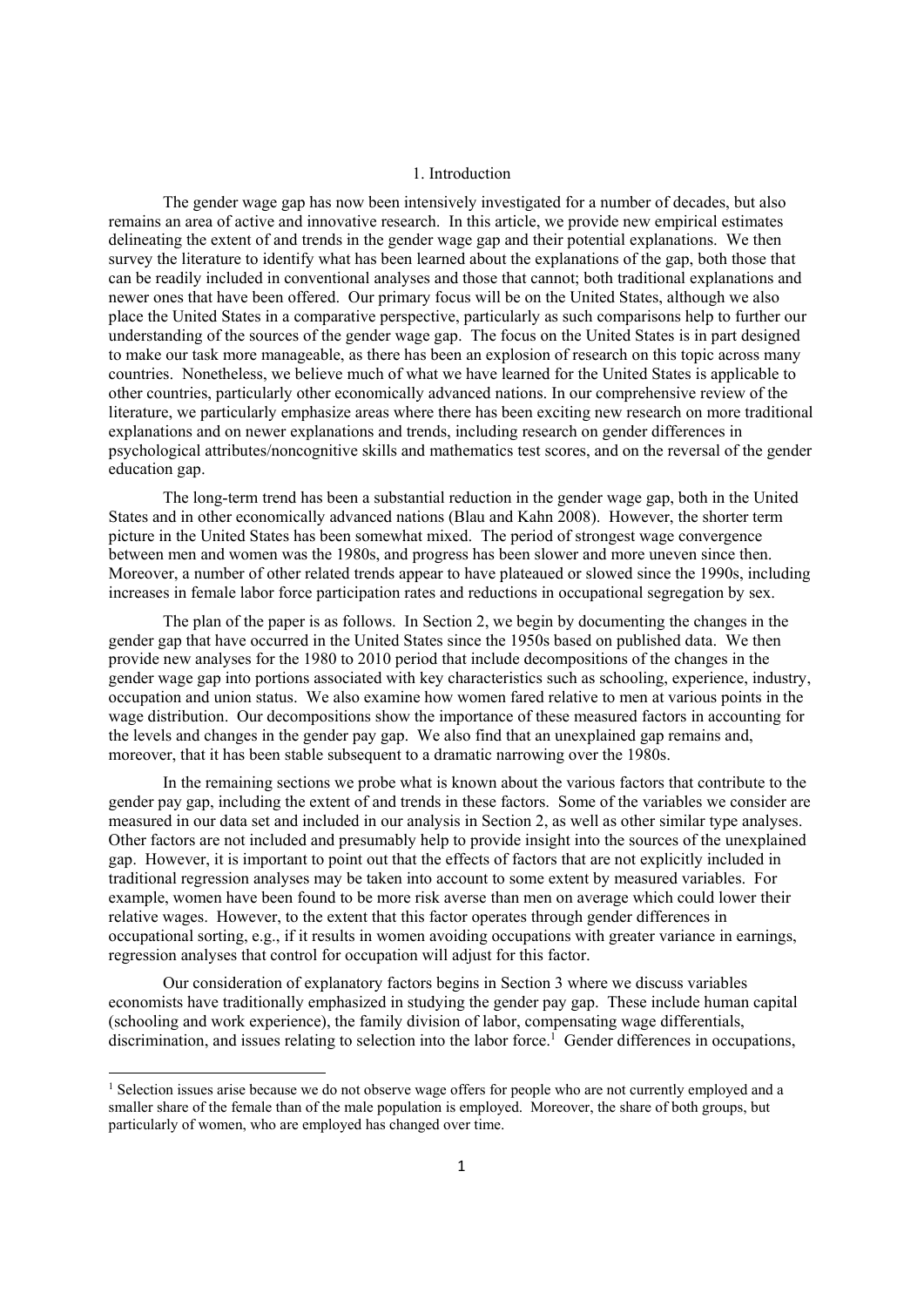industries and firms are a component of this discussion. We especially emphasize new empirical and theoretical research on these traditional factors.

We then turn in Section 4 to a discussion of a relatively new field of research among economists studying gender: the impact of norms, psychological attributes and noncognitive skills on the gender pay gap. This body of work includes both survey evidence and lab and field experiments. It has the potential to help explain not only what economists have called the unexplained gender wage gap (i.e. the portion not accounted for gender differences in measured qualifications) but also gender differences in some of the measured factors themselves. However, a theme that emerges from some of the experimental work is that some psychological attitudes may themselves be influenced by context. For example, anticipated treatment of women in the labor market may affect their aspirations. The formation of norms and attitudes thus in our view is a potentially fruitful area of research that has received relatively little attention by economists.

We then turn in Section 5 to a discussion of the impact of policy on the gender wage gap, including both antidiscrimination policy and family leave policies. While the discussion up to this point emphasizes gender-specific factors (i.e., gender differences in behavior, qualifications, and treatment), in Section 6, we highlights that the overall structure of wages can affect the gender wage gap, given that men and women have different skills and qualifications and work in different occupations and industries. Hence, changes over time or differences across countries in the return to various skills or to working in high-paying sectors (occupations or industries) will affect the gender pay gap. As another example, policies such as minimum wages or union negotiated wage floors that bring up the bottom of the distribution will disproportionately affect women even if the law or union agreement is not genderspecific. In Section 6, we discuss wage structure and refer to evidence both in the United States and from other countries in which the wage structure is much more compressed as a result of union wage-setting. Finally, Section 7 presents conclusions.

#### 2. Overview of the US Gender Wage Gap

In this section, we use published data, information from the Michigan Panel Study of Income Dynamics (PSID), and the March Current Population Survey (CPS) to establish the facts on the levels and trends in the US gender wage gap and on their sources (in a descriptive sense). Accounting for the sources of the level and changes in the gender pay gap will provide guidance for understanding recent research studying gender and the labor market.

Figure 1 shows the long-run trends in the gender pay gap over the 1955-2014 period based on two published series: usual weekly earnings of full-time workers and annual earnings of full-time, year-round workers. After many years with a stable female/male earnings ratio of roughly 60%, women's relative wages began to rise sharply in the 1980s, with a continued, but slower and more uneven rate of increase thereafter. By 2014, women full-time workers earned about 79% of what men did on an annual basis and about 83% on a weekly basis.

To better understand the sources of the gender wage gap, we analyze data from the PSID, which is the only data source that has information on actual labor market experience (a crucial variable in gender analyses) for the full age range of the population. We focus on men and women age 25-64 who were fulltime, non-farm, wage and salary workers and who worked at least 26 weeks during the preceding year. The focus on full-time workers and those with substantial labor force attachment over the year is designed to identify female and male workers with fairly similar levels of labor market commitment. However, we have repeated our analyses on the full sample of all wage and salary earners (including those employed part time or part year) and obtained very similar results to those shown here. The sample is also restricted to family heads and spouses/cohabitors because the PSID only supplies the crucial work history information for these individuals. Due to this and other limitations in coverage by the PSID, described in the Data Appendix, we present some additional data on the gender pay gap using the fully nationally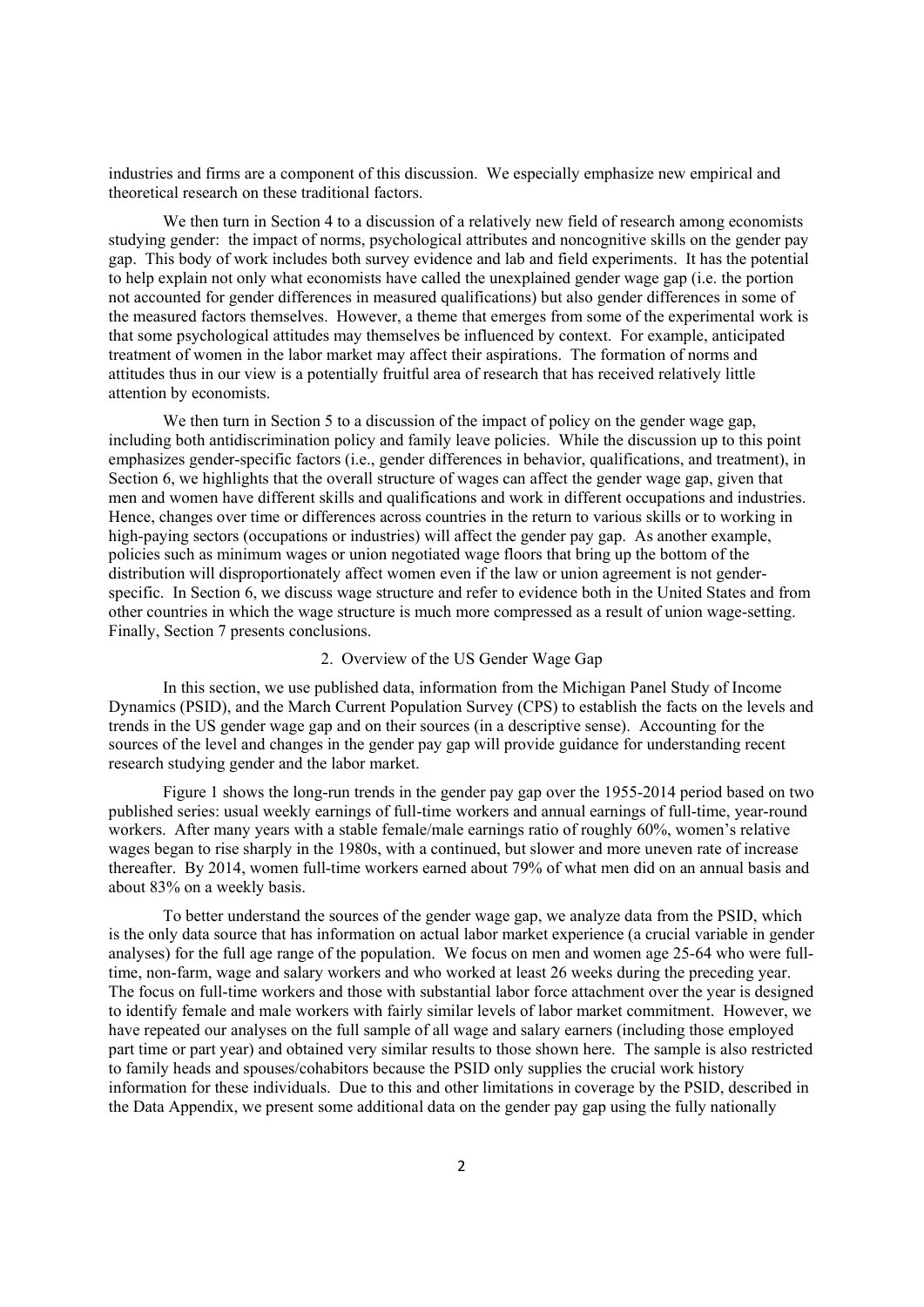representative March CPS.<sup>2</sup> The empirical results in this section are of interest in and of themselves and also serve to set the stage for the literature review to follow by providing a frame of reference for how each of the measured factors discussed relates to the overall gender wage gap and changes in the gap. Our data cover the 1980-2010 period, in which, as Figure 1 shows, women have made major gains in relative wages.

Table 1 shows the evolution of the female-male ratio of average hourly earnings at the mean and also at the  $10^{th}$ ,  $50^{th}$ , and  $90^{th}$  percentiles for four years—1980, 1989, 1998, and 2010—based on both PSID and CPS data.<sup>3</sup> Because i earnings refer to the previous year, we use, for example, the 1981 data to measure wages in 1980. The overall pattern is very similar across the two data sets, and also largely matches that in the published data shown in Figure 1, increasing one's confidence in the PSID.<sup>4</sup> Specifically, gains in the female/male wage ratio were largest in the 1980s and occurred at a slower pace thereafter, with the ratio rising from 62-64% in 1980 to 72-74% in 1989, with a further increase to 79- 82% by 2010.5

The time pattern at the bottom  $(10<sup>th</sup>$  percentile), middle  $(50<sup>th</sup>$  percentile) and top  $(90<sup>th</sup>$  percentile) of the wage distribution is similar to that for the overall mean: the gender wage ratio rose over the period, with the largest gains during the 1980s. However, a closer examination shows that women gained least, in a relative sense, at the top. In both the PSID and CPS, women at the top had a slightly higher pay ratio than those in the middle and a slightly lower pay ratio than those at the bottom in 1980. Yet by 2010, in both data sets, women's relative pay at the top was considerably less than that at the middle and bottom of the distribution: 8-9 percentage points less than that at the middle or bottom in the PSID, and 6-11 percentage points less in the CPS. Later in this section, we will consider the role of measured factors in accounting for the slower reduction at the top and in following sections we will attempt to shed additional light by reviewing the literature on the labor market for highly skilled workers.

At the same time that the gender pay gap has been narrowing, women have been increasing their relative labor market qualifications and commitment to work. Tables 2 and 3 show the extent of such changes among our PSID sample of full-time workers. Table 2 focuses on the prime human capital determinants of men's and women's wages, education and actual full-time experience. In the case of education, there was a dramatic reversal of the gender gap. In 1981, women had lower average levels of schooling than men and were less likely to have exactly a bachelor's or an advanced degree. Over the period, women narrowed the education gap with men and, by 2011, women had higher average levels of schooling and were more likely to have an advanced degree than men.<sup>6</sup> While men had a slightly higher

<sup>&</sup>lt;sup>2</sup> Additional information on the details of our data preparation and analysis is available in the online Data Appendix. Means and other data presented here are for the sample used in our regression analyses. In the PSID, we exclude cases with missing data on the dependent or explanatory variables, or variables needed to construct them. In the CPS, we exclude cases with allocated earnings. See Table 1 for sample sizes.

<sup>&</sup>lt;sup>3</sup> Entries are calculated as  $\exp(D)$ , where D is the female log wage at the mean, or at the indicated percentile, minus the corresponding male log wage.

<sup>4</sup> The unemployment rate was 7.1% in 1980, 5.3% in 1989, 4.5% in 1998, and 9.6% in 2010 (see http://data.bls.gov/timeseries/LNU04000000?years\_option=all\_years&periods\_option=specific\_periods&periods=A nnual+Data , accessed December 27, 2015). The high level of unemployment in 2010 may raise concerns about the representativeness of that year for studying the gender pay gap. Reassuringly, however, we found similar results when we ended our PSID sample in 2006, before the Great Recession began.

<sup>&</sup>lt;sup>5</sup> The larger female gains in relative wages during 1980s is a result we have studied in some detail in prior work (Blau and Kahn 2006), where we explicitly compared the 1980s and the 1990s.

<sup>6</sup> Tables 2 and 3 refer to 1981, 1990, 1999, and 2011 rather than 1980, etc., as shown in Table 1, because earnings refer to the previous year, while other variables are measured as of the survey date.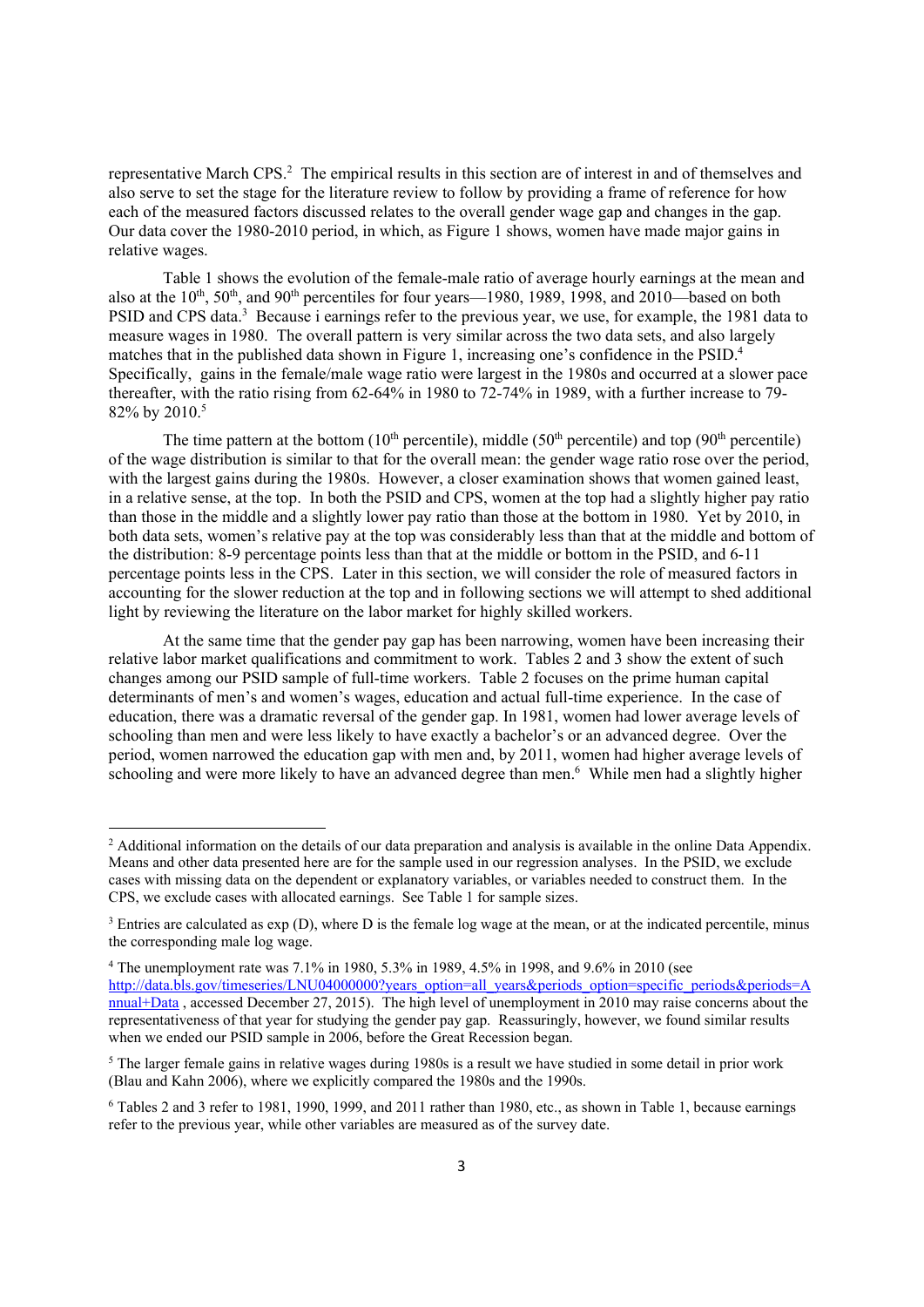incidence of having exactly a bachelor's degree, women were more likely to have at least a bachelor's degree (i.e. the sum of the Bachelor's Degree Only and Advanced Degree categories).<sup>7</sup>

In the case of labor market experience, the story is one of a substantial narrowing of the gender experience gap. In 1981, men had nearly 7 more years of full-time labor market experience on average than women. By 2011, the gap had fallen markedly to only 1.4 years, with the fastest rate of increase in women's relative experience occurring during the 1980s.<sup>8</sup> Thus, on these two basic measures of human capital—schooling and actual labor market experience—women made important gains during the 1981- 2011 period, reversing the education gap and greatly reducing the experience gap.

Table 3 further explores trends in the determinants of wages by showing gender differences in the incidence of high-level jobs as well as collective bargaining coverage. Rising employment in managerial or professional jobs may be an indicator of increasing human capital or work commitment, even controlling for levels of schooling and actual labor market experience. For example, such jobs may entail higher levels of responsibility and pressure than other jobs, and only those with the appropriate training and commitment may be qualified to take them. Increases in women's relative representation in such jobs may then be a further indicator of their rising human capital and labor market commitment. However, women's representation in such jobs may also be affected by employer discrimination in entry or promotions. Women's improvements may therefore also reflect reductions in discrimination. Both interpretations are plausible. First, it seems likely that women's increasing levels of schooling and, as discussed below, increasing representation in lucrative fields of study, as well as their rising experience levels would be expected to lead to their greater representation in high-level positions. Second, given women's increasing qualifications and commitment to the labor market, employer incentives for statistical discrimination (this concept is discussed further below) have likely been reduced.

Under either interpretation, studying these differences can yield insights into the sources of the gender pay gap. Table 3 shows remarkable increases in women's relative representation in such highlevel jobs. The male advantage in managerial jobs fell from 12 percentage points in 1981 to just two percentage points in 2011. Moreover, while women were more likely than men to work in professional jobs throughout the period, their advantage grew from five percentage points in 1981 to nine percentage points in 2011. However, many women in professional jobs remain employed in traditionally female occupations such as nursing or K-12 teaching that are generally less lucrative than traditionally male professions. We therefore also show in Table 3 gender differences in the incidence of employment in "male" professional jobs, which we define as professional jobs other than nursing or K-12 and other noncollege teaching positions, most of which were predominantly male at the start of our period. While men were four percentage points more likely than women to be in such jobs in 1981, by 2011, the gender gap had been virtually eliminated. At the same time women were making these occupational gains, they were greatly reducing their concentration in administrative support and clerical jobs.<sup>9</sup>

In addition to these occupational changes, one notable feature of the post-1980 labor market is the steady reduction in the portion of the economy covered by collective bargaining. Table 3 shows that this

<sup>&</sup>lt;sup>7</sup> CPS data also show that, in 1981, men had higher levels of schooling and incidence of bachelor's or advanced degrees than women; by 2011, women in the CPS had higher levels of schooling than men, as in the PSID. However, in the 2011 CPS, women not only had a higher incidence of advanced degrees, but also a slightly higher incidence of exactly a college degree than men.

<sup>&</sup>lt;sup>8</sup> Some of the small experience gap in 2011 may have resulted from the recession. For example, in 2007 (i.e. before the recession), the full time experience gap was 2.6 years, compared to 2011's gap of 1.4 years and the 1999 gap of 3.8 years. Whether the fall to 1.4 years by 2011 was a continuation of a trend or was due to the recession is unclear, though the upshot is the same: a substantial reduction in the gender experience gap.

<sup>9</sup> We obtained very similar results on the gender gaps in managerial, professional, and "male" professional employment using the March CPS.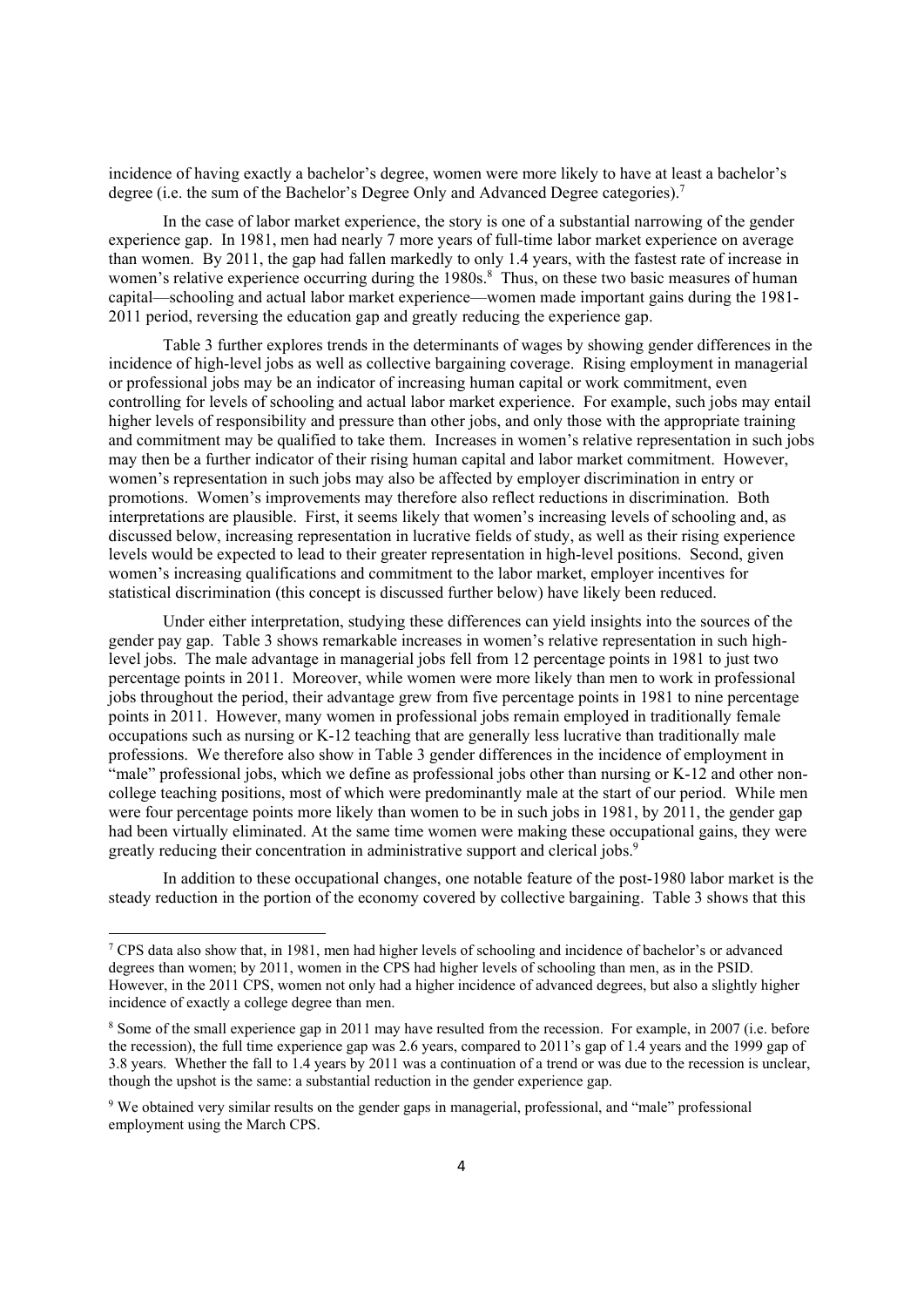reduction hit men much harder than women. Specifically, men's collective bargaining coverage fell from 34% in 1981 to 17% in 2011, while women's coverage only declined from 21% to 19%.10 As is the case with women's gains in education, full time labor market experience, and employment in high-level occupations, we expect the elimination of the gender gap in collective bargaining coverage to contribute to a reduction in the gender pay gap. $11$ 

How have gender differences in women's labor market qualifications and employment location affected the gender wage gap? And how have improvements in women's relative characteristics affected changes in the gender wage gap? We study these questions by decomposing levels and changes in the gender wage gap over the 1980-2010 period using log wage regressions. We proceed in two stages. First, we estimate wage models that only control for education, experience, race/ethnicity, region, and metropolitan area residence. We term this the "human capital specification," since other than basic controls, we include only human capital variables—education and experience. Second, we augment this model with a series of industry, occupation and union coverage dummy variables. We term this equation the "full specification." Because these latter variables may have an ambiguous interpretation—i.e., they may represent human capital, other labor market skills, and commitment, on the one hand, or employer discrimination, on the other hand—we present both versions. Note that we do not control for marital status or number of children, since these are likely to be endogenous with respect to women's labor force decisions. Our decompositions can be viewed as reduced forms with respect to family formation decisions.12

We measure education by controlling for years of schooling, plus dummy variables for having exactly a bachelor's degree and an advanced degree. We include measures of both full-time and part-time labor market experience and their squares. Race and ethnicity are controlled for using four mutuallyexclusive categories: white non-Hispanic (the excluded category), black non-Hispanic, other non-Hispanic, and Hispanic. We control for three of the four Census regions as well as including a dummy variable for residence in a metropolitan area. In the full specification, we additionally control for a series of 14 industry and 20 occupation dummy variables, government employment, and a collective bargaining coverage dummy variable. (In the decompositions below, government employment is included with industry.) The construction of these categories took account of changes in the PSID's coding scheme over the period and is described in the online Data Appendix.

#### 2.1 Explaining the Gender Wage Gap at the Mean

Figure 2 shows female to male log wage ratios, (i) unadjusted for covariates (i.e. reproduced from Table 1), (ii) adjusted for the covariates in the human capital specification, and (iii) adjusted for the covariates in the full specification. The adjusted female/male wage ratios shown in Figure 2 and analyzed in more detail in Table 4 are computed using a traditional Oaxaca-Blinder decomposition of male-female differences in log wages into a component accounted for by differences in characteristics and an

<sup>&</sup>lt;sup>10</sup> While the PSID data show women as now having slightly higher collective bargaining coverage than men, US Bureau of Labor Statistics data show men continuing to retain a small edge. Specifically, in 1983, among those 16 years and older, 27.7% of men were covered by collective bargaining, compared to 18.0% of women; by 2011, men's coverage had decreased to 13.5%, while women's declined to 12.5% (http://data.bls.gov/pdq/SurveyOutputServlet , accessed August 18, 2014).

<sup>&</sup>lt;sup>11</sup> In the PSID, the convergence in the collective bargaining coverage of men and women was a result of both a larger fall in men's private sector coverage and an increase in women's public sector coverage, with men's public sector coverage remaining stable.

 $12$  An additional reason we did not control for marital status and children in our basic regressions is that such variables are expected to increase male wages but to decrease female wages, complicating one's assessment of gender gaps in explanatory variables. Nonetheless, when we included these variables in our basic wage regressions, the decomposition results were very similar to those shown here.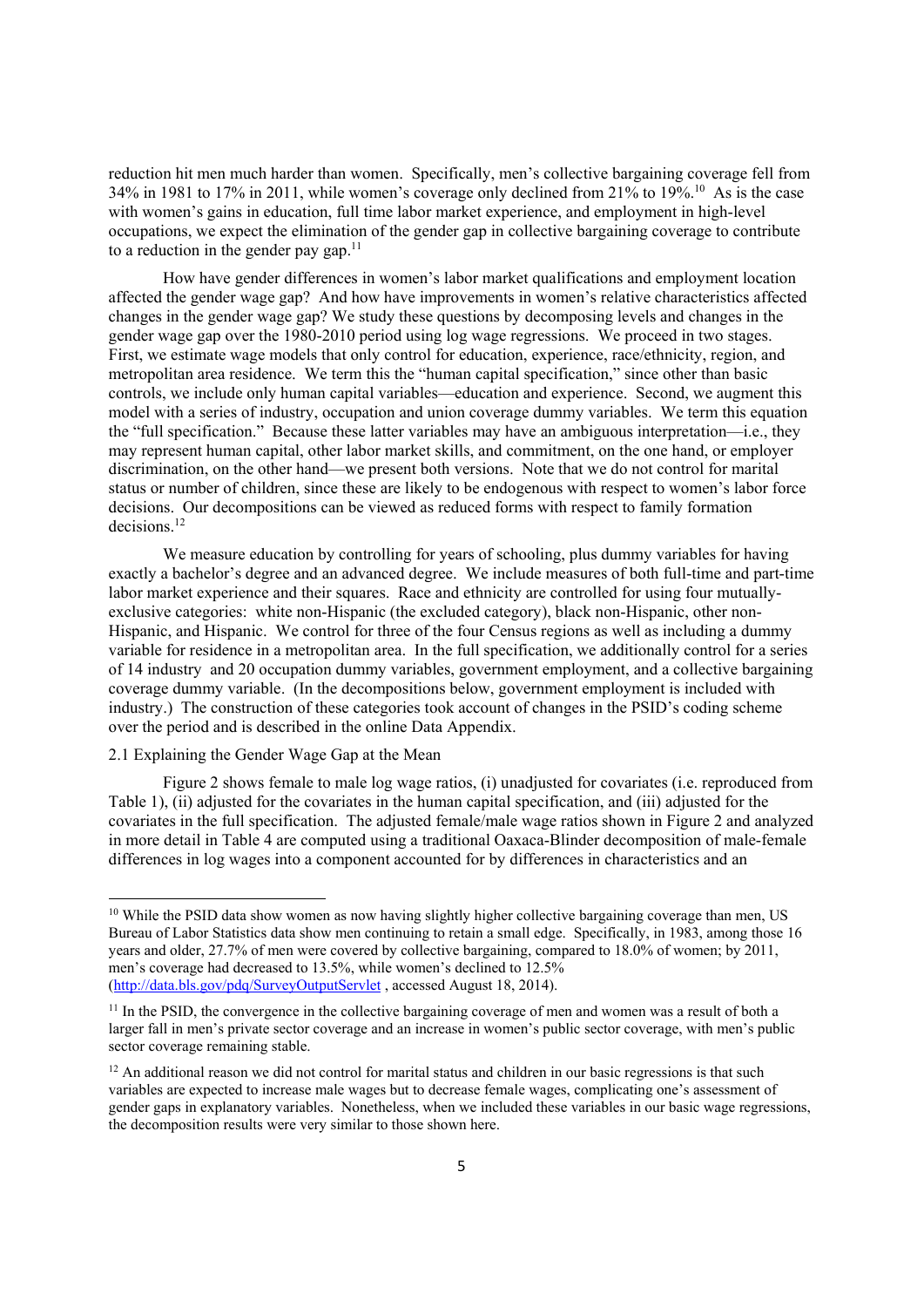unexplained component (Oaxaca 1973, Blinder 1973). The latter is often taken to be an estimate of the extent of discrimination—i.e., unequal pay for equally qualified workers. However, the unexplained portion of the gender pay gap may include the effects of unmeasured productivity or compensating differentials, and some of the explanatory variables such as industry or occupation may be affected by discrimination. We consider this issue in greater detail in Section 3.9, while our discussion of research on selection, unmeasured attributes such as competitiveness or risk aversion, and possible glass ceilings will shed light on some possible sources of the pay gap that cannot be explained by measured characteristics.

The following equations illustrate the Blinder Oaxaca decomposition. For year t, estimate separate male (m) and female (f) Ordinary Least Squares (OLS) wage regressions for individual i (the i and t subscripts are suppressed to simplify the notation):

$$
(1) \tY_m = X_m B_m + u_m
$$

$$
(2) \t Y_f = X_f B_f + u_f
$$

where  $Y$  is the log of wages,  $X$  is a vector of explanatory variables such as education and experience,  $B$  is a vector of coefficients and u is an error term.

Let  $b_m$  and  $b_f$  be respectively the OLS estimates of  $B_m$  and  $B_f$ , and denote mean values with a bar over the variable. Then, since OLS with a constant term produces residuals with a zero mean, we have:

$$
(3) \qquad \overline{Y}_m - \overline{Y}_f = b_m \overline{X}_m - b_f \overline{X}_f = b_m (\overline{X}_m - \overline{X}_f) + \overline{X}_f (b_m - b_f)
$$

The first term on the far right hand side of (3) is the impact of gender differences in the explanatory variables evaluated using the male coefficients. The second term is the unexplained differential and corresponds to the average female residual from the male wage equation. In Figure 2, we take the exponential of this residual and obtain the simulated female to male wage ratio, controlling for the indicated variables. This residual corresponds to an experiment where we take one woman, given her characteristics, and reward her according to the male reward system. One might think of such an experiment as the outcome of a discrimination case in which a firm that previously was found to have discriminated against women is now required to treat women the same as it treats men. The decomposition in (3) of course could be performed using the female coefficients and the male means, and we have performed such a decomposition as well, with similar results to the ones reported here, although the unexplained residual was somewhat larger using the male means.<sup>13</sup>

The results for the unadjusted ratios in Figure 2 mirror the trends from the published data, showing a large increase in the female-to-male wage ratio over the 1980s, with continued but smaller gains in subsequent decades.<sup>14</sup> Over the 1980-2010 period as a whole, the unadjusted ratio increased

<sup>&</sup>lt;sup>13</sup> Some have argued that a wage regression pooling men and women should be used since it is claimed that this would be the wage regression prevailing in a nondiscriminatory labor market (Cotton 1988; Neumark 1988). We have not done so here because there would likely be general equilibrium changes if discrimination were eradicated, and we do not know what the resulting reward structure would look like. Instead, we take the more modest approach of performing the decomposition using alternative weights and comparing the results. As just mentioned, however, the experiment of taking a women and valuing her characteristics using the male coefficients does correspond to a real-life scenario. We should also point out that in data sets such as the CPS that do not measure actual experience, the female equation will give a less accurate estimate of the return to labor market experience than the male equation.

<sup>&</sup>lt;sup>14</sup> The US labor force aged over the 1980-2010 period, and it is well known that gender pay gaps increase with age. To investigate whether aging has influenced our picture of the trends in the gender wage gap, we re-weighted our data with 1980 age weights using a quartic in age in a procedure based on DiNardo, Fortin and Lemieux (1996). Men and women in our wage samples were in fact 3-4 years older in 2010 than 1980. When we repeated our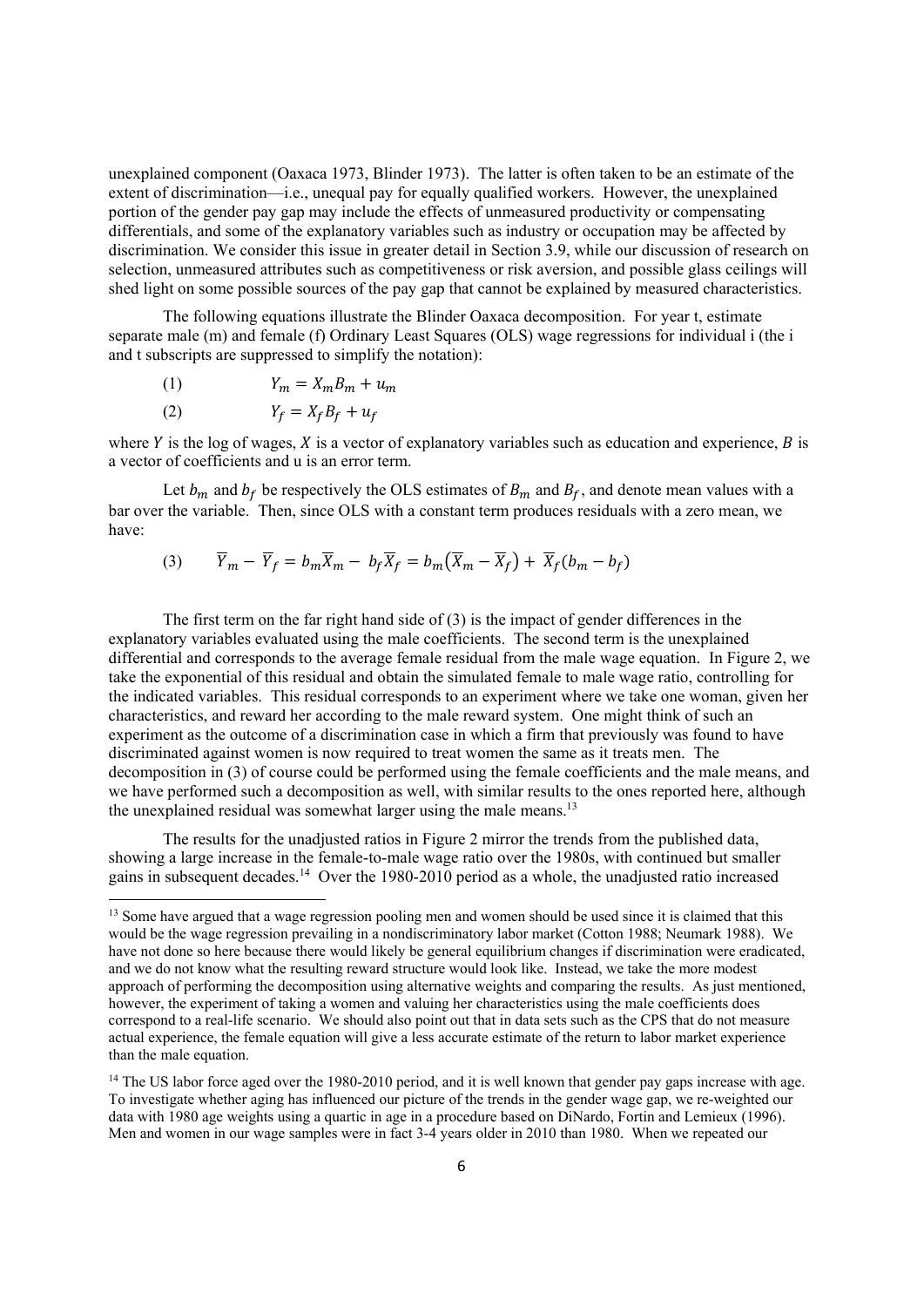substantially from 62.1 to 79.3 percent. The adjusted ratios also rose considerably over this period, from 71.1 to 82.1 percent in the human capital specification and from 79.4 to 91.6 percent in the full specification. However virtually all of these gains occurred in the 1980s. This means that, while a reduction in the residual or unexplained gap played an important role in the narrowing of the gender wage gap over the 1980s, it has not been a factor since then (see also Blau and Kahn 2006). Figure 2 also indicates that the difference between the human-capital adjusted ratio and the unadjusted ratio fell dramatically over the 1980-2010 period, reflecting women's increasing human capital levels relative to men's. By 2010, the human capital variables (and the other variables included in this specification) explained very little of the gender wage gap: the unadjusted ratio was 79% compared to the adjusted ratio of 82%. As Goldin (2014) has commented, "As women have increased their productivity enhancing characteristics and as they 'look' more like men, the human capital part of the wage difference has been squeezed out." As we shall see shortly in Table 4, this represents to some extent countervailing factors: women are now *better* educated than men but they continue to lag (slightly) in actual labor market experience. In the full specification, the adjusted ratio (91.6 percent) remained considerably higher than in the human capital specification (82.1 percent) in 2011, suggesting a continued substantial role for occupation and industry in explaining the gender wage gap (recall that union differences have now been virtually eliminated).

Table 4 provides further detail on the contribution of particular labor market characteristics to the gender wage gap. Specifically, it shows the fraction of the total gender wage gap in 1980 and 2010 accounted for by gender differences in each group of variables for both the human capital and full specifications, again based on the Oaxaca-Blinder decomposition. The entries are the male-female differences in the means of each variable multiplied by the corresponding male coefficients from the current year wage regression. In Panel A, one sees the contribution of traditional human capital variables—education and experience—not controlling for industry, occupation or union status. This specification in effect allows human capital to affect these intervening variables and thus gives the reduced form effect of education and experience in explaining the gender wage gap. In 1980, the male advantage in education raised the gender wage gap somewhat, while the male experience gap contributed substantially (0.114 log points) and accounted for nearly a quarter of the gap. By 2010, due to the education reversal, women's *higher* level of education slightly *raised* their relative wage. Moreover, the much smaller (compared to 1980) male advantage in labor market experience contributed only a small amount 0.037 log points to the gender wage gap, accounting for 16% of the now much reduced gender wage gap. Together, human capital factors (education and experience) accounted for 27% of the gender wage gap in 1980 compared to only 8% in 2010. Another notable change was the decline in the unexplained gap—from 0.341 log points in 1980 to 0.197 log points in 2010. This also contributed substantially to the narrowing of the gender gap over the period, although, as we have seen, the decrease in the unexplained gap occurred only during the 1980s. Nonetheless, unexplained factors accounted for a substantial share of the gender gap in both years, actually a bit larger *share* of gap in 2010 (85%) than in 1980 (71%).

Table 4, Panel B, shows the decomposition of the gender pay gap using the full specification. Interestingly, the effects of education and experience are quite similar to that in Panel A, implying that the impact of these measures of human capital operates primarily within industries, occupations and union coverage status. In 1980, gender gaps in industry and occupation together accounted for 0.097 log points, or 20% of the gender pay gap, with gender differences in union coverage contributing an additional .03 log points or 6 percent of the gap. By 2010, the convergence in male and female unionization rates had virtually eliminated the contribution of this factor, but occupation and industry continued to account for a substantial gender gap of .117 log points or 51% of the smaller 2011 gender gap. Indeed, whether taken

analyses using 1980 age weights, we found that the overall female to male wage ratio would have been 80.7% in 2010, compared to its actual value of 79.3% as shown in Table 1 and Figure 2, a slight increase as expected. However, the adjusted ratios were very similar to those shown in Figure 2.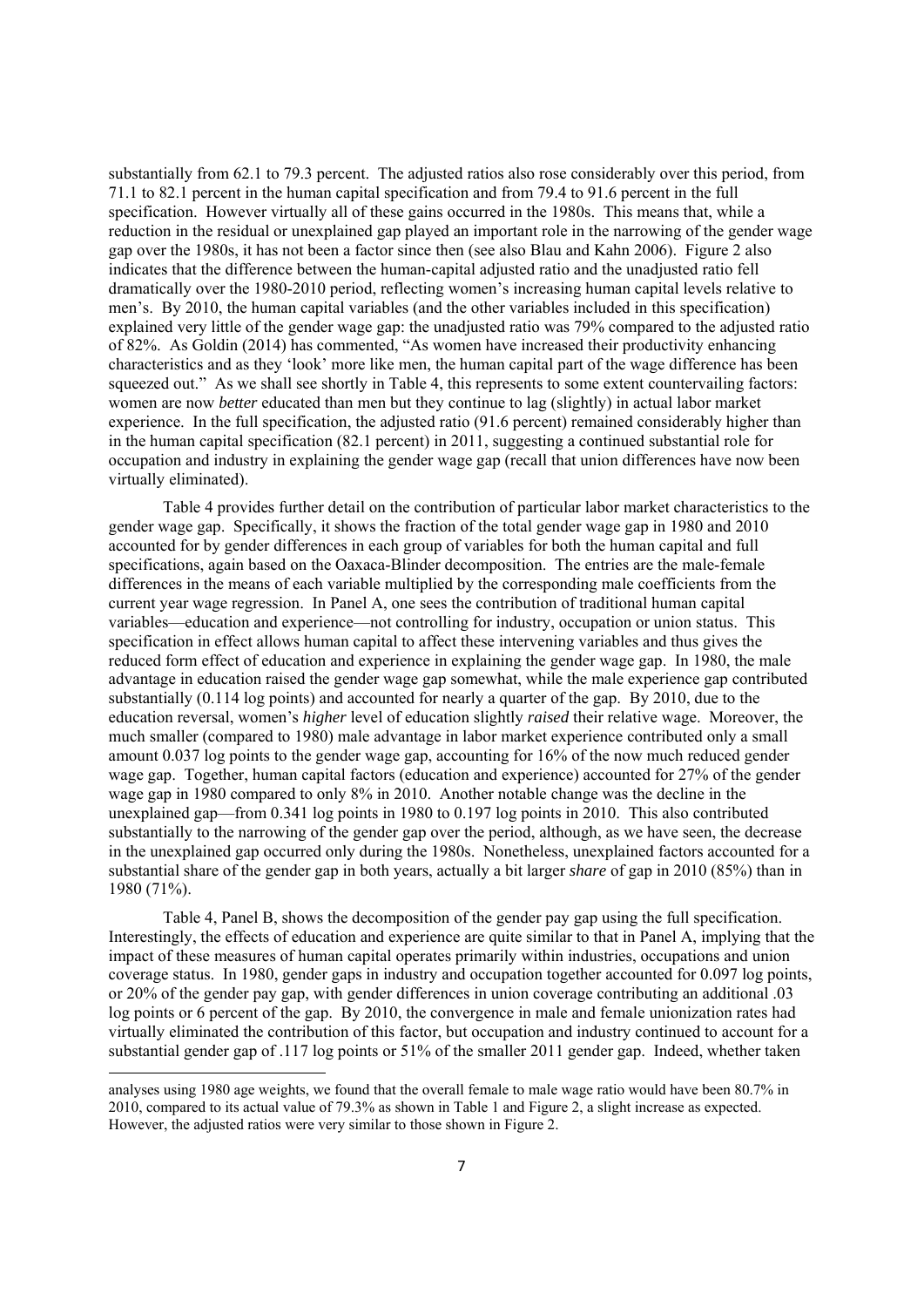separately or combined, occupation and industry now constitute the largest measured factors accounting for the gender pay gap. In both years, the unexplained gap was considerably smaller in the full specification than in the human capital specification, also highlighting the importance of industry and occupation. As in the case of the human capital specification, a marked decline in the unexplained gap (from 0.231 log points in 1980 to 0.088 log points in 2010) contributed to the narrowing of the gender wage gap, and, again, this decrease occurred over the 1980s. However, as in the case of the human capital specification, unexplained factors continue account for a substantial share of the gender gap in 2010 (38%) as they had in 1980 (49%). The continued importance of occupation and industry in accounting for the gender gap, and the rise in the relative importance of these factors, suggests that future research on explanations might fruitfully focus on gender differences in employment distributions and their causes. This meshes well with increased attention to the role of firms as firm-worker matched data increasingly become available.

One puzzling finding in Table 4 is that, despite the occupational improvements of women shown in Table 3, gender differences in occupation accounted for a larger pay gap in 2010 than in 1980 (0.076 vs. 0.051 log points). However, while women upgraded their occupations during this period, the wage consequences of gender differences in occupations became larger as well. We study these consequences formally in Table 5. There we provide estimates of the impact of changes in the gender gaps in covariates on the change in the gender wage gap using a constant set of male wage coefficients (for 1980 or 2010). To do this we adapt an approach developed by Juhn, Muphy and Pierce (1991) (see also Blau and Kahn 1997), which also yields estimates of the effect of changing coefficients and the effect of changes in the unexplained gap.

We begin with male (m) wage and female (f) wage equations as in  $(1)$  and  $(2)$  above for each of the two years  $(0, 1)$ . Then,

- (4) Effect of Changing Means =  $(\Delta \overline{X}_1 \Delta \overline{X}_0) b_{1m}$
- (5) Effect of Changing Coefficients =  $\Delta \overline{X}_0(b_{1m} b_{0m})$
- (6) Effect of Changing Unexplained Gaps =  $\overline{X}_{1f}(b_{1m} b_{1f}) \overline{X}_{0f}(b_{0m} b_{0f})$

where X and b have been defined previously and a  $\Delta$  prefix signifies the (mean) male-female difference for the variable immediately following. The effect of changing means measures the contribution of changes in male-female differences in measured labor market characteristics (X's) on changes in the gender wage gap. So, for example, if women move into higher paying occupations it will reduce the gender wage gap. The effect of changing coefficients reflects the impact of changes in prices of measured labor market characteristics, as indexed by male coefficients, on changes in the gender wage gap. For example, given that women are located in different occupations than men, an increase in the return to occupations in which men are more heavily represented weights the gender difference in occupations more heavily and hence raises the gender wage gap, all else equal. Finally, the effect of changing unexplained gaps measures the impact of this factor on changes in the gender wage gap, with, e.g., a declining unexplained gap working to decrease the gender wage gap. The impact of changing means, changing coefficients, and changes in the unexplained gap together sum to the observed change in the total wage gap.

The first two columns of Table 5 use the 1980 Male Wage Equation and 2010 Male-Female differences in the means of the covariates as the base, while the second two columns use the opposite values as base, in each case chosen to exhaust the explained portion of the change in the gender pay gap.

In the human capital specification (giving the largest estimate of the impact of these variables) , women's improvements in education and experience taken together are shown to narrow the gender pay gap by 0.092 to 0.098 log points, or about 38-40% of the actual closing of the gender pay gap. Thus,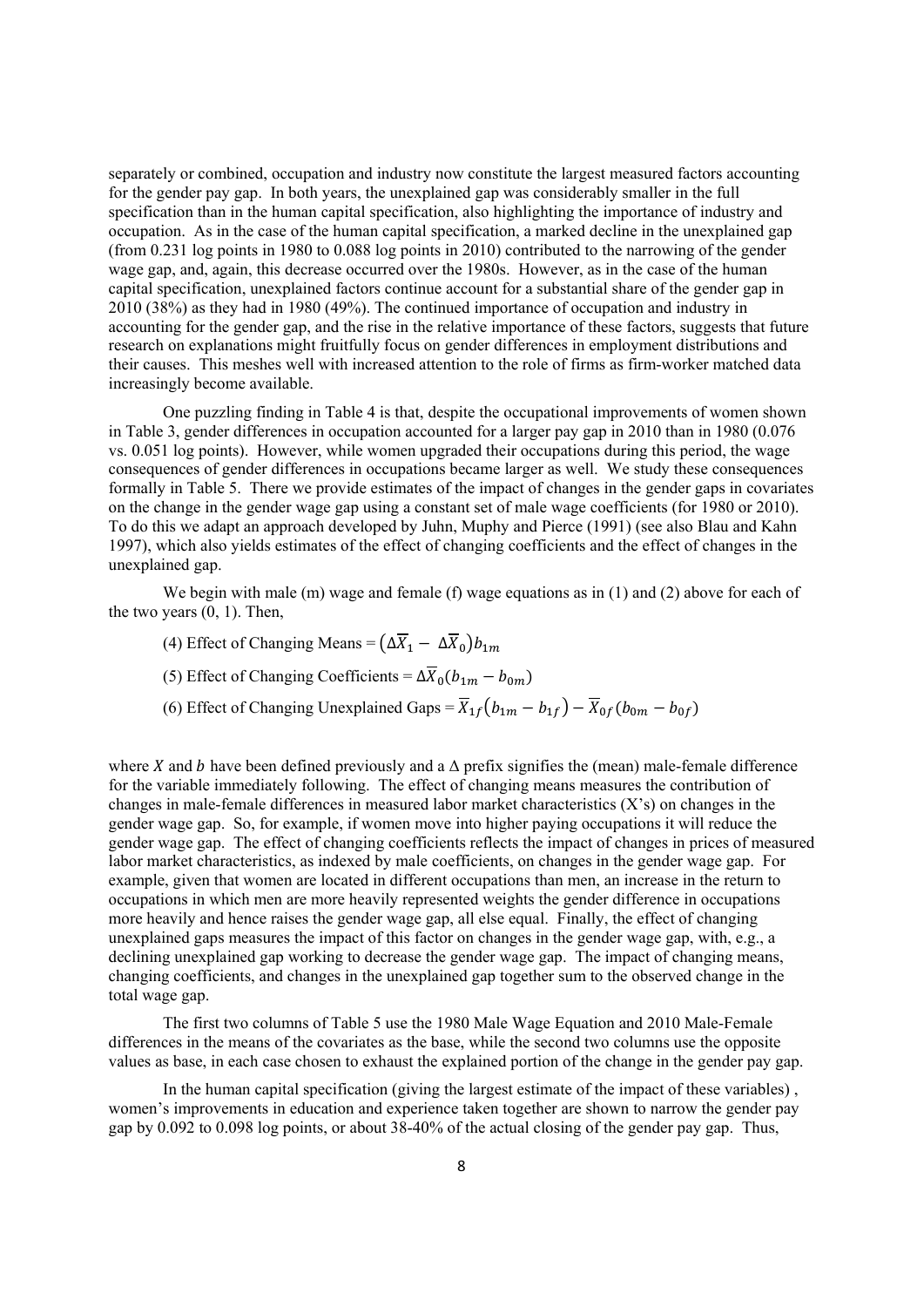improvements in these traditional measures of human capital were a very important part of the story explaining the decrease in the gender pay gap. Results for the Full Specification illuminate the role of industry, occupation, and unionism. Taken together these variables narrowed the gender gap by .064-.066 log points or 26%-27% of the closing. This reflects convergence in men's and women's occupations and union status in roughly equal measure, with relatively little evidence of narrowing of industry differentials. In terms of occupational convergence, women reduced their concentration in administrative support and service jobs, relative to men, and, as we have seen, increased their representation in managerial and professional jobs, including traditionally male professions. As well as occupational upgrading of women, the female relative gains reflect some adverse trends for men, including the decline in their employment in production jobs and the increase in their employment in service positions, as well as their considerably larger loss of union employment.

In both specifications, the decline in the unexplained gender wage gap plays a substantial role in accounting for the wage convergence of women and men, explaining 58% of the closing.<sup>15</sup> (As we have noted previously, this decrease occurred almost entirely in the 1980s.) Of course this begs the question as to what caused this decrease. There are a number of possible sources. The two most straightforward are that the decline represents a decrease in discrimination against women and/or a decrease in gender difference in unmeasured characteristics. Also potentially important are demand shifts favoring women relative to men and trends in the extent and type of selection of women and men into the labor force. In Blau and Kahn (2006), we present some evidence consistent with each of these possible explanations, suggesting that all might have played role. These are all issues that we address below.

The decomposition presented in Table 5 also permits us to identify the role of changes in overall prices (coefficients) in affecting the trends. In general, for the 1980-2010 period, price changes are not found to play a major role in the human capital specification, but adverse price movements did negatively affect women's gains in the full specification, almost entirely due to rising returns to occupations in which women were underrepresented. However, female improvements in the explanatory variables and a narrowing of the unexplained gap more than outweighed these adverse price changes. This analysis highlights the notion that shifts in labor market prices can affect women's progress in narrowing the gender wage gap. The role of wage structure in affecting changes over time in relative wages of women, as well as differences across countries in the magnitude of the gender wage gap, is considered in Section 6.

#### 2.2 Explaining the Gender Wage Gap Across the Wage Distribution

As we saw in Table 1, as of 2010, (i) there was a relatively large gender gap at the top of the distribution and (ii) the wage gap fell more slowly over the 1980-2010 period at the top than at other portions of the distribution. These two patterns suggest the notion of a "glass ceiling" in which women face barriers in entering the top levels of the labor market and which we discuss in more detail in Section 3. To provide some further evidence on this phenomenon, we decompose the gender pay gap at specific percentiles of the distribution into portions due to covariates and portions due to wage coefficients. The latter component corresponds to the unexplained gap and, while as noted above, is sometimes taken to be a measure of discrimination, may be a biased estimate.

To study the unexplained gap across the distribution, we use a method developed by Chernozhukov, Fernández-Val and Melly (2013) which decomposes unconditional intergroup gaps (in our case, male-female gaps) at a given percentile into a portion due to the distribution of characteristics and a portion due to different wage functions conditional on characteristics. This latter portion corresponds to the unexplained gap. As discussed by the authors, the method involves computing the

<sup>&</sup>lt;sup>15</sup> Coincidentally, the female residual fell by almost identical amounts in the Human Capital and Full Specifications (0.1432-0.1433 log points). Using the female coefficients as the base yielded qualitatively similar results for the changes in characteristics; however, the effects of prices changes were very small.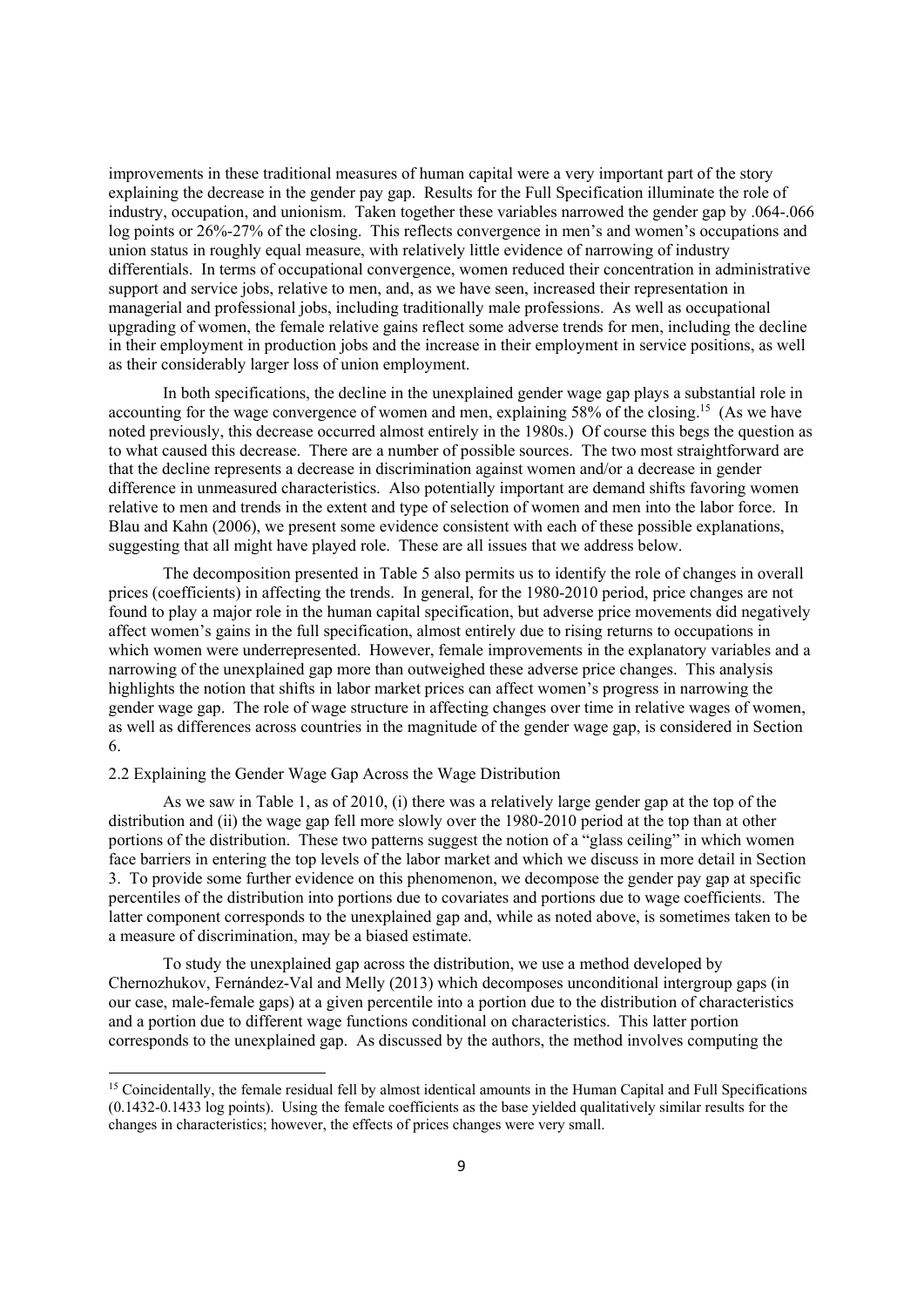distribution of characteristics and the conditional wage distribution by gender. For example, as above, let log wages be denoted by Y, y be a specific value of log wages, m represent males, f represent females, and X be a vector of characteristics affecting wages. Then,

(7) 
$$
F_{Y[m,m]}(y) = \int F_{Ym|Xm}(y|x) dF_{Xm}(x)
$$
  
\n(8)  $F_{Y[f,f]}(y) = \int F_{Yf|Xf}(y|x) dF_{Xf}(x)$   
\n(9)  $F_{Y[m,f]}(y) = \int F_{Ym|Xm}(y|x) dF_{Xf}(x)$ 

where  $F_{Y[m,m]}$  refers to the unconditional distribution of log wages with the male wage function and the male characteristics, with a corresponding definition for  $F_{Y[f,f]}$ ;  $F_{Y[m,f]}$  is the hypothetical wage distribution that would face women if they were rewarded according to the male wage function;  $F_{Ym|Xm}$  refers to the conditional distribution of male wages given their characteristics; and  $F<sub>Xm</sub>$  refers to the distribution of male characteristics, with corresponding definitions for  $F_{Yf|Xf}$  and  $F_{Xf}$ .

 To decompose the differences between the unconditional male and female wage distributions, we note that:

$$
(10) F_{Y[m,m]} - F_{Y[f,f]} = \{ F_{Y[m,m]} - F_{Y[m,f]} \} + \{ F_{Y[m,f]} - F_{Y[f,f]} \}
$$

The first term in brackets in equation (10) shows the effect of differing distributions of personal characteristics, while the second term shows the wage function effect. To implement the decomposition, Chernozhukov, Fernández-Val and Melly (2013) suggest computing the empirical distribution of the X variables and using quantile regressions for the conditional wage distribution. We follow that procedure and estimate 100 quantile regressions. In addition, we compute the standard errors using bootstrapping with 100 repetitions.

In Table 6, we present the decomposition results for the  $10<sup>th</sup>$ ,  $50<sup>th</sup>$  and  $90<sup>th</sup>$  percentiles.<sup>16</sup> At each percentile, women's covariates improved relative to men's over the period in both the human capital and full specifications, resulting in comparable declines of 0.09-0.10 log points in the gender wage gap across the distribution. The lesser progress of women at the top was entirely due to much larger reductions in the unexplained gap (coefficient effects) at the 10<sup>th</sup> and 50<sup>th</sup> percentiles than at the 90<sup>th</sup> percentile. In the human capital specification, the unexplained gap fell by  $0.18$  to  $0.20$  log points at the  $10<sup>th</sup>$  and  $50<sup>th</sup>$ percentiles, but only by  $0.06$  log points at the  $90<sup>th</sup>$  percentile; in the full specification, the corresponding reductions in the unexplained gap were  $0.16$  to  $0.18$  log points at the  $10<sup>th</sup>$  and  $50<sup>th</sup>$  percentiles but only 0.05 log points at the  $90<sup>th</sup>$  percentiles. By 2010, the unexplained gap was larger at the  $90<sup>th</sup>$  percentile than at the  $10^{th}$  or  $50^{th}$  percentile in both specifications; in contrast, in  $1980$ , the unexplained gap was smaller at the 90<sup>th</sup> than at the 50<sup>th</sup>, although still larger than at the 10<sup>th</sup> percentile.<sup>17</sup>

 These coefficient effects suggest the possibility of a glass ceiling among highly skilled women, although they could also result from unmeasured factors leading highly skilled men to earn particularly

<sup>&</sup>lt;sup>16</sup> The decomposition allows us to recover the unconditional distribution of wages by adding the effects of the covariates and wage coefficients, and the results closely match the actual percentiles. The Chernozhukov, Fernández-Val and Melly (2013) approach is similar in principle to the method of unconditional quantile regressions suggested by Firpo, Fortin and Lemieux (2009).

<sup>&</sup>lt;sup>17</sup> While the unexplained gap in the full specification for 2010 appears very low at the  $10<sup>th</sup>$  percentile, we are reluctant to place a strong interpretation on this in light of its relatively large standard error. Taking the coefficient effect at face value suggests a larger role for differences by occupation, industry, and unionism in accounting for gender wage gaps at the bottom than at the other percentiles (especially the 90th) where gender difference in wages within occupation, industry, and union status appear to play a relatively large role.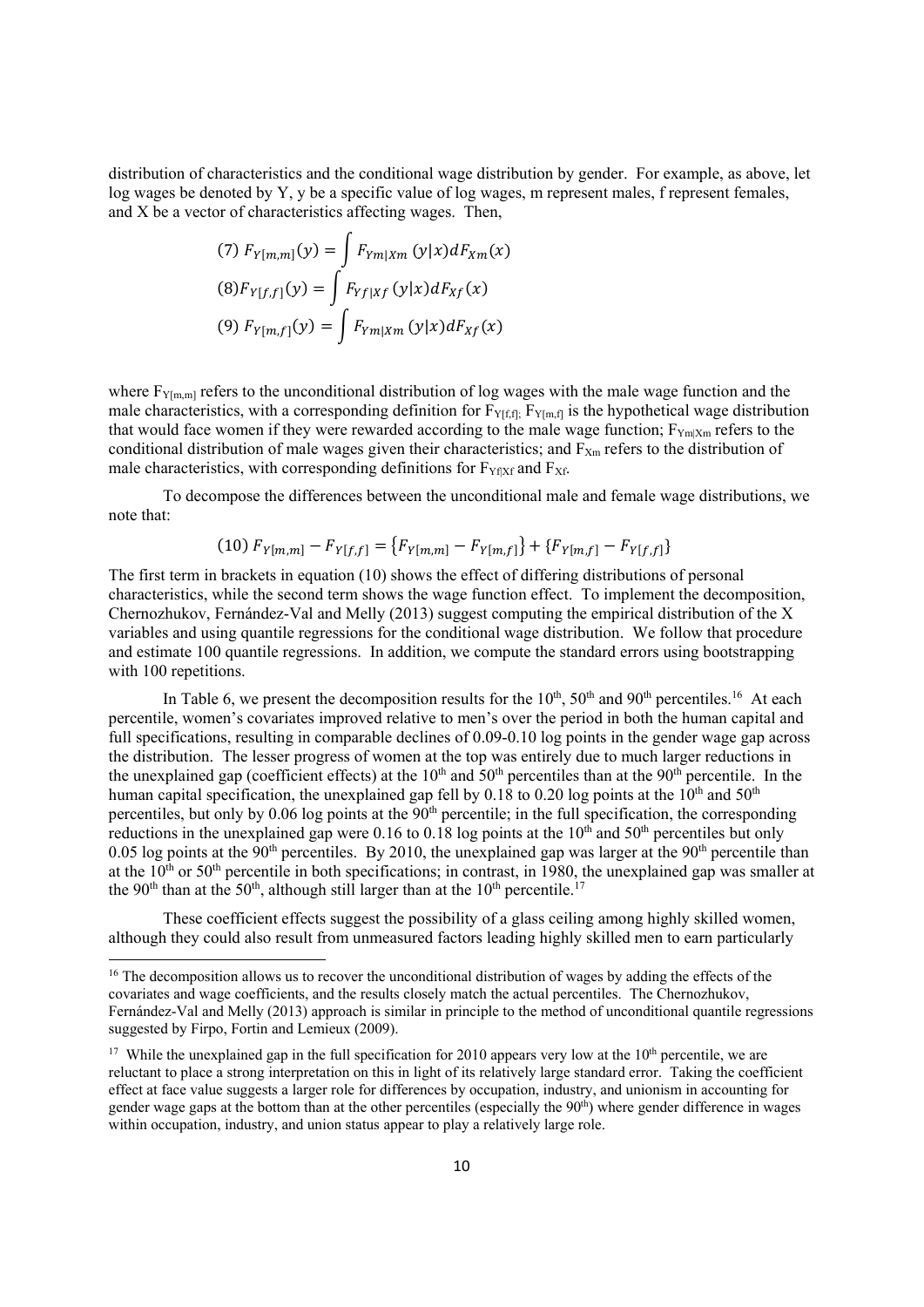high relative wages. We discuss research on discrimination in Section 3.8 as well as work suggesting an important role for penalties for flexibility (shorter hours and work force interruptions) in explaining gender gaps in skilled occupations in Section 3.4. However, we note here that such a result—either a relatively large unexplained gender gap at the top or more slowly falling gender pay gaps at the top than elsewhere in the distribution is a common finding in the recent literature on the gender gap that uses quantile regression methods to study these issues. For example, in earlier work (Blau and Kahn 2006), we used PSID data and found that the unexplained gender pay gap in 1998 at the 90<sup>th</sup> percentile was larger than at lower percentiles and that it had fallen less since 1979. Similarly, also using PSID data Kassenboehmer and Simming (2014) found that the unexplained gender gap fell by less at the  $90<sup>th</sup>$ percentile than at lower regions of the distribution over the 1993-5 to 2004-8 period and that, in 2004-8, there was a somewhat larger unexplained gap at the  $90<sup>th</sup>$  than at the  $50<sup>th</sup>$  percentile. Moreover, European research also typically finds a larger unexplained gap at the top than the middle of the distribution (e.g., Arulampalam, Booth and Bryan 2007 using microdata on 11 countries for 1995-2001 and Albrecht, Björklund and Vroman 2003 using Swedish data for the 1990s).

#### 2.3 Summary

Our overview of the US gender wage gap shows a substantially decreased but persistent wage gap between men and women. Decompositions indicate the importance of changes in gender differences in education and experience, as well as occupation and union status in accounting for the reduction in the gender pay gap. They also highlight the diminished role of human capital factors in accounting for the gender wage gap over time—due both to the reversal of the education gap between men and women and the narrowing of the gender gap in experience. Gender differences in occupation and industry remain important in explaining the gender wage gap, despite occupational upgrading of women relative to men. However, the role of unions in accounting for gender differences in wages has virtually disappeared as have gender differences in unionization. While a decrease in the unexplained gap played a role in narrowing the gender wage gap in the 1980s, an unexplained gender wage gap remains and has been roughly stable since the 1980s decline. We also found that gender wage gap is currently larger at the top of the wage distribution and has decreased more slowly at the top than at other points in the distribution. This remains the case even after accounting for measured characteristics. We now turn to a discussion of the underlying factors affecting the observed sources of the gender pay gap, as well as in factors that may be included in the unobserved gap in accounting exercises like this one. We also probe for insights on why the gap is larger at the top.

#### 3. Traditional Factors Affecting the Gender Pay Gap

#### 3.1 Labor Force Participation

Labor force participation is a crucial factor in understanding developments in women's wages. This is the case both because the receipt of wages is conditional on employment, and also because women's labor force attachment is a key factor influencing the gender wage gap. U.S. women's labor force participation rates increased dramatically in the five decades following World War II and this increase, driven by rising participation rates of married women, underlies what Goldin (2006) has termed the "quiet revolution" in gender roles that underlies women's progress in narrowing the gender wage gap and other dimensions of labor market outcomes. For that reason, we briefly summarize the trends in female labor force participation in the United States.

 The sharp increase in female participation rates is illustrated in Figure 3, which shows the rate rising from 31.8 percent in 1947 to 57.2 percent in 2013. The *gender gap* in participation rates was further reduced by the steady decline in male participation rates over this period. As may be seen in Figure 3, the growth in female participation rates began to slow and then plateau in the 1990s. Female participation rates have fallen in the wake of the Great Recession, mirroring a similar pattern among men.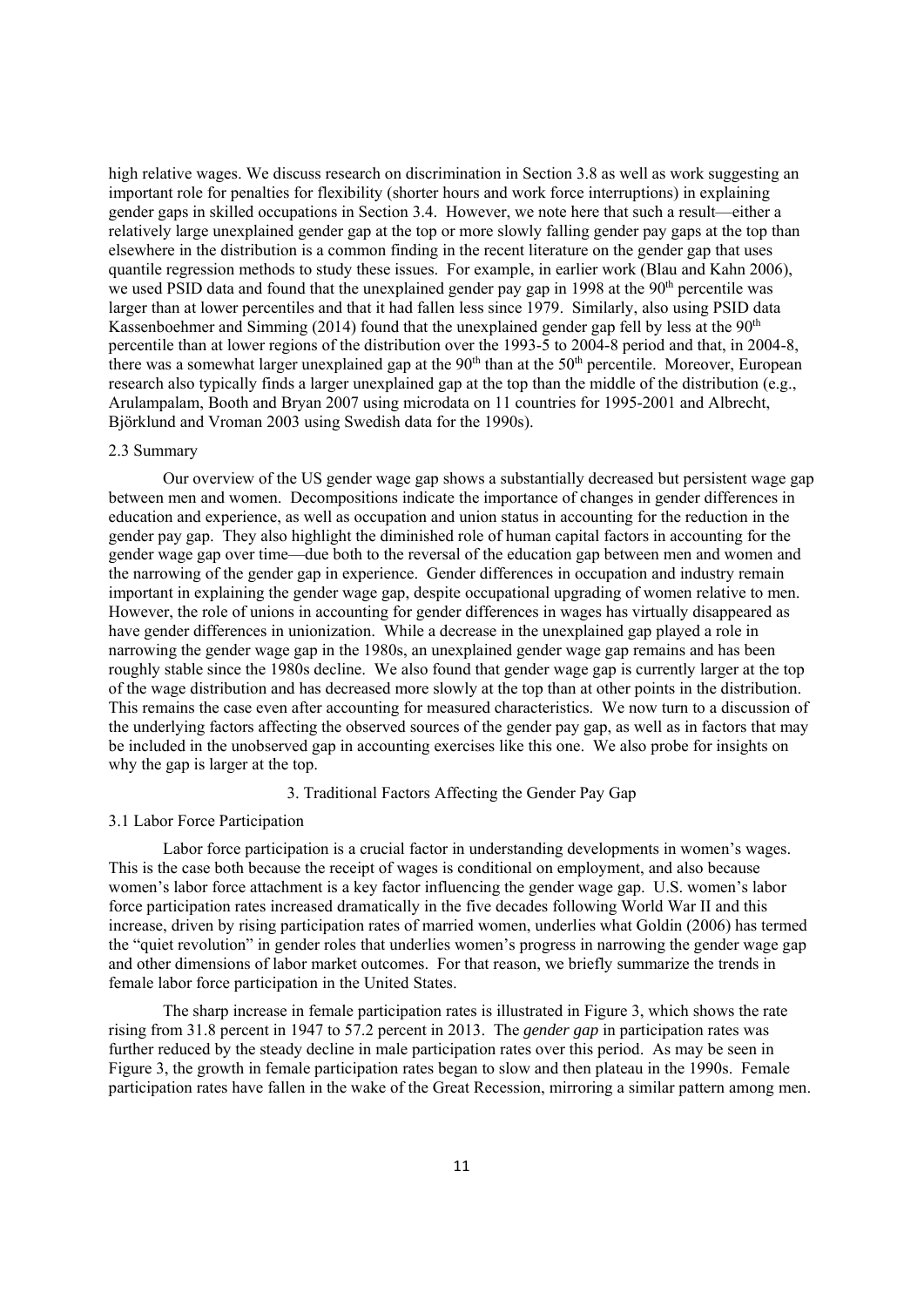There is a voluminous literature on the sources of rising female labor force participation rates dating at least from Mincer's (1962) insightful analysis of the early post-World War II increase. Consistent with Mincer's original analysis, numerous studies have continued to find that rising real wages for women have played a major role in explaining the rise in married women's labor force participation. The substitution effect due to increases in female wages more than outweighed the negative income effect due to increases in their husbands' incomes during periods of rising male wages.18 Moreover, during the 1970s and 1980s, husbands' real incomes stagnated overall and declined for less educated men. While this factor contributed to increases in women's labor force participation during this period, consistent with Mincer's initial insight, it accounted for relatively little of the increase, with rising female wages continuing to play the more important role (Juhn and Murphy 1997; Blau and Kahn 2007). Indeed, the married women with the largest increase in market hours since 1950 were those with high-wage husbands (see Juhn and Murphy 1997 and McGrattan and Rogerson 2008), likely drawn in by widening wage inequality and rising returns to skill (e.g., Autor, Katz and Kearney 2008). Rising returns to skill likely also underlie the much larger increases in labor force participation rates for highly educated women relative to their less educated counterparts (Blau 1998, Blau, Ferber, and Winkler 2014, Figure 6-6).

A number of other factors apart from rising wages and increasing educational attainment have also been found to be important in explaining women's increasing labor force participation. These include the greater availability of market substitutes for home work and improvements in household technology (e.g., Greenwood, Seshadri, and Yorukoglu 2005), the development and dissemination of the birth control pill (Goldin and Katz 2002; Bailey 2006; Bailey, Hershbein, and Miller 2012), and demand shifts that favored occupations like clerical work where women were well represented (Goldin 1990; Oppenheimer 1976). At the same time, however, studies focused on conventional economic variables (wages, nonlabor or husband's income, education, and demographic variables) for periods of rapid increase in female participation rates (i.e., prior to the 1990s) generally find that measured variables, including the key wage and income variables, cannot fully explain the observed increases.19 This suggests an important role for shifts in preferences and other unmeasured factors. Cotter, Hermsen, and Vanneman (2011) and Fortin (2015) provide some evidence on attitudes, although establishing causation in this relationship is challenging, since people may adjust their attitudes in light of their labor force behavior and outcomes as well as vice versa.

A final point to note is that, between 1980 and 2000, female own wage and income elasticities declined substantially in magnitude (Blau and Kahn 2007; Heim 2007). This is of significance in that it has brought female elasticities closer to male elasticities, and, though a gender difference remains, may be interpreted as an indicator that women are coming to more closely approximate men in terms of the role that market work plays in their lives (Goldin 2006; Blau and Kahn 2007).

#### 3.2 Selection and the Gender Wage Gap

Changes over time in female participation rates raise the issue of selection bias (Heckman 1979; Gronau 1974), since data on wages are available only for a self-selected group of labor force participants. As noted above, inclusion in the wage sample requires employment and, depending on the study, there may be additional requirements, for example, being a wage and salary worker (i.e., not self-employed), working full-time, working full-year or a minimum number of weeks in a year, etc. Selection bias is

<sup>&</sup>lt;sup>18</sup> See, e.g., Blau and Kahn (2007) and references therein. For an excellent discussion of longer term factors, see Goldin (2006).

<sup>19</sup> See Blau and Kahn (2007) and references therein.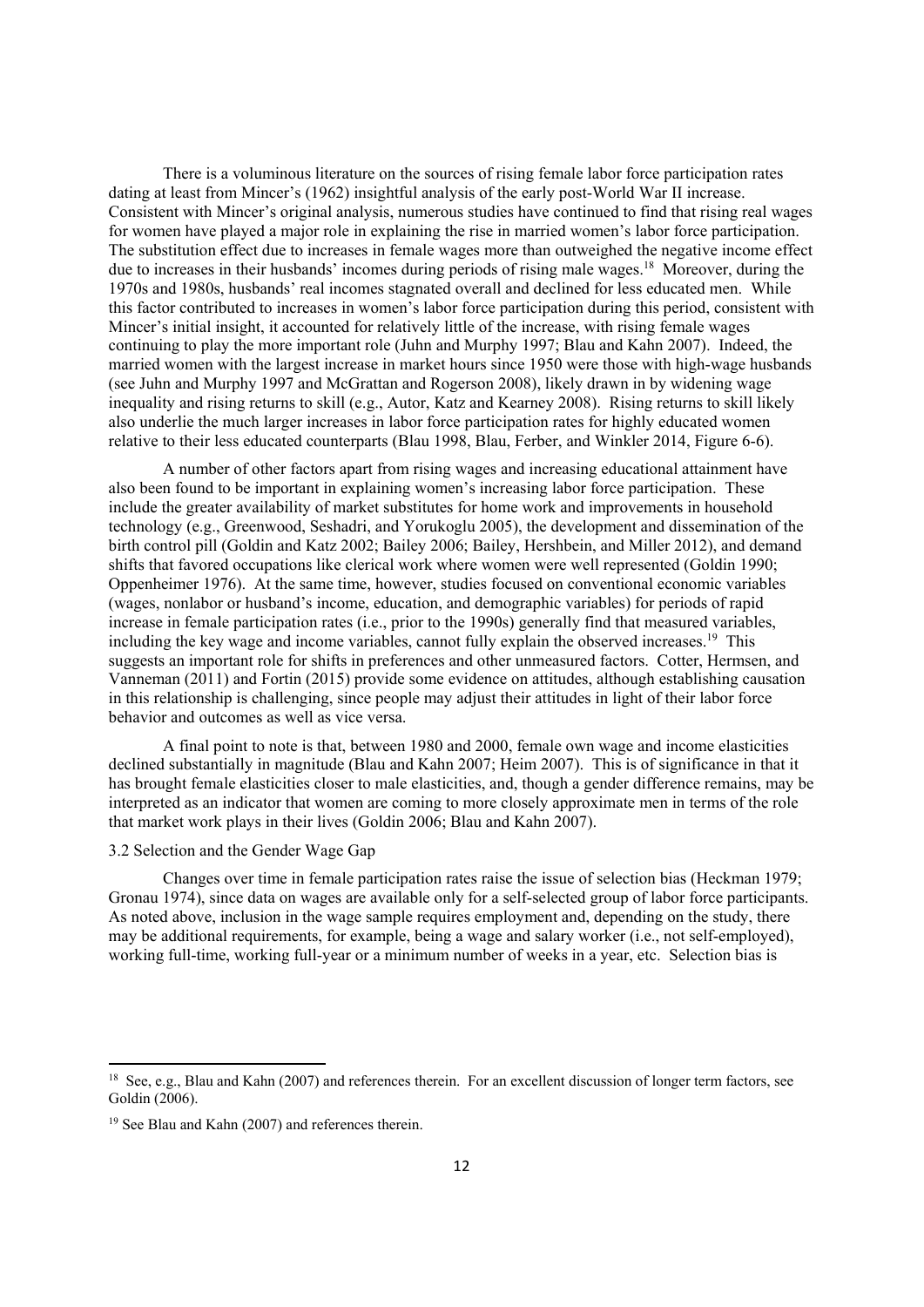likely to be a more serious issue for women's than men's wages because the closer the wage sample is to 100 percent of the underlying population, the smaller the selection bias.<sup>20</sup>

In considering wage differences between men and women, the focus would ideally be on wage offers rather than observed wages; selection bias arises because the latter are influenced by individuals' decisions about whether or not to participate in the wage and salary sector. Self-selection into the wage sample may take place on either measured or unmeasured factors and both may affect trends in observed wages. Our decompositions in Section 2 and other similar work are able to standardize for shifts in measured factors; however selection on unmeasured factors can bias the estimated coefficients in wage regressions and potentially result in misleading estimates of levels and trends in adjusted gender wage gaps. If inclusion in the wage sample is selective of those with higher (lower) wage offers, the mean of observed wages will be higher (lower) than the mean of wage offers. And, further, there are plausible scenarios under which the magnitude and even the sign of the selection bias may change over time. For example, intuitively we would expect changes in labor force participation rates to change the extent of selection bias and, as we have seen, not only have female participation rates increased over time, the pace of the increase has varied, with rapid rises prior to 1990, followed by slower growth and eventual plateauing thereafter. Moreover, as Mulligan and Rubinstein (2008) point out, selection patterns may change over time even in the absence of changing participation rates with, for example, changes in skill prices.<sup>21</sup> Or, as another example, Blau and Kahn (2006) point to changes in public policies, specifically welfare and the Earned Income Tax Credit (EITC), as affecting selection in the 1990s. Thus, the direction of any potential selection bias on either wage levels or trends is unclear a priori.

Does selection produce misleading estimates of levels and trends in gender wage gap and is the effect sizable? The evidence on this is mixed. Blau and Beller (1988) examine the impact of selection bias on the trends in the gender earnings gap over the 1970s (1971-81), using a standard Heckman 2-step selectivity bias correction for both the male and female wage equations. The first stage was identified by the inclusion of the individual's nonlabor income, a dummy for whether s/he was age 62 or over (and hence entitled to early social security benefits), and the number of family members who were aged 18-64. Demographic variables such as marital status and number of children that are sometimes used to identify the selection correction were included in the wage equation as well as the selection equation.

Blau and Beller found that, while published data on the median earnings of year-round, full-time workers showed little change in the gender pay gap during the 1970s, expanding the sample to include all workers (i.e., part-year and part-time) and using a regression approach to standardize for weeks and hours worked increased the estimate of earnings gains in an OLS context. When they corrected for selectivity bias, they found that wage offers resulted in substantially higher estimates of wage gains for white women relative to white men than did observed wages. Although the effect of the selectivity bias correction was to lower the estimated increase in the earnings ratio for blacks, the coefficients on the selectivity variables were not significant.

Blau and Kahn (2006) examined the gender wage gap over the 1979-98 period, using wage data from the PSID for 1979, 1989 and 1998. They adjusted for selection in several stages. They began by progressively expanding their wage sample, first by adding part-time workers to their base sample of fulltime workers; then, for those still lacking wage observations, by using the longitudinal nature of their data set to recover real wages for the most recent year available in a four year window. For the remaining individuals, in the spirit of Neal and Johnson's (1996) and Neal's (2004) analyses of black-white wage differentials, they estimated median regressions and included some additional individuals by making

<sup>&</sup>lt;sup>20</sup> See Mulligan and Rubinstein's (2008) discussion of the identification-at-infinity method of correcting for selection and associated references.

<sup>&</sup>lt;sup>21</sup> Similarly in his comparison of black and white wages for women, Neal (2004) points out that selection may operate differently even for two groups that have roughly similar participation rates.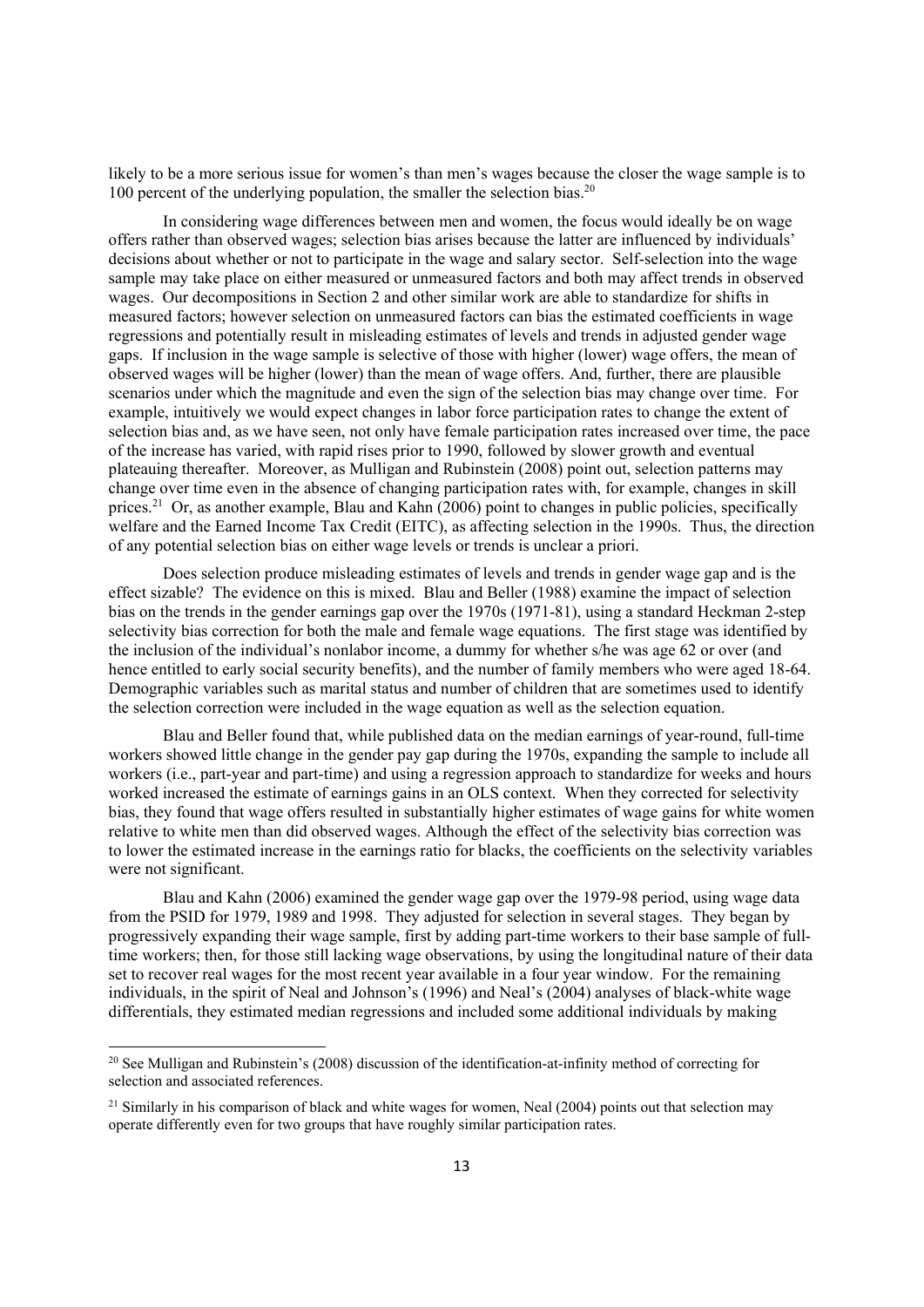assumptions about whether they placed above or below the median of real wage offers. Specifically, they assumed that individuals with at least a college degree and at least eight years of actual full-time labor market experience had above median wage offers for their gender, and that those with less than a high school degree and less than eight years of actual full-time labor market experience had below-median wage offers for their gender.

For each year, Blau and Kahn (2006) find that selection bias is positive, i.e., that the raw and human capital adjusted gender gap in wage offers is larger than the corresponding gaps for observed wages. However, their results suggest that the direction of the selectivity effect on wage *growth* differed between the 1980s and 1990s. In the 1980s, convergence was slower after correcting for selection; however, in the 1990s, convergence was faster after the correction. They argue that the results for the 1980s are consistent with evidence that employment gains for married women were largest for wives of higher-wage men who themselves are likely to be more skilled (on both measured and unmeasured characteristics), while the pattern for the 1990s may reflect the large entry of relatively low-skilled, female single-family heads during this decade (as we have seen increases in married women's participation rates had slowed), which has been linked to changes in welfare policies and the expansion of the EITC (e.g., Meyer and Rosenbaum 2001). For the 1979-98 period as a whole, their results suggest the selectivity adjustment had a nontrivial but small impact on the trends in either the unadjusted or adjusted differential.

In contrast Mulligan and Rubinstein (2008) obtain a much more significant role for selection in accounting for the convergence in observed wages between 1975-79 and 1995-99. Using data from the Current Population Survey and focusing on workers employed full time and full year, they implement two approaches: a Heckman 2-step estimator and an identification-at-infinity method. Their Heckman 2-step estimator is identified by inclusion of number of children aged 0-6 interacted with marital status in the first stage. The identification-at-infinity method entails estimating some of the wage equation parameters on a sample that is selected based on observed characteristics such that nearly all of the sample is predicted to be employed full time and full year. In most cases they find virtually no evidence of closing of the gender wage gap once selection has been accounted for. Mulligan and Rubinstein (2008) explain their findings in terms of rising wage inequality that has increased the returns to skill. In response, women with less human capital may drop out of the workforce, while those with more human capital may enter. While it is possible to control for some indicators of human capital in their CPS data (e.g., formal education), it is also quite possible that some indicators are unmeasured, giving rise to a change in the composition of the female workforce based on unmeasured characteristics and hence an important role for the selectivity bias adjustment. Consistent with this story, they find that selection of women into the fulltime, full-year workforce was negative in the 1970s and shifted to positive in the 1990s.

Finally, Jacobsen, Khamis and Yuksel (2014) estimate wage equations for each year in the 1964- 2013 period using March CPS data in order to construct a measure of lifetime earnings. Using a similar method and specification to that in Mulligan and Rubinstein (2008), they find increasingly positive selection into employment toward the end of their sample period, like Mulligan and Rubinstein (2008). However, in contrast to Mulligan and Rubinstein's (2008) wage results, they find that the gender gap in lifetime earnings closed in the 1980s although it then stopped converging. These findings for lifetime earnings are broadly similar to the adjusted wage trends reviewed in Section 2.

Possible selection bias in measuring the gender wage gap is an important and complex issue. Thus, it may not be surprising that efforts to address it have not yet achieved a consensus. Some differences arise because each of the reviewed studies not only focuses on a different data set or time period, but each uses a different approach to correcting for selection or implements it differently including different definitions of the wage sample and different specifications of estimating equations. The PSID (used by Blau and Kahn 2006 and our data source in Section 2) permits a control for actual labor market experience, which will perforce be an unmeasured factor in a study based on the CPS (e.g., Blau and Beller 1988; Mulligan and Rubinstein 2008, and Jacobsen, Khamis and Yuksel 2014), which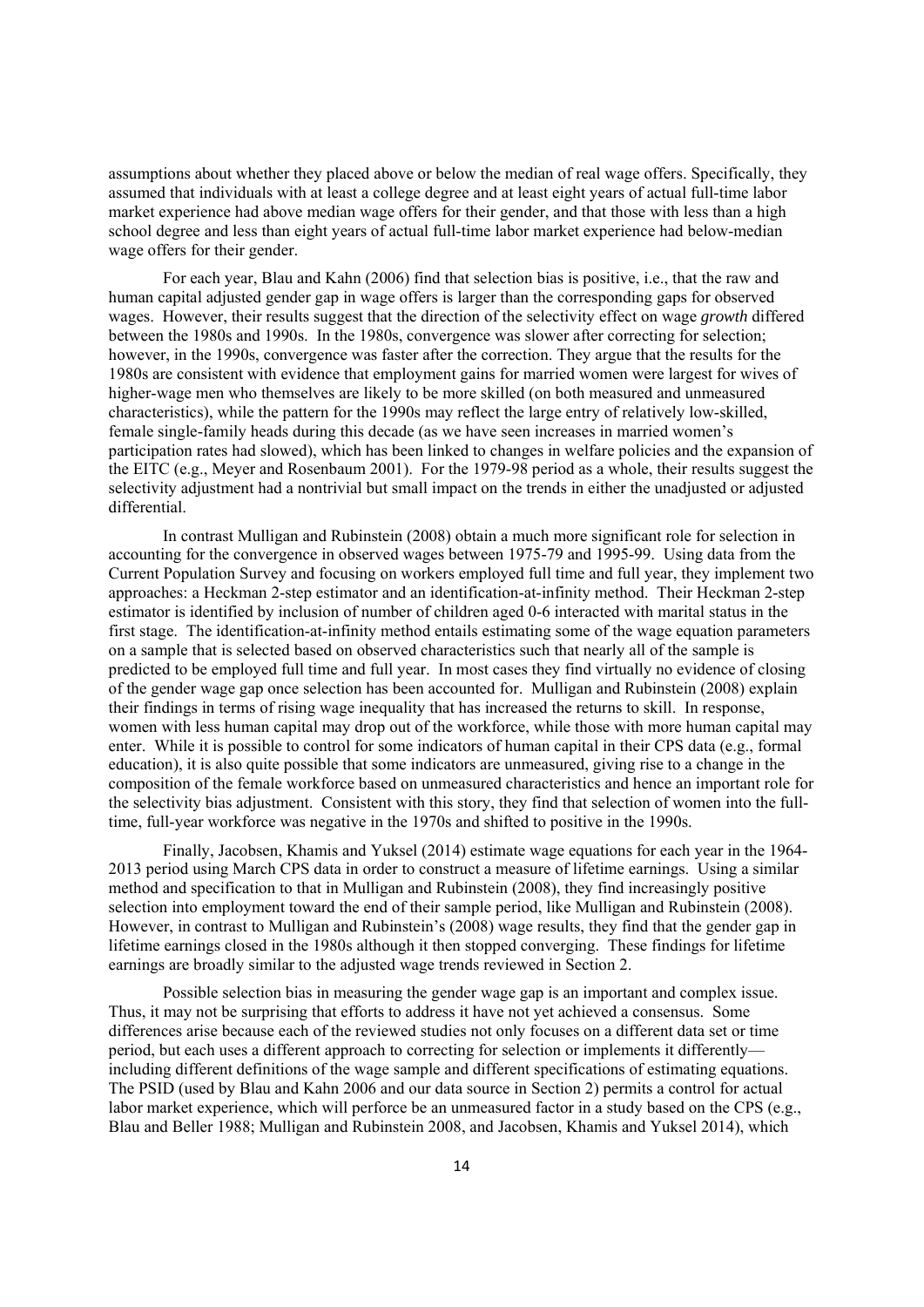does not contain this information. More fundamentally, available approaches to correcting for selection bias each have their own strengths and weaknesses. One issue raised by estimation of the Heckman 2 step estimator is that an exclusion restriction (i.e., a variable that affects labor supply but does not affect wages) is needed (or at least desirable). The studies employing this approach reviewed here based identification on variables that could be argued to directly affect wages (such as nonlabor income in the case of Blau and Beller 1988 or marriage and children in the cases of Mulligan and Rubinstein 2008 and Jacobsen, Khamis and Yuksel 2014). Moreover, while it doesn't require exclusion restrictions, the identification-at-infinity method used by Mulligan and Rubinstein (2008) raises some concern because the experience of the groups identified as having a high probability of year-round, full-time employment may not be representative of the larger male and female wage samples.<sup>22</sup> Finally, while the approach used by Blau and Kahn (2006) of adding observations above and below the median based on high-education, high-experience or low-education, low-experience does not raise identification issues, it does require the assumption that the wage offers for the identified groups are above median or below median, *conditional* on their measured human capital levels. This is an assumption that may reasonably be questioned, particularly at the high end.23

Thus, we see the issue of selection bias as an area where continued research, and perhaps new methodologies are needed to resolve the debate, $^{24}$  though we note that with the substantial upgrading of women's education, experience levels, and occupations that we documented in Section 2, it seems highly likely to us that unadjusted gaps, at least, have failed to rise.

#### 3.3 Education and Mathematics Test Scores

Education is an area which has seen a reversal of the gender differential, as our analysis of the PSID in Section 2 showed. In the United States, traditionally, men were more likely than women to go to college and beyond. So, for example, in 1971, women received 43 percent of associate and bachelor's degrees, 40 percent of master's degrees, 14 percent of Ph.D.s, and 6 percent of first professional degrees (awarded in post-college professional training programs, including medicine, law, dentistry, pharmacy, veterinary medicine, and theology). By 1980, women had caught up to men in college graduation and subsequently they have surpassed them. As of 2011, women earned 57 percent of bachelor's degrees and 62 percent of associate degrees. There have been comparable gains at the post-graduate level—with women receiving 61 percent of master's degrees, 51 percent of Ph.D.'s and 49 percent of first professional degrees (Blau, Ferber and Winkler 2014, Chapter 8).<sup>25</sup> The broad outlines of these trends

 $^{22}$  For example, Mulligan and Rubinstein (2008) find that when the sample is restricted to those with characteristics that predict a .8 or higher probability of being employed, it includes .8% (1970s), .5% (1980s), and 1.2% (1990s) of the white female full time, full year observations. This amounts to roughly 300 female observations per five year CPS cross section.

<sup>&</sup>lt;sup>23</sup> Blau and Kahn argue that this assumption is more likely to be valid for the group with low-education, lowexperience group (placed below the median). When they repeat the analyses adding only the low-education, lowexperience group, their results are virtually identical.

<sup>&</sup>lt;sup>24</sup> Blundell, Gosling, Ichimura and Meghir (2007) propose a method that uses bounds, tightened by restrictions based on economic theory, to estimate changes in the distributions of wages that allow for the nonrandom selection into work. Applying this method to the United Kingdom, they find evidence of increases in the relative wages of women. Olivetti and Petrongolo (2008) explore the role of selection in employment in accounting for international differences in the gender wage gap using alternative assumptions on the position of imputed wages of the nonemployed in the spirit of Neal (2004) and Blau and Kahn (2006).

<sup>&</sup>lt;sup>25</sup> These figures are based on published data from the Department of Education. In 2011, women also received 46 percent of master's degrees in business, which are not included in the tabulation of first professional degrees in the Department of Education data.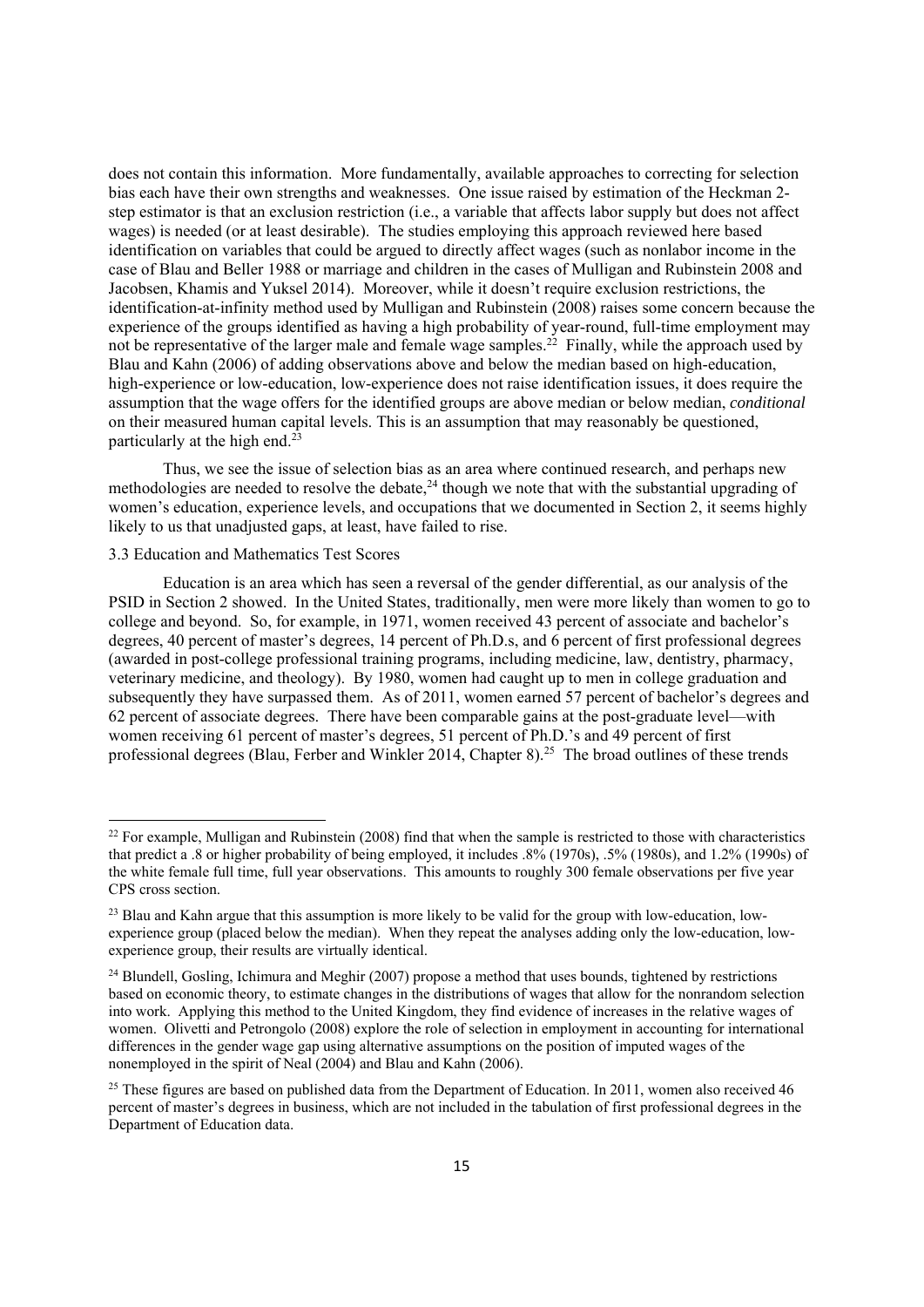prevail across the economically advanced nations and many developing countries as well (Goldin, Katz and Kuziemko 2006, and Becker, Hubbard, and Murphy 2010).

In addition, the type of education women receive has changed toward more mathematics and career-oriented programs. Substantial gender differences in college majors remain, but college majors are considerably less gender segregated than they were in the 1960s (Blau, Ferber, and Winkler 2014, Chapter 8). Much of these gains were achieved by the 1980s, however, with less progress since then (England and Li 2006; Bronson 2013). Significantly, women continue to lag in the STEM (science, technology, engineering and mathematics) fields, particularly in mathematically-intensive fields (Ceci, Ginther, Kahn, and Williams 2014). And gender differences in college major have been found to be an important determinant of the pay gap between college-educated men and women (Black, Haviland, Sanders and Taylor 2008).

As relatively more highly educated female cohorts have replaced earlier ones, women have now become more highly educated than men in the overall population (Blau, Ferber, and Winkler 2014, Chapter 8). The female advantage is particularly evident in the labor force (see Section 2), which is still more highly selected on education for women than for men. The reasons why women have overtaken men in education are not fully understood but seem to take in both pecuniary and nonpecuniary factors. The edge men traditionally enjoyed in college and beyond could be rationalized within a human capital investment framework. Women's shorter expected worklife reduced their gains to investing in large amounts of formal schooling, although other factors, including familial attitudes, social gender norms, and discrimination by educational institutions could be factors as well. From the human capital perspective, women's rising labor force attachment is expected to raise the returns to their investment in higher education and thus to narrow the educational gender gap. Working in the same direction, reductions in occupational segregation associated with the increased entry of college women into higherpaying, formerly male managerial and professional jobs likely provided a further economic incentive for women to invest in college; of course, rising college attendance by women increased their likelihood of qualifying for high level positions as well.<sup>26</sup> These employment gains likely reflect, at least in part, the government's antidiscrimination in employment effort spearheaded by the enforcement of Title VII of the Civil Rights Act and the implementation of Affirmative Action for government contractors (evidence on this is discussed in Section 5).

A number of additional factors likely contributed to the increase in women's educational attainment. First is the development of "the pill" and its growing availability to young, unmarried women beginning in the late 1960s and early 1970s. The availability of the pill was associated with and facilitated a delay in marriage and childbearing, which in turn enabled women to pursue professional training after college (Goldin and Katz 2002 and Bailey 2006). Second, passage and enforcement of Title IX of the Civil Rights Act, which banned discrimination in educational institutions, leading to changes in admission and other practices that facilitated and encouraged women's increased participation in higher education. Third, social norms and views on gender appropriate education investments most likely also changed. Finally, as Goldin, Katz, and Kuziemko (2006) show, girls were well positioned to increase their college attendance in terms of their high school grade point averages and class rank, which surpassed those of boys even during the era in which boys' college-going exceeded girls'. Moreover, while girls' high school preparation and test scores in science and mathematics initially lagged those of boys', these gaps were reduced as girls' expectations of attending college increased.

While the above considerations may help to explain why women have caught up to men in

<sup>&</sup>lt;sup>26</sup> Decreases in occupational segregation were especially pronounced among the college educated (Blau, Brummund, and Liu 2013a and b). It is unclear whether the college wage premium is higher for women than men. Earlier work by Dougherty (2005) and others suggested that returns measured in this way were higher for women, but Hubbard (2011) presents evidence that this is not the case when topcoding in the major data set used in these studies, the CPS, is corrected.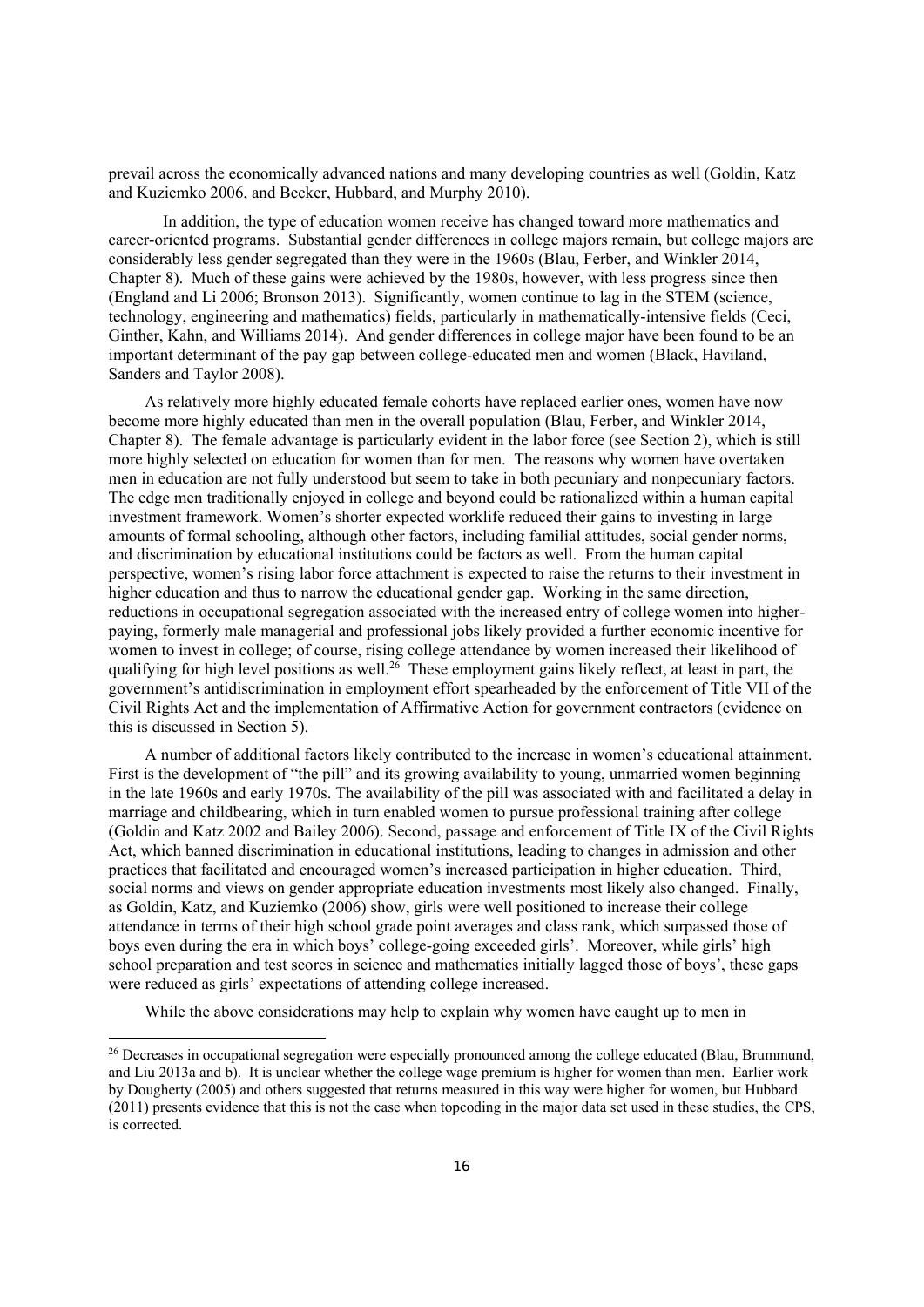education, or at least why they have *reduced* the gender education gap (since women's expected labor force attachment is still less than men's), women's surpassing men is more puzzling—especially since, as noted earlier, this is an international phenomenon. A number of possible explanations for this have been offered, and all may play a role to some extent.

First, a college education not only increases own income but also results in family-related income gains due to assortative mating. Such gains are likely to be larger for women than men, since, in the majority of couples, men are still the higher earners. Moreover, college-educated women have lower divorce rates and a lower incidence of out-of-wedlock births, making them less likely to become lower income, single family heads. To the extent this association is causal, this factor would also increase family-related returns to college more for women than men. DiPrete and Buchmann (2006) find that such family-related income gains (adjusted for family size) increased more for women than for men, suggesting that this may be part of the reason for the increase in women's college-going. Further, in the event of a divorce, Bronson (2015) argues that college provides insurance value and presents evidence that this consideration helps to explain the growth in women's college attendance.

Second, there are gender differences in noncognitive skills—for summaries and discussions, see Goldin, Katz and Kuziemko (2006) and Becker, Hubbard, and Murphy (2010)—that suggest girls have lower *nonpecuniary* costs of investing in college than boys. For one thing, as noted earlier, girls have traditionally excelled relative to boys in secondary school academic performance and this was the case even when they were less likely than boys to go to college. This suggests that girls find school less difficult or unpleasant than boys. There is evidence, for example, that boys spend much less time doing homework than girls (Porterfield and Winkler 2007). In addition, boys have a much higher incidence of school disciplinary and behavior problems, ranging from minor infractions to school suspensions and participation in criminal activity, and boys are also two to three times more likely to be diagnosed with attention deficit hyperactivity disorder (Goldin, Katz and Kuziemko 2006). The reasons for these gender differences have not been fully determined but one factor suggest by Goldin, Katz and Kuziemko (2006) may be the later maturation of boys. Regardless of their source, to the extent that females have lower total (pecuniary plus nonpecuniary) costs of investing in education on average than males, they will have a larger response to given increases in the benefits of college.

Becker, Hubbard, and Murphy (2010) also focus on noncognitive skills but emphasize gender differences in their *distribution*. They present evidence that the variance in noncognitive (or what they call nontraditional) skills is smaller for women than men, suggesting that under some circumstances the elasticity of supply to college will be higher for women than men. This depends on the location of the relevant portion of the distribution of costs. If, as appears likely, the relevant portion is close to the mean of costs, the density of individuals that can respond to an increase in benefits is larger for a lowervariability distribution that peaks around the mean—as is the case for women. If women have a higher elasticity of supply to college, then even for equal changes in the benefits, women can overtake men in college attainment.

Gender differences in one cognitive skill, mathematics, have gotten particular attention. A gender differential in mathematics ability and preparation as indicated by test scores is potentially linked to gender differences in wages and occupations. Traditionally, U.S. males have had higher average mathematics test scores than females, as well as higher representation at top performance levels. As noted earlier, the gender difference in math scores has narrowed as high school curricula of boys and girls have gotten more similar. Indeed, some evidence indicates that boys no longer have higher average math test scores during their high school years than girls.27 However, there is continuing evidence of a gender

<sup>&</sup>lt;sup>27</sup> Hyde, Lindberg, Linn, Ellis, and Williams (2008); this study used data from state assessments of cognitive performance. However, Fryer and Levitt (2010) continue to find a gender gap at the high school level using the Early Childhood Longitudinal Study Kindergarten Cohort, which is a sample of children entering kindergarten in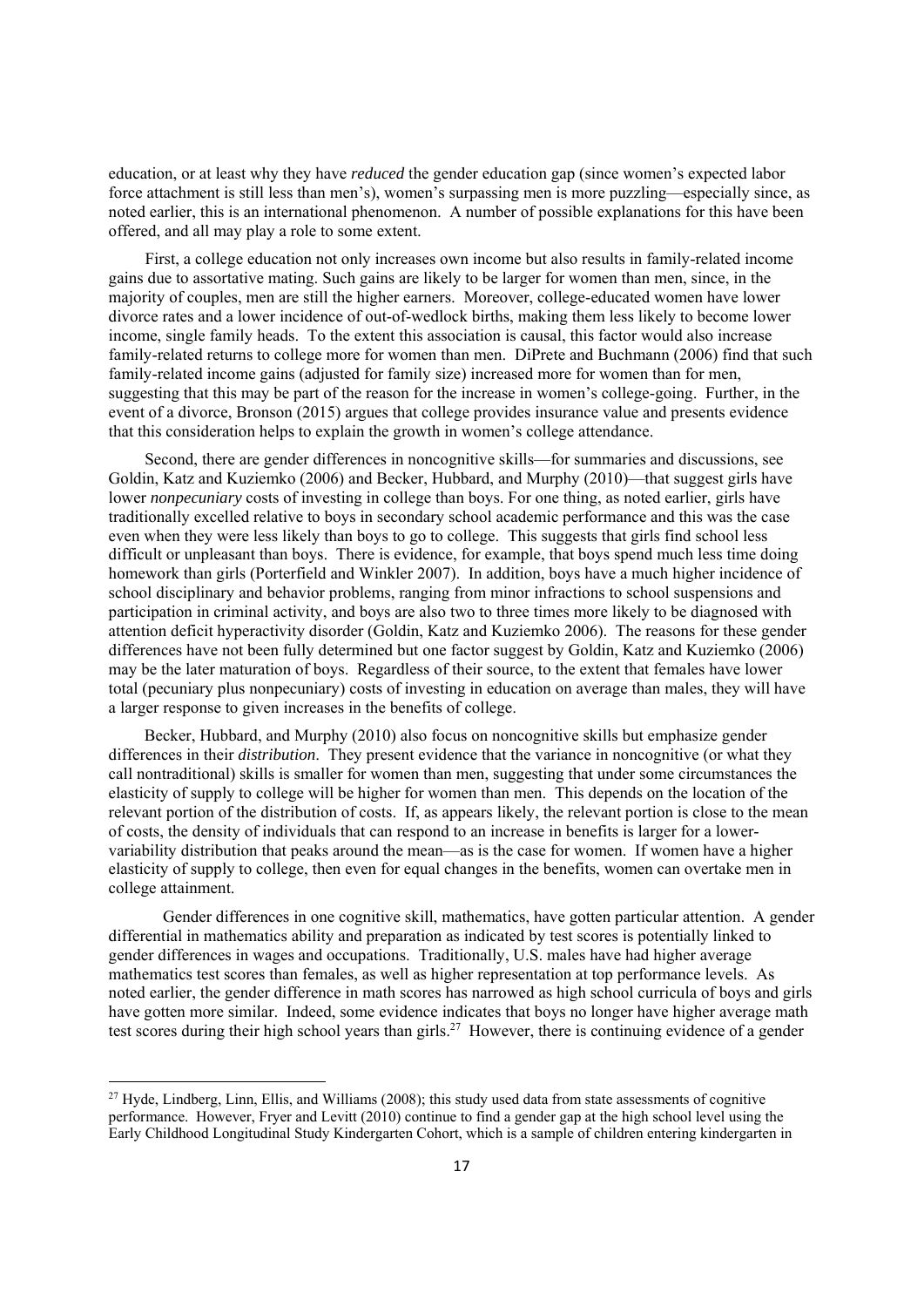difference at top performance levels, with males outnumbering females at the very high ranges of science and math tests, and females outnumbering males at the very high ranges of reading and language tests (e.g., Pope and Sydnor 2010). The male advantage at the upper end of math test scores has been cited as a factor in the underrepresentation of women in STEM fields, although this contention has been the focus of considerable debate.28 Of particular interest, a significant strand of recent research focuses on the social determinants of these differences and implicitly asks whether gender differences in math performance may be influenced by educational policy and other environmental factors.

Evidence that social influences matter comes from a variety of sources. For example, several studies document considerable geographic variation in the gender gap in measured mathematics ability at the mean and at the top levels of performance, both within the United States (Pope and Sydnor 2010) and across countries (Guiso, Monte, Sapienza, and Zingales 2008; Fryer and Levitt 2010; Nollenberger, Rodríguez-Planas, and Sevilla 2014; Hoffman, Gneezy, and List 2011). In addition, the falling gender gap in math performance mentioned earlier also suggests that gender differences in math scores are affected by environmental factors. Moreover, the framing of the test can affect females' performance, as found by Spencer, Steele, and Quinn's (1999) research on stereotype threat: they found that women did as well as men on a difficult math test if they were told that men and women tended to do equally well; however, if women were told that women tend perform less well than men, then they did worse than men on the test. And, in some cases, teachers may discriminate against girls in their assessment of math tests, as found by Lavy and Sand's (2015) study of Israeli schools.

Is the gender gap in math test scores sufficient to account for an important portion of the gender pay gap? In her study of the impact of psychological factors on the gender pay gap, Fortin (2008) estimated wage regressions for two cohorts (the National Longitudinal Study of the High School Class of 1972-NLS 72- and the National Education Longitudinal Study of 1988/94—NELS 88) and controlled for their scores on a math test taken while they were seniors in high school. Fortin's (2008) focus was on the impact of psychological factors, but her inclusion of math scores in her wage regressions allows us to assess their quantitative importance.<sup>29</sup> Her tabulations show that, while males outscored females on the math test, consistent with our earlier discussion, the gap in standardized scores was smaller for the later cohort. For workers in their mid-twenties in the earlier cohort, in 1979, the difference in scores accounted for 4.4% of the raw pay gap (of 0. 237 log points) not controlling for completed schooling, and 3.0% controlling for completed schooling.30 For workers in their mid-twenties in the later cohort, in 2000, the effects were much smaller: 1.4% of the raw pay gap (of 0.181 log points) not controlling for completed schooling, and 0.7% controlling for schooling. Notably, these small effects do not control for occupation, which is a likely route through which math ability can affect earnings. Thus, differences in math scores do not appear to account for much of the raw gender pay at a point in time. However, our calculations based on

<sup>1998.</sup> Both studies are critical of SAT data since the pool of students taking the test is not representative of the full population and selection into the test may differ by gender.

 $^{28}$  For example, while Hyde et al. (2008) note the slightly greater variance of male test scores in their data, they argue that gender differences along this dimension are "are insufficient to explain lopsided gender patterns in participation in some STEM fields." In their extensive review, Ceci, Ginther, Kahn and Williams (2014) are also skeptical that math differences can account for the gender underrepresentation in math intensive fields. For an early study delineating the relationship between mathematical ability and field choice and its relationship to male-female differences in earning and occupations, see Paglin and Rufolo (1990).

<sup>&</sup>lt;sup>29</sup> We multiply the gender gap in the test score by the estimated wage coefficient on the test score, which comes from a regression that pools men and women.

<sup>&</sup>lt;sup>30</sup> These regressions control for part-time employment, experience, and personal characteristics (race, marital status, and presence of children), as well as a number of noncognitive traits (self-esteem, external locus of control, importance of money/work and family/people). However the estimated effect of math score is similar in the fully specified model when the noncognitive traits are excluded.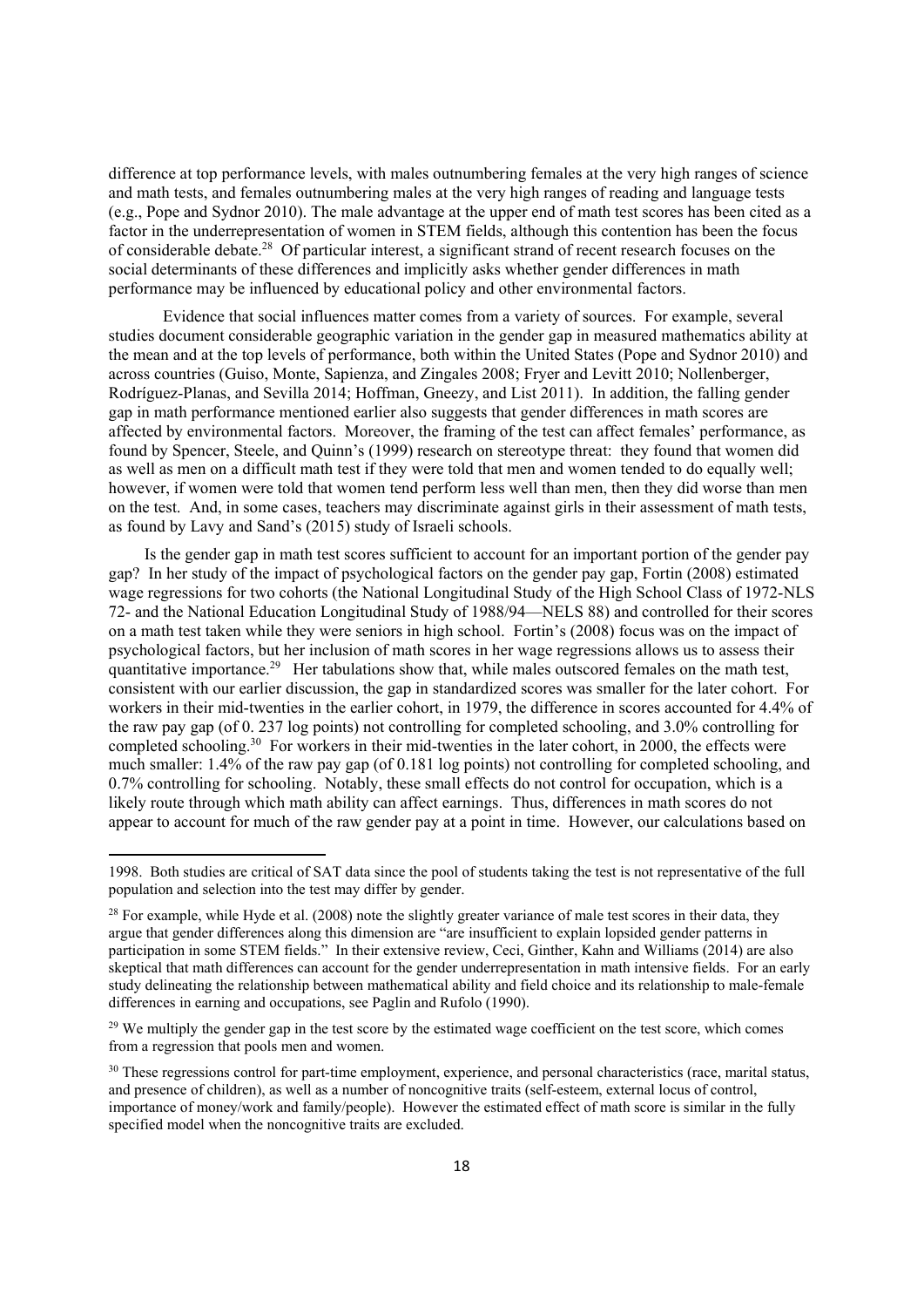the Fortin study suggest that the declining gender difference in math scores between the two cohorts can account for 10-14% of the 0.056 log point decrease in the gender wage gap across cohorts.

#### 3.4 Labor Force Experience and Work Hours

In this section we focus on the empirical literature that illuminates the importance for the gender wage gap of work experience and work hours. Dating from the seminal work of Mincer and Polachek (1974), gender differences in experience and labor force attachment have been seen as central to the understanding of the gender wage gap. Under a traditional division of labor by gender in the family, women will anticipate shorter and more discontinuous work lives as a consequence of their family responsibilities; they will thus have lower incentives to invest in on-the-job training than men. Their resulting smaller human capital investments and reduced labor market experience will lower their relative earnings. Human capital depreciation during workforce interruptions will further lower the wages of women upon their return to market work. Women are also expected to choose occupations for which human capital investments are less important and in which the skill depreciation that occurs during time spent out of the labor force is minimized (Polachek 1981).

Further insights are obtained by distinguishing between general training (which is transferable across firms) and firm-specific training (which imparts skills which are unique to a particular enterprise).<sup>31</sup> Women will especially avoid jobs requiring large investments in firm-specific skills because the returns to such investments are reaped only as long as one remains with a particular employer. At the same time, employers are expected to be reluctant to hire women for such jobs because they bear some of the costs of firm-specific training. (Since general training is transferable, a simple model predicts that employees will bear the costs and reap the returns to such training, although under certain circumstances firms may share the costs and benefits here as well; see Acemoglu and Pischke 1999). Such employer behavior would be consistent with models of statistical discrimination where, given employer uncertainty about worker productivity or stability, firms may discriminate against groups like women or minorities based on real or perceived average differences (Phelps 1972; Aigner and Cain 1977; Royalty 1996). As Altonji and Blank (1999) point out, such discrimination is plausible given evidence that firms face uncertainty about the productivity of their workers.<sup>32</sup>

Recent work by Goldin (2014) continues to highlight the role of work force interruptions in lowering women's wages but outlines a different mechanism for this effect. Goldin (2014) analyzes the impact of interruptions in the context of a broader analysis of the impact of temporal flexibility (or the lack thereof) in impacting the gender wage gap. In particular, she focuses on the disproportionate rewards in some occupations/firms for working long hours and particular hours.<sup>33</sup> Her main focus is on hours of work, but as she notes, interruptions can also be analyzed in this context. She argues that the explanation for a high wage penalty for temporal flexibility can best be understood through the lens of personnel economics rather than human capital theory. In particular, she sees such pay differences as arising because of differences across workplaces in the value of long hours rather than of differences across individuals in amounts of human capital. The result is a classic compensating differential equilibrium à la Rosen (1986). Workers place different values on temporal flexibility (with women placing a higher value

<sup>&</sup>lt;sup>31</sup> See Becker (1993, 1<sup>st</sup> ed. 1964) for this distinction and Blau, Ferber, and Winkler (2014) for a graphical development of its application to gender differences in on-the-job training investments.

<sup>&</sup>lt;sup>32</sup> See, for example Farber and Gibbons 1996; and Altonji and Pierret 1997; or, more recently, Kahn (2013) and Kahn and Lange (2014).

<sup>&</sup>lt;sup>33</sup> In related work, Cha and Weeden (2014) examine the role of an increase in the prevalence of long (50 or more) work hours and the rising returns to long hours in slowing convergence in the gender wage gap during the 1979- 2009 period. They find that this factor worked to increase the gender wage gap by about 10 percent of the total change over this period—mainly due to the rising return to long hours (the gender gap in the incidence of long hours was relatively constant). This factor was particularly important in managerial and professional occupations.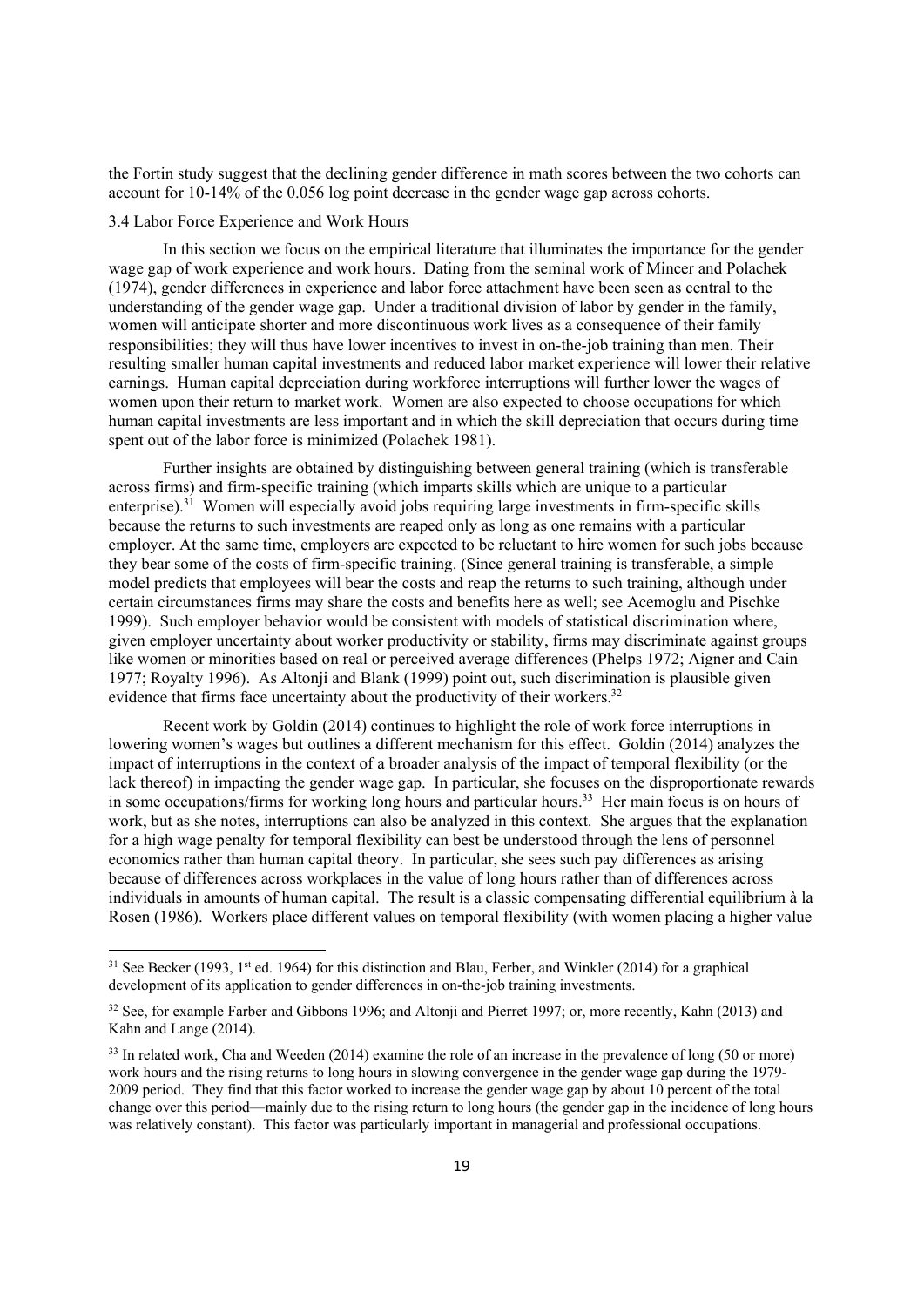than men) and firms or sectors confront different cost to providing it—workers sort across workplaces accordingly.34

Goldin points to (and presents empirical support for) the importance of occupational characteristics that make providing flexibility extremely costly in some sectors and relatively inexpensive in others. So, the wage penalty for flexibility is likely to be high in jobs that require meeting deadlines (time pressure), being in contact with others to perform the job, maintaining and establishing interpersonal relationships, adhering to preset schedules, and doing work for which other workers are not close substitutes. As an example, there may be a high penalty to shorter hours or workforce interruptions for lawyers at a large, high-powered firm, not because of the smaller amount of human capital acquired by those working fewer hours or the depreciation of their human capital stock during time out of work, but rather due to interruptions in servicing clients and the inability to smoothly hand over work to other employees. We shall return to her findings below in the context of our discussion of individual occupations.

The Goldin analysis is interesting in itself and also highlights that findings showing returns to long hours and labor market experience and penalties to workforce interruptions are susceptible to other interpretations than human capital. In addition to the factors that Goldin highlights affecting the costs of providing flexibility, others include signaling<sup>35</sup>—longer hours and workforce continuity may signal greater willingness to work hard, as well as greater motivation and commitment—and discrimination. Related to the signaling argument, discrimination may be due to statistical discrimination against the "type" of worker who puts a high premium on temporal flexibility.

As we have seen in Section 2, and as borne out in a wide literature, there is considerable evidence that overall gender differences in labor market experience account for a significant, though shrinking, portion of the gender wage gap, and that decreases in the gender experience gap help to account for the corresponding decline in the gender wage gap that we have observed in recent decades (e.g., Blau and Kahn 1997, Blau and Kahn 2006, O'Neill and Polachek 1993; Gayle and Golan 2012).<sup>36</sup> Our results in Section 2 imply that gender differences in experience explained 24 percent of the gender gap in 1980 compared to 16% of the (considerably smaller) gender gap in 2010, while the declining gender difference in experience accounted for 18-31 % of wage convergence between men and women over the 1980-2000 period.37

<sup>&</sup>lt;sup>34</sup> Flabbi and Moro (2012) build a search model in which women's demand for flexibility leads to the kind of compensating differential Goldin (2014) discusses. Interestingly, Flabbi and Moro (2012) define flexibility as having a part time job, explicitly making the connection between work hours and flexibility.

<sup>&</sup>lt;sup>35</sup> See, for example, Landers, Rebitzer, and Taylor (1996); see Goldin (2014) for additional references.

<sup>&</sup>lt;sup>36</sup> Bailey, Hershbein, and Miller (2012) explore the role of access to the pill in altering women's human capital investments (labor market experience and education) and hence lowering the gender wage gap. Weinberger and Kuhn (2010) examine the extent to which the decline in the gender wage gap was associated with changes across cohorts in the relative rate of wage growth after labor market entry (slopes), versus changes in relative earnings levels at labor market entry (levels). They find that the former (plausibly associated with post-school investments including experience) accounts for about 1/3 of the decline, with the remainder associated with changes across cohorts (i.e., each entry cohort faring better than its predecessor).

<sup>&</sup>lt;sup>37</sup> Published government data on tenure (length of time with a particular employer) also indicate a precipitous drop in the gender gap. In 1966, men's median tenure was 2.4 years more than women's; by 2012, the gender gap had fallen to only 0.1 years. And the share of long-term workers, those with tenure of 10 or more years, was only slightly higher for men (35 percent) than for women (33 percent). See, U.S. Department of Labor, Bureau of Labor Statistics, "Job Tenure of Workers, January 1966," *Special Labor Force Report* No. 77 (1967); and U.S. Department of Labor, Bureau of Labor Statistics, "Employee Tenure in 2012," *News Release* (September 18, 2012), available at http://www.bls.gov/news.release/pdf/tenure.pdf (accessed December 1, 2012). Note median tenure data are for workers 16 and over; the share of long tenure is for workers 25 and over.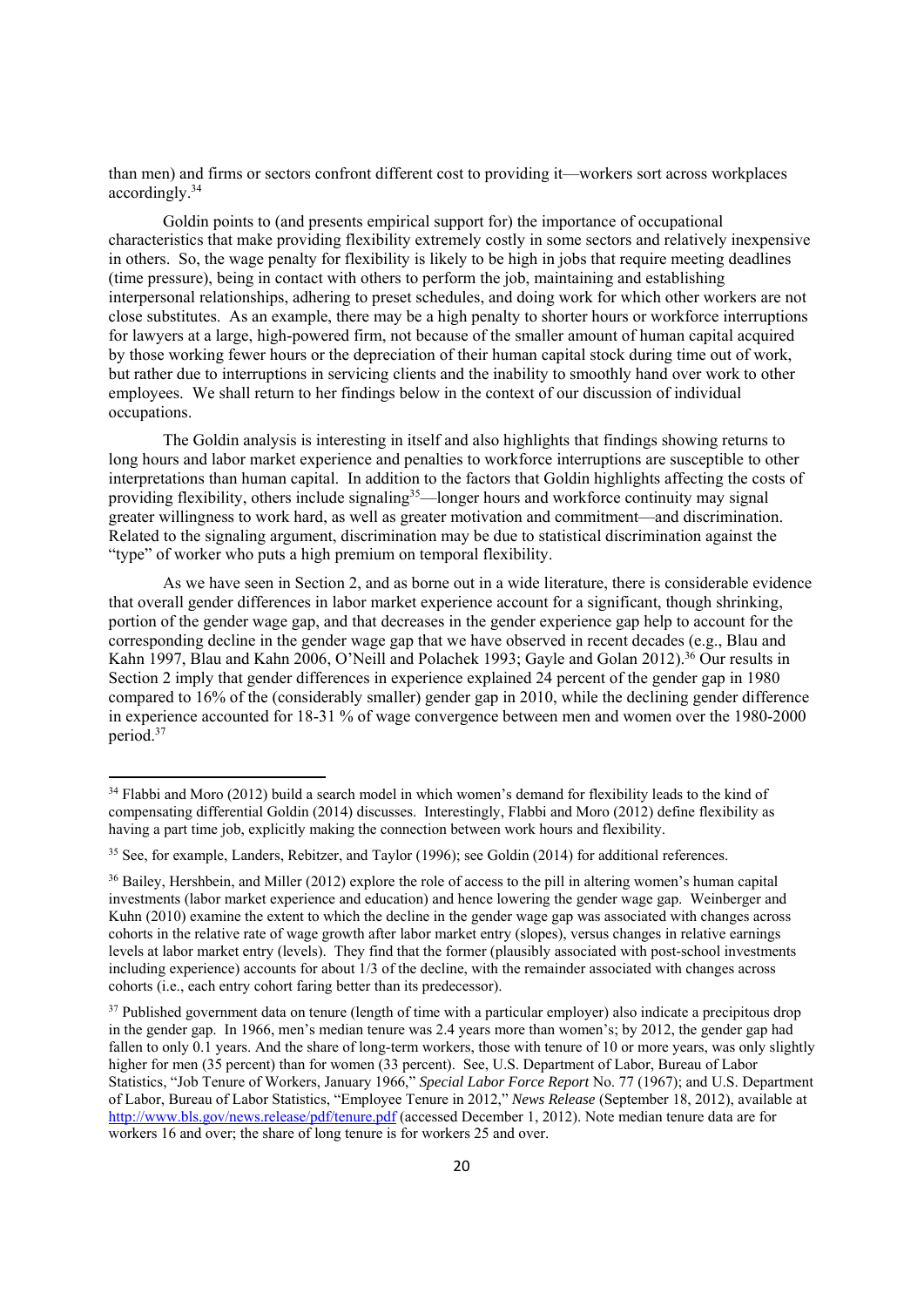As we have seen, Mincer and Polachek (1974) also point to a negative effect on women's wages of workforce interruptions. Some evidence has been found in support of this expectation. For example, Light and Ureta (1995) analyzed young workers over the 1966-84 period and found that the *timing* of labor market experience accounted for as much as 12% of the unadjusted gender pay gap. However, it is possible that the role of workforce interruptions has diminished as women have become more firmly attached to the labor force. Consistent with this, Blau and Kahn (2013b) find that, although coefficients on variables measuring time out of the labor force are generally negative (though not always significant), estimates of the unexplained gender wage gap are not sensitive to their inclusion, not only in 1999, but in 1990 and 1980 as well.<sup>38</sup> Their data from the Panel Study of Income Dynamics did not permit them to look at the timing of interruptions, but Spivey (2005), using data from the National Longitudinal Survey of Youth 1979, found that timing of experience can explain only a negligible portion of the gender wage gap among workers observed over the 1979-2000 period.<sup>39</sup>

The foregoing results suggesting a relatively small and diminished role for workforce experience and interruptions in explaining the gender wage gap currently are for the labor market as a whole. In contrast, recent influential work has highlighted the particular importance of labor force experience, interruptions, and hours worked in some occupations, including business and professions like law, where work histories and current hours seem to be a particularly important determinant of gender wage differences. Also of interest are findings from Goldin (2014) that point to the high penalty for flexibility in some high wage occupations. This work is of particular interest in that the findings are applicable to the upper end of the wage distribution where, as we have seen, the gender wage gap has declined more slowly than at other regions.

Looking first at lawyers, Noonan, Corcoran, and Courant (2005) focused on two cohorts of graduates of the University of Michigan Law School 15 years after graduation; the first cohort was surveyed between 1987 and 1993 and the second between 1994 and 2000.<sup>40</sup> The results for the two cohorts were quite similar. The gap in pay between women and men was found to be relatively small at the outset of their careers, but 15 years later, men earned over 50 percent more. A considerable portion of this difference reflected choices that male and female workers made, including the greater propensity of women lawyers to currently work shorter hours and to have worked part time in the past or to have taken some time out after child birth. Also important was job setting (type and size of employer).

Bertrand, Goldin, and Katz (2010) examined earnings of MBAs who graduated between 1990 and 2006 from the Booth School of Business of the University of Chicago (they were surveyed in 2006-2007). Like the study of lawyers, the researchers reported a relatively small gender differential at the outset of the career. However, averaged across the full set of MBA graduates (individuals who had been out for 1 to 16 years), men earned 0.29 log points (33 percent) more than women. By 10-16 years post-degree, men earned 0.60 log points (82 percent) more. The study found that the gender gap could largely be explained by labor supply factors like weekly hours and actual post-MBA work experience, which were in turn related to career-family tradeoffs.

This research suggests substantial penalties for shorter hours, lesser experience and workforce interruptions among JDs and MBAs. With respect to hours, it should be noted that both of these decompositions focus on annual earnings, leaving open whether the importance of current hours reflects simply a proportional reduction in earnings or an additional hourly wage penalty for shorter hours. Moreover, these results could be seen in the context of the human capital model, and the particular importance of human capital in these occupations. Goldin (2014), however, views such results as more

<sup>&</sup>lt;sup>38</sup> Data are for full-time workers aged 18-65 in the indicated year.

<sup>&</sup>lt;sup>39</sup> Respondents were 14-22 in 1979. Spivey provides a useful review of the literature on the wage effects of workforce interruptions.

<sup>40</sup> See also Goldin's (2014) reexamination of these data that arrives at broadly consistent findings.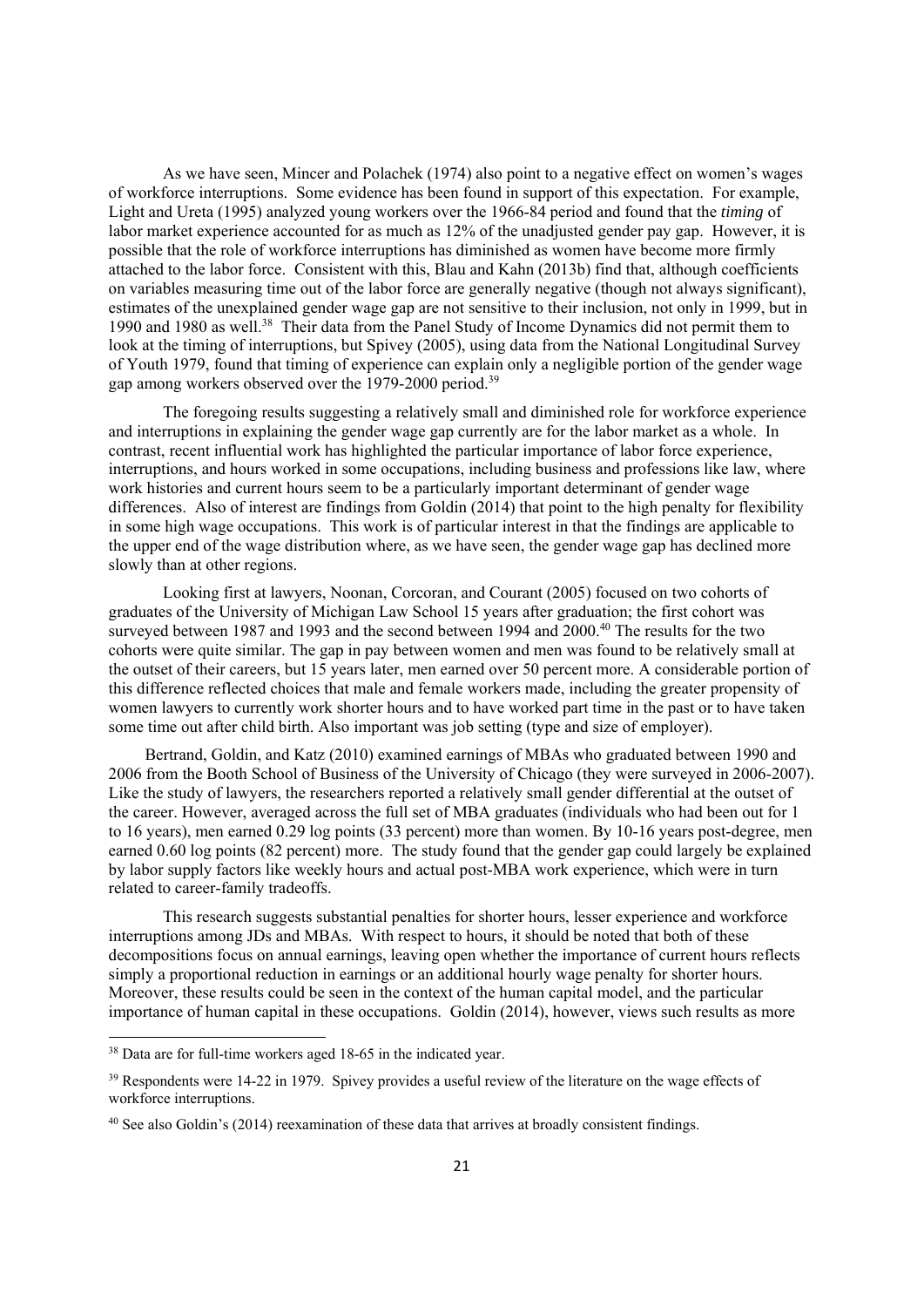consistent with her analysis of the high penalties to *flexibility* in these and other high-level occupations, including a convex return to current hours.<sup>41</sup> More generally, for college graduates in the 95 highest earnings occupations, she found that an index of occupational characteristics associated with high costs of flexibility was positively related to (i.e., increased) the (adjusted) gender log wage gap, as was the estimated elasticity of annual earnings with respect to weekly hours in the occupation. Business occupations and law had high values on the inflexibility index and high elasticities of annual earnings with respect to weekly hours, while technology and science jobs scored much lower on the inflexibility measure and had smaller elasticities. The latter finding is surprising in a human capital context in that it might be expected that human capital acquisition and depreciation of skills would be particularly important in science and technology jobs. As a further contrast to business and law, Goldin provides a case study of pharmacists (see also Goldin and Katz 2012) in which industry developments and technological factors have greatly reduced the costs of flexibility and the gender pay gap has fallen accordingly.

At the other end of the spectrum from long hours among full-time workers is the large gender difference in the incidence of part-time work. For example, among wage and salary workers in 2013, 25.6% of women and 13.0% of men worked part-time, defined as usually working less than 35 hours per week (BLS 2014, p. 27). The gender gap in the incidence of part-time work was slightly larger in 1998, with 25.8% of women and 10.7% of men working part-time (BLS 1999, p. 2). Because part-time workers have lower hourly earnings than full-time workers (Blank 1990; Hirsch 2005), the higher incidence of part-time work among women than among men has the potential to increase our estimate of the overall the gender pay gap compared to the data on full-time workers we presented in Section 2. Recall, however, that when we extended the sample of workers in the PSID to include all wage earners, the conclusions were largely unchanged. Nonetheless, given the greater concentration of women in part-time work, it is instructive to consider wage determination among part-time workers and look explicitly at the extent of the part-time penalty.

A simple economic view of part-time work is similar to that offered by Goldin (2014) described above, namely that it is an amenity for those who value flexibility in their work schedule. Since it may cost firms something to allow workers to choose part-time hours (e.g. additional hiring and training expenses), workers' desires for flexibility suggest the formation of an equilibrium compensating wage differential for part-time work, in this case a penalty in hourly wages. Some support for this view of parttime work can be seen by noting that, in 2014, of 25.1 million workers who usually worked part-time, 19.5 million (78%) did so for noneconomic reasons, according to the BLS (http://www.bls.gov/cps/cpsaat20.htm , accessed August 9, 2015).42 Thus, most workers chose part-time work for reasons other than the lack of availability of full-time jobs, although involuntary part-time employment can be important, especially during recessions (Blank 1990). In addition, the possibility of discrimination may influence the family division of labor and lead women to choose part-time employment for some of the reasons listed by the BLS as voluntary (such as child care).

Estimates of the impact of part-time status on wages confront the issue of selection, since the type of worker choosing part-time employment may well have different measured and unmeasured productivity characteristics from full-time workers. While research is not extensive, it does not appear to support the finding of a part-time penalty once measured characteristics and selection on unobservables have been taken into account.

 $41$  Goldin (2014) notes that about two thirds of the total penalty from job interruptions among those in the Chicago MBA sample who were 10 to 16 years out is due to taking *any* time out. Cumulative time not working is only about one year for these women, which would seem a relatively modest interruption to elicit large penalties in a human capital context.

<sup>42</sup> Noneconomic reasons included child care, health, family obligations, school attendance, and the like.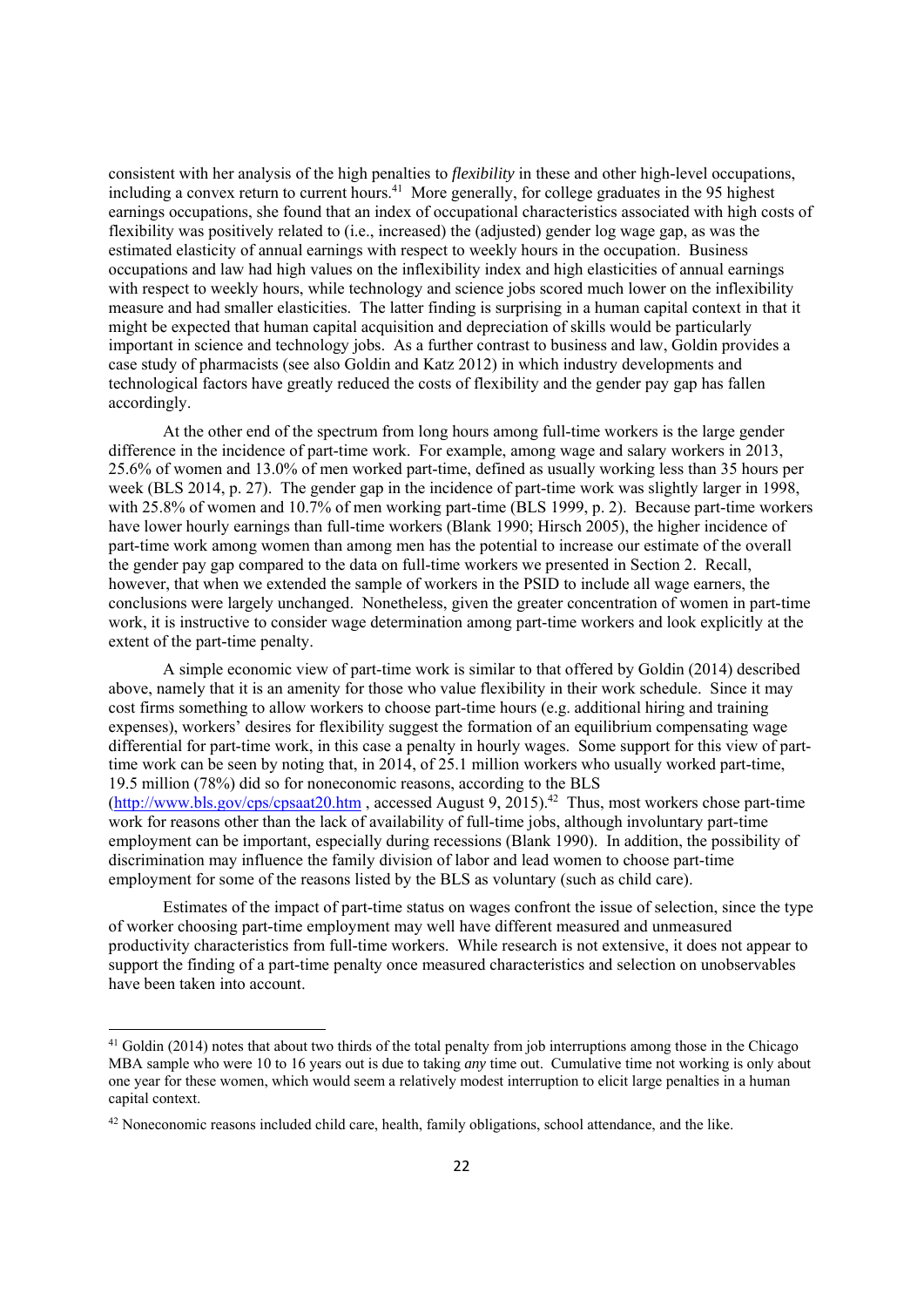For instance, an early analysis of the part-time penalty by Blank (1990) for 1987 used both instrumental variables and selectivity bias-correction to address the selection problem. She found that, taking into account personal and job characteristics in an OLS regression, led to a 0.21 log point (24%) part-time penalty for women and a 0.30 log point (35%) penalty for men. However, the results were mixed when she took into account selection and she stressed that unmeasured worker and job heterogeneity were likely important in explaining the observed penalty.

An alternative method for addressing selection that does not require exclusion restrictions is to use longitudinal data and individual fixed effects. Using this approach, Hirsch (2005) found for 1995- 2002 data that there was a raw 0.22 log point part-time wage shortfall for women and a 0.46 log point part-time shortfall for men. However, after controlling for worker and job characteristics, including occupational skill requirements, in an OLS regression, the estimated part-time penalty fell to 0.09 log points for women and 0.19 log points for men. Thus, most of the observed part-time shortfall in wages was associated with observed worker and job characteristics. Moreover, using the longitudinal nature of the CPS rotation group structure, he found in wage change equations part-time penalties of only 0.015 log points for women and 0.019 for men (the latter estimate was statistically insignificant). Thus, Hirsch (2005) concludes that the observed difference between part-time and full-time workers' wages is fully explained by measured worker and job characteristics and unobserved worker heterogeneity.<sup>43</sup> Of course, part-time work could adversely affect one's career progression relative to full-time work, which is a separate issue.

#### 3.5 Gender Differences in Formal Training and Turnover

Considerable empirical evidence supports the prediction of the human capital model that women will receive less on-the-job training than men, although much of it is not very recent (e.g., Altonji and Spletzer 1991; Barron and Black 1993). This finding is consistent with employer and worker decisions based on a lower expected probability of women remaining with the firm or in the workforce. A study by Royalty (1996) is particularly illuminating in that she explicitly examined the role of women's higher (predicted) probability of turnover in explaining the gender training difference. While Royalty supports the expectation that expected turnover helps to account for the gender difference in training, interestingly, she finds that a major portion of the training gap remains unexplained even after this and other determinants of training are taken into account. This finding, which is analogous to an unexplained gap in an analysis of the gender wage differential is consistent with a role for discrimination, although, as in that case it may also be due to omitted factors.

As in the case of experience, it would be interesting to see this literature updated to account for the impact of rising women's labor force attachment on the findings. This is especially the case in that younger cohorts of women now have higher educational attainment than men, and more educated workers are believed to get more on-the-job training than less educated workers as implied by their steeper experience-earnings profiles.<sup>44</sup>

Since gender differences in quit behavior can differentially impact the wages and occupations of men and women, it is important to ascertain the extent and sources of such differences. In general, while some evidence suggests that women workers may have higher quit rates on average than men, most of this difference has been found to be due to the types of jobs they are in and the worker's personal

 $43$  There are also a number studies that look within industries and occupations and find the part-time penalty is small after accounting for selection, see Hirsch (2005) for a review.

<sup>&</sup>lt;sup>44</sup> In a study using data from the NLSY1979 through 2006, Kosteas (2013) found that, consistent with expectations based on the human capital model, women with more traditional gender role attitudes (as measured in 1979) were less likely to invest in training. While Kosteas did not examine results for men, this finding suggests that gender roles are still relevant for some women.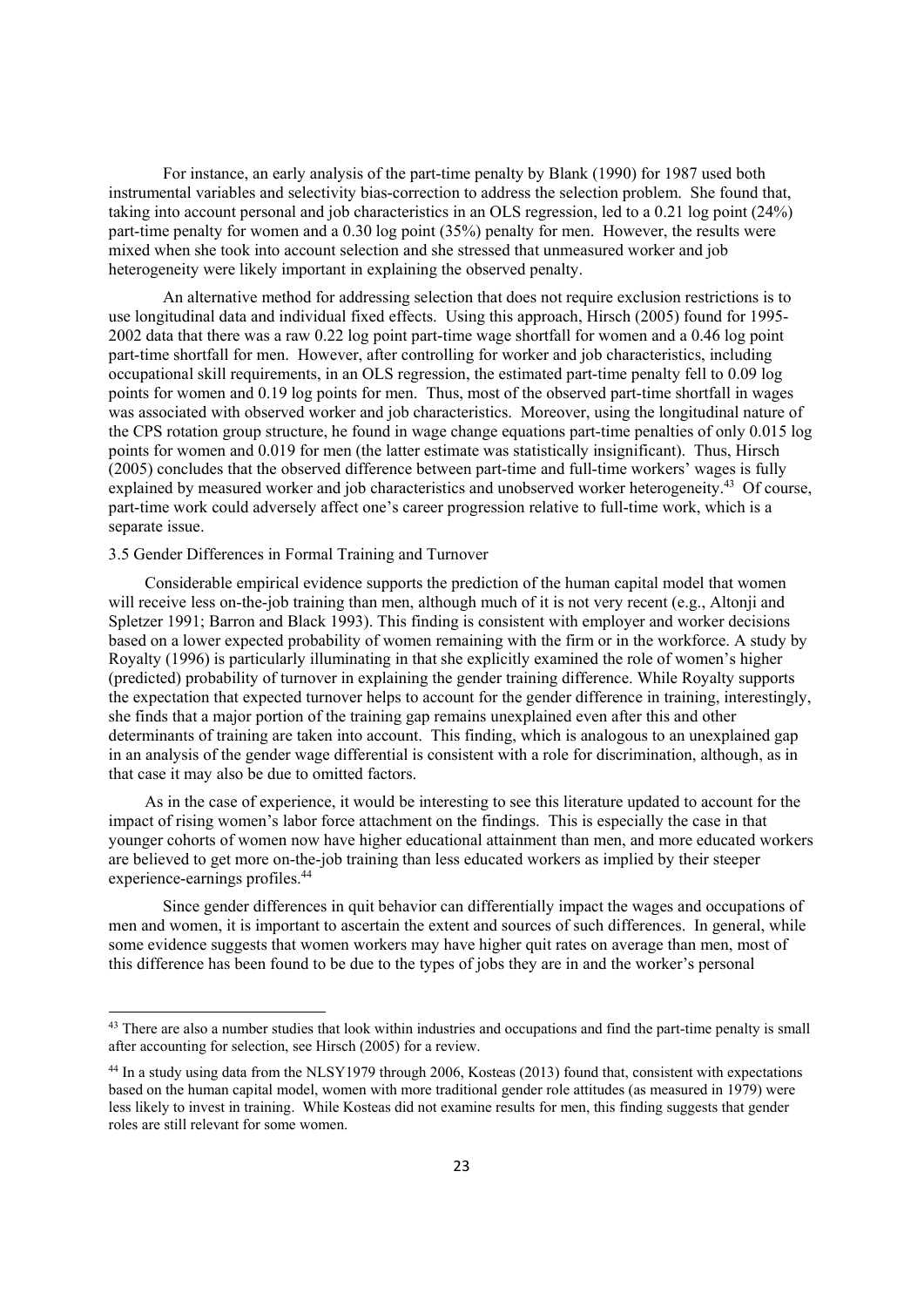characteristics.45 That is, *all else equal*, women are no more likely to quit than their male counterparts. Indeed, it is unclear that even the average gender difference in quitting still prevails. Using data on young workers from the 1987 wave of the National Longitudinal Survey of Youth (NLSY) 1979, Royalty (1998) finds the average probability of staying on the job is not significantly different for men and women.

However, consistent with women placing a greater priority on family responsibilities to the detriment of their labor market outcomes, evidence indicates that women are more likely to quit their jobs for family-related reasons or to exit to nonemployment, while men are more likely to quit for job-related reasons (Sicherman 1996, Royalty 1998, and Keith and McWilliams 1995), adversely affecting women's wages relative to men's (Keith and McWilliams 1995). It would be of interest to see analyses of both quitting and the reasons for quitting updated to see whether the outlines of the earlier findings still hold. In light of the declining gender differences in labor force attachment, it is reasonable to expect that gender differences in quit behavior have further diminished.

#### 3.6. The Impact of the Gender Division of Labor and Motherhood

Traditional gender roles and women's greater responsibility for nonmarket work may negatively affect women's labor market outcomes beyond their impact of labor force attachment per se. In this section we first consider the motherhood wage penalty, which has gotten considerable attention in the literature. We then review other ways in which traditional gender roles can reduce women's relative wages.

Considerable empirical evidence indicates a negative relationship between children and women's wages, commonly known as the motherhood wage penalty.<sup>46</sup> While the observed empirical association could be causal, it could also be due to selection. The selection argument is plausible in that women with lower wage offers will have lower costs of children. However, there are also a number of reasons for expecting a causal effect, beyond an impact on work experience and the incidence of part-time work. First, particularly in the era before parental leave was mandated, but even to some extent today, the birth of a child may cause a woman to break her tie to her current employer, either to withdraw from the labor force entirely or to switch to a more "child-friendly" job. To the extent this occurs, she forgoes the returns to any prior firm-specific training she might have received as well as any returns to having made a particularly good job match. Second, as we have seen, anticipation of this possibility could deter both women and their employers from making large investments in the firm-specific training of women of childbearing age. Third, motherhood may reduce women's productivity in a variety of ways not readily captured in wage analyses including, for example, less effort expended at work (see, for example, Becker 1985; Albanesi and Olivetti 2009), constraints on work schedules and travel, and reluctance to be promoted to a more demanding job.

A final possibility is that mothers may face discrimination and there is persuasive experimental evidence from Correll, Benard, and Paik (2007) that this is the case. In this study, the authors first conducted a laboratory experiment in which they asked student evaluators to assess résumés of equallyqualified same-sex (female or male) job applicants who differed only as to parental status. Mothers were perceived by evaluators as less competent and less committed to paid work and lower starting salaries were recommended for them. In contrast, the evaluators did not penalize men for being fathers; indeed, they perceived fathers to be more committed and recommended higher starting salaries for them. Correll, Benard, and Paik (2007) further confirmed their lab findings using a field experiment in which they sent résumés and cover letters from fictional, equally-qualified, same-sex applicants to employers advertising

<sup>&</sup>lt;sup>45</sup> This finding dates back to the first detailed work on this topic by Viscusi (1980) and Blau and Kahn (1981) and is reflected in the findings of more recent studies, e.g., Sicherman (1996); and Royalty (1998).

<sup>46</sup> For a recent review of the literature and comparative findings across economically advanced countries see, Sigle-Rushton and Waldfogel (2007). Early influential treatments include, Fuchs (1988), Korenman and Neumark (1992), and Waldfogel (1998).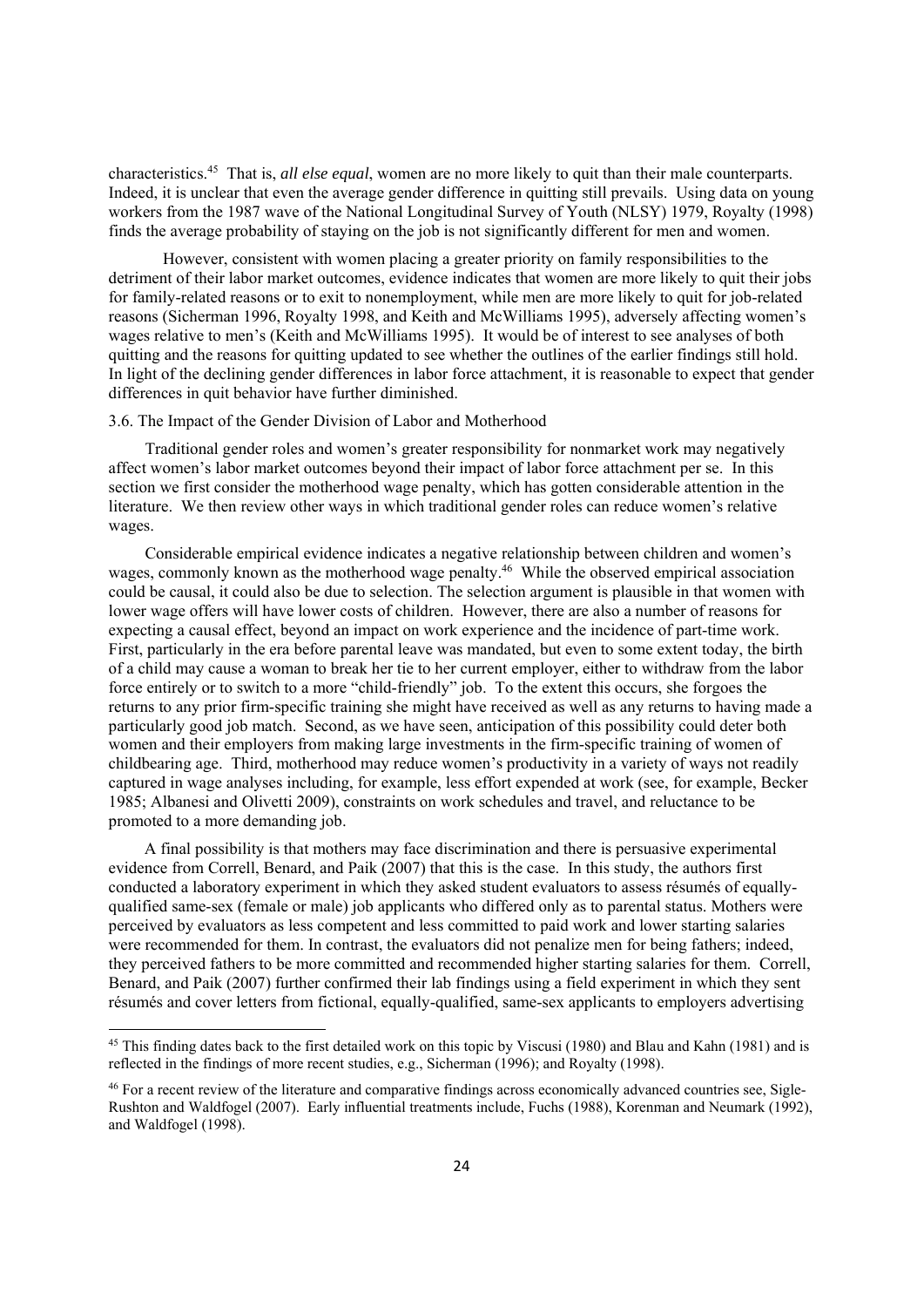for job openings. They found that prospective employers called mothers back only about half as often as nonmothers, while fathers were not disadvantaged in the hiring process, although, in contrast to the lab experiment, fathers were not advantaged relative to nonfathers. (However, a recent experimental study in academic labor markets by Williams and Ceci (2015) did not show a motherhood penalty; we discuss this study further below.) To the extent such discrimination against mothers exists, it could be due to statistical discrimination based on employers' perceptions of average differences in productivity between mothers and nonmothers.

There has also been some research focusing on the impact of family status on men's wages, with most of the focus on the observed strong positive association between marriage and male earnings controlling for measured characteristics. Here again the question arises as to whether this relationship is causal and, if so, why. The possibility that it reflects selection is intuitively plausible in that, even today, men tend to be the primary wage earners in most families. This gives women a considerable incentive to select spouses with higher earnings potential. There are, however, also reasons for expecting that the relationship to be causal. Specialization in the family à la Becker (1981, enlarged edition 1991) allows married men to focus on the market while their wives have primary responsibility for nonmarket production. Related to this, traditional notions of gender roles which view the husband as the primary earner may increase married men's effort and motivation and hence their wages. It is also possible that employers discriminate in favor of married men—this is hinted at by the findings on parental status discussed above. Overall, as in the case of the motherhood wage penalty, the empirical evidence suggests that some portion of the observed relationship is causal.<sup>47</sup>

As noted earlier, women's generally greater nonmarket responsibilities could impact labor market outcomes in a number of ways. Becker's (1985) theoretical analysis focused on the longer hours that married women and mothers tend to spend in these activities which could reduce the effort that they put into their market jobs, controlling for hours, and thus decrease their hourly wages compared to men. Indeed, it is has been found that additional hours spent in housework are associated with lower wages, all else equal, although results are stronger for married women than married men (see, e.g., Hersch and Stratton 1997 and 2002). The Hersch and Stratton studies pay careful attention to endogeneity by estimating instrumental variable and fixed effect models. An interesting result in Hersch and Stratton (2002) links the strength of the negative effects to the type of housework that women are typically more likely to perform—routine tasks like meal preparation, cleaning, shopping, and laundry—that are more likely to be engaged in on a daily basis and that, the authors argue, are more likely to interfere with market productivity.

Another factor identified by research in this area is the location of the family (see early work by Frank 1978, Mincer 1978, and Sandell 1977). To the extent that families place priority on the husband's, rather than on the wife's, career in determining the location of the family, her earnings are likely to be decreased. She may be a "tied mover," relocating when it is not advantageous for her to leave a job where she has accumulated firm-specific training or that is a particularly good match. Alternatively, she may be a "tied stayer," unwilling to relocate despite better opportunities elsewhere. This pattern need not merely reflect adherence to traditional gender roles. It is economically rational for the family to place greater emphasis on the employment and earnings prospects of the larger earner (generally the husband) whose gains to migration may outweigh any losses of the spouse who is a tied mover. Cooke, Boyle, and Couch (2009) present recent evidence that this is indeed still the case on average, i.e., that migration is associated with a significant increase in total family earnings, despite declines in women's earnings.

Anticipation of a lesser ability to determine the geographic location of the family may also lead women to select occupations in which jobs are likely to be readily obtained in any labor market, thus

 $47$  For useful reviews of the literature, see, Ribar (2004) and Rodgers and Stratton (2010). For an early influential study, see Korenman and Neumark (1992). There is also some evidence that fatherhood increases male earnings, particularly when the mother experiences a workforce interruption (Lundberg and Rose 2000).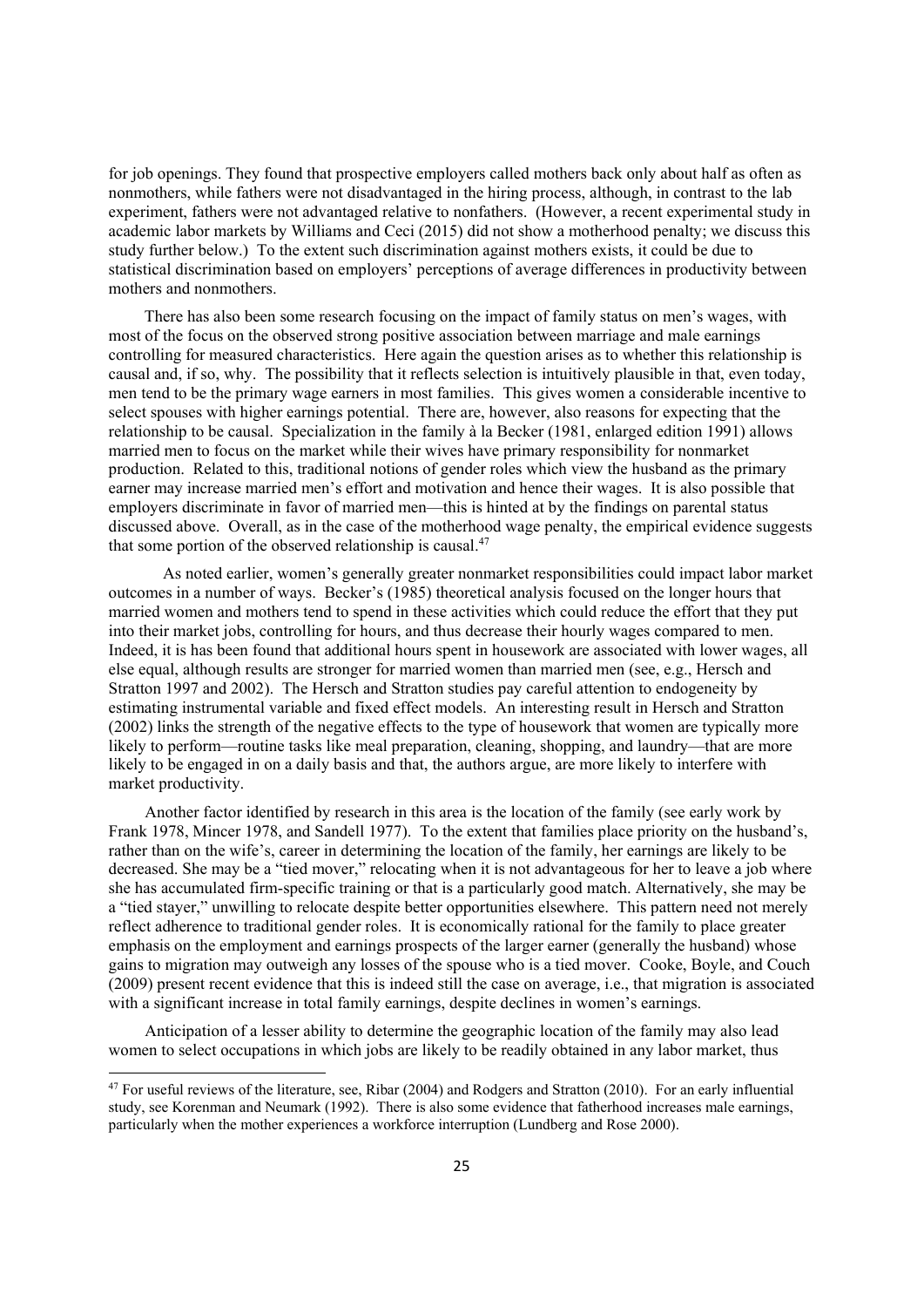constraining their occupational choices to geographically flexible jobs. As Benson (2014) points out, even as women have entered higher-level, traditionally-male occupations in recent years, their entry into the more geographically-dispersed occupations (e.g., physicians, accountants, pharmacists, and managers) has been considerably greater than the more geographically-clustered (e.g., specialized engineers and physical scientists). In light of the examples offered by Benson, this factor may play a role in women's lower representation in STEM fields—it would be interesting to know if being geographically clustered is a general characteristic of such jobs.

Some recent work has elaborated on how location decisions are likely to be affected as some couples, particularly college-educated "power couples," try to accommodate both careers by making a joint location decision. Costa and Kahn (2000) report that college-educated couples became increasingly located in large metropolitan areas over the 1970-1990 period. They argue that this is because large metropolitan areas offer more potential job matches for both members of the couple. They point to the increase in the share of dual career households among the college educated over this period and note Goldin's (1997) evidence that the career-orientation of college-educated women also increased. They also note that, if returns to education are higher in larger cities, power couples have a greater income loss of locating outside of them than do other dual career couples. Costa and Kahn show that the concentration of power couples in larger metropolitan areas is greater than for other household types and exceeds what would be predicted for observationally identical single individuals, thus supporting the colocation argument.

On the other hand, Compton and Pollak (2007), using longitudinal data, do not find that power couples (again, in which both spouses have college degrees) are more likely to migrate to larger cities than other couples. Rather, their findings suggest that it is the education (and presumably the earning power) of the husband that principally affects the couple's propensity to migrate to a large metropolitan area, implying that, even among of power couples, relocations may still adversely affect women's wages relative to men's.48 This is plausible in that, even in power couples, it is likely that the husband is the higher earner, as well as more likely to be in an occupation that is geographically clustered.

#### 3.7 Occupations, Industries, and Firms

In this subsection we consider empirical evidence on the extent and dimensions of employment segregation by sex. The results in Section 2 indicate that, while the share of the gender wage gap due to human capital (education and experience) has declined noticeably, the share accounted for by locational factors like occupation and industry actually increased from 27% of the 1980 gap to 49% of the much smaller 2010 gap. Moreover, although occupational upgrading by women contributed to the narrowing of the gap over this period, much of this effect was offset by adverse (to women) movements in returns to occupations. The firm dimension, not accessible in data sets like the PSID and CPS that were used above, has also been shown to be important. Finally, gender differences in representation across the hierarchies within occupations, as particularly emphasized in discussions of the glass ceiling, constitute another dimension of employment differences that is also generally not captured by these data sets, at least directly. Indirectly, some light on this may be shed by quantile regression analyses focusing at the top, as illustrated by our estimates in Section 2.

Of these dimensions of employment differences, occupational differences between men and women have received the most attention. Gender differences in occupations have been and continue to be striking, although they have declined significantly since 1970. In terms of general outlines, in 1970, women were considerably more concentrated than men in administrative support and service occupations, and a bit more highly represented in professional jobs overall, and particularly in predominantly female

<sup>&</sup>lt;sup>48</sup> They suggest that the location trends delineated by Costa and Kahn are due to higher rates of power couple formation in larger metropolitan areas. They also note that the trend of increasing concentration of power couples in larger metropolitan areas did not continue between 1990 and 2000.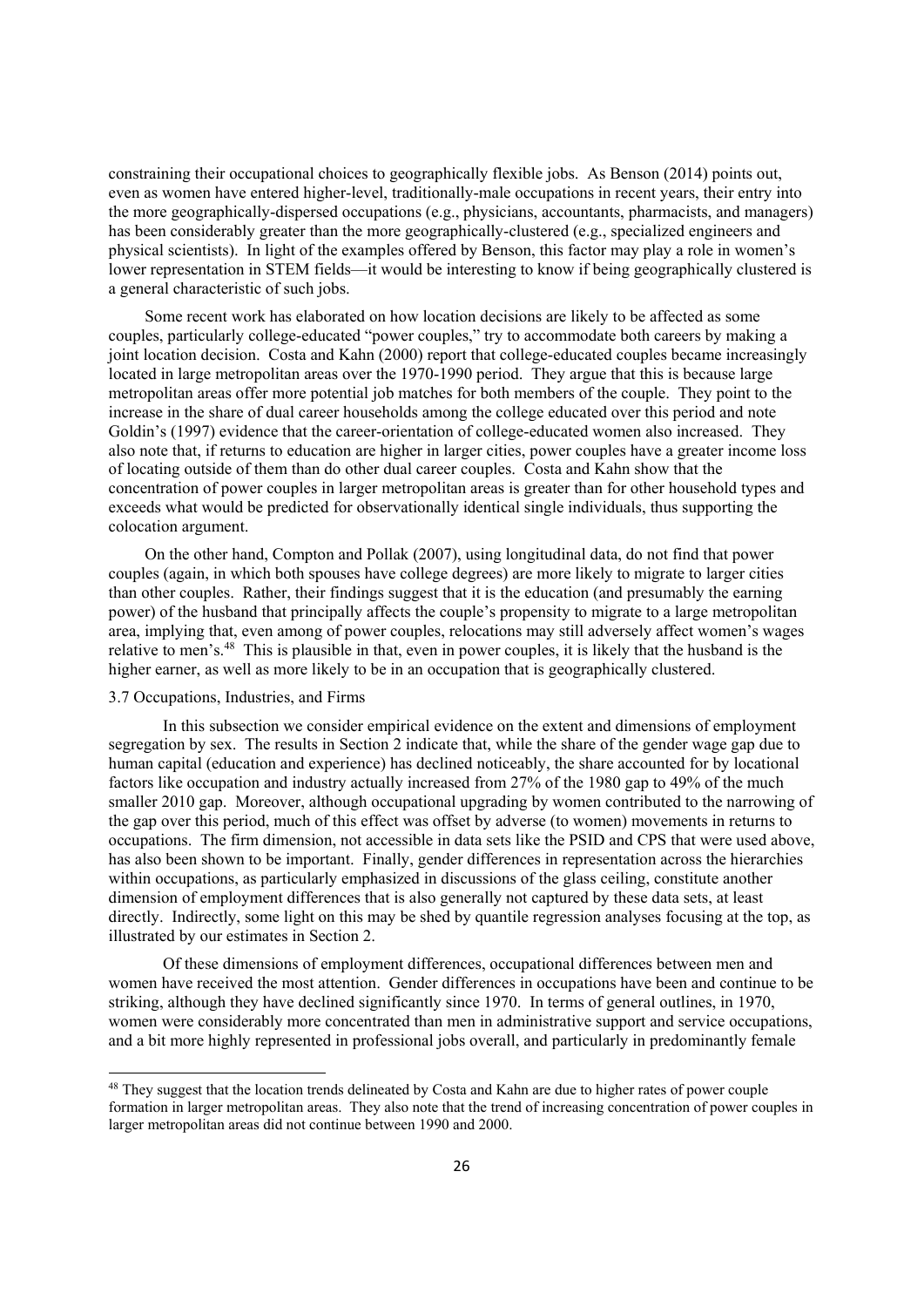professions like teaching and nursing. Men were considerably more likely to be in managerial jobs and much more concentrated than women in blue collar occupations, including relatively high-paying craft and skilled positions. They were also considerably more likely than women to be in predominantly male professions like law, medicine, and engineering. Since 1970, women have reduced (but not eliminated) their over-representation in administrative support and service jobs and made significant inroads into management and male professions. There has been little change in gender differences in representation in blue collar occupations. Further, occupational dissimilarity was reduced by men's loss of production jobs and increased representation in service occupations.49

 The Census provides information on some 500+ detailed occupational classifications. The Duncan and Duncan (1955) segregation index provides a useful summary measure, giving the percentage of females (or males) who would have to change jobs for the occupational distribution of women and men to be the same, with a value of 0 indicating no segregation and a value of 100 indicating complete segregation. Early work suggested little change in the extent of occupational segregation prior to 1970 (Gross 1968, Jacobs 1989). Starting in 1970, there was considerable progress in reducing the extent of occupational segregation (Beller 1982, Bianchi and Rytina 1986). For the 1970-2009 period Blau, Brummund, and Liu (2013 a and b) provide estimates based on a comparable set of Census occupational categories for 2000.50 They report that the index was 64.5 in 1970 and fell to 51.0 by 2009, a sizable decline from an extremely high initial level. However, the index declined at a diminished pace over the decades, falling by 6.1 points over the 1970s and 4.3 points over the 1980s, but only 2.1 points over the 1990s and just 1.1 points (on a decadal basis) over the 2000s. They also report that trends differed across educational groups: substantial progress was made by highly educated women, who succeeded in moving into formerly male managerial and professional occupations; gains were smaller for less-educated women, reflecting the lack of progress in integrating male blue-collar occupations.

 While the overall decline in the segregation was substantial, the 51 percent figure for 2009 indicates that occupational differences between men and women remain large. A sizable literature indicates that female occupations pay less than male occupations for workers with similar measured characteristics (e.g., Levanon, England, and Allison 2009).51 Our estimates in Section 2 imply that occupational differences can explain (in an accounting sense) one third of the gender wage gap in 2010. This estimate includes controls for actual labor market experience and industry but is based on only 21 occupations. Nonetheless, it is very similar to Goldin's (2014) estimate for a number of samples (based on education and labor force attachment) based on the American Community Survey (2009-2011) using the full set of three-digit occupations, but with no control for actual experience (which is not available in the ACS) or industry. Our results in Table 4 also indicate that occupation is the largest single factor accounting for the gender pay gap, with the second being industry (14 categories and government employment) at 18 percent. Taken together occupation and industry differences account for over one half of the gender wage gap. There has been less focus in the literature on industry differences in explaining the gender wage gap.

<sup>49</sup> This discussion is based on Blau, Ferber and Winkler (2014), Chapter 7; 1970 occupational data were converted into Census occupational categories for 2000 using a crosswalk developed in Blau, Brummund and Liu (2013a).

<sup>&</sup>lt;sup>50</sup> Their findings are similar to earlier studies for overlapping periods, where available.

 $51$  Early studies highlighting the empirical importance of occupational and in some cases industry differences in explaining the gender wage gap include, Fuchs 1971; Blinder 1973; Oaxaca 1973; and Sawhill 1973. For examples of early studies examining the effect of percent female in the occupation on earnings, see Sorensen (1990) and Macpherson and Hirsch (1995); there is also a wide literature in sociology examining this issue, see Levanon, England, and Allison (2009) for a review. More recently some research suggests that "care work"—occupations in which "concern for the well-being of others is likely to affect the quality of services provided"—may pay less ceteris paribus (for a review see Folbre 2012, quotation is from p. 66). Women are disproportionately represented in such jobs.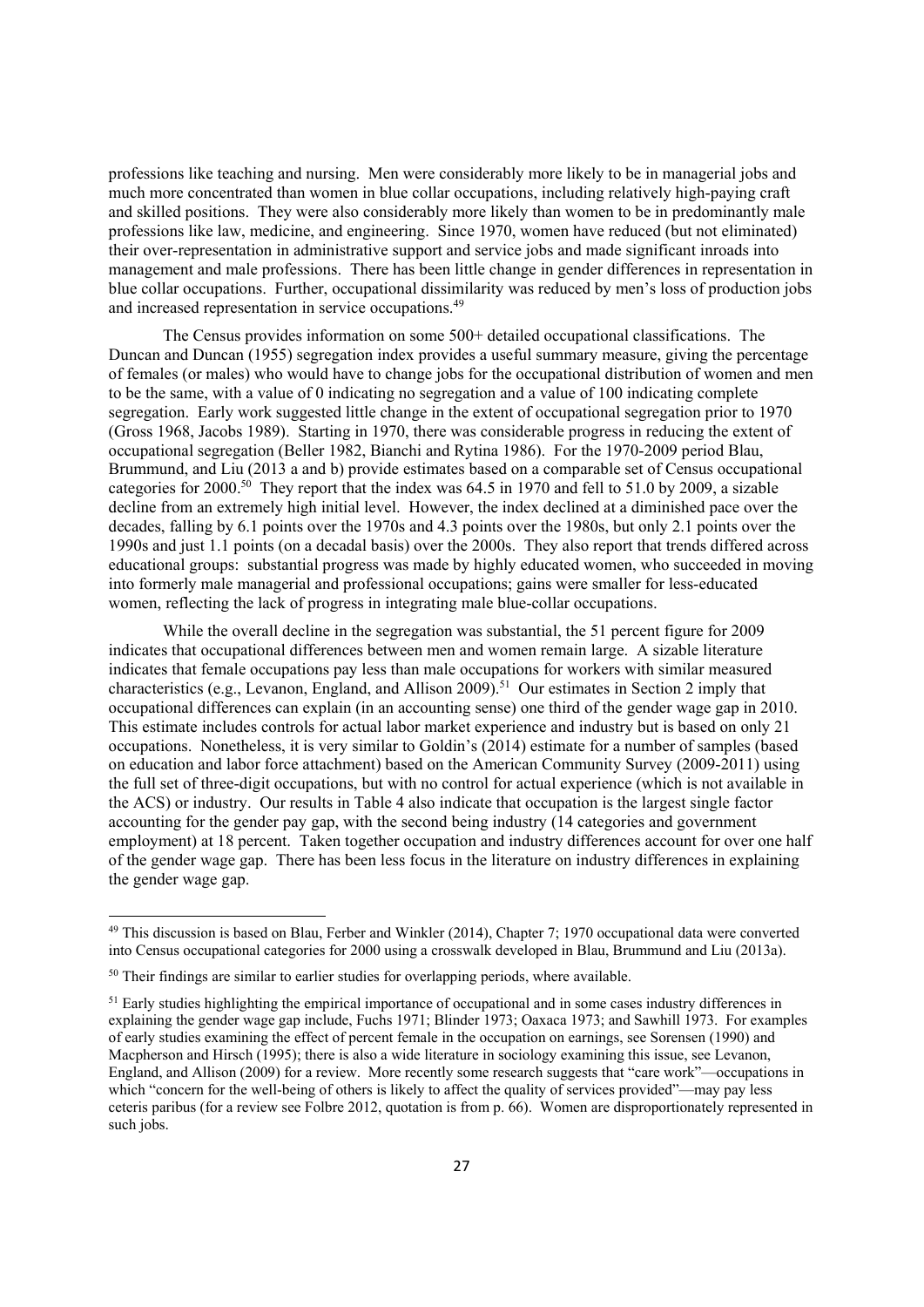Another related dimension of employment differences between men and women that has also gotten less attention, perhaps in part due to data limitations, is gender differences in the distribution of employment by firm. An early study by Blau (1977) presented evidence of high levels of employment segregation of men and women by firm *within* narrowly-defined occupational categories and showed its important contribution to gender wage differentials within occupations. She developed a model in which employer tastes for discrimination against women à la Becker (1971, orig. pub. 1957) are widespread, but the ability to exercise them is constrained by the firm's position in the wage hierarchy, which is determined by a variety of institutional and market forces and cannot easily be altered to accommodate employer discriminatory preferences (comparable to the notion of firm effects). Consistent with this model, she found women were concentrated in firms that paid lower wages to *both* men and women across all occupations, and conversely men tended to be employed at the firms which paid higher wages to both sexes. Subsequent work confirmed the continued importance of differences in the distribution of employment across firms in accounting for overall gender wage differences, although Groshen (1991) finds a larger role for firms than Bayard, Hellerstein, Neumark, and Troske (2003).

With the growing availability of matched firm-worker data, the firm dimension has the potential to become an increasingly active area of research. For example, recent work has considered the role of monopsony in explaining the gender wage gap. A number of studies (discussed in greater detail below) find, consistent with a role for monopsony, that women have lower labor supply elasticities to the firm than men. One of these studies, Webber (forthcoming), uses matched firm-worker data and reports that women's lower labor supply elasticities are primarily due to cross-firm, rather than within firm, differences in elasticities, suggesting a reason why firms that disproportionately employ women tend to be lower paying overall. As another example, a recent study by Card, Cardoso, and Kline (2014), using Portuguese firm-worker data, investigates the relative importance of sorting across firms (i.e., women's greater likelihood of working at low wage firms) and within firm bargaining (with women receiving less of the premium men receive in working for high-wage firms) in explaining the gender wage gap. They find evidence that both factors play a role.

 Finally, not only do men and women tend to work in different occupations, they also tend to be employed at different levels of the hierarchy within occupations. This is the case in a number of arenas, ranging from business to academia to unions. So, for example, recent data on Fortune 500 companies indicate that, although women are nearly half of managers, they comprise only 14.3 percent of executive officers, and 3.8 percent (19) of CEOs, and hold just 16.6 percent of board seats.<sup>52</sup> Or, in law, women are less likely than men to be employed as partners in large firms (over 50)—as was true for 26 percent of male compared to 14 percent of female 1979-1985 graduates of the University of Michigan Law School fifteen years after graduation (Noonan, Corcoran, Courant 2005). Similarly, in 2012 only 15 percent of AFL-CIO executive council members were women.53 And, as a final example, in academia, the female share decreases as we move up the ranks—from assistant professors (61 percent) to associate professors (50 percent) to full professors (28 percent) (Blau, Ferber, and Winkler, Chapter 7).

 In all these cases, it is difficult to determine whether the scarcity of women at the top is simply due to the fact that women are relative newcomers and it takes time to move up through the ranks (the "pipeline" argument) or whether it represents particular barriers to women's advancement (i.e., a "glass ceiling"). Moreover, a lower representation of women at higher levels could be due to discrimination or

<sup>52</sup> Data on executive officers are for 2012 and for CEOs and boards of directors for 2011. See, *2012 Catalyst Census: Fortune 500 Women Executive Officers and Top Earners*, available at http://www .catalyst.org/ (accessed December 11, 2012); Catalyst, *Catalyst Pyramid: U.S. Women in Business* (New York: Catalyst, 2012), available at www.catalyst.org (accessed December 21, 2012); and "*2012 Catalyst Census: Fortune 500 Women Board Directors*, available at http://www .catalyst.org/ (accessed December 11, 2012).

<sup>53 &</sup>quot;About AFL-CIO," at www.aflcio.org, accessed March 2012. The American Federation of Labor-Congress of Industrial Organizations (AFL-CIO) is the largest union federation in the United States.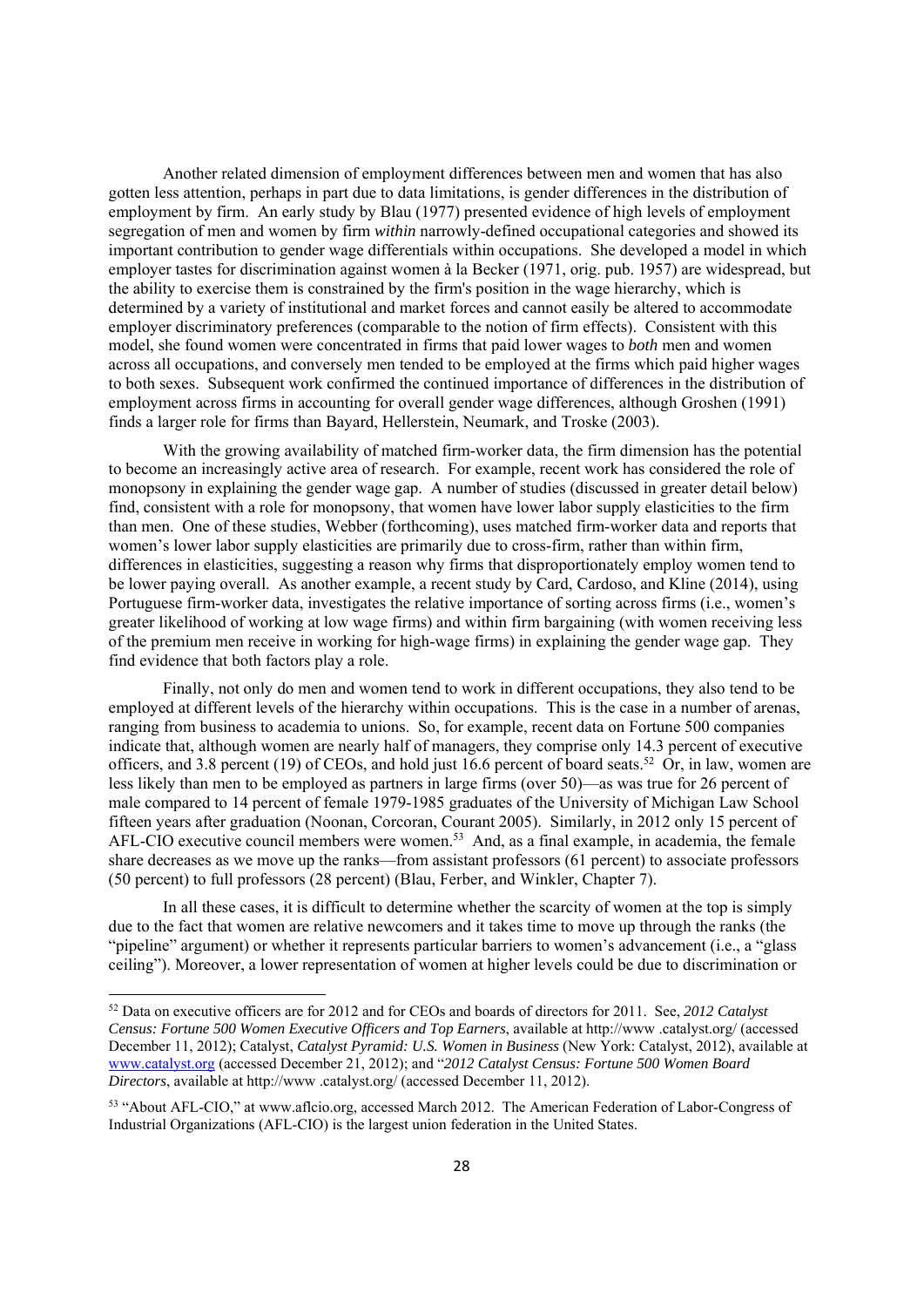subtle barriers facing women but could also reflect greater work-family conflicts for women that reduce their productivity and/or interest in high level positions.

Nonetheless, there are indicators that at least some of the gender difference reflects discrimination. For example, a number of studies (e.g., Blau and DeVaro 2007, Cobb-Clark 2001, McCue 1996, and Addison, Ozturk, and Wang 2014 for college women), find that women are less likely to be promoted, all else equal, although some do not (e.g., Hersch and Viscusi 1996). For academics, some studies find lower probabilities of promotion for women, even after accounting for indicators of qualifications like number of publications, although results differ by field and gender differences appear to have diminished in recent years (Ginther and Kahn, forthcoming and Ceci, Ginther, Kahn, and Williams 2014).54 The possibility of discrimination is further suggested by studies in both the corporate world (Bell 2005, Shin 2012, Kurtulus and Tomaskovic-Devey 2012) and academia (Ehrenberg, Jakubson, Martin, Main, and Eisenberg 2012) finding that women at the lower ranks fare better (in terms of representation or wages) when women are more highly represented at the higher ranks.<sup>55</sup>

A study by Gayle, Golan and Miller (2012) on executives finds that women are less likely overall to become executive managers. However, the authors attribute this difference to women's greater likelihood of leaving the occupation; among those who survive in the occupation, the authors find that women are in fact more likely to be promoted, all else equal. Whether women's higher exit level is due to discrimination is, in the authors' view an open question. We would also point out that, given women's higher exit rate, women survivors in the executive labor market may be an especially positively-selected group, which might suggest that a promotion comparison could understate ceteris paribus gender differences.

Whatever the sources of the women's lesser representation at the top, research suggests it can have substantial consequences for gender wage differences. For example, our own data analyses in Section 2 indicated that gender wage gaps at higher levels of the wage distribution were larger and declined more slowly over time than at lower levels. And, as we noted, this result appears in line with other research both in the United States and abroad. As another example, Bertrand and Hallock's (2001) study of gender differences in pay among the five highest-paid executives in S&P 1500 firms found that the 2.5 percent of executives in their sample who were women earned 45 percent less than their male counterparts. This was partly due to female executives being younger and thus having less seniority. However, three-quarters of the gender pay gap was due to women managing smaller companies, as well as their lower likelihood of being the CEO, chair, or president of their company.

#### 3.8. Theoretical Perspectives on Labor Market Discrimination

To the extent that gender differences in outcomes are not fully accounted for by productivity differences due to gender differences in human capital and other supply-side sources, models of labor market discrimination offer an explanation. Theoretical work in this area was initiated by Becker's (1971, orig. pub. 1957) model of racial discrimination. Becker conceptualized discrimination as a taste and analyzed three cases: those in which the discriminatory tastes were held by employers, co-workers, and customers or clients. Under certain circumstances, such discrimination will cause a wage differential

<sup>54</sup> Focusing on the most recent research, evidence of a ceteris paribus female shortfall in promotions is found for economics and the life sciences, but not for other social sciences and natural sciences.

<sup>&</sup>lt;sup>55</sup> A recent paper by Bertrand, Black, Jensen, and Lleras-Muney (2014) examining the effects of corporate board quotas for women in Norway found that the reform increased the representation of women on corporate boards and reduced their pay gap relative to male board members. However, although they found evidence suggestive of a growing representation of female employees at the very top of the firms' income distribution (top 5 highest earners), they did not find evidence of female gains elsewhere in the firms' income distribution (i.e., they found no evidence of "trickle down" below the top 5 highest earners).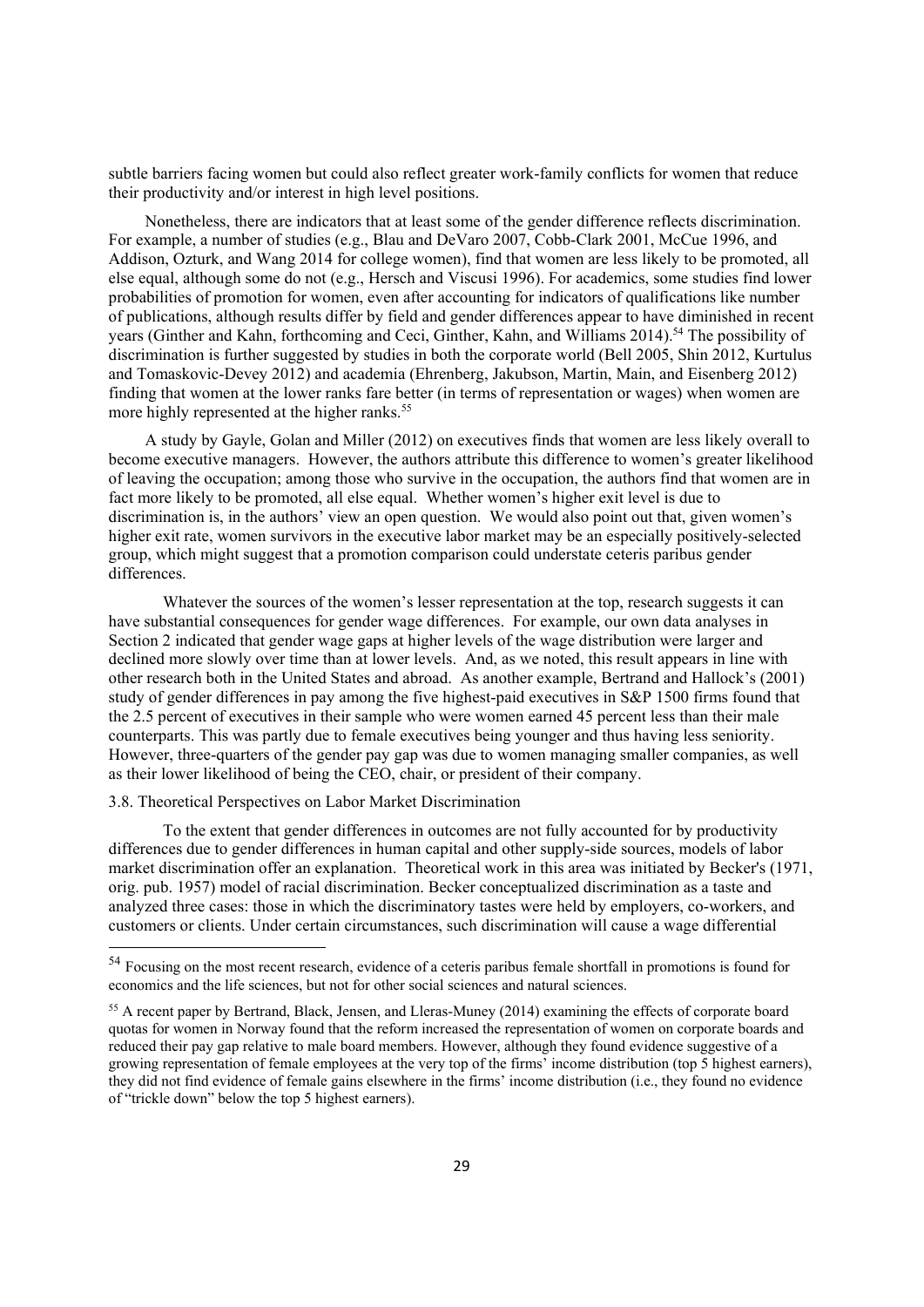between men and women. Discriminatory employers will only hire women at a sufficient wage discount that compensates them for the disutility of employing women. Discriminatory male workers will demand a wage premium to work with women thus raising men's relative wages, and the reluctance of discriminatory customers or clients to buy goods or services provided by women will make women less productive in terms of revenue brought in, thus depressing their relative wages.

Becker (1971, orig. pub. 1957) and others (e.g., Arrow 1973) have pointed out that competitive forces should reduce or eliminate employer discrimination in the long run because the least discriminatory firms, which hire more lower-priced female labor, would have lower costs of production and should drive the more discriminatory firms out of business. One answer to why this does not appear to have occurred, suggested initially by Becker himself, is that discrimination will be located in sectors of the economy that are not competitive.

While Becker emphasized monopolistic elements in the product market, a related approach targets monopsonistic power on the part of the employer in the labor market (e.g., Madden 1973; Black 1995).56 Monopsony could help to explain how discriminatory gender wage differences arise and persist if employers wield greater monopsony power over women than men workers. For this to hold, women's supply of labor to the *firm* must be less wage elastic than men's. This might seem counter-intuitive at first blush, in that there is clear evidence that women have a *larger* own-wage elasticity of labor supply to the *labor market* than men, although, as noted previously, in the United States the gender difference has been decreasing since 1980 (Blau and Kahn, 2007; Heim, 2007). However, a variety of factors could still potentially result in women having a smaller responsiveness to wage changes at the firm level. Perhaps the most intriguing possibility is discrimination itself. Black (1995) develops a model in which search costs give employers a degree of monopsony power. If there is discrimination against women, women will face higher search costs than men, increasing employers' monopsony power over them.

In addition, models of statistical discrimination (Phelps 1972) were developed, in part to explain the persistence of discrimination in the long run in the face of competitive forces. Such models assume uncertainty and imperfect information; thus differences between groups in the expected value of productivity or in the reliability with which productivity may be predicted may result in differences in the treatment of members of each group. As a consequence, firms may pay women less, exclude them from jobs requiring substantial firm-specific training, or deny them promotions (for promotions, see Lazear and Rosen 1990).

It has been argued that such statistical discrimination (making decisions on the basis of the average characteristics of the group) is consistent with profit maximization and can thus persist in the face of competitive forces. However, Aigner and Cain (1977) contend that such models are no more convincing in explaining the persistence of discrimination than models based on tastes. To the extent that employers' views are correct, the lower expected productivity of women will reduce their wages but women as a group will be paid their expected productivity. This does not constitute labor market discrimination as economists define it, i.e., pay differences that are not accounted for by productivity differences. Moreover, they argue that when employer beliefs regarding average differences are erroneous, discrimination clearly exists but discrimination based on such misperceptions is even less likely to persist in the long run than discrimination based on tastes. However, if women's productivity is less reliably predicted than men's, this difference may lead to a productivity shortfall among women if assignment mistakes are important. In this case, even with free entry, a discriminatory differential might persist, although the authors expect that a market for more accurate productivity assessment would arise, reducing such a differential. Finally, although they acknowledge that less reliable predictions of a group's productivity combined with risk aversion by employers could produce a discriminatory differential, a

<sup>56</sup> See Manning (2003) for a systematic development of the "new monopsony" literature and its application to the gender wage gap among other issues.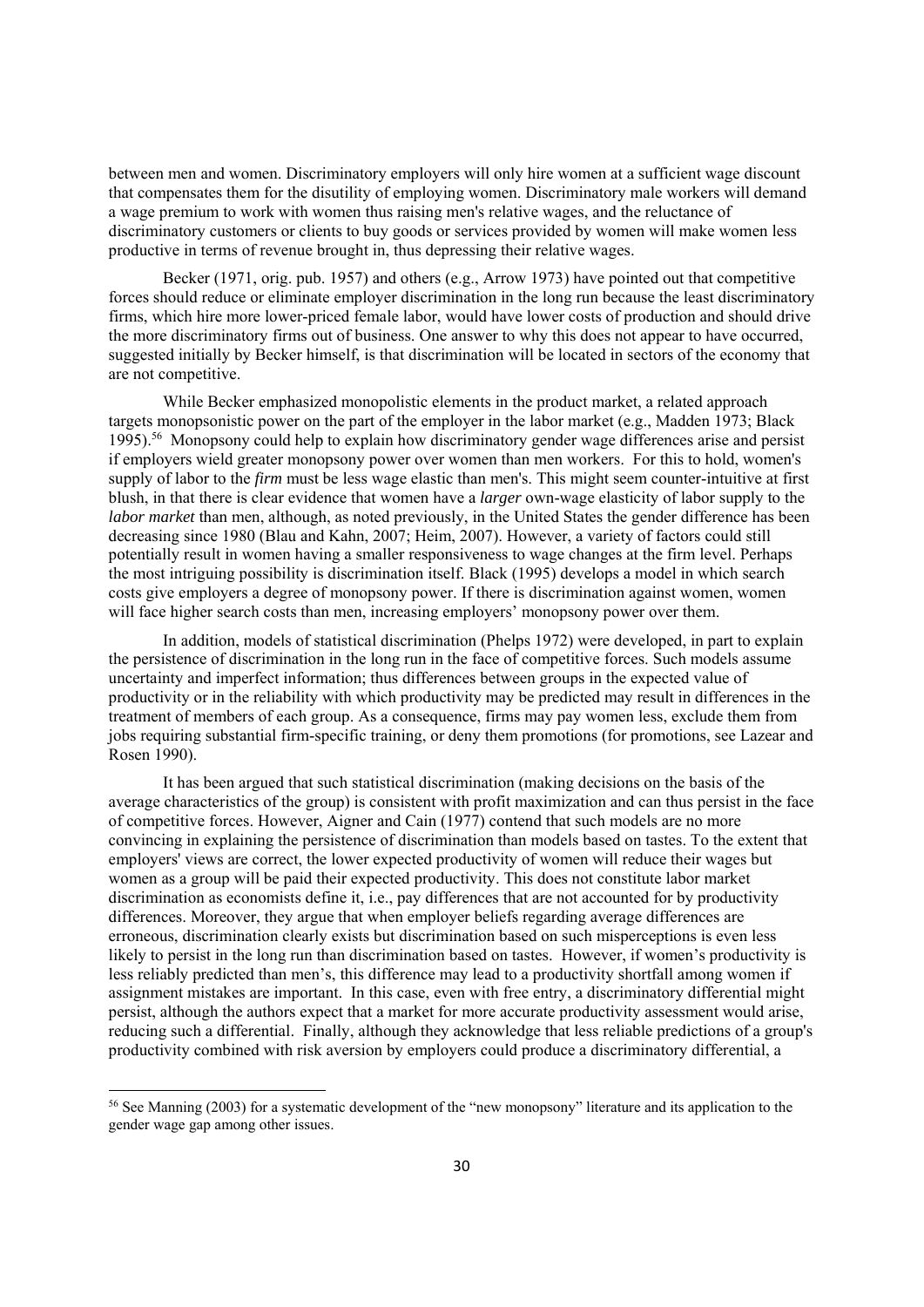perfectly elastic supply of risk neutral entrepreneurs would be expected to erode discriminatory differentials based on this factor.

In the context of Aigner and Cain's model, suppose first that employer perceptions are correct is it appropriate to consider this a form of 'discrimination' in any sense? From a normative perspective, the answer may be yes, to the extent that basing employment decisions on a characteristic like sex could be viewed as inequitable. Indeed, the practice of judging an individual on the basis of group characteristics rather than upon his or her own merits seems the very essence of stereotyping or discrimination. Such behavior is certainly not legal, for example, under antidiscrimination laws and regulations.

Now consider the situation where employer perceptions are incorrect. If statistical discrimination is accompanied by feedback effects, this may be a credible source of persistent discriminatory pay differences (Arrow 1973; Lundberg and Startz 1983). For example, if employers incorrectly expect that women are more likely to quit their jobs, they may respond by giving women less firm-specific training or assigning them to dead-end jobs. Faced with fewer incentives to remain on the job, women may respond by exhibiting the higher turnover that employers expect.

Further insight on the persistence of discrimination is suggested by what Bertrand, Chugh and Mullainathan (2005) have termed implicit discrimination. This is based on findings from social psychologists that discriminatory attitudes and stereotyping may be unconscious (e.g., Fiske 1998) suggesting that they would not be easily eliminated. Indeed, as gender discrimination has become less socially acceptable, it has likely become less overt and more subtle, as well as unconscious. Finally, as our discussion of statistical discrimination above suggests, discrimination can adversely affect women's human capital investments and labor force attachment by lowering the market rewards to this behavior i.e., through feedback effects (e.g., Weiss and Gronau 1981).

Models based on tastes for discrimination are consistent with employment segregation, but do not necessarily predict it will occur. If wages are flexible, it is possible that discrimination will result in lower pay for women, but produce little or no segregation. However, if discriminatory tastes against women in traditionally male pursuits are both strong and prevalent, women may tend to be excluded from these areas. If such segregation does occur, it may or may not be associated with gender pay differentials. In the presence of sufficient employment opportunities in the female sector, equally qualified women may earn no less than men. The relationship between occupational segregation and earnings differentials in an otherwise competitive setting is clarified in Bergmann's (1974) overcrowding model. If potentially equally qualified men and women are segregated by occupation, the wages in male and female jobs will be determined separately by the supply and demand for labor in each sector. Workers in male jobs will enjoy a relative wage advantage if the supply of labor is more abundant relative to demand for female than for male occupations.

#### 3.9 Evidence on Labor Market Discrimination

Empirical research on the extent of discrimination began with work that used regression methods and versions of the Oaxaca-Blinder decomposition discussed above to calculate unexplained female wage shortfalls (i.e., a wage gap not accounted for by gender differences in measured characteristics) as estimates of discrimination. For example, in Section 2, we presented results on the unexplained gap for a number of years based on PSID data. We found an unexplained gender wage gap in each year, although the magnitude of the gap had declined over time. The finding of such an unexplained gap is fairly standard in the literature (for reviews, see e.g., Altonji and Blank 1999, Stanley and Jarrell 1998, and Hersch 2006). Such an unexplained or residual wage gap is often taken as an estimate of labor market discrimination. However, as is well known, such estimates are suggestive, but not conclusive. Discrimination is overstated if men have higher levels of unmeasured productivity (or poorer working conditions). On the other hand, if women are better endowed with unmeasured characteristics on average, as may be the case with some variables, like people skills discussed below, regression methods would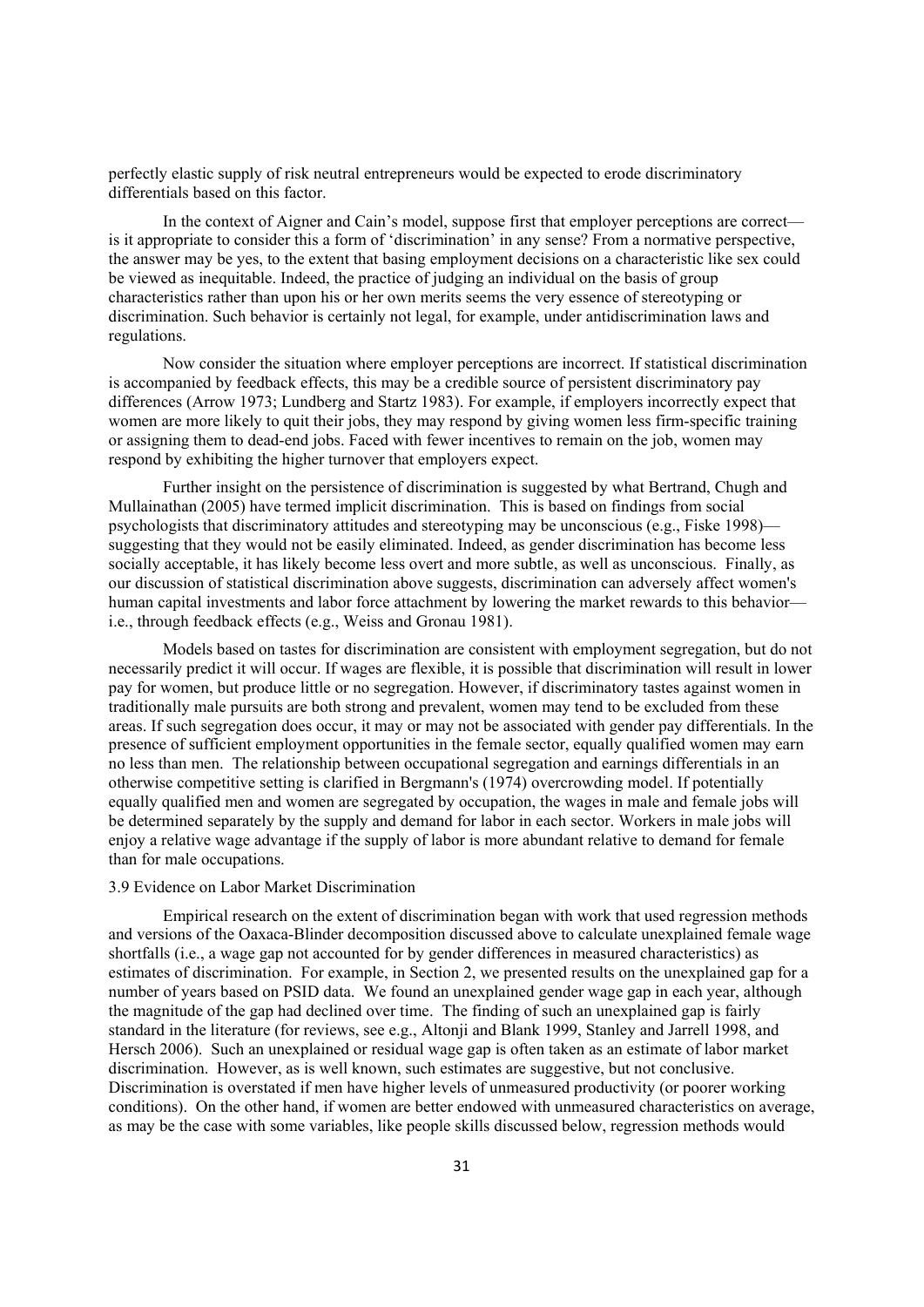understate discrimination. The unexplained gap will also understate discrimination if some of the explanatory variables such as experience, occupation, industry or union status have themselves been influenced by discrimination—either directly through the discriminatory actions of employers, coworkers or customers or indirectly through feedback effects. For these reasons, the literature has moved in the direction of research designs that use various strategies to overcome the problems of traditional statistical analyses. For example, some studies use samples of men and women such as lawyers or MBAs in which samples are more homogeneous and the controls for qualifications are much more detailed than in commonly-used databases such as the CPS or the PSID. Presumably omitted-variable biases are less severe in such homogeneous samples.<sup>57</sup> In addition, experimental research, such as audit studies, tests for discrimination under circumstances where, by construction, men and women have identical qualifications. Finally, we will briefly consider the small number of studies that have tested other predictions of Becker's (1971, orig. pub. 1957) discrimination model for gender to see whether or not the results are consistent with discrimination.

As noted above, studies applying the same statistical techniques as labor-market wide studies, but focusing on more homogeneous groups of workers like lawyers and MBAs may provide more convincing evidence of labor market discrimination. In addition, given their data sources, they are able to control for detailed characteristics (e.g., grade point averages while in school), not available in broader studies. We have already considered such studies above and found that they also provide deeper insights into the supply-side sources of gender differentials, particularly the important role of hours worked and workforce interruptions in demanding professions. Here we focus on their implications for estimates of discrimination.

One qualification that must be made in interpreting the results of such studies for this purpose is that, when we focus on specific occupations, we introduce an additional element of selection, beyond selection into employment discussed above. The direction of such selection is unclear a priori, however it seems reasonable to us that, when we focus on high-level, traditionally male-oriented professions, women may be a positively selected group relative to men. If this is the case, then studies of such occupational subgroups will understate the extent of discrimination.

The studies of lawyers (Noonan, Corcoran, and Courant 2005) and MBAs (Bertrand, Goldin, and Katz 2010) referenced earlier find that, even if one accounts for variables related to family status, like work force interruption and fewer hours worked, unexplained gender earnings differences remain which are potentially due to discrimination, although they are of course susceptible to other explanations. In the law study, men earned 11 percent more, controlling for an extensive list of worker qualifications and other factors, including grades while in law school, detailed work history data, and type and size of employer. In the MBA study, men earned nearly 7 percent more even accounting for work force interruptions, fewer hours worked, and gender differences in business school GPAs and finance courses taken.

There has also been research analyzing gender differences in the most mathematically-intensive academic fields (geoscience, engineering, economics, mathematics/computer science and the physical sciences). The findings of this literature have recently been reviewed by Ceci, Ginther, Kahn and Williams (2014). These results are mixed, with some studies finding little gender salary gap in these fields once experience and productivity are controlled for, while others finding that a male salary premium persists even after controlling for these factors.

Given the problems with traditional statistical studies, researchers have been interested in uncovering alternative sources of evidence on discrimination. As noted above, one approach that provides particularly persuasive evidence of discrimination is experiments, either naturally occurring

<sup>&</sup>lt;sup>57</sup> While we believe the findings of such studies are instructive for studying discrimination, we do not mean to imply that the Bertrand, Goldin, and Katz (2010) study which we reference below was designed for this purpose.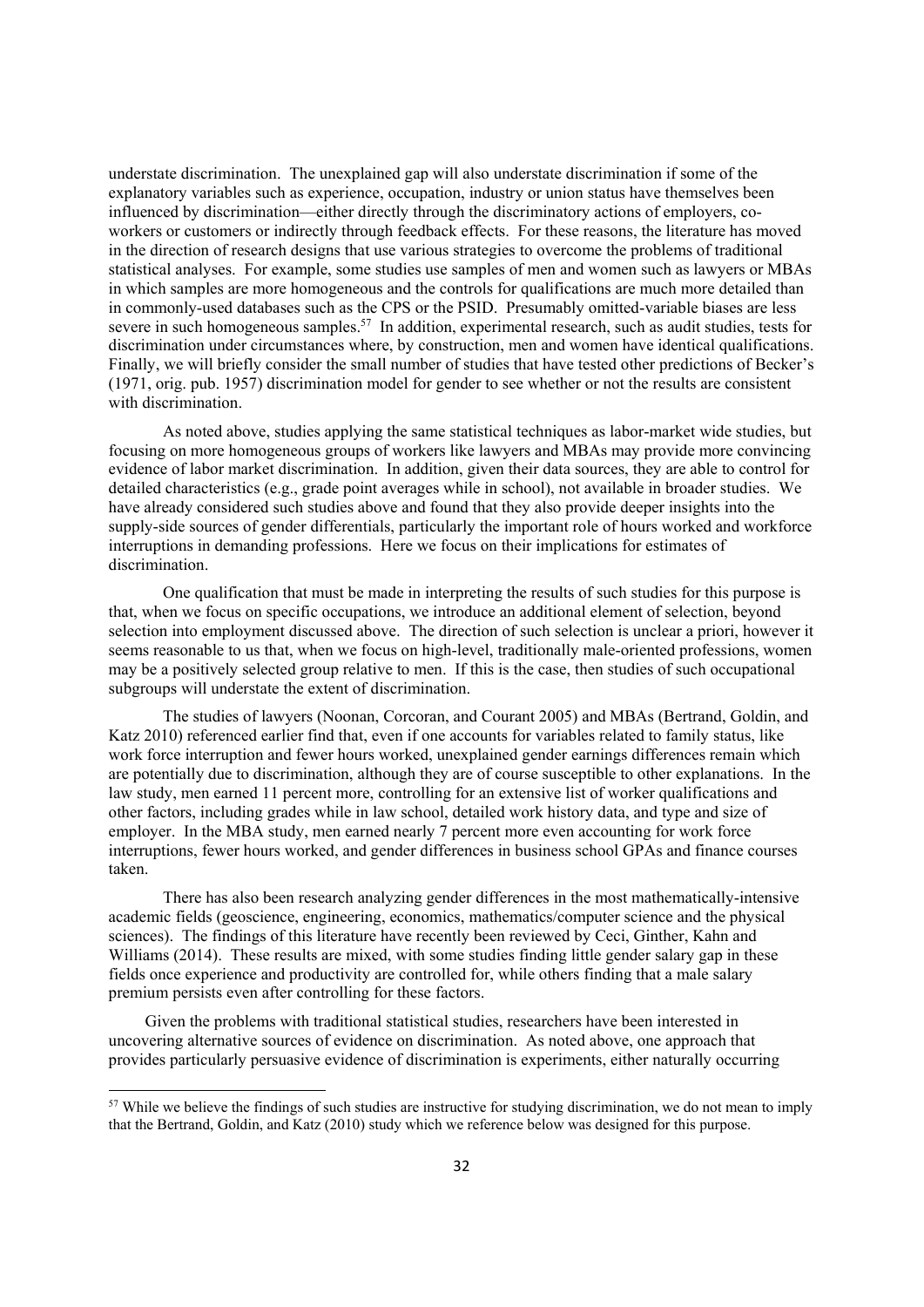labor market events that may be seen and analyzed as if they were experiments or actual experiments in which the researcher manipulates the treatment so as to test for discrimination, either in the laboratory or in the field. An advantage of experimental studies is that they offer estimates of the role of discrimination that are potentially less contaminated by unmeasured factors. A disadvantage is that they do not yield evidence about discrimination (i.e., the presence or absence thereof) beyond the focal group of the study. This is a rapidly growing research approach and we illustrate the findings by a selection of studies that impart the flavor and show the breadth of these findings.

The first study we consider is Goldin and Rouse's (2000) investigation of the impact of the natural experiment created when symphony orchestras began to adopt "blind" auditions for musicians in which a screen is used to conceal the identity of the candidate. They found that the adoption of the screen substantially increased the probability that a woman would advance out of preliminary rounds and be the winner in the final round. The switch to blind auditions was found to explain one quarter of the increase in percentage female in the top five symphony orchestras in the United States, from less than 5 percent of all musicians in 1970 to 25 percent in 1996.

A second study, Neumark (1996), was a field experiment or hiring audit. Male and female pseudojob seekers were given similar résumés and sent to apply for jobs waiting on tables at the same set of 65 Philadelphia restaurants. The results provided statistically significant evidence of discrimination against women in high-priced restaurants (where earnings of workers are generally higher). In these restaurants, a female applicant's probability of getting an interview was 40 percentage points lower than a male's and her probability of getting an offer was 50 percentage points lower.

A third experimental study, a field experiment by Moss-Racusin, Dovidio, Brescoll, Graham, and Handelsman (2012) sheds light on possible bias in academic science. Science faculty from the fields of biology, chemistry, and physics at six large, research-intensive universities (three public and three private) were asked to provide feedback on the application materials of (fictitious) senior undergraduate students who they were told ultimately intended to go to graduate school and had recently applied for a science laboratory manager position. Faculty participants rated the male applicant as significantly more competent and suitable for the position than the (identical) female applicant. Participants also set a starting salary for male applicants that was almost \$4,000 higher than the salary offered to female applicants, and offered more career mentoring to the male applicants. Female faculty were equally likely to exhibit bias against the female students as male faculty.

A fourth study, by Reuben, Sapenza, and Zingales (2014), implemented a laboratory experiment where some subjects (employers) hired other subjects (applicants) to perform an arithmetic task that, on average, men and women perform equally well. Their findings are consistent with negative stereotyping of women in math-related areas. They found that when employers had no information about applicants other than appearance (which makes sex clear), both male and female employers were twice as likely to hire a man as a woman. The discrimination (sex differential) was similar when applicants self-reported their expected performance, largely because men tended to overestimate future performance (women also slightly underestimated theirs)—and employers did not correct for this. Gender discrimination in hiring was reduced, but not eliminated (i.e., women were still under-hired), when employers were provided with full information about applicants' previous performance on the task. One very interesting feature of this study is that subjects (employers) were given the Implicit Association Test (IAT), a computer-based behavioral assessment designed to measure implicit or unconscious gender stereotyping or bias.<sup>58</sup> They found that that IAT scores were correlated with the initial bias in sex-related beliefs (when employers only knew the sex of the applicant) and with a bias in updating expectations when performance information was self-reported (i.e., not sufficiently correcting for male overestimation). While, as we have

<sup>&</sup>lt;sup>58</sup> See, Greenwald, McGhee, and Schwartz (1998). Subjects took the version measuring the association between sex and science-related abilities.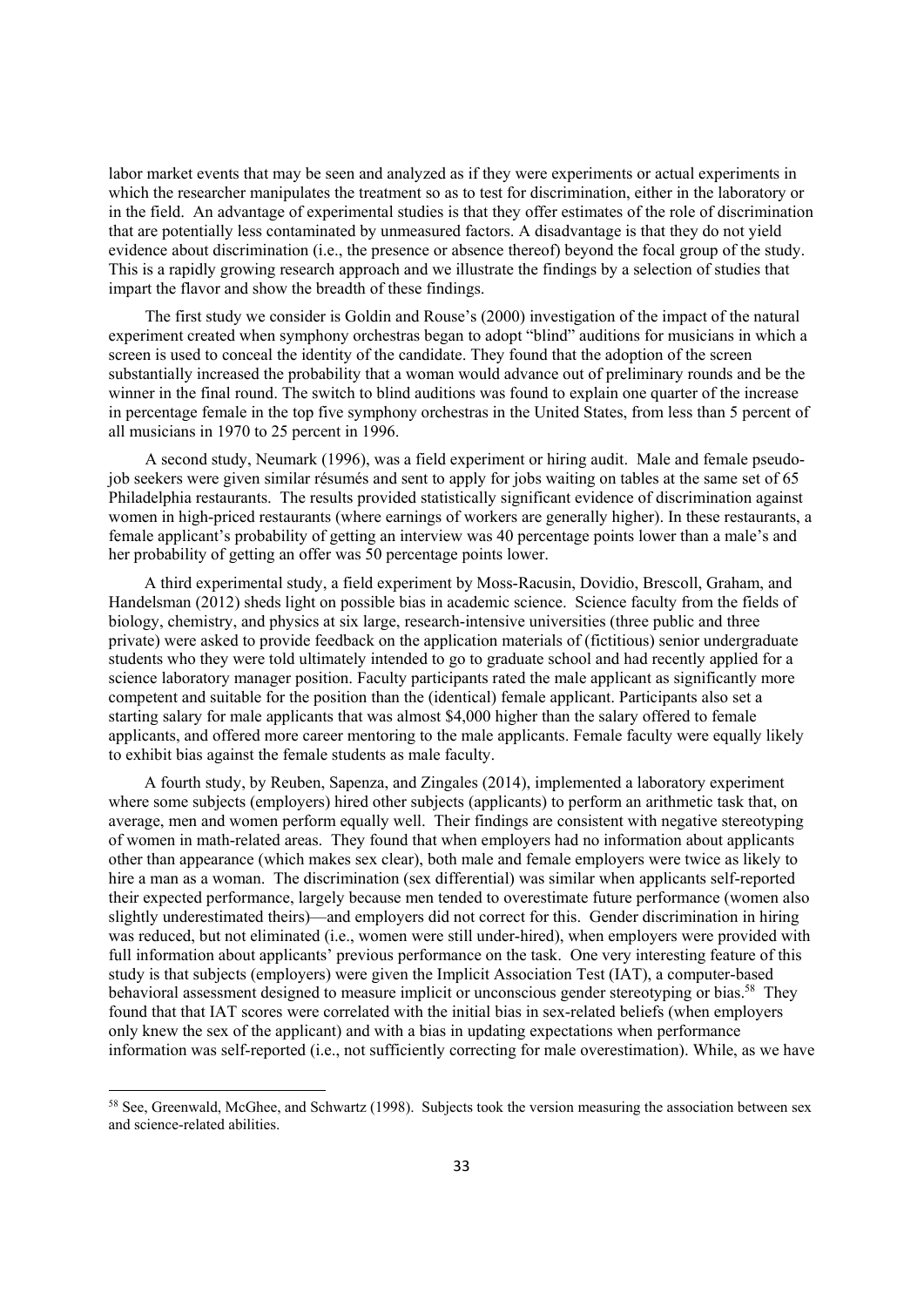noted, discrimination against women persisted even when information about applicants' previous performance was available, the extent of such discrimination was not correlated with IAT score.

Fifth, we point to the results of the study by Correll, Bernard, and Paik (2007) summarized above that suggests that women, but not men, face discrimination based on their parental status. Using both laboratory and field experiments, they found that the participants had less favorable views regarding the résumés of equally-qualified mothers relative to those of nonmothers, while fathers were not disadvantaged relative to nonfathers. Such a finding suggests discrimination against women based on parental status.

Finally, in a field experiment of university hiring of STEM field faculty, Williams and Ceci (2015) confronted faculty respondents with materials for matched male and female applicants. In their main experiments, subjects received, for each of three shortlisted candidates, a search-committee chair's narrative summary of the candidate's credentials (with no curriculum vitae or specifics on publications in order that the same narratives could cover multiple fields and institutions). Importantly, the narratives included the mean numerical rating given by faculty members of the hypothetical department based on research publications, job talk, reference letters, and interviews with individual faculty. Two of the applicants, one male and one female, received an identical highest rating of 9.5, with a third "foil" candidate receiving a lower but still excellent rating. The authors found that the respondents exhibited, on average, a preference for female applicants in biology, psychology, and engineering, and gender neutrality in economics. One difference between this study and the previous ones we have reviewed that found evidence of discrimination is that, as emphasized by the authors, it focused on a select group of applicants, with Ph.D.'s, publications, etc., for tenure-track positions. Williams and Ceci speculate that bias is more likely to arise when applicants' records are more ambiguous. Even to the extent this the case, it is still of concern that there may be discrimination in opportunities like lab manager or in mathematics tasks that could provide the gateway to STEM fields. However, a concern that we have about the Williams and Ceci setup is that it equalizes the candidates with a specific numerical rating, which seems to us unrealistic in most hiring situations in academia. This in effect experimentally eliminates any discrimination that could take the form of a biased evaluation of qualifications; such a bias may arise in the more realistic situation in which qualifications are appraised by those making the hiring decision.

As we have seen, Becker (1971, orig. pub. 1957) and others (e.g., Arrow 1973) have pointed out that competitive forces should reduce or eliminate employer discrimination in the long run because the least discriminatory firms, which hire more lower-priced female labor, would have lower costs of production and should drive the more discriminatory firms out of business. For this reason, Becker suggested that discrimination would be more severe in firms or sectors that are shielded to some extent from competitive pressures. Consistent with this reasoning, Hellerstein, Neumark and Troske (2002) found that, among plants with high levels of product market power (and hence the ability to discriminate), those employing relatively more women were more profitable. Similarly, Black and Strahan (2001) reported that, with the deregulation of the banking industry beginning in the mid-1970s, the gender wage gap in banking declined. (Deregulation was viewed as increasing competitiveness within the industry.) And Black and Brainerd (2004) found that increasing vulnerability to international trade (i.e., increased competitive pressure) reduced apparent gender wage discrimination in concentrated industries, again as predicted by the Becker model. In a similar vein, Heyman, Svalerty, and Vlachos' (2013) study based on Swedish worker-firm matched data found evidence that a firm takeover was associated with a reduction in the gender wage gap. They interpret takeovers as a manifestation of competitive pressure.

There is also some evidence consistent with statistical discrimination against women, based on employers' difficulty in distinguishing more from less career oriented women. So, for example, Gayle and Golan (2012) propose a model in which workers have private information on their costs of participating in the labor force. They show that this asymmetric information is quantitatively important in explaining of the gender pay gap. Similarly, Thomas (2015) proposes a model which shows that if there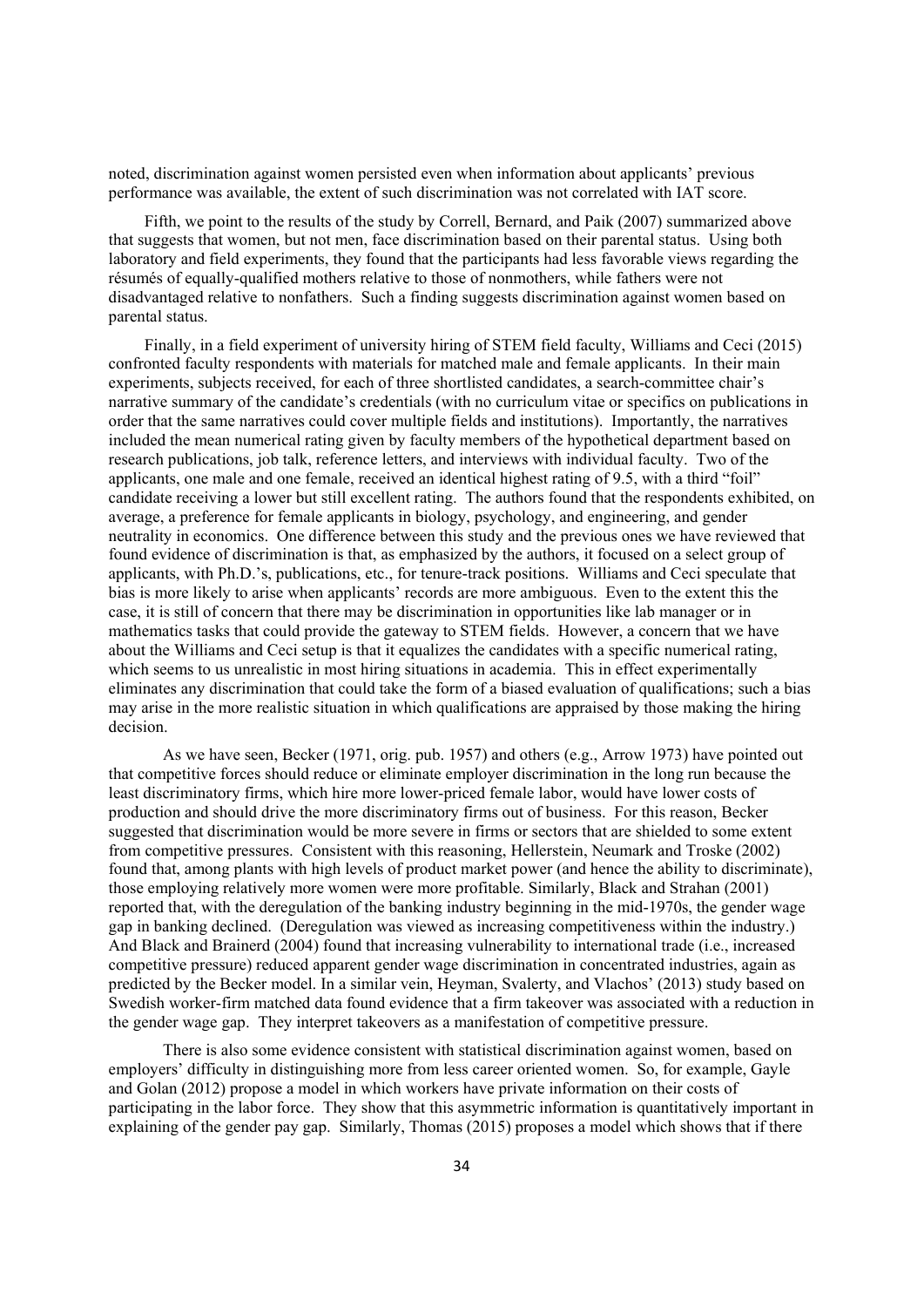is asymmetric information about worker's future labor force participation, the imposition of mandated maternity leave policies can increase the gender gap in promotion. This is because such policies make it more difficult for employers to distinguish between more and less family-oriented women, since they disproportionately raise post-birth employment by the former. Consistent with the model, she presents evidence that the Family and Medical Leave Act of 1993 increased women's probability of remaining employed but lowered their probability of promotion and that information asymmetry played a role in producing this result.

Finally, as we discussed above, greater monopsony power of employers over women than men workers provides a possible mechanism for the existence and persistence of a discriminatory gap. This requires greater elasticity of labor supply to the firm for men than women. Evidence on gender differences in labor supply elasticities at the firm level for the United States is mixed. On the one hand, using data from labor force surveys, Viscusi (1980), Blau and Kahn (1981), and Light and Ureta (1992) all find that women's quit rates are at least as wage responsive as men's; Manning (2003) too finds no evidence of lower female separation elasticities in data for the United States and the United Kingdom. On the other hand, Ransom and Oaxaca (2010) report some evidence consistent with the monopsony model as an explanation for gender wage differentials at a chain of grocery stores, as do Ransom and Sims (2010) for schoolteachers in Missouri. Moreover, using economy-wide linked employer-employee data, Webber (forthcoming) finds evidence of lower labor supply elasticities for women. Internationally, Barth and Dale-Olsen (2009) and Hirsch, Schank, and Schnabel (2010) find evidence using matched employeremployee data that men's turnover is more wage-elastic than women's in Norway and Germany, respectively.

## 4. Norms, Psychological Attributes, and Noncognitive Skills

Labor economists have become increasingly interested in the effect of noncognitive or "soft" skills—including psychological attributes, preferences, and personality—on labor market outcomes and behavior (Heckman and Kautz 2012). This trend has been driven by a number of factors but perhaps most important is that, although considerable evidence supports the importance of traditional economic variables in explaining labor market behavior and outcomes, there is almost always a sizeable component of any behavior or outcome that is not explained by these variables, leading researchers to reach out beyond the confines of traditional economic models for explanations. With respect to gender, intriguing findings suggest a number of psychological attributes that differ between women and men. For example, women have been found to be less willing than men to negotiate and compete and to be more risk averse (for reviews, see, Bertrand 2011; Croson and Gneezy, 2009). Gender differences in such characteristics have been proposed as an explanation for women's lower wages and lower representation in high-level jobs.

In considering research on gender differences in psychological attributes or noncognitive skills, some cautions must be borne in mind. First, even if men and women do differ on average, it is not possible at this point to know the role of nature versus nurture. We do not attempt to address this fundamental issue here, however, we consider it important that research suggests social factors play a part and have highlighted such findings. Moreover, whatever their origin (nature or nurture), gender differences may still be malleable—so, for example, women may be encouraged to negotiate and given tips on improving their negotiating skills. Second, gender differences in noncognitive skills do not necessarily all favor men. For example, there is some evidence that women have better interpersonal or "people" skills than men (Borghans, ter Weel, and Weinberg 2014). Another area where differences favor women is that, as we saw in our discussion of education, the greater behavioral problems of boys appear to contribute to their lower rate of college going. Also, it should be noted that a particular psychological attribute—like men's willingness to compete or lower risk aversion—may be an advantage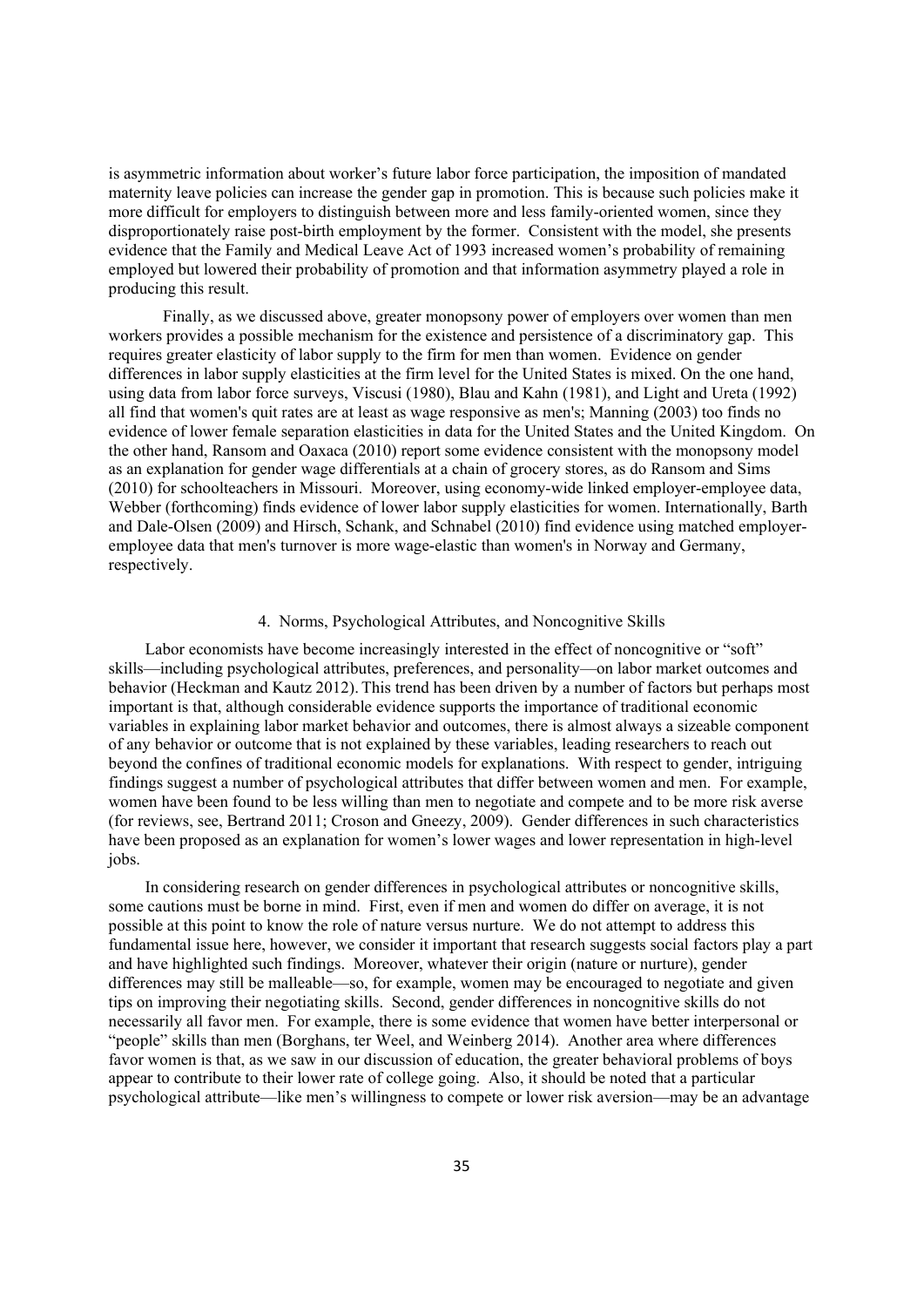in some settings but a disadvantage in others.<sup>59</sup> In addition, as we shall see below, the same trait may be rewarded differently for men and women, or indeed even be penalized for women when it is rewarded for men.

Finally, much of the evidence on gender differences in psychological attributes has been gleaned from laboratory experiments and there are reasonable concerns about generalizing the results of such experiments outside the lab. And, while confirmation of lab results in the field is suggestive, even in this case, there may be questions about how well the experiment represents what would occur in a real world setting (Harrison and List 2004, and Pager 2007). Moreover, importantly, findings from laboratory or field experiments generally cannot be easily translated into accounting for a particular portion of the gender wage gap. Studies based on survey questions in data sets that include information on respondents' attitudes and preferences along with other characteristics and labor market outcomes are more promising in this regard but elicit their own sets of concerns about endogeneity and precisely what it is (i.e., what particular trait or traits) one is really measuring.

Capitalizing on two excellent recent reviews (Bertrand 2011; Croson and Gneezy, 2009), we discuss this work selectively. And, in light of the above cautions, we particularly focus on research that contributes to our understanding of the applicability and broader significance of the findings from lab experiments, as well as on research that sheds light on the role of social factors in producing the observed gender differences. To particularly address the gap in our knowledge of the quantitative importance of noncognitive factors, we begin by summarizing survey-based evidence where authors have provided sufficient information for us to compute the contribution of these factors to explaining the gender wage gap. We acknowledge that such studies, still relatively scarce, do not comprise the "last word" on the importance of such factors and discuss the issues such studies confront below. However, we believe it is nonetheless useful to get some indication of the potential impact of such factors.

## 4.1 Survey-Based Evidence on the Impact of Psychological Attributes on the Gender Pay Gap

As our decompositions of the gender pay gap showed, there is a persistent unexplained pay gap; moreover, gender differences in occupations and industries also contribute importantly to the gender pay gap. While discrimination could explain such results, a recent series of papers (see Table 7) based on survey evidence attempts to test whether gender differences in personality traits, or noncognitive skills, could provide an alternative explanation for both types of outcomes. Men are found to place a higher value on money, to have higher self-esteem, to be less risk averse, more competitive, self-confident and disagreeable, and to believe that they control their own fate (an internal, as opposed to external, locus of control) to a greater extent than women (see the studies in Table 7). Psychological attributes such as selfconfidence may contribute to a worker's productivity and thus act like human capital variables in a wage regression (Mueller and Plug 2006). Alternatively, a trait such as placing a high value on money may signal a willingness to accept a difficult working environment in return for higher pay (Fortin 2008). In this latter case, psychological factors stand in for compensating wage differentials. Under either interpretation (human capital or compensating differentials), in equilibrium, we expect such traits to be related to wages, and, if men and women differ in psychological attributes, then they will contribute to explaining the gender pay gap.

Some of the studies of the impact of psychological factors on the gender pay gap use information on respondents' answers to attitudinal questions to construct indexes of psychological traits, which then become explanatory variables in wage regressions. One can then assess the quantitative importance of such controls in explaining the level or change in the gender pay gap. In addition, one study measured respondents' tastes for competition at a time before labor market entry and then estimated the effect of

 $59$  For example, Eckel and Füllbrunn (2015) provide experimental evidence from a financial asset market that female traders are less likely to produce speculative price bubbles.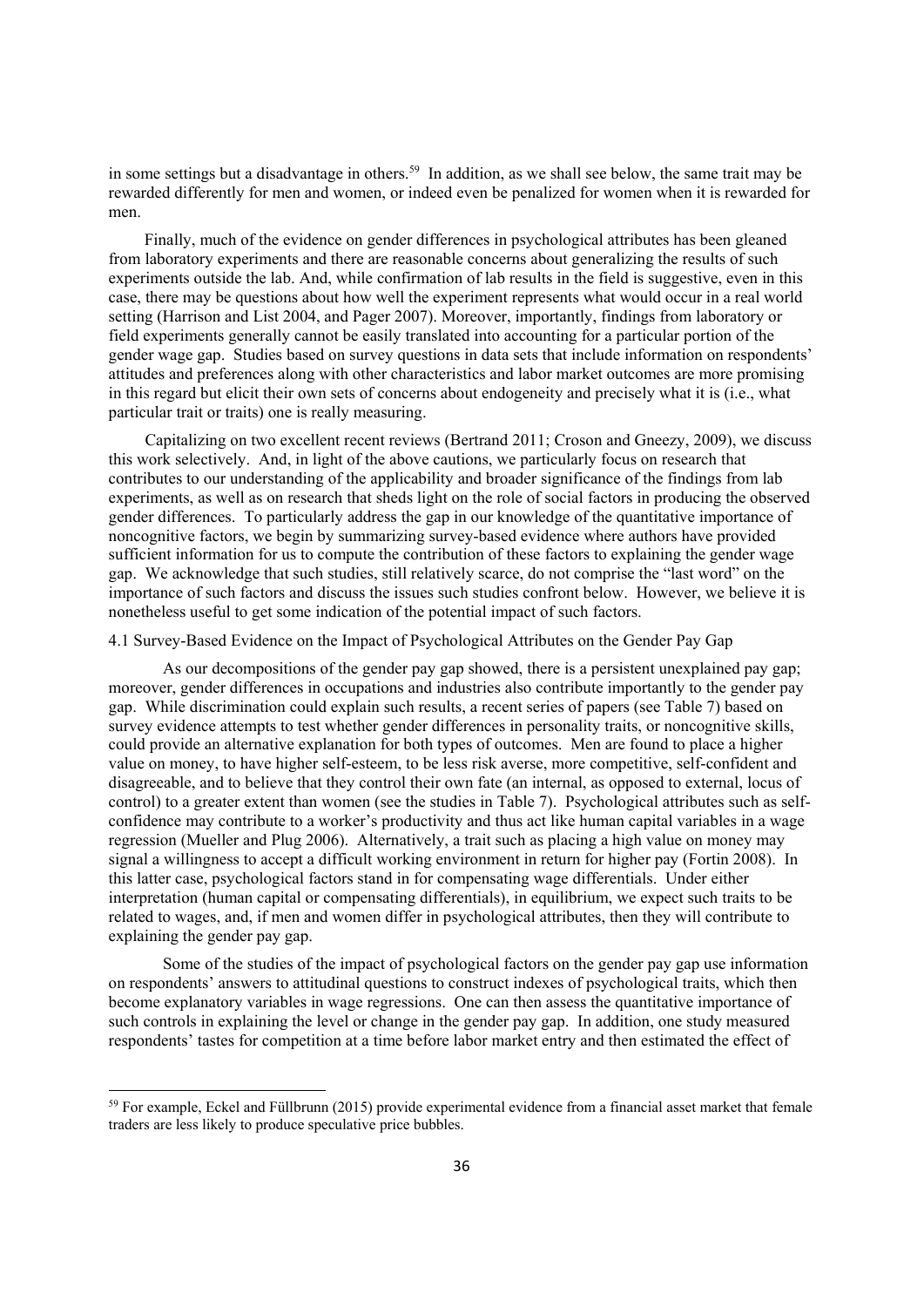gender differences in these tastes on the gender pay gap observed after they entered the labor market (Reuben, Sapienza and Zingales 2015).

Researchers in this area have had to confront several difficult empirical issues in implementing their tests. First, if the psychological factors are measured at the same time wages are measured, then one cannot rule out the possibility of reverse causality. For this reason, some authors use data in which psychological attributes were measured before labor market outcomes (e.g. Fortin 2008, Reuben, Sapienza and Zingales 2015, and Cattan 2014), reducing the possibility of reverse causality. In other cases, authors appeal to psychological research suggesting that basic personality traits do not change much over the life cycle (Mueller and Plug 2006); if so, then labor market developments would not affect personality traits. We would point out, however, that anticipated discrimination can affect one's attitudes even if they are measured before one enters the labor market. Second, combining a battery of questions into a usable index presents measurement issues that have been the subject of much psychometric research; attention is paid in the economics literature to the reliability of such measures (Mueller and Plug 2006; Cattan 2014; Nyhus and Pons 2011). Third, as suggested above, psychological traits can affect wages directly, controlling for measured factors such as human capital, industry and occupation, as well as indirectly through their influence on schooling, experience, and occupation and industry (e.g., risk takers are likely to be more attracted to the financial sector). Some of the economic research in this area attempts to separate the direct and indirect effects of psychological factors. This is usually done in one of two ways. One may estimate reduced form wage regressions, excluding the intermediate factors and including the psychological factors; one can then compare the impact of psychological factors controlling and not controlling for covariates that they are believed to affect. Alternatively, one can estimate a structural model where the intermediate factors (schooling, occupation, etc.) and wages are endogenous variables (Cattan 2014).

A fourth issue in estimating the impact of psychological factors on wages concerns the possible heterogeneity of effects. For example, self-confidence may be rewarded differently among executives than clerical workers (Cattan 2014). Importantly from our point of view is, as mentioned earlier, that the labor market may reward the same trait differently for men than for women (Manning and Swafford 2008). For example, ambitiousness may be seen as a positive trait for men but a negative one for women. This discussion raises the issue of how one should assess gender differences in psychological factors. Some studies run a pooled regression to estimate the wage effects of psychological factors, while others present estimates based on male and then female coefficients.

Table 7 summarizes the results of several studies that examine the importance of psychological factors or noncognitive skills on the gender pay gap where, if needed, we estimated this impact based on data presented in the paper. The notable finding from this table is that, in each case, gender differences in psychological factors account for a small to moderate portion of the gender pay gap. The proportion of the total gender pay gap accounted for by gender differences in psychological factors ranges from 2.5% to 28%, with all of the studies except for Manning and Swafford (2008) finding that these traits account for 16% or less of the gender pay gap. Recall from Table 4 that in 2010, occupation and industry differences accounted for about 51% of the gender pay gap. Of course, as noted, some of these occupational and industry effects may have due to psychological factors, and below, we discuss some research that sheds light on this possibility.

A related question these analyses can potentially address is whether our estimates of the unexplained gap such as those shown in Table 4 would be smaller if one had data on psychological factors. To the extent that some of the measured factors (like occupation or education) are in part the outcome of noncognitive skills, or at least correlated with them, controls for these measurable may implicitly adjust for much of the effect of noncognitive factors. And there is also the related question of whether any such reduction would be large in magnitude. Of the studies in Table 7, Semykina and Linz's (2007) analysis of Russia, Nyhus and Pons's (2011) study of Denmark, and Reuben, Sapienza and Zingales' (2015) study of the University of Chicago Booth MBA cohort of 2008 shed light on this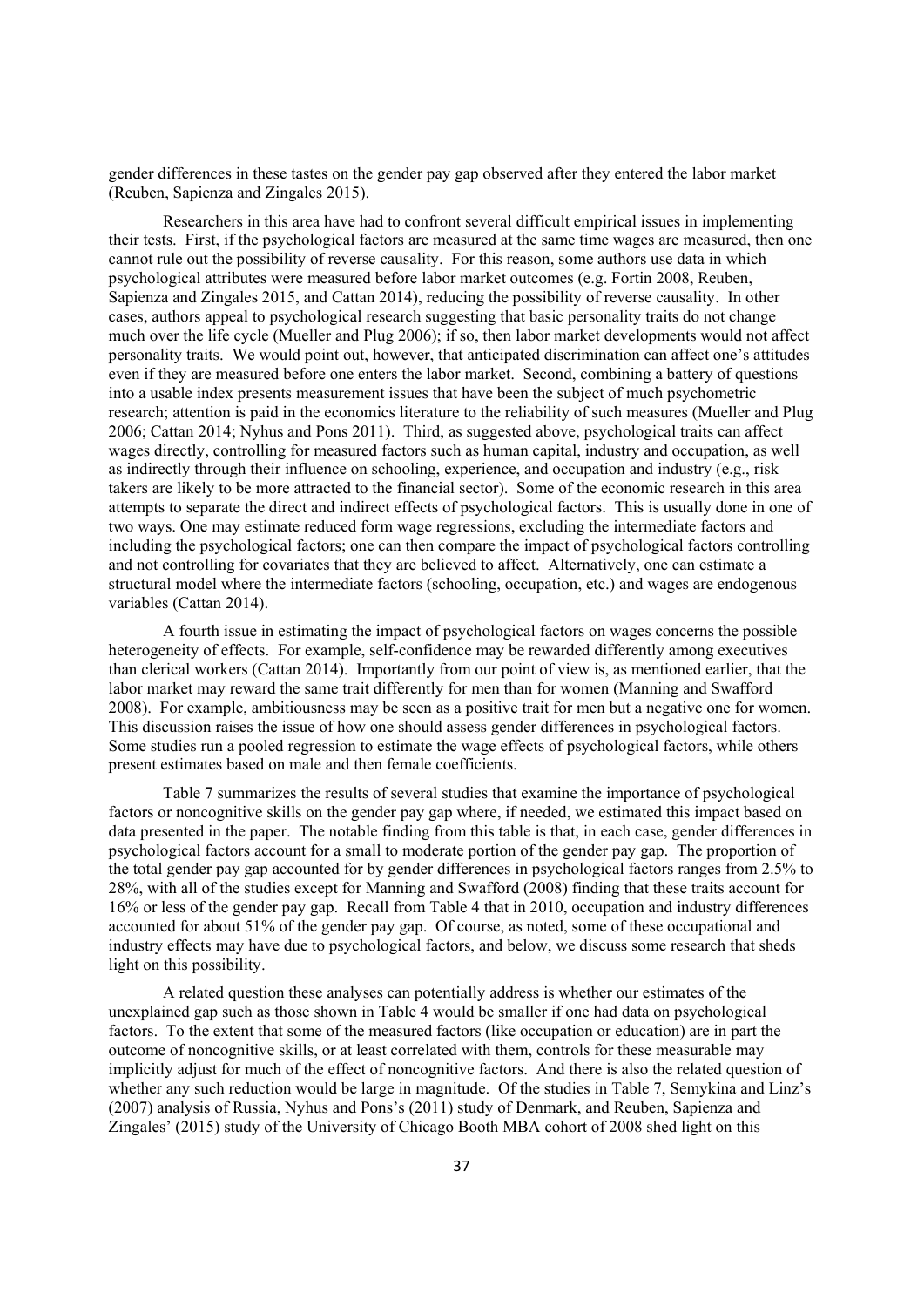question. In Nyhus and Pons's (2011) paper, the authors did not control for occupation or industrial sector but did include a control for working in the public sector. They found that adding psychological traits to the equation reduced the unexplained gender pay gap from 0.185 to 0.154 log points, a reduction of 0.031 log points, or 17% of the unexplained gap. Semykina and Linz (2007) controlled for sector and whether the respondent was a manager. Adding psychological traits led to a reduction in the unexplained pay gap from 0.196 to 0.185 log points, or about 6% of the unexplained gap. Reuben, Sapienza and Zingales (2015) measured MBA students' tastes for competition while they were students using a similar instrument as in Niederle and Vesterlund's (2007) study of gender differences in competitiveness (discussed below). The authors then collected data on respondents' total earnings in their first year after leaving the MBA program and analyzed the impact of competitiveness on the gender pay gap. Using a pooled regression of log earnings on covariates, the data showed a statistically significant female wage shortfall of 0.097 log points when the authors controlled for a measure of risk aversion, several psychological traits such as trust and reciprocity, age, race, marital status, GMAT test scores, performance in business school and pre-MBA work experience and sector, but not competitiveness. When the authors' measure of competitiveness was added to the model, the female pay shortfall was reduced to 0.087 log points, or by about 10%. Note that the raw gender pay gap was 0.119 log points, so controlling for a long list of psychological factors (other than competitiveness), ability measures, demographic information, and prior work experience only reduced the gap to 0.097 log points.<sup>60</sup> Based on the results of these three studies, psychological factors do not account for a large share of the unexplained pay gap.

As noted, several studies examined both the direct and indirect effects of psychological traits on the gender pay gap (Nyhus and Pons 2011; Cattan 2014; Fortin 2008; Mueller and Plug 2006; Semykina and Linz 2007). With the exception of Mueller and Plug's (2006) study of the 1957 high school senior class in Wisconsin as of 1992, these papers found that the indirect effects of psychological factors were small—most of the modest effects we see in Table 7 occur controlling for covariates such as schooling, industry and occupation. In Mueller and Plug's (2006) case, adding psychological factors alone explained 16% of the gender pay gap; however, when the authors controlled for human capital, region, marital status and number of children, psychological factors accounted for 10% of the raw pay gap. And when the authors further controlled for industry and occupation, these traits explained only 7% of the gender pay gap. Thus, this paper suggests some important indirect effects of psychological factors on schooling, industry and occupation. Notably, this study had the most extensive industry and occupation controls of those in Table 7.

While Mueller and Plug (2006) did not assess the contribution of adding psychological factors to the unexplained pay gap, we note that when they added industry and occupation to a model that controlled for human capital, region, marital status, children and psychological factors the unexplained gap fell from 0.280 to 0.184 log points, a reduction of 0.096 log points, or about 34% of the unexplained gap. This reduction is similar to the decrease in the unexplained gap we found for the Full vs. the Human Capital Specifications in Section 2 (Table 4), where we of course did not have psychological variables available.<sup>61</sup> Hence the Mueller and Plug (2006) results provide further support for the importance of industry and occupation even, in this case, controlling for psychological factors.

Of the studies in Table 7, Fortin's (2008) is noteworthy because it assesses the importance of psychological factors both at a point in time and in accounting for the reduction in the gender pay gap

 $60$  Reuben, Sapienza and Zingales (2015) were only able to observe first year earnings, and it is likely that in the long run the gender pay gap would increase, as in Bertrand, Goldin and Katz's (2010) study of an earlier cohort of Chicago Booth MBAs. Whether competitiveness differences would help account for such an increase in the gender pay gap within a cohort is an open question.

<sup>&</sup>lt;sup>61</sup> In Table 4, adding industry, occupation and union status to the human capital model led to reduction in the unexplained gap of 0.109 log points in both 1980 and 2010, or 32-55% of the unexplained gap.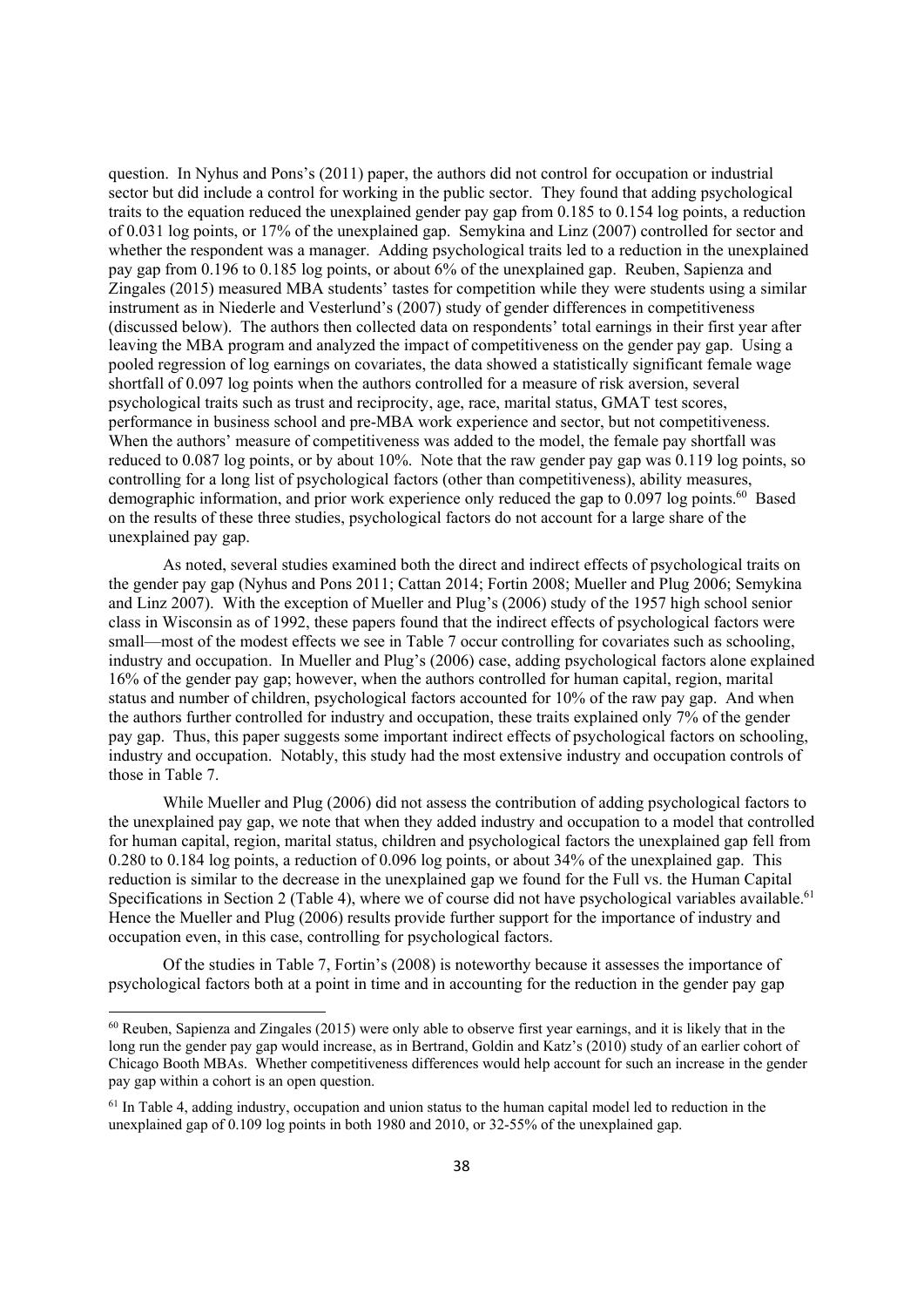since the 1970s. Specifically, as noted earlier, she analyzed two cohorts of students (the National Longitudinal Study of the High School Class of 1972 and the National Education Longitudinal Study of 1988/94) to examine the effect of psychological factors measured while in school. For workers in their mid-twenties, she found that a reduction in gender differences in psychological factors accounted for about 10% of the intercohort reduction in the gender pay gap between 1979 and 2000 (from 0.237 to 0.181 log points). She also found that psychological traits were somewhat more important for the 1972 cohort when they reached their early thirties, explaining up to 14% of the gender pay gap in 1986 compared to 6% in 1979 when they were in their mid-twenties. The within-cohort comparison suggests that some of the gender difference in career advancement may be related to psychological traits.

Finally, we note that although most of the studies in Table 7 used a pooled regression to assess the effects of gender differences in psychological traits, Manning and Swafford (2008) used separate regressions and then male and then female regression coefficients. The authors found that, using male coefficients, gender differences in psychological factors accounted for 28% of the gender pay gap among 30 year olds in 2000, a seemingly important effect. However, when they used female coefficients, psychological factors account for only 2.5% of the gender pay gap. This discrepancy in findings suggests generally lower rewards to psychological traits for women than men. The female coefficients might be most relevant for an individual woman who happens to have "male" levels of the psychological factors however, it is possible that if women in general were to change their traits, then then the male and female wage functions might change as well. <sup>62</sup>

As noted earlier, not all gender differences in noncognitive factors favor men in their relationship to wages. For example, Mueller and Plug(2006) found that women are on average more conscientious than men, a difference also suggested in Goldin, Katz and Kuziemko's (2006) analysis of why female education levels have overtaken those of males. Moreover, Borghans, ter Weel, and Weinberg (2014) present evidence that there is a female advantage in "people skills" and find evidence of a people skills premium in wages. Further, Borghans, ter Weel, and Weinberg's (2014) results indicate a growing importance of interpersonal interactions (in part due to increased computer use) in affecting wages that can help explain rising female relative wages, although they do not assess the quantitative importance of people skills in accounting for the reduction in the gender pay gap.

The issue we raised earlier, of gender differences in returns to psychological attributes is highlighted by Mueller and Plug's (2006) study of the reward to the "big five" personality traits–openness to experience, conscientiousness, extroversion, agreeableness, and neuroticism.<sup>63</sup> One of the most consistent gender differences in personality traits has been found for agreeableness, with women being found to be more agreeable than men (Bertrand 2011). Agreeableness refers to being more trusting, straightforward, altruistic (warm), compliant, modest, and sympathetic. Perhaps not surprisingly given labor market realities, Mueller and Plug (2006) find, in a regression context, that men earned a premium for being *disagreeable*. However, this attribute was *not* found to be related to women's wages. Thus, the gender difference in agreeableness contributed to the gender earnings gap both because men were considerably more disagreeable than women, but also because only men were rewarded for this trait

 $63$  For a definition of each trait, see Mueller and Plug (2006).

<sup>&</sup>lt;sup>62</sup> In a recent study of 624 graduating seniors from the classes of 2011, 2012 and 2013 at the University of Santa Clara and Haverford College, Kanas and Preston (2015) study the effect on the gender gap in pay of personality traits measured while the students were seniors using experiments similar to those of Niederle and Westerlund (2007). Men were found to be more competitive and confident and less risk averse than women. The authors then collected information on the students for the 2012-2014 period, a very early stage of their career. Controlling for performance on a math task and years since graduation, competitiveness did not appear explain the gender pay gap in this sample. However, the subgroup of women who were confident and chose to compete earned as much money as men did and much more than other women. While this result was based on a small number of women (9.9% of the original 344 female participants—i.e. 34 students-- were judged as confident and chose to compete), the result does suggest that psychological attributes can interact, increasing their importance.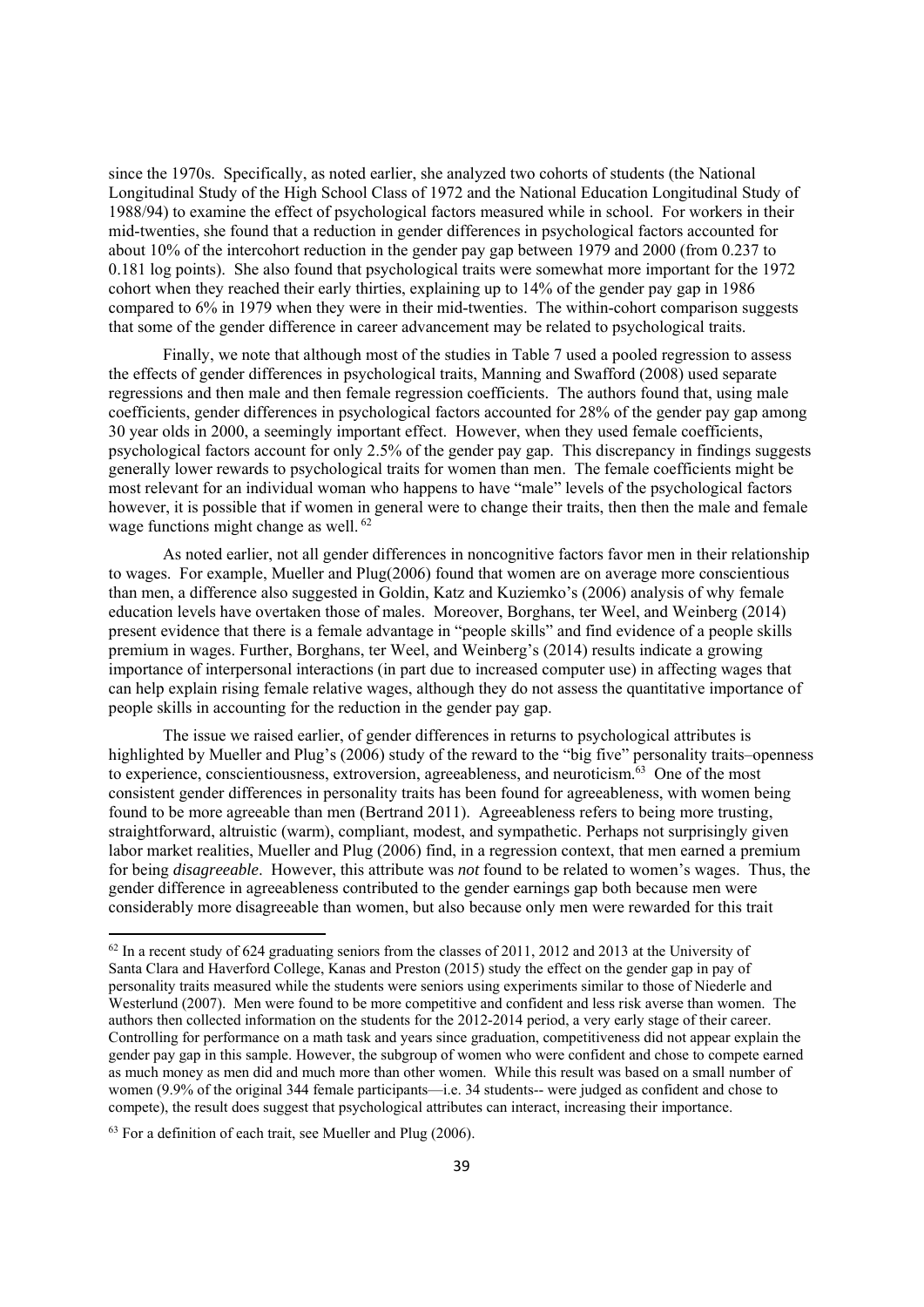(Mueller and Plug 2006).<sup>64</sup> These findings hint at a double bind for women. As in the case of negotiation (discussed below), women face potential penalties for not engaging in this behavior but, if they do, may elicit negative or less positive responses than men. Also striking is Manning and Swafford's (2008) finding noted above that psychological attributes accounted for a much larger share of the gender wage gap using male than female coefficients.

While findings such as those in Table 7 are informative in elucidating some of the possible omitted factors that lie behind gender differences in wages as well as the unexplained gap in traditional wage regressions, in general, the results suggest that these factors do not account for a large portion of either the raw or unexplained gender gap. Moreover, the coefficients on noncognitive skills in a wage equation cannot necessarily be given a causal interpretation. Both wages and attitudes, for example, may be determined by the same exogenous factor(s). And, as in the case of the traditional productivity proxies discussed above, there may be important feedback effects from differential treatment in the labor market (and the anticipation of such differential treatment) to noncognitive traits. So, for example, gender differences in the importance placed on money may influence wages through negotiating behavior or effort, but the source of women's lower emphasis on money could be, at least in part, anticipation of lower income due to labor market discrimination. Finally, in analyses based on self-reported survey data, there is likely to be some ambiguity as to precisely what trait one is measuring. For these reasons, just as research on labor market discrimination has tended to move towards experimental evidence, at least in confirming findings based on statistical analyses of survey data, there has been a parallel development in studying the impact of psychological characteristics. We move to a consideration primarily of experimental evidence in the next subsections.

#### 4.2 Negotiation

Researchers have found that men's and women's average propensity to negotiate differs, with women being much less likely to do so (Babcock and Laschever 2003; see also reviews in Bertrand 2011; and Croson and Gneezy, 2009). Women's lower propensity to negotiate over salaries, raises, or promotions, could reduce their pay relative to men's. The observed gender difference could reflect social factors, including women being socialized to feel that they are being pushy or overbearing (unfeminine) if they negotiate—i.e., pursue their own goals in the face of conflict with others (Babcock and Laschever 2003). Consistent with the notion that the female gender role is seen as incongruent with negotiating, a meta-analysis by Mazei et al (2015) found that gender differences in negotiating outcomes were reduced when negotiators negotiated on behalf of *another individual*. Moreover, women may have learned that their negotiating can trigger a negative response from others. For example, in a series of laboratory experiments, Bowles, Babcock, and Lai (2007) asked study participants to evaluate managers based on a transcript or a video of a job placement interview. They found that participants were disinclined to work with female managers who negotiated for higher compensation but that negotiating had little effect on their evaluation of male managers.

Results from a field experiment by Leibbrandt and List (forthcoming) confirm the gender differences in negotiating behavior obtained in the lab studies but suggest that such differences may be sensitive to the cues given. In examining the response of applicants to job advertisements, they found that men were more likely to negotiate than women when there was no *explicit* statement that wages were negotiable. However, when it was explicitly stated that wages were negotiable, the gender difference

<sup>&</sup>lt;sup>64</sup> See also Judge (2012). One must of course be cautious in basing conclusions about the contribution of gender differences in individual regression coefficients (on either categorical or continuous variables) to the gender pay gap in isolation from the other coefficients in the model (Oaxaca and Ransom 1999). Additional results were that men were also rewarded for emotional stability and openness to experience, while women were rewarded for conscientiousness and openness to experience.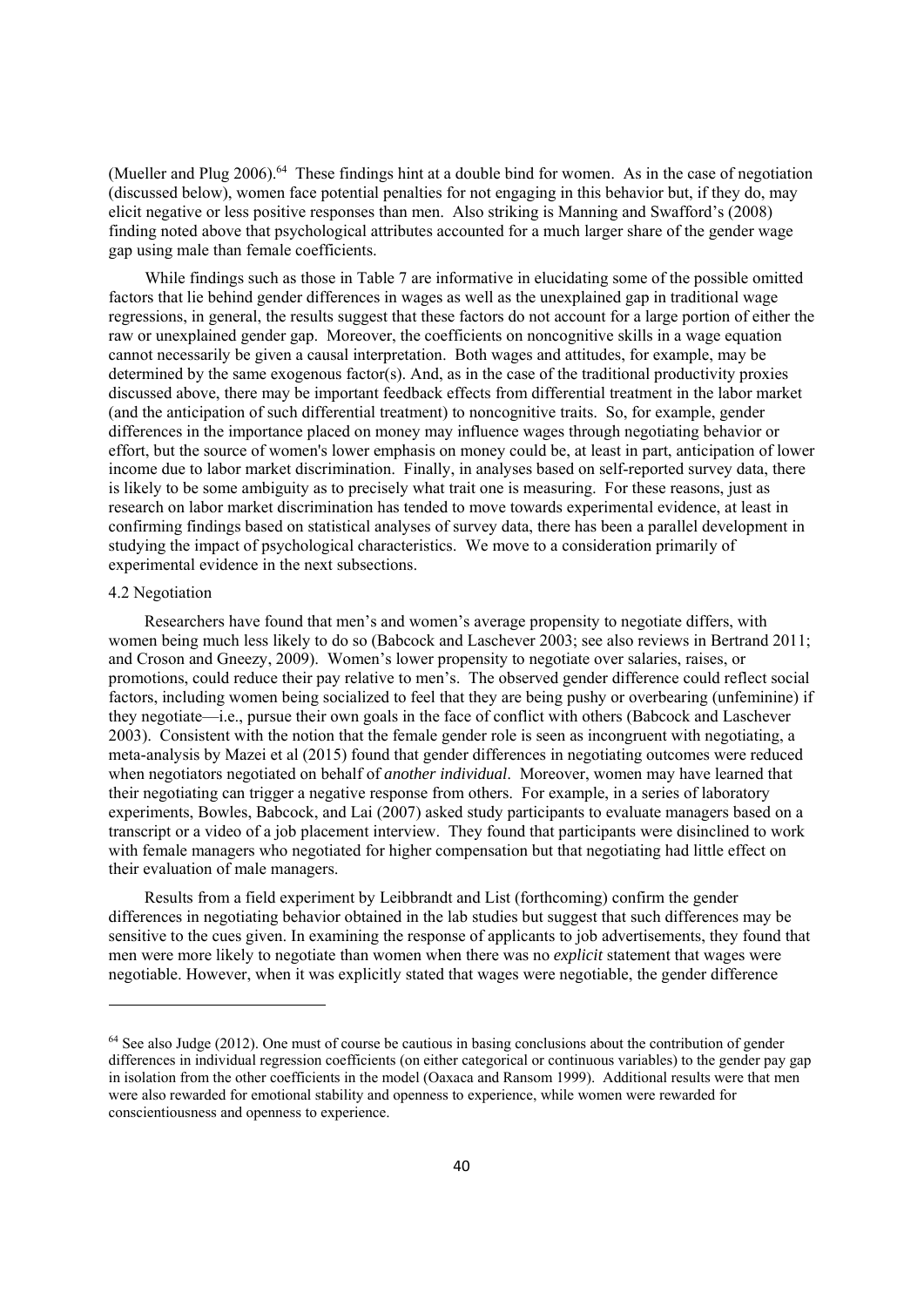disappeared and even reversed. This suggests that, for women, negotiating is less acceptable behavior but the gender difference can be overcome if it is signaled to be appropriate.

While it may be possible to enhance women's negotiating skills and reduce the gender difference in negotiating, it is also important to realize that there are limitations to what may be achieved by doing so. Negotiation is a form of bargaining and as such the outcome is influenced by the alternatives available to the individual. To the extent that women face discrimination in the labor market that lowers their wages relative to men's, their expected outcome from the bargaining process will be smaller than for their male counterparts. Moreover, if, as we have seen may be the case, women who negotiate elicit negative responses compared to men, the gender difference in the prospective result from negotiating is further widened.

#### 4.3 Competition

There is evidence from laboratory experiments that, on average, men are more competitively inclined than women (Bertrand 2011; Croson and Gneezy 2009). In Niederle and Vesterlund's (2007) influential study, for example, subjects were given a task (adding up sets of two–digit numbers) for which there was no average gender difference in performance. Subjects received feedback on their own performance but not on their performance relative to others. When subsequently given a choice between a noncompetitive compensation scheme (a piece rate—pay according to the number of problems correctly solved) and a competitive compensation scheme (a tournament where only the highest scorer out of a group of 4 was compensated), men overwhelmingly (73 percent) selected the tournament while only a minority (35 percent) of the women did so. Low performing men chose to compete more than high performing women. Interestingly, while high-scoring women lost out financially by shying away from competition, low-performing men competed too much from a payoff-maximizing perspective. The gender difference in attitudes towards competition could be a disadvantage for women in the labor market, potentially lowering their relative pay and leading them to avoid certain occupations or business settings, although these findings also suggest that men may sometimes compete more than is optimal.

An interesting recent study suggests that differences in attitudes toward competition observed in the lab do translate into differences in career choices. Buser, Niederle, and Oosterbeek (2012) collected data on the competitiveness of high school students in the Netherlands through in-class experiments and then tracked their subsequent education choices across four study profiles at age 15. While boys and girls had very similar levels of academic ability, boys were substantially more likely than girls to choose the more prestigious profiles. The authors found that up to 23 percent of the gender difference in profile choice could be attributed to gender differences in competitiveness, as assessed by the in-class experiments.

Some evidence that women shy away from competitive environments is also indicated by a recent large-scale field experiment. Flory, Leibbrandt and List (2015) randomly assigned job-seekers into viewing online job advertisements with different compensation schemes. Consistent with the results of lab experiments, the more heavily the compensation package tilted towards rewarding the individual's performance relative to a coworker's performance, the more the applicant pool shifted to being more male dominated. However, there was little or no gender difference when compensation was *only slightly* (rather than heavily) based on performance relative to a coworker's or when the job was to be compensated based on team (rather than individual) relative performance. Moreover, the sex-type of the job mattered. The occupation under study was administrative assistant. A male-oriented ad described tasks focused around sports. The "female" ad was similar in other respects but the focus was general—the authors deemed this a female-type job because, nationally, administrative assistant is a predominantly female occupation (79 percent female in 2001). Strikingly, there were no gender differences in propensity to apply under any of the compensation schemes for the female treatment—the gender differences described above were only obtained for the male-type job. While it would have been interesting to see results for a completely neutral occupation, these findings suggest a strong interaction between the gender role or identity of the task and men's and women's propensity to compete. Moreover, while individual responses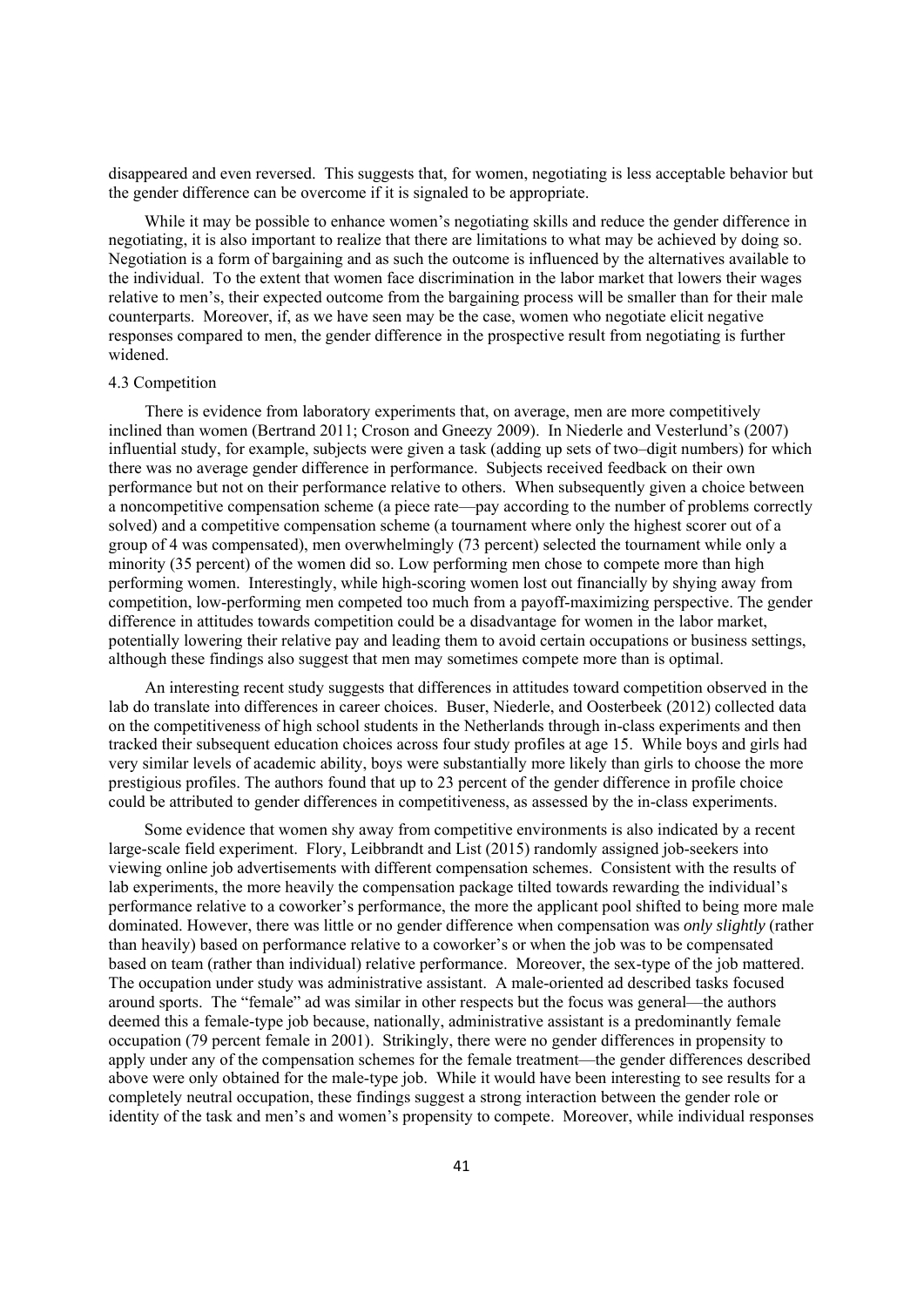to compensation schemes were not correlated with readily observable characteristics like education and experience, a blind analysis of the quality of interview questionnaire responses suggested that the highly competitive regime disproportionately attracted low-ability males. As the authors note, this is consistent with Niederle and Vesterlund's (2007) finding that "males compete too much" in terms of maximizing monetary payoffs.

While much of this evidence does indeed suggest that men are, on average, more attracted to competitive environments than women, what are the effects of this difference on the gender pay gap? Using the British Workplace Employment Relations Survey for 1998 and 2004, Manning and Saidi (2010) find, as expected, that women were indeed less likely to have jobs with pay for performance than men. However, this gender difference accounted for only a very small portion of the British pay gap overall and among managerial workers. Thus, the impact of gender differences in competitiveness on the gender pay gap based on this evidence appears to be very limited.

Finally, also of interest is a study that compared the results of lab experiments testing for gender differences in preferences for competition in two different cultures (Gneezy, Leonard and List 2009). The findings of this study strongly suggest that men's and women's attitudes towards competition are influenced by broader social factors. The authors found that, consistent with the results in developed countries, men opted to compete at roughly twice the rate of women in a traditional patriarchal society (the Maasai of Tanzania). However, in a matrilineal/matrilocal society where inheritance and residence are determined by the female lineage (the Khasi of India), women chose the competitive environment more often than men.

 There is also some evidence that competition increases the *relative* performance of men compared to women when both participate in the activity, although the evidence on this is more mixed (Croson and Gneezy 2009). On the one hand, Gneezy, Niederle and Rustichini (2003), for example, found no significant difference in performance by gender under piece rates for a maze solving task on the computer. However, when pay was competitive, men's performance was increased significantly and women's stayed the same, yielding a gender difference. On the other hand, Niederle and Vesterlund's (2007) study discussed above found that the performance of both men and women improved similarly under the tournament and that there was still no gender difference in performance.<sup>65</sup>

Some particularly compelling evidence on the impact of competition on performance is presented in a recent study by Örs, Palomino, and Peyrache (2013). The authors examined gender differences in performance for the same group of subjects on real-world academic achievement examinations that differed in their levels of competition. They found that men performed better than women on the highly competitive entrance exam for admission to the Master of Science in Management at the École des Hautes Études Commerciales (HEC) in Paris even though, for the same cohort, women performed significantly better than men on the national baccalauréat exam two years prior, which the authors characterize as "noncompetitive." Moreover, among the subset admitted to HEC, women outperformed the same males in first year grades in nonmathmatically-oriented classes (where grades are based on relative performance only in a very loose sense).

#### 4.4 Risk Aversion

Based on the laboratory experiments they review, Croson and Gneezy (2009) report that women are, on average, more risk averse than men.<sup>66</sup> All else equal, occupations with more variable earnings are expected to pay a compensating wage differential to induce workers to accept the higher levels of risk.

 $65$  See also the review of recent studies in Örs. Palomino, and Peyrache (2013).

<sup>66</sup> Manning and Swafford's (2008) survey evidence also indicates that women are more risk averse than men. A review and analysis by Nelson (2015) finds the results to be more mixed, with some studies reporting higher female average risk taking and many cases in which the male advantage lacked statistical significance.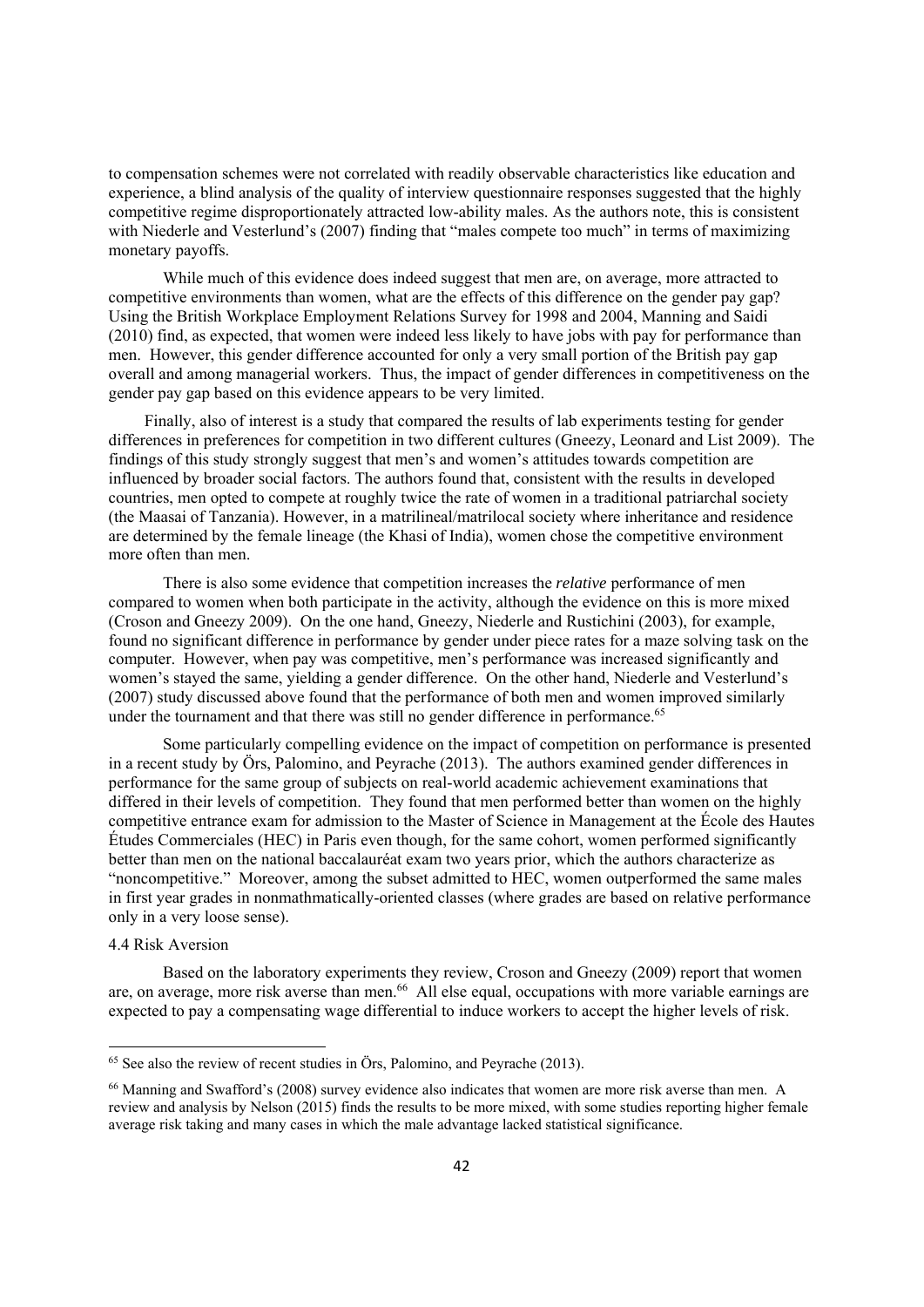To the extent women are more likely to avoid such jobs, women's greater risk aversion could lower their earnings relative to men (Bertrand 2011). Risk aversion could also plausibly affect job performance in particular occupations, such as money managers.

Interestingly, Croson and Gneezy (2009) report that, while women are found to be more risk averse among persons drawn from the general population or among university students, studies that focus on managers and professionals have found little or no evidence of gender differences in financial risk preferences. For example, one study of mutual fund managers found that funds managed by men and women did not differ in risk or performance. Similarly, male and female managers and entrepreneurs displayed similar risk propensities. It is not possible to know whether such findings are due to the type of selection we have just discussed (with more risk-taking individuals of both sexes choosing to enter or remain in particular fields) or learning (people who initially differ in their risk propensities may learn from their professional environment). In either case, however, these findings suggest that while women's relative aversion to risk may lower their relative earnings due to occupational sorting, this factor probably does not help to explain *within* occupational earnings differences (or at least not within the occupations studied). Further, to the extent these findings are due to learning, it suggests that these preferences can be shaped by environment.

#### 4.5 Norms and Gender Identity

Recent work by Bertand, Kamenica, and Pan (2015) points to possible far-reaching effects of adherence to traditional gender roles on the relative outcomes of men and women. They draw on Akerlof and Kranton's (2010) development of the concept and implications of identity, defined as a sense of belonging to a social category, combined with a view about how people who belong to that category should behave. Departures from these norms are perceived as generating costs and hence people seek to avoid them.

Bertrand, Kamenica, and Pan probe the consequences of the view that a wife should not earn more than her husband and find it to impact a number of outcomes. For example, they find that, within marriage markets, as the probability that a randomly chosen woman would outearn a randomly chosen man increases, marriage rates decline. Similarly, couples in which the wife outearns her husband have lower rates of marital satisfaction and are more likely to divorce. Of particular relevance to the issues under consideration here, they find that, in couples in which the wife's potential income is likely to exceed her husband's (based on predicted income), the wife is less likely to be in the labor force and, if she does work, her income is lower than predicted. Such a selection pattern would lower the observed relative wages of employed married women. Also of interest, given the inverse relationship between housework and wages, they find, based on time use surveys, that the gender gap in nonmarket work is *increased* if the wife earns more than her husband. This finding is particularly surprising given that Beckerian notions of comparative advantage would lead us to expect the opposite (Becker 1981, enlarged edition 1991),<sup>67</sup> assuming that relatively higher earning women do not generally have even higher relative values of nonmarket time. A possible interpretation of this pattern is that these high earning wives are attempting to compensate for violating the gender norm of earning more than their husbands. As we have seen, greater housework time is expected to negatively affect wages.

The findings from Bertrand, Kamenica, and Pan suggest that additional explorations of gender norms and identity by economists would be fruitful in understanding the gender wage gap and other gender differences in outcomes. However, while the findings in this paper are striking, it is possible that the strength of this norm may be diminishing. First, the share of married couple families in which the wife outearns her husband has been growing steadily, as married women's labor force participation and education levels have increased and the male-female wage gap has declined. For example, this share

 $67$  That is, the division of labor in the family should be determined by the comparative advantage of each spouse in market vs. nonmarket activity.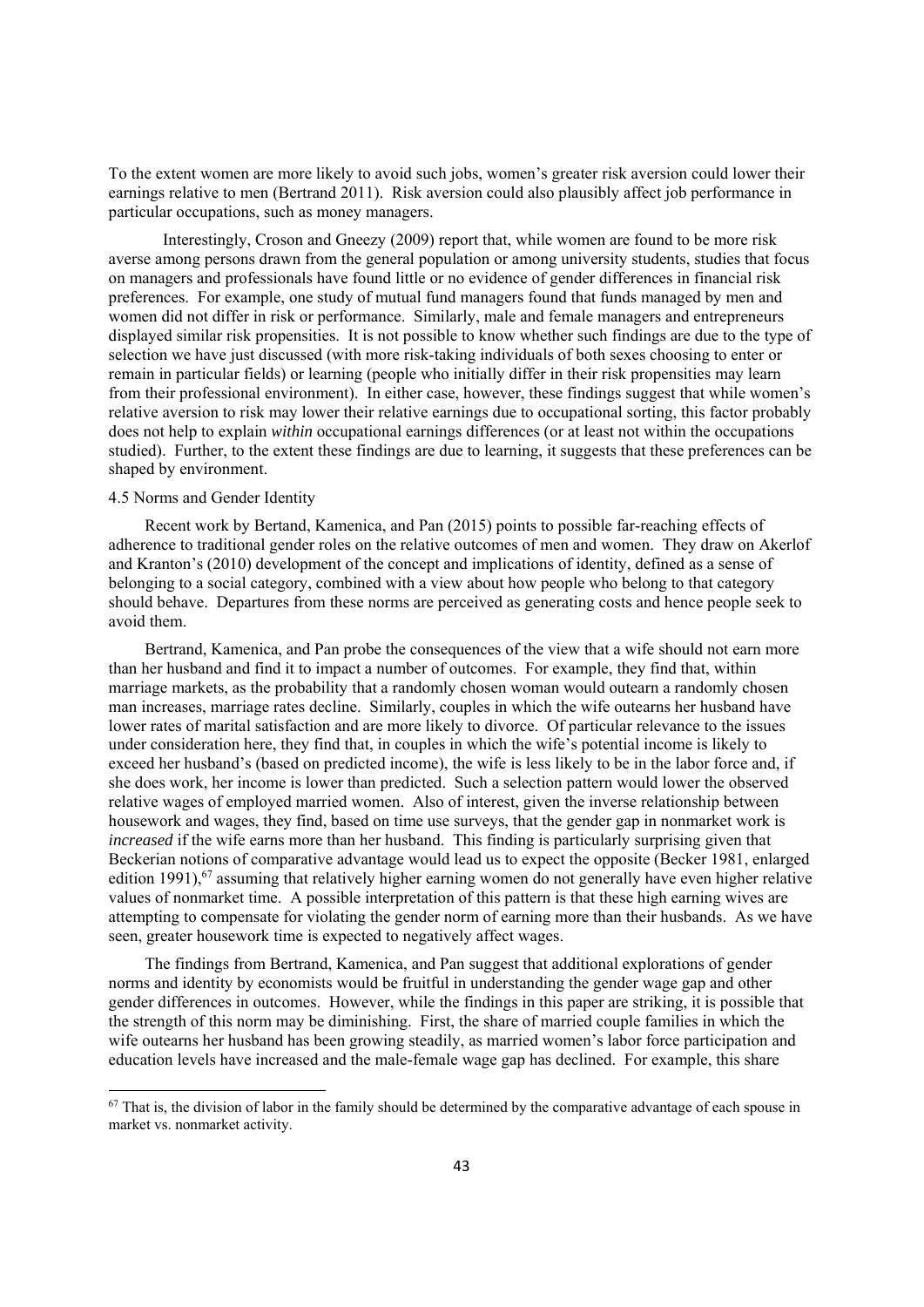increased by over 80 percent between 1988 and 2012, both among families in which both members of the couple had earnings (from 15.9 to 29.0 percent) and among married couples overall (from 8.2 to 15.4 percent).68 Moreover, there is evidence that in the bulk (60 percent) of couples in which the wife outearns her husband, this disparity is relatively permanent—that is, it persists over a three-year period (Winkler, McBride, and Andrews 2005). Second, attitudes seem to be becoming more permissive along this dimension. A 2013 attitude survey found that only 28 percent of adults agreed that "It's generally better for a marriage if the husband earns more than his wife" compared to 40 percent in 1997. College graduates had especially permissive views, with only 18 percent supporting this view (Wang, Parker, and Taylor 2013). While an adherence to traditional gender norms need not be conscious and overt in order to influence behavior, it is nonetheless of interest that such views, as expressed, are becoming more permissive. Moreover, this has been occurring at the same time the share of couples where the wife outearns her husband has been increasing. This points to the likelihood that couples are acting on their more permissive views and also to the possibility that behavior (the increasing incidence of such families) influences norms and attitudes as well as the reverse.

# 5. Evidence on the Impact of Policy

Women's relative skills and the degree of discrimination they face can be affected by equal employment opportunity laws and regulations, as well as by government policies directed at the difficulties of combining work and family. In this section, we briefly consider what is known about these types of policies and their impacts, focusing primarily on the United States.

The United States was a world leader in implementing equal employment opportunity policy as the first economically advanced nation to pass and implement antidiscrimination laws and regulations (Blau and Kahn 1996b). The centerpiece of the government's antidiscrimination activities is Title VII of the Civil Rights Act of 1964 which broadly bans discrimination by sex (as well as by race, religion and national origin) in virtually all aspects of the employment relationship, including hiring and firing, training, promotion, wages, and fringe benefits and covers all businesses employing 15 or more workers. Title IX, an important amendment to the Civil Rights Act passed in 1972, prohibits sex discrimination in most educational institutions. In addition, the Equal Pay Act of 1963 mandates equal pay for men and women who do substantially equal work in the same establishment. Further, under some circumstances, affirmative action, or "pro-active steps … to erase differences between women and men, minorities and nonminorities, etc." (Holzer and Neumark, 2000a, p. 484), is also required, primarily for government contractors under an Executive Order promulgated in 1965 and amended to include women in 1967. Affirmative action has also been voluntarily adopted by many employers.

In thinking about the impact of the government's antidiscrimination enforcement effort, one question that arises is whether the time path of the increase in women's relative earnings (see Figure 1) appears compatible with an effect of these laws and regulations. This question arises because we see no indication of a notable improvement in women's relative earnings in the immediate post-1964 period that might be attributable to the effects of the government's antidiscrimination effort; the gender pay ratio remained basically flat through the late 1970s or early 1980s, after which it began to increase. In contrast, blacks experienced considerable increases in their relative earnings in the decade following the passage of the civil rights laws that many scholars attribute, at least in part, to the impact of these laws (e.g., Donohue and Heckman 1991).

<sup>68</sup> U.S. Census Bureau, Historical Income Tables-Families, "Table F-22. Married-Couple Families with Wives' Earnings Greater Than Husbands' Earnings: 1988 to 2012,"

http://www.census.gov/hhes/www/income/data/historical/families/, accessed June 26, 2014. Similarly, Wang, Parker, and Taylor (2013) report that, among married couples with children under age 18, the share of families in which the mother earned more than the father increased from 3.8 percent in 1960 to 22.5 percent in 2011.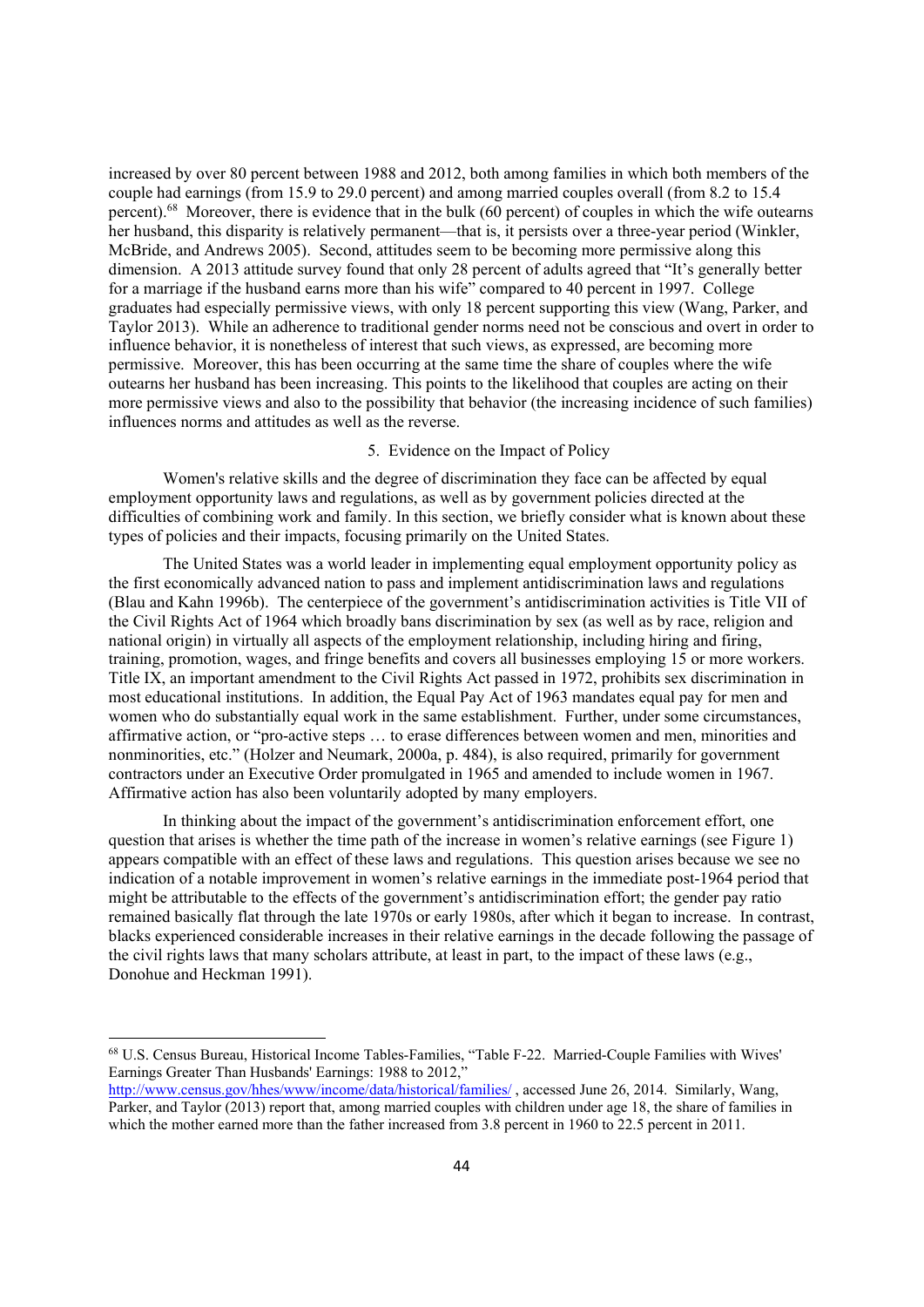Nonetheless, there is some evidence from a variety of detailed, micro-level studies of a positive effect of government equal employment opportunity policies on women's earnings and occupations. Beller (1979, 1982) used enforcement activity as an indicator of the strength of government sanctions under Title VII and found evidence of improvements over the 1967-1974 period in women's relative earnings (Beller 1979) and their probability of being employed in a predominantly male occupation (Beller 1982). Carrington, McCue and Pierce (2000) took firm size as an indicator of coverage and enforcement and found that, over the 1963-87 period, the relative employment of women and blacks by larger employers increased. Kurtulus (2012) found that the share of women and minorities in high-paying skilled occupations grew more over the 1973–2003 period at federal contractors than other employers. Moreover, she found that these gains took place primarily prior to or in the early years of the Reagan Administration and after 1991; a pattern that matches what is known about climate of enforcement of affirmative action and antidiscrimination laws more broadly, including a winding down of the enforcement effort during the Reagan years. Kurtulus' (2012) findings are consistent with an earlier study by Leonard (1990), which found faster employment growth for black and white females at contractor establishments over the 1974-80 period. Finally, Holzer and Neumark (1999 and 2000 b) measured affirmative action by employer self-reports (this could include both mandated and voluntary programs) and found cross-sectional evidence that affirmative action reallocates women and minorities to the affirmative action sector by increasing both their applications and employment. This is likely to raise their relative wages since the authors find that such firms are higher paying and, in addition, have smaller race and sex differences in wages (see also Holzer and Neumark 2000a for a review).

We find these results of female gains due to equal employment policy not implausible, despite the time pattern of aggregate female relative earnings gains, for at least two reasons. First, we note that some improvements in women's status do indeed date to the 1970s—chiefly, the growth in women's enrollments in professional schools and the beginning of a substantial decline in occupational segregation. The educational shifts may reflect, at least in part, the impact of Title IX, but also a response to perceived increases in labor market opportunities that improved the incentives for women to train for nontraditional jobs. (Of course these shifts also reflect a variety of supply-side factors that we discussed in Section 3.3.) Moreover, since occupational segregation by sex was considerably more pronounced than by race (Fuchs 1988 and Jacobsen 1994), such occupational shifts may have been more necessary for women than for blacks to reap wage gains from the government's antidiscrimination efforts, thus resulting in a greater lag in the impact of the government's equal employment opportunity policies on women's relative earnings. Second, these laws and regulations were rolled out during a period of extremely high growth in female labor supply; the negative wage effects of this expansion in labor supply could have camouflaged an otherwise positive effect of the government's efforts.69 On the other hand, it is puzzling that the largest female relative wage gains and the strongest evidence of a decline in the unexplained gender wage gap were during the 1980s (see Section 2 and Section 6), which includes a period in which the government's antidiscrimination effort was noticeably scaled back.

Turning to work-family policy, we focus on parental leave, although we note that there are a wide range of other possible policies, including child care that might be considered. The Family and Medical Leave Act (FMLA) of 1993 mandates that eligible workers be allowed to take up to 12 weeks of unpaid leave for birth or adoption, acquiring a foster child, illness of a child, spouse, or parent, or their own illness.70 (Firms may voluntarily provide longer and/or paid leave.) Workers are entitled to their jobs

 $<sup>69</sup>$  In addition, prior to 1980, large increases in the labor force participation of younger women resulted in a small</sup> decline in average experience for women as a whole, due to the shifting age composition of women workers (Goldin 1990, p. 41).

 $70$  The FMLA requires the individual to have worked at least 1250 hours in the past year and covers only workers in firms with at least 50 employees. In addition, the Pregnancy Discrimination Act of 1978 (an amendment to Title VII of the Civil Rights Act) prohibits employers from discriminating against workers on the basis of pregnancy.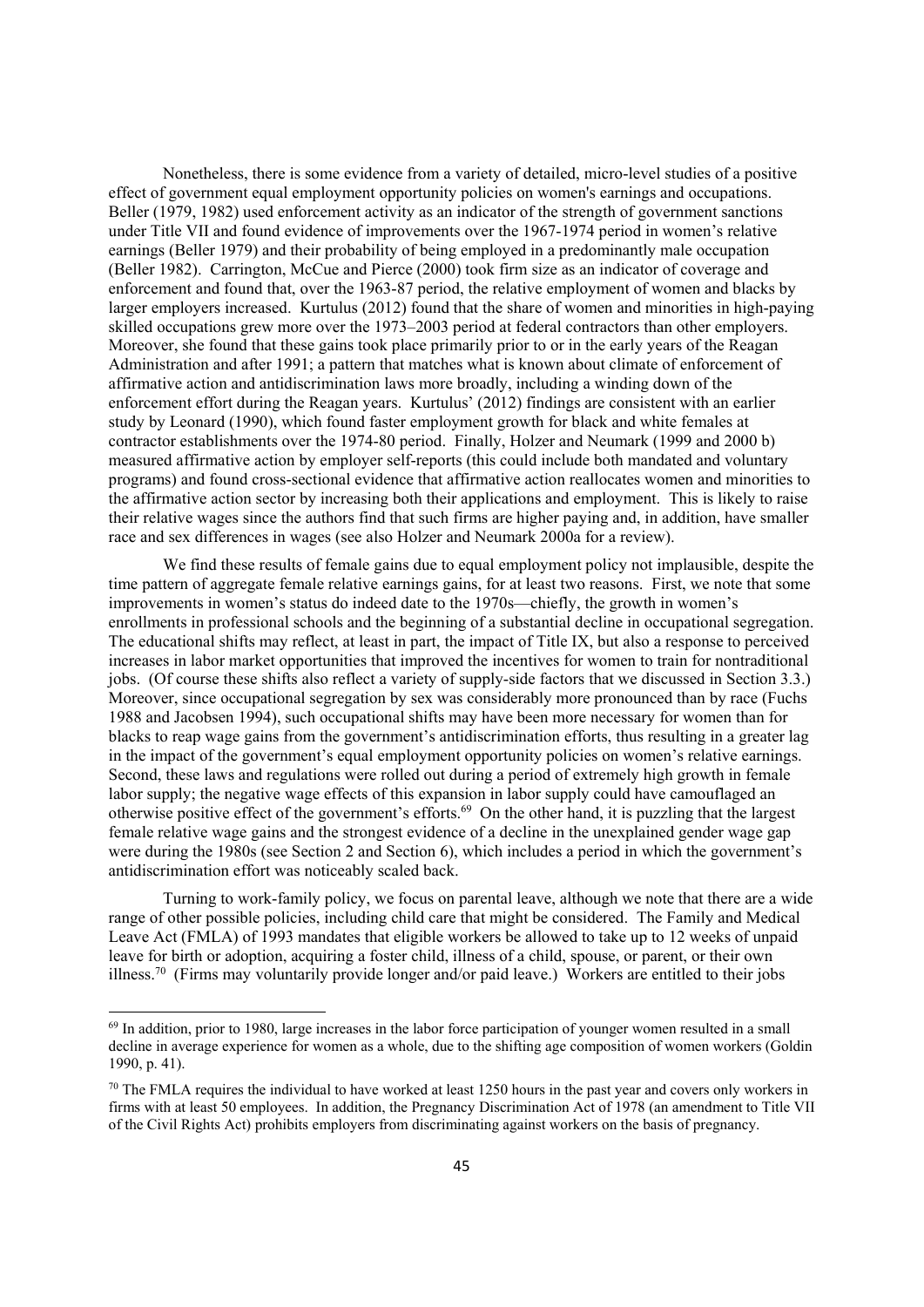upon returning from the leave. To the extent that parental leave policies strengthen worker attachment to the firm, they may encourage firm-specific investments, thus raising women's relative wages (since parental leave is much more likely to be taken by women than men). However, they may also encourage labor force withdrawal for longer periods of time than otherwise (especially if they are of long duration), reducing women's accumulation of experience. Mandated leaves, again, particularly of long duration, may also diminish women's opportunities by increasing employer costs of hiring women and hence providing incentives to discriminate against them. Mandated leaves might also reduce women's relative wages to finance the benefit (e.g., Gruber 1994). Thus, the effect of parental leaves on the gender wage gap is theoretically ambiguous. Empirical evidence for the United States suggests that the effect of the FMLA has been modest; it has been found to have a small positive effect on employment and no effect on wages (Baum 2003 and Waldfogel 1999). Results are broadly similar for California's introduction of 6 weeks of paid leave (with a replacement ratio of 55 percent) in 2004. Employment probabilities in the post-leave period were increased; and the effect on wages was not statistically significant (see, Baum and Ruhm 2013). A recent study by Thomas (2015), discussed above, does however suggest that FMLA increased the gender gap in promotion.

Since provision of parental leave in the United States is considerably less generous (in both duration and payment) than in other economically advanced countries, international comparisons may shed light on potential effects of more generous leave policies. In a study of 9 Western industrialized countries, Ruhm (1998) found that female earnings were unaffected by rights to short parental leaves, while longer leaves (more than 5 or 6 months) lead to reductions in women's relative wages. These findings are consistent with results from Blau and Kahn (2013a), which found that the greater expansion of family-friendly policies in other economically advanced countries than in the United States between 1990 and 2010 increased female labor force participation in these countries relative to United States, but was associated with a lower likelihood of women having full-time jobs or working as managers or professionals. (The mean duration of leave in these other countries was 57 weeks in 2010, up from 37 weeks in 1990.) Taken together, these results suggest that a number of offsetting factors may be at work, with a little impact on wages for shorter leaves and a negative effect dominating for long periods of mandated parental leave. Some innovative policies have been developed recently, including parental leave entitlements that incentivize fathers' leave taking (Dahl, Løken, and Mogstad 2013; Patnaik 2015), which may reduce the negative effects of extended leaves on women. The long run impact of these policies on gender and the labor market as well as the division of labor within the family is an important research topic.

## 6. Wage Structure, Demand and Institutions

Much research on the gender pay gap focuses on gender-specific factors: differences in qualifications, including experience, or treatment of women by firms (discrimination). In addition, however, men and women work in a world economy in which labor market prices, such as the returns to education or experience, are affected by larger forces of supply and demand as well as by labor market institutions in the various countries. We now consider research that studies the impact of these larger economic forces on the gender pay gap.

A useful starting point is a key insight of Juhn, Murphy and Pierce (1991), a study of black-white wage differentials, that the overall wage structure can affect the relative wages of specific groups. By "wage structure," we mean the returns that the labor market offers for various skills and for employment in various industries or occupations. For example, countries with strong unions that raise the wages of less-skilled workers tend to have a relatively compressed wage structure, while, in the United States, wages are determined in a more decentralized manner, resulting in a more dispersed wage structure. The wage structure can also change over time as rewards to skills and premiums for employment in high-wage occupations and industries increase or decrease.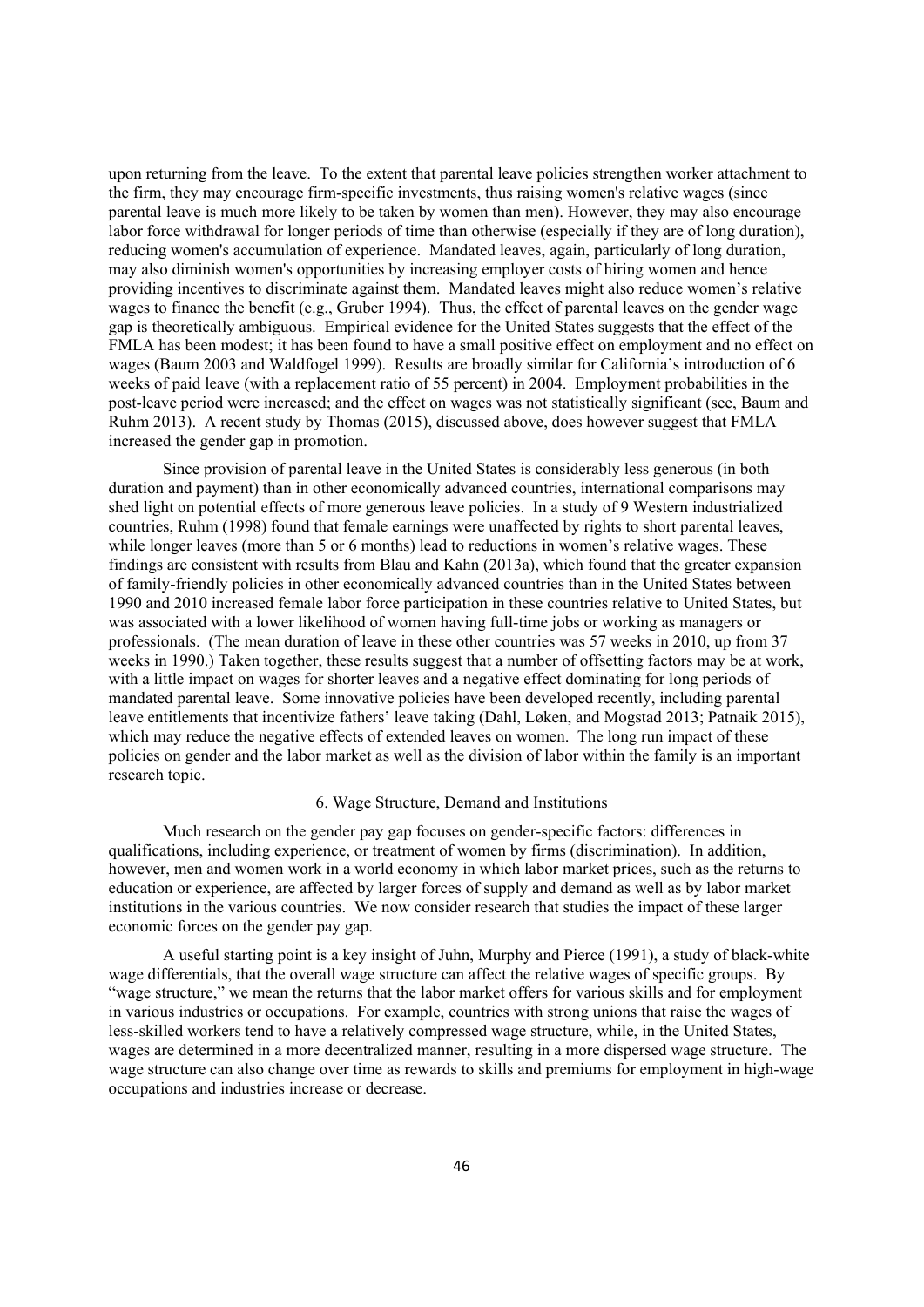Both the human capital and discrimination explanations of the gender pay gap suggest a potentially important role for wage structure in determining how women fare relative to men across countries or over time. We illustrate by some examples focused on the temporal dimension. For example, despite important recent gains, women still have less experience than men, on average. If the labor market return to experience rises over time, women will be increasingly disadvantaged by their lesser amount of experience. In addition, both the human capital and discrimination models suggest reasons why women are likely to be employed in different occupations and perhaps in different industries than men. This implies that an increase in the returns to employment in "male" occupations or industries will also place women at an increasing disadvantage. In fact, the patterns of rising overall wage inequality in the labor market, particularly in the 1980s, resulted from precisely such increases in the market rewards to skill and to employment in high-wage male sectors (Blau and Kahn 1997). This means that women as a group were essentially "swimming upstream" in a labor market growing increasingly unfavorable to workers with below-average skills—in this case, below-average experience—and for workers employed in disproportionately female occupations and industries. Yet the 1980s were precisely the time period in which women made the largest gains.

# 6.1 U.S. Evidence on the Impact of Wage Structure on the Gender Wage Gap

How were U.S. women able to swim upstream and narrow the gender wage gap in the face of economy-wide forces working against them? Blau and Kahn (1997 and 2006) found that this was the outcome of two broad sets of countervailing factors. On the one hand, working to decrease the gender wage gap, women increased their qualifications relative to men and, in the 1980s, the unexplained gender gap also narrowed substantially. On the other hand, working to widen the gender wage gap, particularly during the 1980s, were changes in wage structure (or returns to characteristics) that favored men over women. Of particular importance were a rise in the return to experience and increases in returns to employment in occupations and industries where men are more highly represented.<sup>71</sup> The sizable increase in the supply of women over the 1980s is another factor that likely worked to widen the gender wage gap as well. The decrease in the gender wage gap occurred because the factors favorably affecting women's wages were large enough to more than offset the impact of unfavorable shifts in returns and increasing female labor supply.

However, the matter may be more complicated than a simple decomposition of the trends would suggest. While rising demand for skill did shift labor market prices in a way that worked against women on net in the 1980s, the underlying labor market demand shifts that widened overall wage inequality appear to have favored women relative to men in certain ways. Thus these demand shifts likely also contributed to a decrease in the unexplained gender gap identified in Blau and Kahn (1997 and 2006) and Section 2. Overall, manufacturing employment declined, particularly in the 1980s. In addition, some evidence indicates that technological change produced within-industry demand shifts that favored whitecollar relative to blue-collar workers in general. Given that men have tended to hold a disproportionate share of manufacturing and blue-collar jobs, these shifts would be expected to benefit women relative to men (Berman, Bound and Griliches 1994; Blau and Kahn 1997 and 2006). Further, evidence suggests that increased computer use favors women's wages compared to men (Krueger 1993; Weinberg 2000; Welch 2000; Autor, Levy and Murnane 2003; Beaudry and Lewis 2014). This may reflect women's greater comparative advantage in cognitive relative to manual or motor skills ("brains" versus "brawn" to borrow Welch's (2000) terminology).<sup>72</sup> Moreover, Borghans, ter Weel and Weinberg (2014) present

<sup>71</sup> While this was true of price shifts in the 1980s, our findings in Table 5 indicate that for the 1980-2010 period, only changes in rewards to occupations produced substantial adverse price shifts for women.

 $72$  Bacolod and Blum (2010) present evidence that there has been an increase in the labor market return to cognitive skills and a corresponding decrease in the return to motor skills. This has likely benefited women relative to men since women tend to be more highly represented in occupations where cognitive skills are important while men are more likely to be in jobs that emphasize motor skills.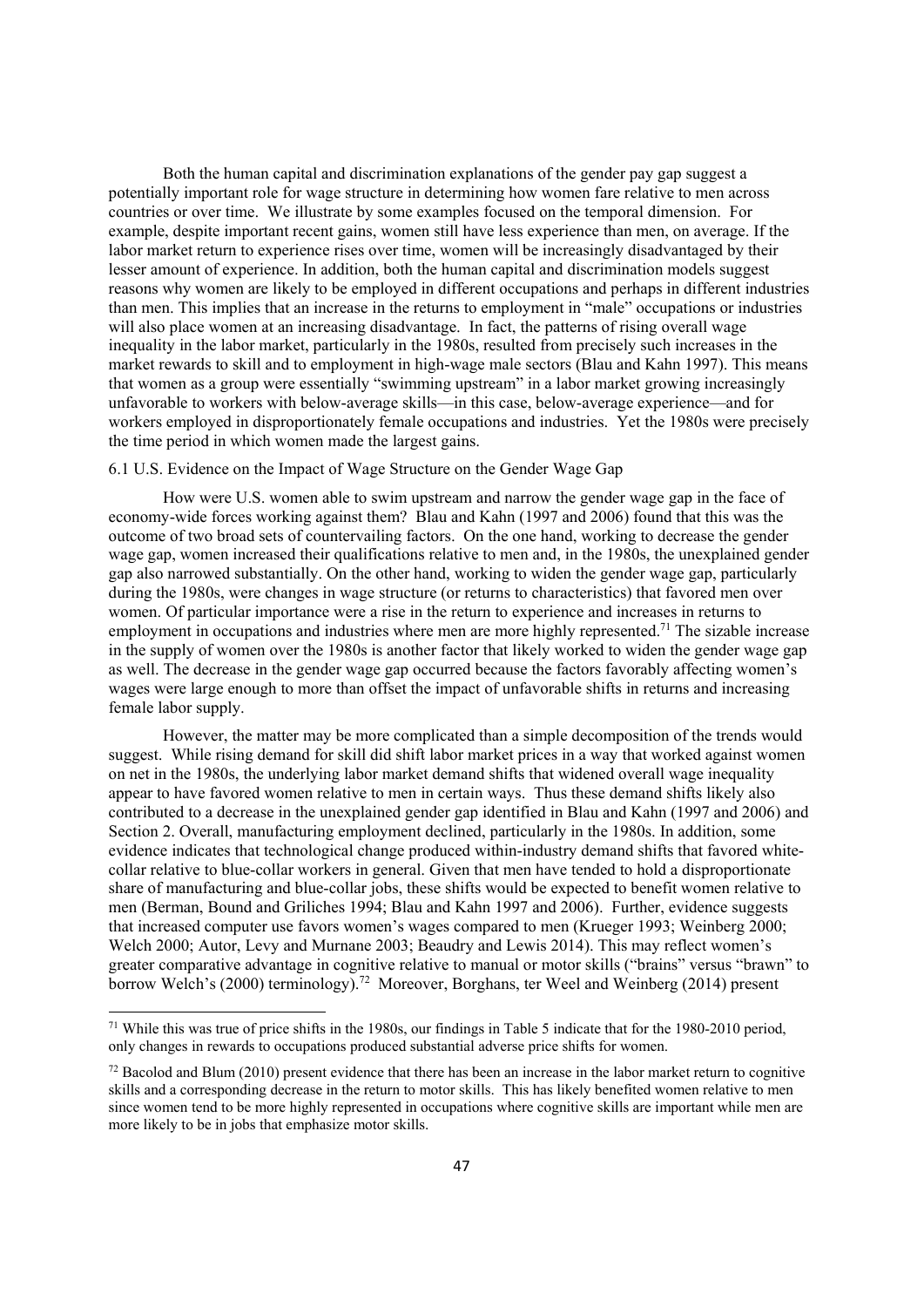evidence that interpersonal interactions have become more important with the spread of computers. Since women's interpersonal skills tend to exceed men's, on average, this factor worked to increase women's wages relative to men's (Borghans, ter Weel and Weinberg 2014).

Finally, Figures 1 and 2 show that the gender pay gap closed much more slowly after 1990 than during the 1980s. Some evidence for the importance of demand shifts in causing this slowdown comes from Blau and Kahn (2006), who find that demand shifts related to industries and occupations favoring women were smaller in the 1990s than in the 1980s. Moreover, Borghans, ter Weel and Weinberg (2014) find that the growth in the demand for interpersonal skills was faster in the 1980s than in the 1990s. In both of these studies, the slowdown in demand shifts favorable to women coincided with the slowdown in gender wage convergence overall and in the unexplained gap obtained in decompositions like those presented in Section 2.

6.2 International Comparative Evidence on the Impact of Wage Structure on the Gender Wage Gap

As mentioned earlier, many other countries have far more centralized wage-setting institutions than the United States, resulting in a far higher degree of wage compression. Centralized collective bargaining tends to reduce wage differentials through the negotiation of relatively high wage floors, which raise the relative wages of those near the bottom of the distribution, including women (Blau and Kahn, 1996a). In countries such as many of those in the OECD, unions cover a much larger portion of the labor market than in the United States, and wage-setting is much more centralized, leading to overall wage compression. Several studies have found that this kind of overall wage compression helps to explain in international differences in the gender pay gap at a point in time. For example, Blau and Kahn (1992 and 1996b) found that wage compression explained all of the difference between the United States (with a relatively high) gender pay gap and that in nine other industrialized countries; and Blau and Kahn (2003) found that differences in wage compression were an important factor explaining differences in the gender pay gap across 22 countries. Similarly, Kidd and Shannon (1996) found that wage compression helped explain Australia's smaller gender pay gap in relation to Canada's. And some studies have found that changes in wage compression over time within a country help explain changes in the gender pay gap (Edin and Richardson 2002—Sweden; Datta Gupta and Smith 2006—Denmark).

One of the most dramatic changes in the world over the last 25 years has been the fall of Communism. In former Soviet Bloc countries and in China, highly centralized wage-setting institutions with considerable wage compression were replaced with market-oriented, decentralized wage setting. These changes in institutions may be expected to widen the gender pay gap and this has indeed been found to be the case. For example, Brainerd (2000) found for the Czech Republic, Hungary, Poland, Russia, the Slovak Republic, and Ukraine that, after the fall of Communism, the wage structure became more dispersed and this raised the gender pay gap. Moreover, Orazem and Vodopivec (2000) found similar results for Slovenia after the fall of Communism there, although there was little effect of the changing wage structure on the gender pay gap in Estonia. Finally, focusing on the 1988-2004 period during which China's labor market became much less centralized as its economy became much more market oriented, Zhang, Han, Liu and Zhao (2008) found that the resulting spread in the wage structure raised the gender pay gap considerably.

If firms take labor costs as given, high union-negotiated wage floors should lower female relative employment. And this is precisely what Bertola, Blau and Kahn (2007) find in a study of relative employment in 17 countries over the 1960–96 period. Specifically, they find that greater coverage by highly centralized unions lowers female employment and raises female unemployment compared with men's.

## 7. Conclusion

We have shown that the gender pay gap in the United States fell dramatically from 1980 to 1989, with slower convergence continuing through 2010. Using PSID microdata, we documented the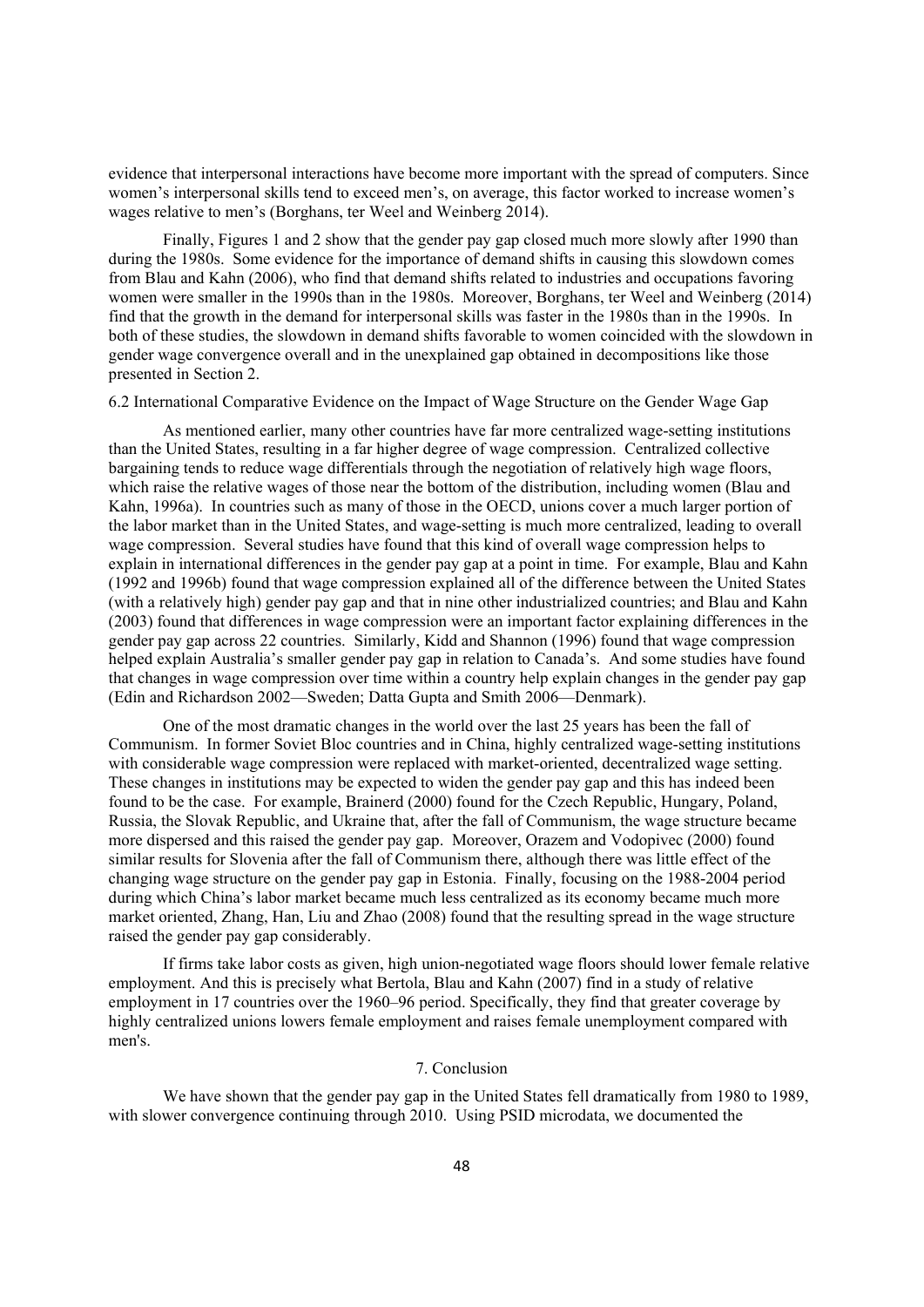improvements over the 1980-2010 period in women's education, experience and occupational representation, as well as the elimination of the female shortfall in union coverage, and showed that they played an important role in the reduction in the gender pay gap. Particularly notable is that, by 2010, conventional human capital variables (education and labor market experience) taken together explained little of the gender wage gap in the aggregate. This is due to the reversal of the gender difference in education, as well as the substantial reduction in the gender experience gap. On the other hand, gender differences in location in the labor market—distribution by occupation and industry—continued to be important in explaining the gap in 2010. A decrease in the unexplained gap over the 1980s contributed to the robust convergence in the gender wage gap over that decade, with the unexplained gap falling sharply from 21-29% in 1980 to 8-18% by 1989. However, the unexplained gap did not fall further subsequently, remaining in this range over the succeeding 20 years. We also found that both the raw and the unexplained gender pay gap declined much more slowly at the top of the wage distribution that at the middle or the bottom. By 2010, the raw and unexplained female shortfalls in wages, which had been fairly similar across the wage distribution in 1980, were larger for the highly skilled than for others, suggesting that developments in the labor market for executives and highly skilled workers especially favored men.

Our review of the literature was designed to shed light on the explanations for the gender wage gap, both factors that have been traditionally emphasized and newer explanations that have been offered. We provided a discussion of the causes of women's improvements in measured skills, emphasizing the remarkable reversal of the gender gap in college attendance as well as women's increasing commitment to the paid labor force. In light of the persistent unexplained pay gap, we then discussed recent research on gender differences in factors that standard data sets cannot measure, or which have not been the focus of conventional wage gap studies. We considered the ways in which conventional gender roles and gender identity as well as the presence of children, can contribute to the gender wage gap. We also examined evidence on gender difference in mathematics test scores and noncognitive skills such as gender differences in attitudes toward competition, negotiation, and risk aversion.

We conclude that many of the traditional explanations continue to have salience for understanding the gender wage gap and changes in the gap, although some factors have increased and others have decreased in importance. One of our findings is that while convergence between men and women in traditional human capital factors (education and experience) played an important role in the narrowing of the gender wage gap, these factors taken together explain relatively little of the gap wage gap in the aggregate now that, as noted above, women exceed men in educational attainment and have greatly reduced the gender experience gap. For a portion of the labor market, however, recent research suggests a continued and especially important role for work force interruptions and shorter hours in explaining gender wage gaps in high skilled occupations than for the workforce as a whole—this work is particularly relevant in that, as we have seen, the gender wage gap at the top of the wage distribution appears to have decreased more slowly than at the middle and the bottom. While this might suggest a continued relevance of human capital factors for these labor markets, the interpretation of these findings in a human capital framework has been challenged. Goldin (2014), for example, argues that they more likely represent the impact of compensating differentials, in this case wage penalties for temporal flexibility. Additional research pinpointing when and where labor force interruptions and hours differences are important and testing the reasons for their impact would be useful.

Although decreases in gender differences in occupational distributions contributed significantly to convergence in men's and women's wages, gender differences in occupations and industries are quantitatively the most important measurable factors explaining the gender wage gap (in an accounting sense). Thus, in contrast to human capital factors, gender differences in location in the labor market, a factor long highlighted in research on the gender wage gap, remains exceedingly relevant. The continued importance of gender differences in employment by industry and occupation, as well as by firm, suggest the fruitfulness of research aimed at better understanding the underlying reasons for these gender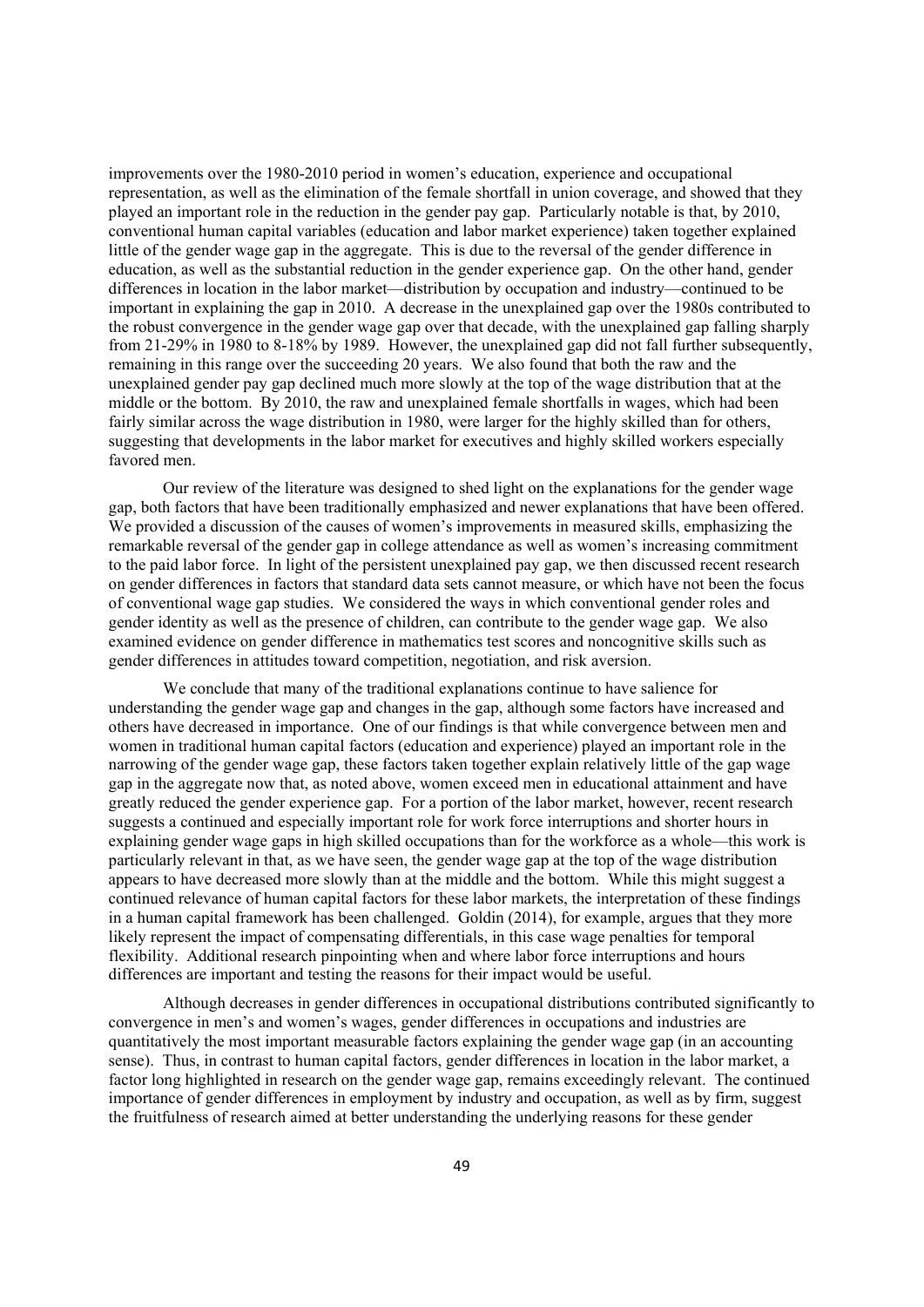difference as well as their consequences. The growing availability of matched firm-worker data should facilitate such research.

Another factor emphasized in traditional analyses that remains important is differences in gender roles and the gender division of labor. Current research continues to find evidence of a motherhood penalty for women and of a marriage premium for men. Moreover, the greater tendency of men to determine the geographic location of the family continues to be a factor even among highly educated couples. The importance of dual career issues in the location of families highlights another area of potentially useful research in an era in which such couples have become increasingly important. Here, as in other areas, greater understanding of feedback effects would be important—the division of labor in the family potentially responds to, as well as causes, gender differences in wages.

The persistence of an unexplained gender wage gap suggests, though it does not prove, that labor market discrimination continues to contribute to the gender wage gap, just as the decrease in the unexplained gap we found in our analysis of the trends over time in the gender gap suggests, though it does not prove, that decreases in discrimination help to explain the decrease in the gap. We cited some recent research based on experimental evidence that strongly suggests that discrimination cannot be discounted as contributing to the persistent gender wage gap. Indeed, we noted some experimental evidence that discrimination against mothers may help to account for the motherhood wage penalty as well. Future work could usefully focus on efforts to test for discrimination and understand its quantitative importance as well as better understand which model or models of discrimination are most consistent with the patterns we observe.

Psychological attributes or noncognitive skills comprise one of the newer explanations for gender differences in outcomes and we have reviewed an impressive array of recent research suggesting that there are indeed notable gender differences along this dimension. While male advantages in some of factors like risk aversion, and propensity to negotiate or compete may help to explain not only some of the unexplained gender wage gap but also gender differences in occupations and fields of study, it is important to note that women may have advantages in some areas, like interpersonal skills. Moreover, we found evidence that these gender differences can themselves be affected by social context and thus might not be independent causes of the gender pay gap in the first place. And, while there are gender differences in some psychological attributes/noncognitive skills, more work is needed to confirm these differences outside the laboratory setting where much of the research has been focused, although we have reviewed some recent studies that have done so. In addition, there is also relatively little research that would enable us to determine the quantitative importance of these differences for the gender wage gap. To address this issue, we focused on a subset of papers in this area that used methods, primarily regression analysis of survey data, which permitted us to calculate the quantitative evidence on the importance of these factors. The notable finding from this exercise is that, in each case, gender differences in psychological factors account for a small to moderate portion of the gender pay gap, considerably smaller than say occupation and industry effects, though they appear to modestly contribute to these differences. Thus, this source of the gender gap, based at least on what we know at this point, while worth pursuing, does not appear to provide a silver bullet in our understanding of gender differences in labor market outcomes. Continued research in this and other areas is likely to benefit from field experiments, which arguably provide credible exogenous variation in the economic environment facing workers as well as real-world settings, will likely continue to provide insights into gender differences in preferences, behavior, and labor market outcomes.

Finally, we reviewed research that finds that, given men's and women's differing skill levels and locations in the economy (by occupation, industry, and firm), overall labor market prices can have a significant effect on the gender wage gap. In particular, the more compressed wage structures in many other OECD countries due to the greater role of unions and other centralized wage setting institutions in these countries have served to lower the gender pay gap there relative to the United States by bringing up the bottom of the wage distribution. This appears to have also lowered female employment and raised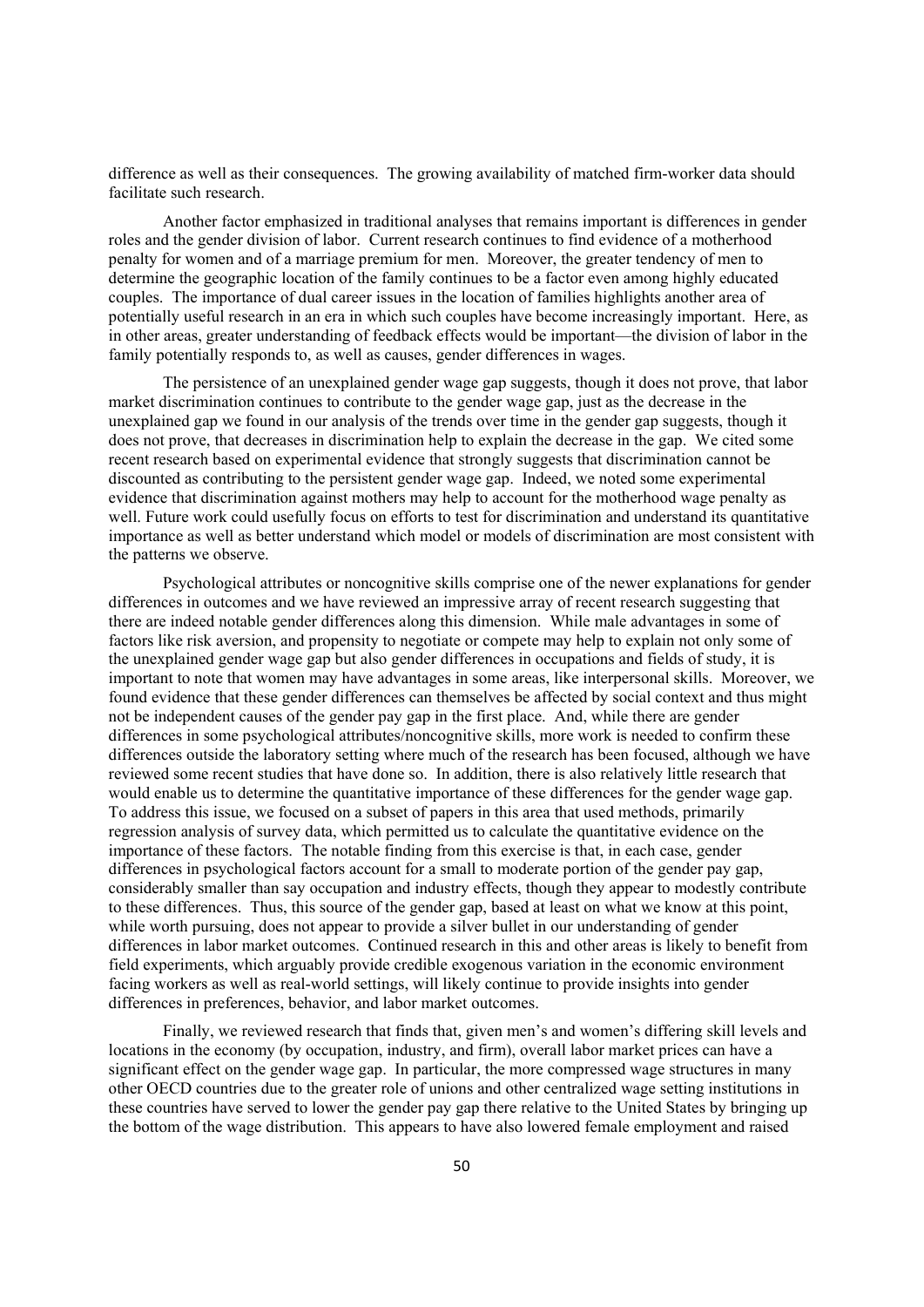female unemployment compared with men, as would be expected if higher wage floors are binding. This evidence on the impact of wage setting institutions on the gender wage gap could become increasingly relevant to the United States as minimum wage hikes, some quite substantial, are being contemplated at many levels of government.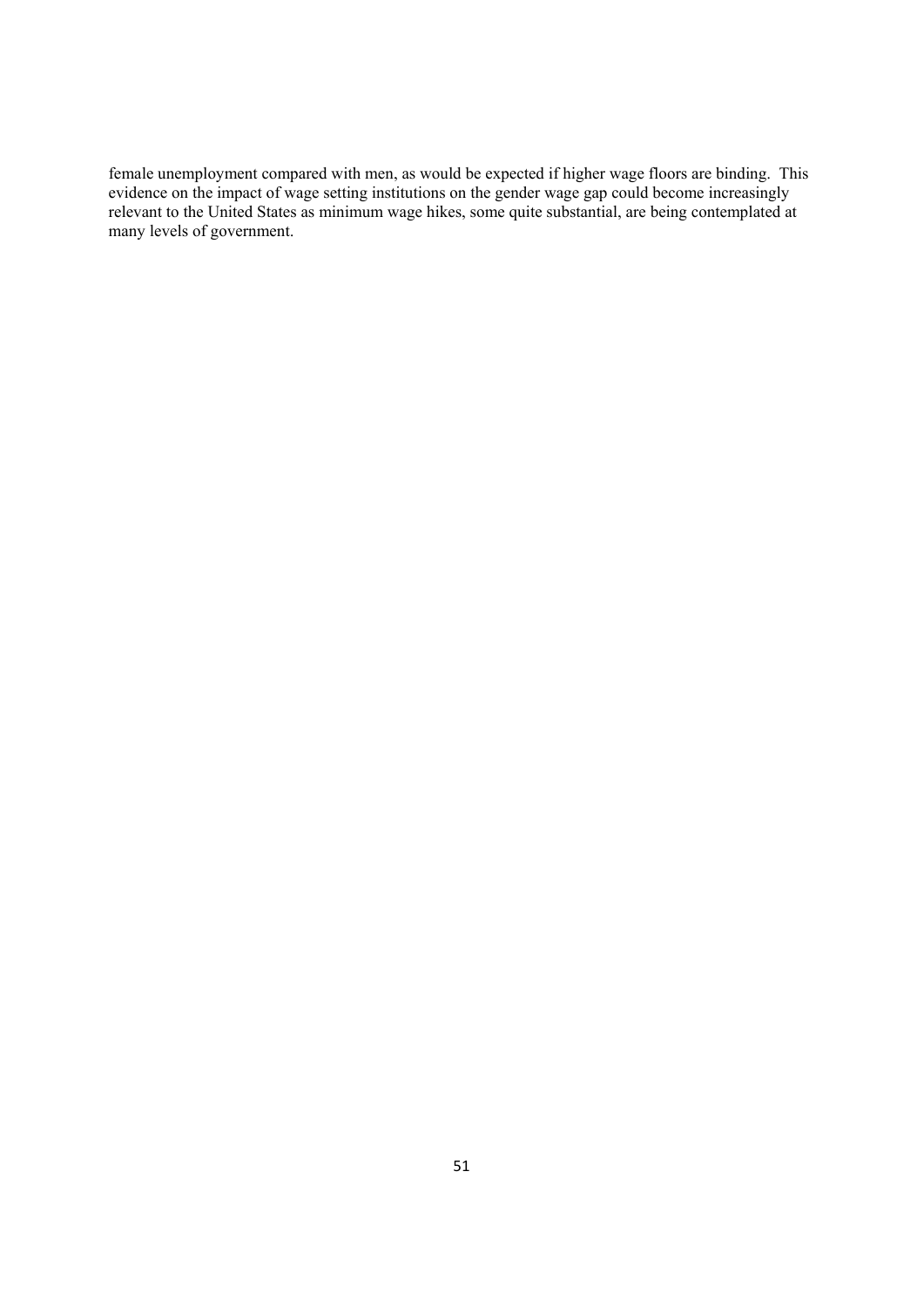#### Data Appendix

The analysis in Tables 1-6 is based on microdata taken from the indicated waves of the PSID and the March CPS. The PSID is the only data source which has information on actual labor market experience for the full age range of the population. However, because the PSID only supplies this work history information for family heads and spouses/cohabitors, it does not cover adults who are living with relatives, such as grown children living at their parents' house. In addition, the PSID's base sample began with roughly 5,000 families from 1968, when immigrants were a much smaller portion of the population. This means that the current PSID sample, which consists of these original families plus splitoffs, undercounts immigrants today. For these reasons, we also show data from the CPS which are more representative of the whole U.S. population.

We focus on men and women age 25-64 who were full time, non-farm, wage and salary workers and who worked at least 26 weeks during the preceding year. We also excluded those in the military. See Table 1 for sample sizes. This age group has, for the most part, left school, allowing us to abstract from issues of combining work and school attendance. Limiting the top of the age range to 64 to some degree abstracts from normal retirement issues (patterns were very similar when we limited the sample to ages 25-54). In addition, by limiting our sample to those who worked full time and had at least 26 weeks of work in the prior year, we are focusing on those with a relatively strong labor market commitment. This sample restriction leads to a relatively homogeneous sample with respect to this commitment, allowing us to reach more accurate conclusions about the prices women and men face in the labor market. We exclude the self-employed and those in agriculture on the grounds that it is difficult to separate labor income from capital income or income in kind for these groups. Our basic dependent variable is the log of average hourly earnings, which we compute in the PSID by dividing annual labor earnings by annual hours worked and in the CPS by dividing annual wage and salary earnings by annual hours worked. Means and other data presented here are for the sample used in our regression analyses. In the PSID, we exclude cases with missing data on the dependent or explanatory variables, or variables needed to compute them. In the CPS, we exclude cases with allocated earnings.

For early years of the PSID, separate values for wage and salary income and selfemployment/farm income are not available for wives. In earlier work (Blau and Kahn 2004) we showed that this omission did not have an important effect on average hourly earnings among household heads, a group for which we had data on wage and salary earnings. While the PSID does not topcode earnings, the CPS does. To adjust for this in the CPS, we multiplied the topcoded value by 1.45. (In each year, less than 2% of the sample was topcoded.) In both data sets, we exclude those earning less than \$2/hr in 2010 dollars, using the Personal Consumption Expenditures deflator (taken from www.bea.gov). This cutoff equals 28-38% of the real Federal minimum wage across our sample period (see http://www.bea.gov/iTable/iTable.cfm?ReqID=9&step=1#reqid=9&step=3&isuri=1&904=1980&903=4  $\frac{\&906}{=a\&905=2014\&910=x\&911=0}$ , accessed August 19, 2014 and http://www.dol.gov/whd/minwage/chart.htm , accessed August 19, 2014). We experimented with other cutoffs, including a flat \$3/ hour in 2010 dollars, as well as using 50% of each year's real minimum wage as a cutoff. The results were very similar to those presented here.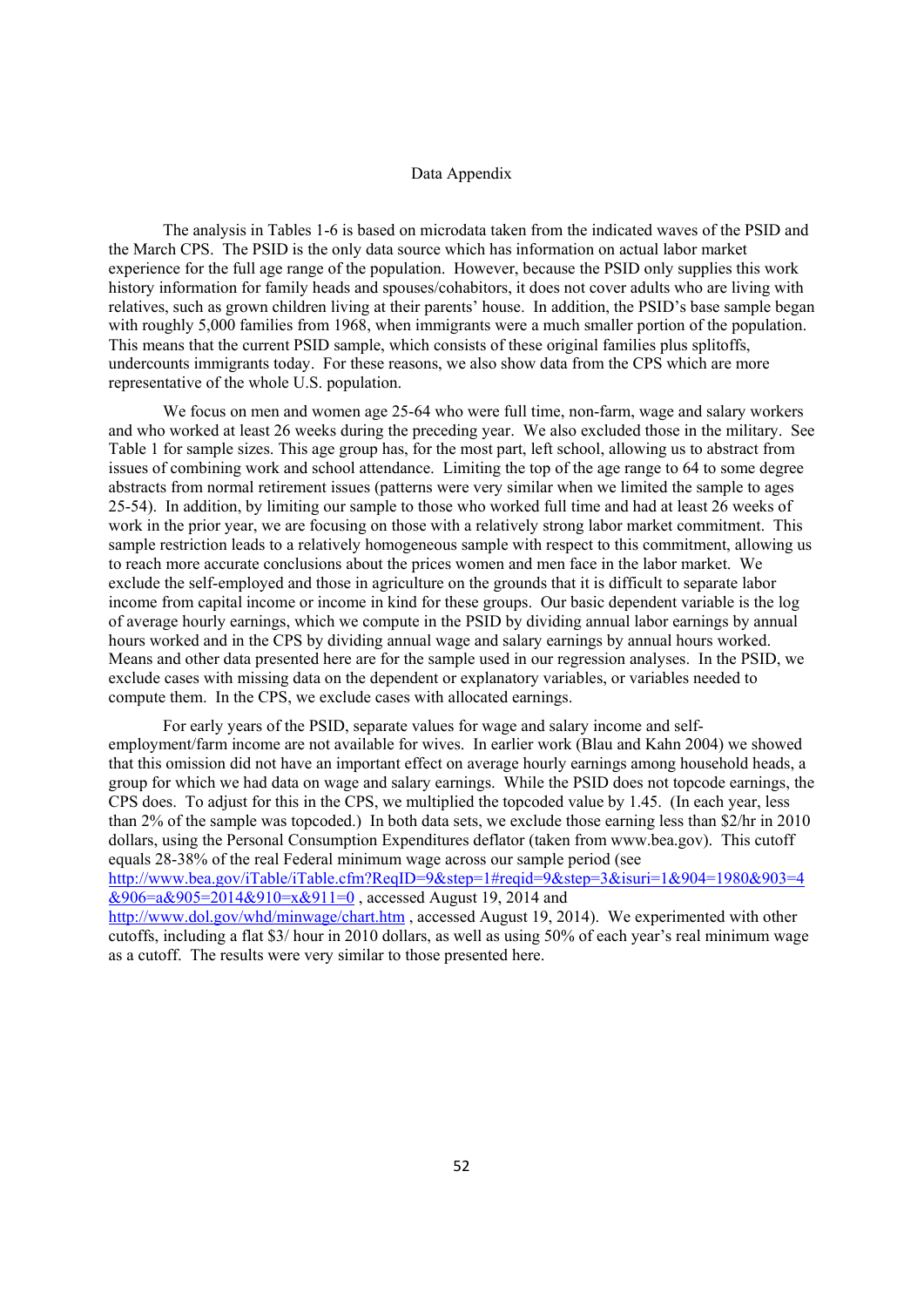#### References

- Acemoglu, Daron and Jörn-Steffen Pischke. 1999. "The Structure of Wages and Investment in General Training." *Journal of Political Economy* 107 (3): 539-573.
- Addison, John T., Orgul Ozturk, and Si Wang. 2014. "The Role of Gender and Sector in Promotion and Pay Over a Career." *Journal of Human Capital* **8** (3): 280-317.
- Aigner, Dennis J. and Glen G. Cain. 1977. "Statistical Theories of Discrimination in Labor Markets." *Industrial & Labor Relations Review* 30 (2): 175–87.
- Akerlof, George A. and Rachel E. Kranton. 2010. *Identity Economics: How Our Identities Affect Our Work, Wages, and Well-being*. Princeton: Princeton University Press.
- Albanesi, Stefania and Claudia Olivetti. 2009. "Home Production, Market Production and the Gender Wage Gap: Incentives and Expectations." Review of Economic Dynamics 12 (1): 80-107.
- Albrecht, James, Anders Björklund, and Susan Vroman. 2003. "Is There a Glass Ceiling in Sweden?" *Journal of Labor Economics* 21 (1): 145-177.
- Altonji, Joseph G., Rebecca M. Blank. 1999. "Race and Gender in the Labor Market." In *Handbook of Labor Economics,* Volume 3c, edited by Orley C. Ashenfelter and David Card, 3143–3259. Amsterdam: North-Holland.
- Altonji, Joseph G. and Charles R. Pierret. 2001. "Employer Learning And Statistical Discrimination," *Quarterly Journal of Economics* 116 (1): 313-350.
- Altonji, Joseph G. and James R. Spletzer. 1991. "Worker Characteristics, Job Characteristics, and the Receipt of On-the-Job Training." *Industrial & Labor Relations Review* 45 (1): 58–79.
- Arrow, Kenneth. "The Theory of Discrimination." 1973. In *Discrimination in Labor Markets*, edited by Orley Ashenfelter and Albert Rees, 3-33. Princeton, NJ: Princeton University Press.
- Arulampalam, Wiji, Alison L. Booth, and Mark L. Bryan. 2007. "Is There a Glass Ceiling Over Europe? Exploring the Gender Pay Gap Across the Wage Distribution." *Industrial & Labor Relations Review* 60 (2): 163-186.
- Autor, David H., Lawrence F. Katz, and Melissa S. Kearney. 2008. "Trends in U.S. Wage Inequality in the 1990s: Revising the Revisionists." *Review of Economics and Statistics* 90 (2): 300–23.
- Autor, David H., Frank Levy, and Richard J. Murnane. 2003. "The Skill Content of Recent Technological Change: An Empirical Exploration." *Quarterly Journal of Economics* 118 (4): 1279-1333.
- Babcock, Linda and Sara Laschever. 2003. *Women Don't Ask: Negotiation and the Gender Divide*. Princeton: Princeton University Press.
- Bacolod, Marigee and Bernardo S. Blum. 2010. "Two Sides of the Same Coin: U.S. 'Residual Inequality' and the Gender Gap." *Journal of Human Resources* 45 (1): 197–242.
- Bailey, Martha J. 2006. "More Power to the Pill: The Impact of Contraceptive Freedom on Women's Lifecycle Labor Supply." *Quarterly Journal of Economics* 121 (1): 289–320.
- Bailey, Martha J., Brad Hershbein, and Amalia R. Miller. 2012. "The Opt-In Revolution? Contraception and the Gender Gap in Wages." *American Economic Journal: Applied Economics* 4 (3): 225–254.
- Barron, John and Dan A. Black. 1993. "Gender Differences in Training, Capital and Wages." *Journal of Human Resources* 28 (2): 342–64.
- Barth, Erling and Harald Dale-Olsen. 2009. "Monopsonistic Discrimination, Worker Turnover, and the Gender Wage Gap." *Labour Economics* 16 (5): 589-597.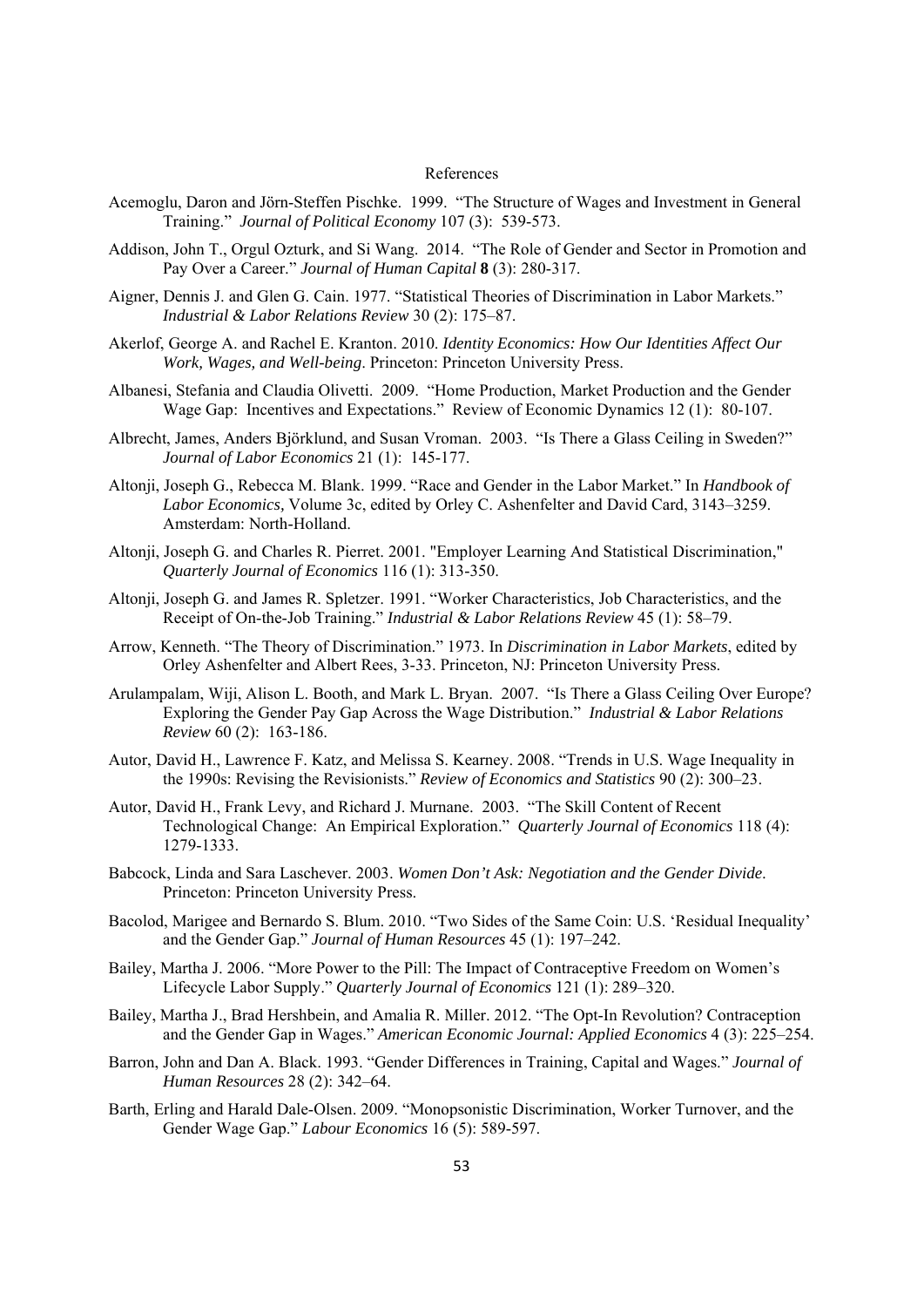- Baum, Charles L. 2003. "The Effects of State Maternity Leave Legislation and the 1993 Family and Medical Leave Act on Employment and Wages." *Labour Economics* 10 (5): 573–96.
- Baum, Charles L. and Christopher Ruhm. 2013. "The Effects of Paid Family Leave in California on Labor Market Outcomes." NBER Working Paper 19741.
- Bayard, Kimberly, Judith Hellerstein, David Neumark, and Kenneth Troske. 2003. "New Evidence on Sex Segregation and Sex Difference in Wages from Matched Employee-Employer Data." *Journal of Labor Economics* 21 (4): 887–923.
- Beaudry, Paul and Ethan Lewis. 2014. "Do Male-Female Wage Differentials Reflect Differences in the Return to Skill? Cross-City Evidence from 1980-2000." *American Economic Journal: Applied Economics* 6 (2): 178-194.
- Becker, Gary S. 1971 (orig. pub. 1957). *The Economics of Discrimination*, Second edition. Chicago: University of Chicago Press.
- Becker, Gary S. 1981, enlarged edition 1991. *A Treatise on the Family*, Cambridge, MA: Harvard University Press.
- Becker, Gary S. 1985. "The Allocation of Effort, Specific Human Capital, and the Differences Between Men and Women in Earnings and Occupations." *Journal of Labor Economics* 3 (1, pt. 2): S33– S58.
- Becker, Gary S. 1993, 1<sup>st</sup> ed. 1964. *Human Capital: A Theoretical and Empirical Analysis, with Special Reference to Education*, 3rd ed., Chicago: University of Chicago Press.
- Becker, Gary S., William H. J. Hubbard, and Kevin M. Murphy. 2010. "Explaining the Worldwide Boom in Higher Education of Women." *Journal of Human Capital* 4 (3): 203–41.
- Bell, Linda. 2005. "Women-Led Firms and the Gender Gap in Top Executive Pay." Institute for the Study of Labor Working (IZA) Working Paper No. 1689.
- Beller, Andrea H. 1979. "The Impact of Equal Employment Opportunity Laws on the Male/Female Earnings Differential." In *Women in the Labor Market*, edited by Cynthia B. Lloyd, Emily Andrews, and Curtis L. Gilroy, 304–330. New York: Columbia University Press.
- Beller, Andrea H. 1982. "Occupational Segregation by Sex: Determinants and Changes." *Journal of Human Resources* 17 (3): 317–92.
- Benson, Alan. 2014. "Re-thinking the Two-Body Problem: The Segregation of Women into Geographically-Flexible Occupations." *Demography* 51 (5): 1619-39.
- Bergmann, Barbara R. 1974. "Occupational Segregation, Wages and Profits When Employers Discriminate by Race or Sex." *Eastern Economic Journal* 1 (2): 103-110.
- Berman, Eli, John Bound and Zvi Griliches. 1994. "Changes in the Demand for Skilled Labor within U.S. Manufacturing: Evidence from the Annual Survey of Manufacturers." *Quarterly Journal of Economics* 109 (2): 367-297.
- Bertola, Giuseppe, Francine D. Blau, and Lawrence M. Kahn. 2007. "Labor Market Institutions and Demographic Employment Patterns." *Journal of Population Economics* 20 (4): 833-867.
- Bertrand, Marianne. 2011. "New Perspectives on Gender." In *Handbook of Labor Economics,* Volume 4b, edited by Orley C. Ashenfelter and David Card, 1545-1592. Amsterdam: Elsevier, Ltd.
- Bertrand, Marianne, Sandra E. Black, Sissel Jensen, and Adriana Lleras-Muney. 2014. "Breaking the Glass Ceiling? The Effect of Board Quotas on Female Labor Market Outcomes in Norway." National Bureau of Economic Research Working Paper No. 20256.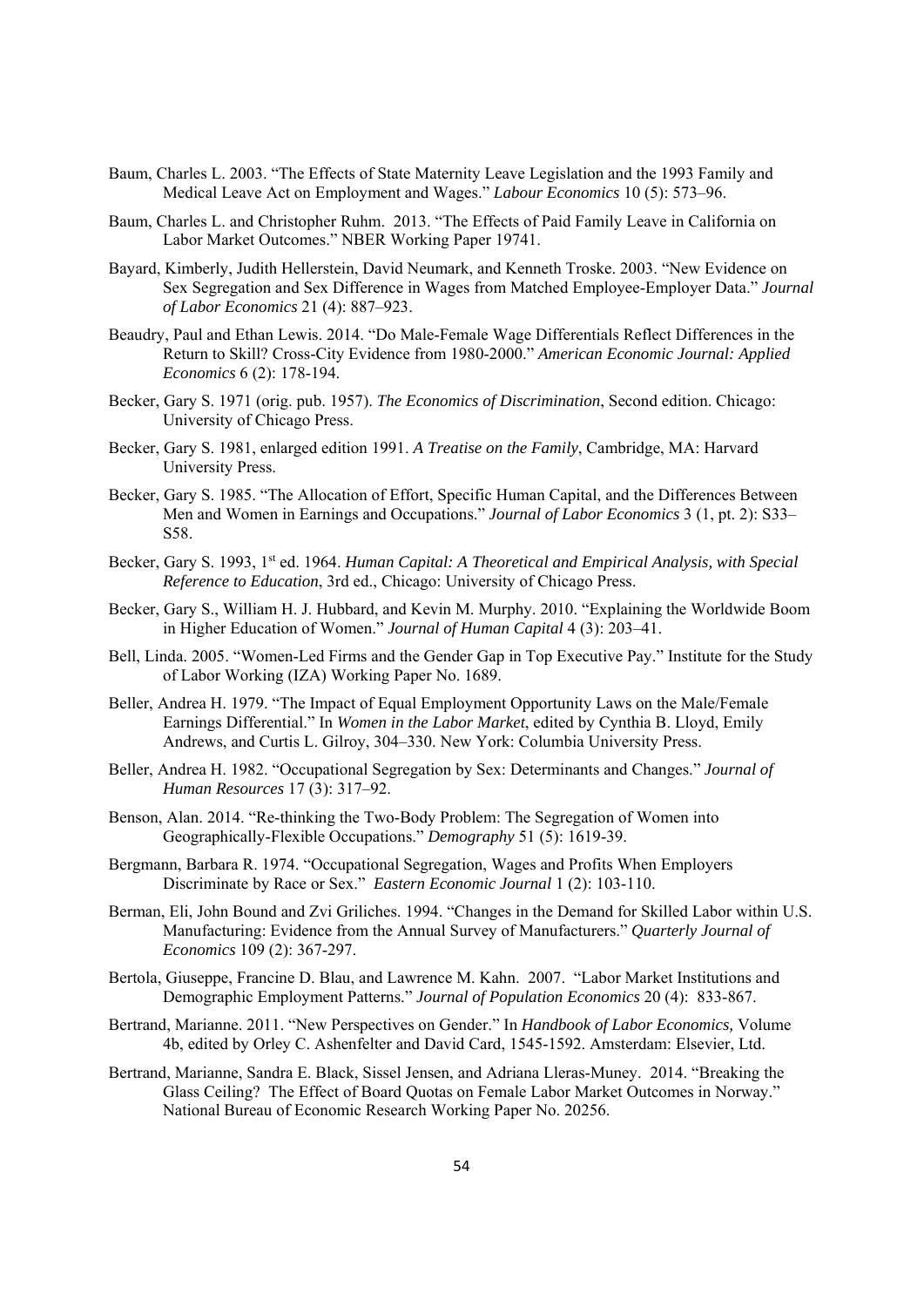- Bertrand, Marianne, Dolly Chugh and Sendhil Mullainathan. 2005. "Implicit Discrimination." *American Economic Review* 95(2): 94-98.
- Bertrand, Marianne, Claudia Goldin, and Lawrence F. Katz. 2010. "Dynamics of the Gender Gap for Young Professionals in the Financial and Corporate Sectors." *American Economic Journal: Applied Economics* 2 (3): 228–55,
- Bertrand, Marianne and Kevin F. Hallock. 2001. "The Gender Gap in Top Corporate Jobs." *Industrial & Labor Relations Review* 55 (1): 3–21.
- Bertrand, Marianne, Emir Kamenica, and Jessica Pan. 2015. "Gender Identity and Relative Income within Households." *Quarterly Journal of Economics* 130 (2): 571-614.
- Bianchi, Suzanne M. and Nancy Rytina. 1986. "The Decline of Occupational Sex Segregation during the 1970s: Census and CPS Comparisons." *Demography* 23(1): 79–86.
- Black, Dan A. 1995. "Discrimination in an Equilibrium Search Model." *Journal of Labor Economics* 13 (2): 309–34.
- Black, Dan A., Amelia M. Haviland, Seth G. Sanders and Lowell J. Taylor. 2008. "Gender Wage Disparities among the Highly Educated." *Journal of Human Resources* 13 (3): 630-659.
- Black, Sandra E. and Elizabeth Brainerd. 2004. "Importing Equality? The Effects of Globalization on Gender Discrimination." *Industrial & Labor Relations Review* 57 (4): 540–59.
- Black, Sandra E. and Philip E. Strahan. 2001. "The Division of Spoils: Rent-Sharing and Discrimination in a Regulated Labor Market." *American Economic Review* 91 (4): 814–31.
- Blank, Rebecca M. 1990. "Are Part-Time Jobs Bad Jobs?" *In A Future of Lousy Jobs? The Changing Structure of U.S. Wages*, edited by Gary Burtless, 123-155.Washington, D. C., Brookings.
- Blau, Francine D. 1977. *Equal Pay in the Office*. Lexington, MA: Lexington Books.
- Blau, Francine D. 1998. "Trends in the Well-Being of American Women, 1970–1995." *Journal of Economic Literature* 36 (1): 112-165.
- Blau, Francine D. and Andrea H. Beller. 1988. "Trends in Earnings Differentials by Gender, 1971-1981." *Industrial & Labor Relations Review* 41 (4): 513-529.
- Blau, Francine D., Peter Brummund, and Albert Yung-Hsu Liu. 2013a. "Segregation by Gender 1970– 2009: Adjusting for the Impact of Changes in the Occupational Coding System." *Demography* 50 (2): 471-92.
- Blau, Francine D., Peter Brummund, and Albert Yung-Hsu Liu. 2013b. "Erratum to: Segregation by Gender 1970–2009: Adjusting for the Impact of Changes in the Occupational Coding System." *Demography* 50 (2): 493-494.
- Blau, Francine D. and Jed DeVaro. 2007. "New Evidence on Gender Differences in Promotion Rates: An Empirical Analysis of a Sample of New Hires." *Industrial Relations* 46 (3): 511–550.
- Blau, Francine D., Marianne A. Ferber, and Anne W. Winkler. 2014. *The Economics of Women, Men, and Work*, 7<sup>th</sup> ed. Upper Saddle River, NJ: Prentice Hall/Pearson.
- Blau, Francine D. and Lawrence M. Kahn. 1981. "Race and Sex Differences in Quits by Young Workers." *Industrial and Labor Relations Review* 34 (4): 563–77.
- Blau, Francine D. and Lawrence M. Kahn. 1992. "The Gender Earnings Gap: Learning from International Comparisons." *American Economic Review* 82 (2): 533-538.
- Blau, Francine D. and Lawrence M. Kahn. 1996a. "International Differences in Male Wage Inequality: Institutions versus Market Forces." *Journal of Political Economy* 104 (4): 791-837.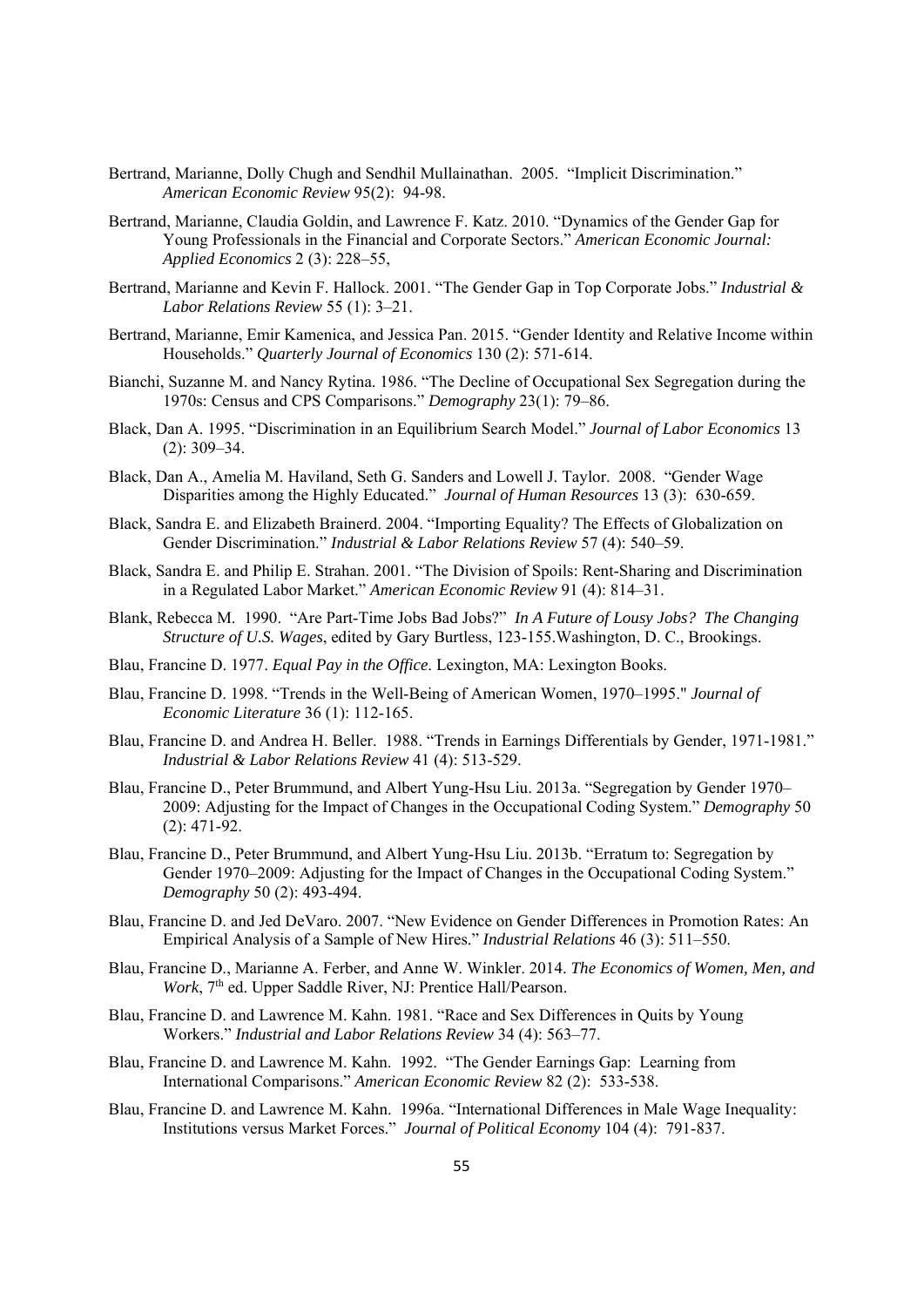- Blau, Francine D. and Lawrence M. Kahn. 1996b. "Wage Structure and Gender Earnings Differentials: An International Comparison." *Economica* 63 (supplement): 29–62.
- Blau, Francine D. and Lawrence M. Kahn. 1997. "Swimming Upstream: Trends in the Gender Wage differential in the 1980s. *Journal of Labor Economics* 15(1, pt. 1): 1–42.
- Blau, Francine D. and Lawrence M. Kahn. 2002. *At Home and Abroad: U.S. Labor Market Performance in Institutional Perspective*. New York: Russell Sage.
- Blau, Francine D. and Lawrence M. Kahn. 2003. "Understanding International Differences in the Gender Pay Gap." *Journal of Labor Economics* 21 (1): 106–144.
- Blau, Francine D. and Lawrence M. Kahn. 2004. "The U.S. Gender Pay Gap in the 1990s: Slowing Convergence." National Bureau of Economic Research Working Paper 10853. Cambridge, Mass.
- Blau, Francine D. and Lawrence M. Kahn. 2006. "The U.S. Gender Pay Gap in the 1990s: Slowing Convergence." *Industrial & Labor Relations Review* 60 (1): 45–66.
- Blau, Francine D. and Lawrence M. Kahn. 2007. "Changes in the Labor Supply Behavior of Married Women: 1980–2000." *Journal of Labor Economics* 25 (3): 393-438.
- Blau, Francine D. and Lawrence M. Kahn. 2008. "Women's Work and Wages," In *The New Palgrave Dictionary of Economics*, 2nd ed., edited by Steven N. Durlauf and Lawrence E. Blume, 762– 772. London: Palgrave Macmillan.
- Blau, Francine D. and Lawrence M. Kahn. 2013a. "Female Labor Supply: Why is the US Falling Behind? *American Economic Review* 103 (3): 251-256.
- Blau, Francine D. and Lawrence M. Kahn. 2013b. "The Feasibility and Importance of Adding Measures of Actual Experience to Cross-Sectional Data Collection." *Journal of Labor Economics* 3 (2, part 2): S17-S58.
- Blinder, Alan. 1973. "Wage Discrimination: Reduced Form and Structural Estimates." *Journal of Human Resources* 8 (4): 436–455.
- Blundell, Richard, Amanda Gosling, Hidehiko Ichimura, and Costas Meghir. .2007 "Changes in the Distribution of Male and Female Wages Accounting for Employment Composition Using Bounds." *Econometrica* 75 (2): 323-363.
- Borghans, Lex, Bas terWeel, and Bruce Weinberg. 2014. "People Skills and the Labor-Market Outcomes of Underrepresented Groups." *ILRReview* 67 (2): 287-334.
- Bowles, Hannah R., Linda Babcock and Lei Lai. 2007. "Social Incentives for Sex Differences in the Propensity to Initiate Negotiation: Sometimes It Does Hurt to Ask." *Organizational Behavior and Human Decision Processes* 103 (1): 84–103.
- Brainerd, Elizabeth. 2000. "Women in Transition: Changes in Gender Wage Differentials in Eastern Europe and the Former Soviet Union." *Industrial & Labor Relations Review* 54 (1): 138-162.
- Bronson, Mary Ann. 2015. "Degrees are Forever: Marriage, Educational Investment, and Lifecycle Labor Decisions of Men and Women." Unpublished manuscript Georgetown University.
- Buser, Thomas, Muriel Niederle, and Hessel Oosterbeek. 2012. "Gender, Competitiveness and Career Choices." NBER Working Paper No. 18576.
- Card, David, Ana Rute Cardoso, and Patrick Kline. 2014. "Bargaining, Sorting and the Gender Wage Gap: The Role of Firms in the Relative Pay of Women." Working Paper UC Berkeley.
- Carrington, William J., Kristin McCue and Brooks Pierce. 2000. "Using Establishment Size to Measure the Impact of Title VII and Affirmative Action." *Journal of Human Resources* 35 (3): 503-523.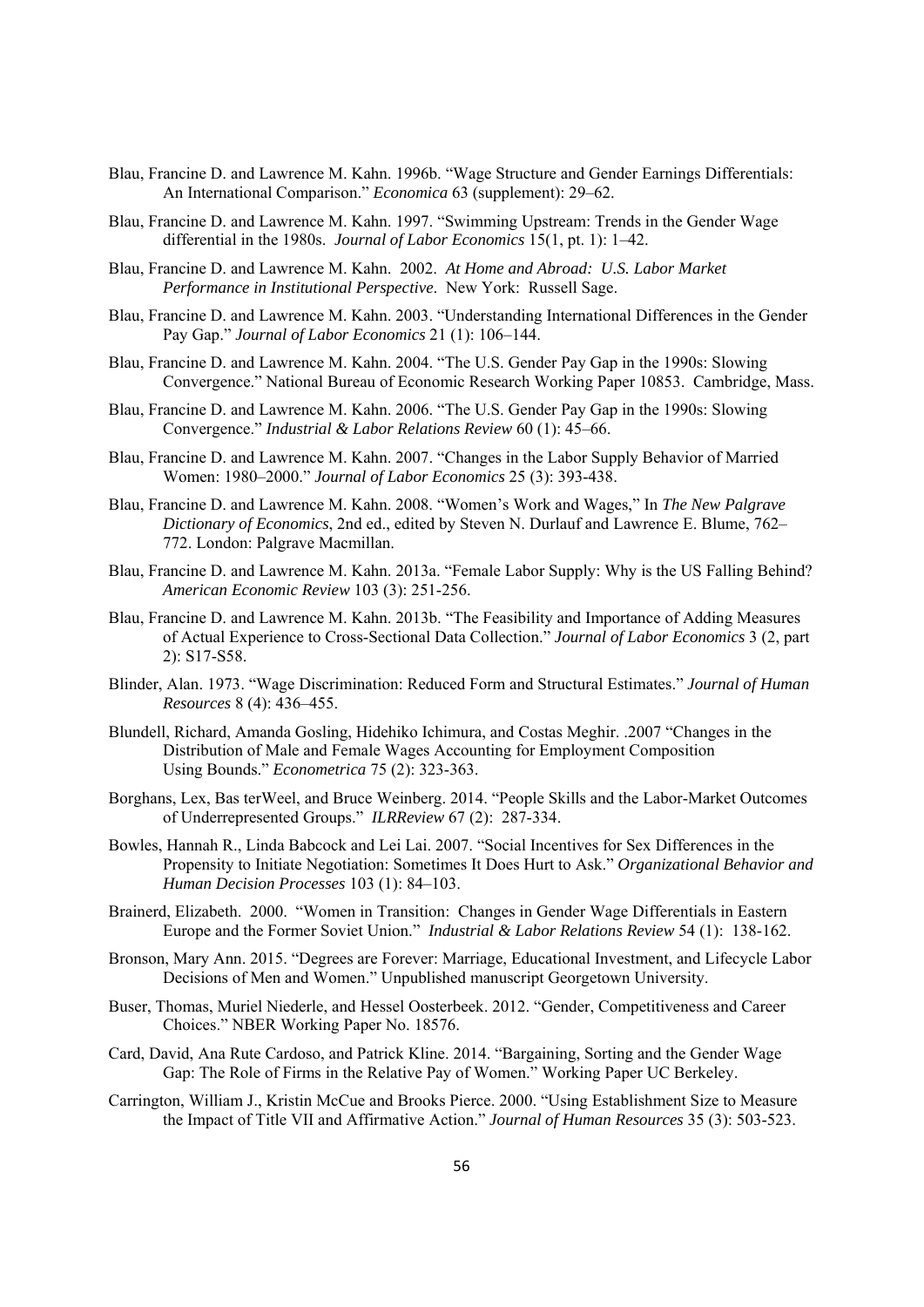- Cattan, Sarah. 2014. "Psychological Traits and the Gender Wage Gap." Unpublished Working Paper, Institute for Fiscal Studies.
- Cha, Youngjoo and Kim A. Weeden. 2014. "Overwork and the Slow Convergence in the Gender Gap in Wages." *American Sociological Review* 79 (3): 457-484.
- Ceci, Stephen J., Donna K. Ginther, Shulamit Kahn, and Wendy M. Williams. 2014. "Women in Academic Science: A Changing Landscape." *Psychological Science* 15 (3):75-141.
- Chernozhukov, Victor, Iván Fernández-Val, and Blaise Melly. 2013. "Inference on Counterfactual Distributions." *Econometrica* 81 (6): 2205-2268.
- Cobb-Clark, Deborah A. 2001. "Getting Ahead: The Determinants of and Payoffs to Internal Promotion for Young U.S. Men and Women." In *Research in Labor Economics*, vol. 20, edited by Solomon W. Polachek, 339-372. Amsterdam: Elsevier Science, JAI.
- Compton, Janice and Robert A. Pollak. 2007. "Why Are Power Couples Increasingly Concentrated in Large Metropolitan Areas?" *Journal of Labor Economics* 25 (3): 475–512.
- Cooke, Thomas J., Paul Boyle, and Kenneth Couch. 2009. "A Longitudinal Analysis of Family Migration and the Gender Gap in Earnings in the United States and Great Britain." *Demography* 46 (1): 147-167.
- Correll, Shelley J., Stephen Benard, and In Paik. 2007. "Getting a Job: Is There a Motherhood Penalty?" *American Journal of Sociology* 112 (5): 1297–1338.
- Costa, Dora L. and Matthew E. Kahn. 2000. "Power Couples: Changes in the Locational Choice of the College Educated, 1940-1990." *Quarterly Journal of Economics* 115 (4): 1287-1315.
- Cotter, David, Joan M. Hermsen, and Reeve Vanneman. 2011. "The End of the Gender Revolution? Gender Role Attitudes from 1977 to 2008." *American Journal of Sociology* 117, (4): 259-289.
- Cotton, Jeremiah. 1988. "On the Decomposition of Wage Differentials." *Review of Economics and Statistics* 70 (20): 236-243.
- Croson, Rachel and Uri Gneezy. 2009. "Gender Differences in Preferences." *Journal of Economic Literature* 47 (2): 448-474.
- Dahl, Gordon, Katrine Løken, and Magne Mogstad. 2013. "Peer Effects in Program Participation." *American Economic Review* 104(7): 2049-2074.
- Datta Gupta, Nabanita, Ronald L. Oaxaca, and Nina Smith. 2006. "Swimming Upstream, Floating Downstream: Comparing Women's Relative Wage Progress in the United States and Denmark." *Industrial & Labor Relations Review* 59(2): 243-266.
- DiNardo, John, Nicole M. Fortin, and Thomas Lemieux. 1996. "Labor Market Institutions and the Distribution of Wages, 1973-1992: A Semiparametric Approach." *Econometrica* 64(5): 1001- 1044.
- DiPrete, Thomas A. and Claudia Buchmann. 2006. "Gender-Specific Trends in the Value of Education and the Emerging Gender Gap in College Completion." *Demography* 43 (1): 1–24.
- Donohue III, John J. and James Heckman. 1991. "Continuous Versus Episodic Change: The Impact of Civil Rights Policy on the Economic Status of Blacks." *Journal of Economic Literature* 29 (4): 1603-1643.
- Dougherty, Christopher. 2005. "Why Are the Returns to Schooling Higher for Women than for Men?" *Journal of Human Resources* 40 (4): 969–988.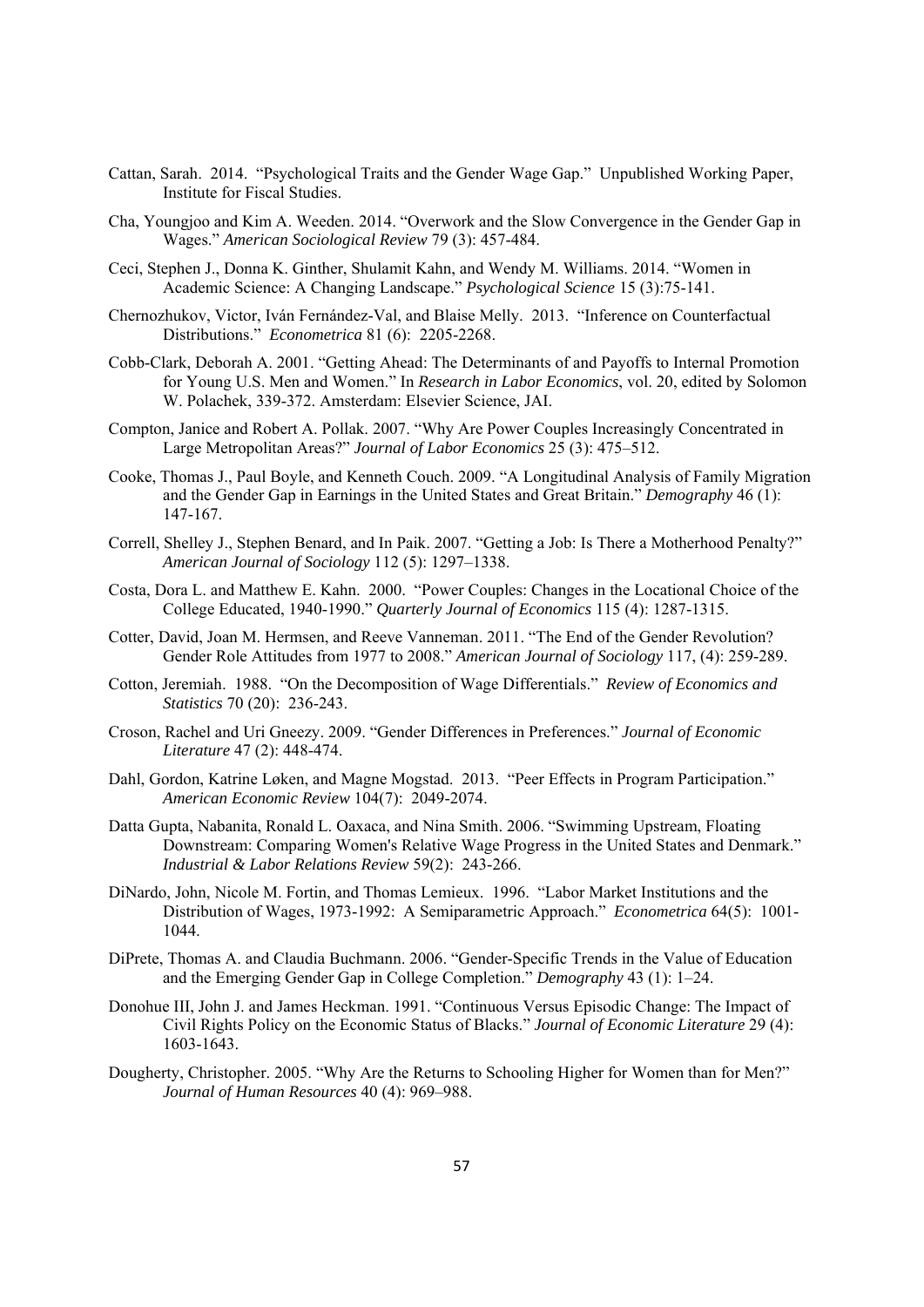- Duncan, Otis Dudley and Beverly Duncan. 1955. "A Methodological Analysis of Segregation Indexes." *American Sociological Review* 20 (2): 210-17.
- Eckel, Catherine C. and Sascha C. Füllbrunn. 2015. "Thar SHE Blows? Gender, Competition, and Bubbles in Experimental Asset Markets." *American Economic Review* 105 (2): 906–920.
- Edin, Per-Anders and Katarina Richardson. 2002. "Swimming with the Tide: Solidarity Wage Policy and the Gender Earnings Gap." *Scandinavian Journal of Economics* 104 (1): 49-67.
- Ehrenberg, Ronald G., George H. Jakubson, Mirinda L. Martin, Joyce B. Main, and Thomas Eisenberg. 2012. "Diversifying the Faculty Across Gender Lines: Do Trustees and Administrators Matter?" *Economics of Education Review* 31 (1): 9-18.
- England, Paula and S Li. 2006. "Desegregation Stalled: The Changing Gender Composition of College Majors, 1971-2002." *Gender and Society* 20 (5): 657-677.
- European Commission (2006). *The Gender Pay Gap—Origins and Policy Responses: A Comparative Review of 30 European Countries*. Luxembourg, Office for Official Publications of the European **Communities**
- Farber, Henry S. and Robert Gibbons. 1996. "Learning and Wage Dynamics." *Quarterly Journal of Economics* 111 (4):1007-1047.
- Firpo, Sergio, Nicole Fortin, and Thomas Lemieux. 2009. "Unconditional Quantile Regressions." *Econometrica* 77 (3): 953-973.
- Fiske, Susan T. "Stereotyping, Prejudice, and Discrimination." 1998. In *Handbook of Social Psychology*, edited by D. T. Gilbert, S. T. Fiske, and G. Lindzey, 357–411. New York: McGraw-Hill.
- Flabbi, Luca and Andrea Moro. 2012. "The Effect of Job Flexibility on Female Labor Market Outcomes: Estimates from a Search and Bargaining Model." *Journal of Econometrics* 168 (1): 81-95.
- Flory, Jeffrey A., Andreas Leibbrandt, and John A. List. 2015. "Do Competitive Work Places Deter Female Workers? A Large-Scale Natural Field Experiment on Gender Differences in Job-Entry Decisions." *Review of Economic Studies* 82 (1): 122-155.
- Folbre, Nancy, ed. 2012. *For Love and Money: Care Provision in the United States.* New York: Russell Sage Foundation.
- Fortin, Nicole M. 2008. "The Gender Wage Gap Among Young Adults in the United States; The Importance of Money Versus People." *Journal of Human Resources* 43 (4): 884–918.
- Fortin, Nicole M. 2015. "Gender Role Attitudes and Women's Labor Market Participation: Opting Out, AIDS, and the Persistent Appeal of Housewifery," *Annals of Economics and Statistics*, Special Issue on Economics of Gender (117/118): 379-401.
- Frank, Robert, H. 1978. "Why Women Earn Less: The Theory and Estimation of Differential Overqualification." *American Economic Review* 68 (3): 360-73.
- Fryer, Roland G. and Steven D. Levitt. 2010. "An Empirical Analysis of the Gender Gap in Mathematics," *American Economic Journal: Applied Economics* 2 (2): 210–240.
- Fuchs, Victor R. 1971. "Differences in Hourly Earnings Between Men and Women." *Monthly Labor Review* 94 (5): 9-15.
- Fuchs, Victor R. 1988. *Women's Quest for Economic Equality*. Cambridge: Harvard University Press.
- Gayle, George-Levi and Limor Golan. 2012. "Estimating a Dynamic Adverse-Selection Model: Labour-Force Experience and the Changing Gender Earnings Gap 1968–1997." *Review of Economic Studies* 79 (1): 227-267.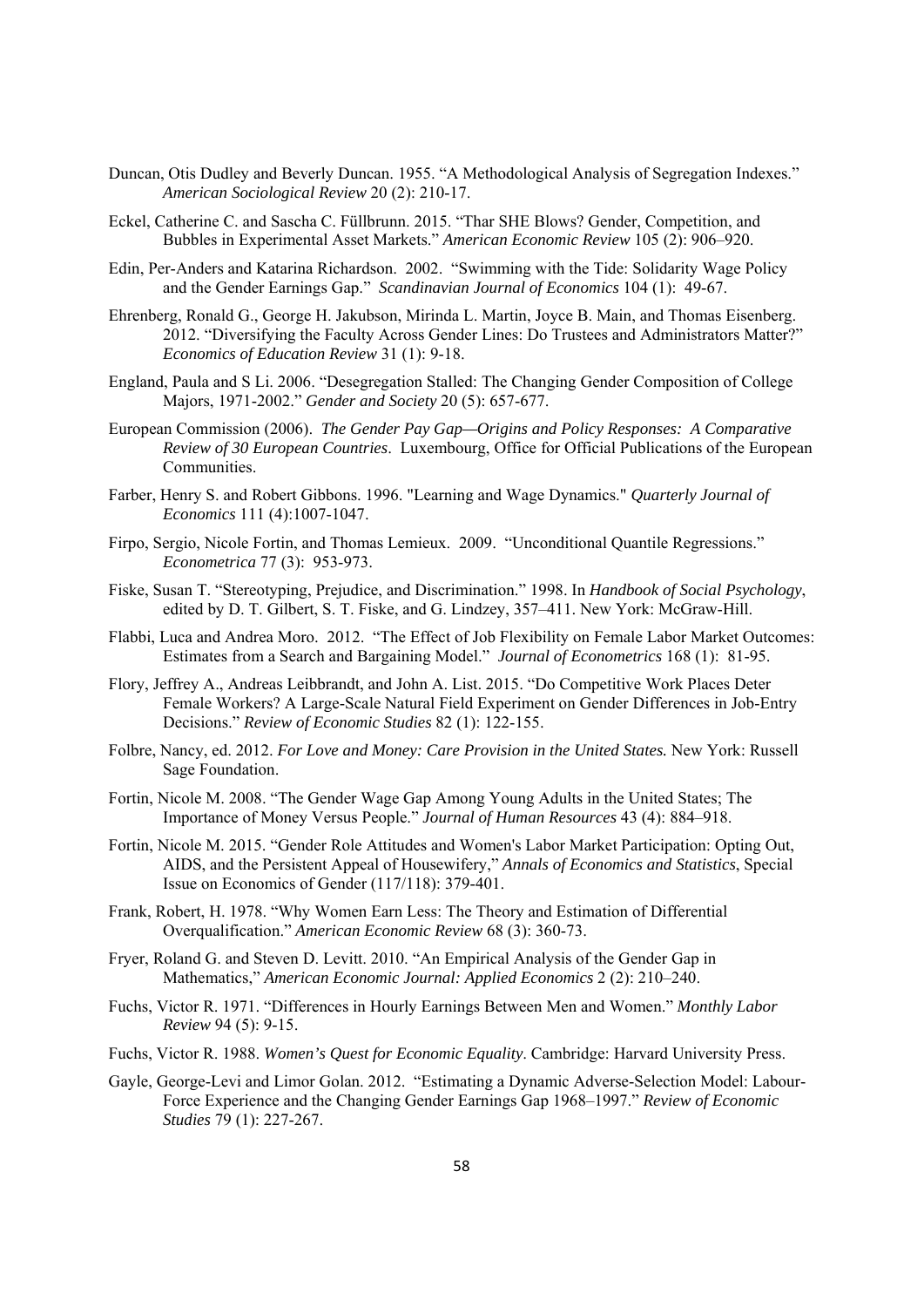- Gayle, George-Levi, Limor Golan, and Robert A. Miller. 2012. "Gender Differences in Executive Compensation and Job Mobility." *Journal of Labor Economics* 30 (4): 829-872.
- Ginther, Donna K. and Shulamit Kahn. Forthcoming. "Women's Careers in Academic Social Science: Progress, Pitfalls and Plateaus." In *The Economics of Economists*, edited by Alessandro Lanteri and Jack Vromen. Cambridge: Cambridge University Press.
- Gneezy, Uri, Kenneth L. Leonard, and John A. List. 2009. "Gender Differences in Competition: Evidence from a Matrilineal and a Patriarchal Society." *Econometrica* 77 (5): 1637–64.
- Gneezy, Uri, Muriel Niederle and Aldo Rustichini. 2003. "Performance in Competitive Environments: Gender Differences." *Quarterly Review of Economics*, 118 (3): 1049-74.
- Goldin, Claudia. 1990. *Understanding the Gender Gap: An Economic History of American Women*. New York: Oxford University Press.
- Goldin, Claudia. 1997. "Career and Family: College Women Look to the Past." In *Gender and Family Issues in the Workplace*, edited by Francine D. Blau and Ronald G. Ehrenberg, 20-64. New York: Russell Sage.
- Goldin, Claudia. 2006. "The Quiet Revolution That Transformed Women's Employment, Education, and Family." *American Economic Review* 96 (2): 1-21.
- Goldin, Claudia. 2014. "A Grand Convergence: Its Last Chapter." *American Economic Review* 104 (4): 1091-1119.
- Goldin, Claudia and Lawrence F. Katz. 2002. "The Power of the Pill: Oral Contraceptives and Women's Career and Marriage Decisions." *Journal of Political Economy* 110 (4): 730–70.
- Goldin, Claudia and Lawrence M. Katz. 2012. "The Most Egalitarian of All Professions: Pharmacy and the Evolution of a Family-Friendly Occupations." National Bureau of Economic Research Working Paper 18410.
- Goldin, Claudia, Lawrence F. Katz, and Ilyana Kuziemko. 2006. "The Homecoming of American College Women: The Reversal of the College Gender Gap." *Journal of Economic Perspectives* 20 (4): 133–56.
- Goldin, Claudia and Cecilia Rouse. 2000. "Orchestrating Impartiality: The Impact of 'Blind' Auditions on Female Musicians." *American Economic Review* 90 (4): 715–41.
- Greenwald Anthony G., Debbie E. McGhee, Jordan L.K. Schwartz. 1998. "Measuring Individual Differences in Implicit Cognition: The Implicit Association Test." *Journal of Personality and Social Psychology* 74(6): 1464–1480.
- Greenwood, Jeremy, Ananth Seshadri, and Mehmet Yorukoglu. 2005. "Engines of Liberation." 2005. *Review of Economic Studies* 72 (1): 109–133.
- Gronau, Reuben. 1974. "Wage Comparisons-a Selectivity Bias." *Journal of Political Economy* 82 (6): 1119-43.
- Groshen, Erica L. 1991. "The Structure of the Female/Male Wage Differential: Is It Who You Are, What You Do, or Where You Work?" *Journal of Human Resources* 26 (3): 457–72.
- Gross, Edward. 1968. "Plus ca change…? The sexual structure of occupations over time." *Social Problems* 16 (2): 198–208.
- Gruber, Jonathan. 1994. "The Incidence of Mandated Maternity Benefits." *American Economic Review*  84 (3): 622-641.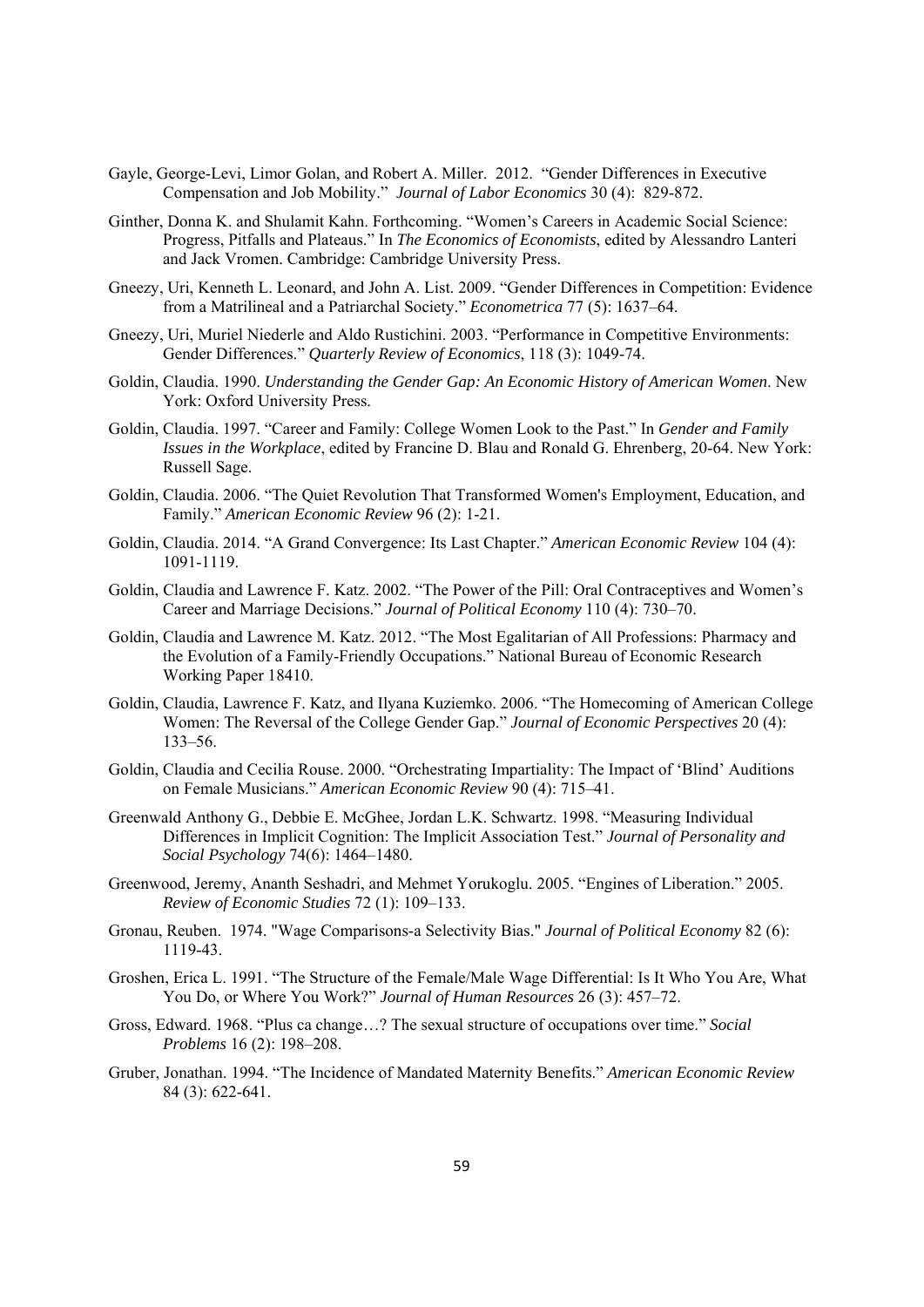- Guiso, Luigi, Ferdinando Monte, Paola Sapienza, and Luigi Zingales. 2008. "Education Forum: Culture, Gender, and Math." *Science* 320: 1164–1165.
- Harrison, Glenn W. and John A. List. 2004. "Field Experiments." *Journal of Economic Literature* 52 (4): 1009-55.
- Heckman, James J. 1979. "Sample Selection Bias as a Specification Error." *Econometrica* 47 (1): 153–61.
- Heckman, James J. and Tim Kautz, T. 2012. "Hard Evidence on Soft Skills." Adam Smith Lecture. *Labour Economics*, 19 (4): 451–464.
- Heim, Bradley T. 2007. The Incredible Shrinking Elasticities: Married Female Labor Supply, 1979–2003. *Journal of Human Resources* 42 (4): 881-918.
- Hellerstein, Judith K., David Neumark, and Kenneth Troske. 2002. "Market Forces and Sex Discrimination." *Journal of Human Resources* 37 (2): 353–80.
- Hersch, Joni. 2006. "Sex Discrimination in the Labor Market." *Foundations and Trends in Microeconomics* 2 (4): 281–361.
- Hersch, Joni and Leslie S. Stratton. 1997. "Housework, Fixed Effects and Wages of Married Workers." *Journal of Human Resources* 32 (2): 285–307.
- Hersch, Joni and Leslie S. Stratton. 2002. "Housework and Wages." *Journal of Human Resources* 37 (1): 217–229.
- Hersch, Joni and W. Kip Viscusi. 1996. "Gender Differences in Promotions and Wages." *Industrial Relations* 35 (4): 461–72.
- Heyman, Fredrik, Helena Svaleryd, and Jonas Vlachos. 2013. "Competition, Takeovers, and Gender Discrimination." *ILRReview* 66 (2): 409-432.
- Hirsch, Barry T. 2005. "Why Do Part-Time Workers Earn Less? The Role of Worker and Job Skills." Industrial & Labor Relations Review 58 (4): 525-51.
- Hirsch, Boris, Thorsten Schank, and Claus Schnabel. 2010. "Differences in Labor Supply to Monopsonistic Firms and the Gender Pay Gap: An Empirical Analysis Using Linked Employer-Employee Data from Germany." *Journal of Labor Economics* 28 (2): 291-330.
- Hoffman, Moshe, Uri Gneezy, and John A. List. 2011. "Nurture Affects Gender Differences in Spatial Abilities." *Proceedings of the National Academy of Science* 108 (36): 14786–14788.
- Holzer, Harry and David Neumark. 1999. "Are Affirmative Action Hires Less Qualified? Evidence from Employer-Employee Data," *Journal of Labor Economics* 17 (3): 534-69.
- Holzer, Harry J. and David Neumark. 2000 a. "Assessing Affirmative Action." *Journal of Economic Literature* 38 (3): 483–568.
- Holzer, Harry J. and David Neumark. 2000 b. "What Does Affirmative Action Do?" *Industrial and Labor Relations Review* 53 (2): 240-271.
- Hubbard, William H. J. 2011. "The Phantom Gender Difference in the College Wage Premium," *Journal of Human Resources* 46 (3): 568–86.
- Hyde, Janet S, Sara M. Lindberg, Marcia C. Linn, Amy B. Ellis, and Caroline C. Williams. 2008. "Gender Similarities Characterize Math Performance." *Science* 321: 494–495.
- Jacobs, Jerry. A. 1989. "Long-term Trends in Occupational Segregation by Sex." *American Journal of Sociology* 95 (1): 160–173.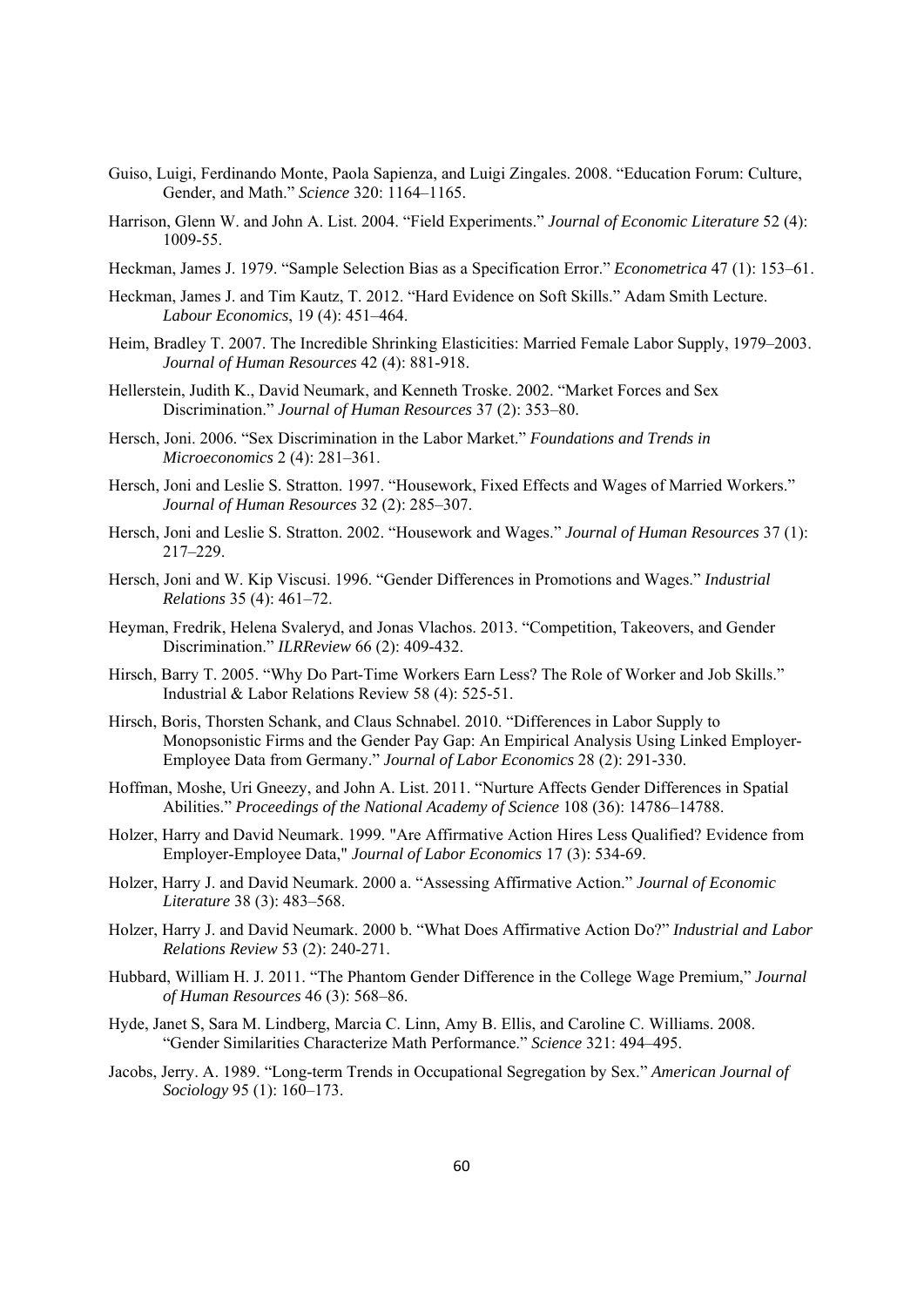- Jacobsen, Joyce P. 1994. "Trends in Workforce Sex Segregation, 1960-1990." *Social Science Quarterly* 75 (1): 204-211.
- Jacobsen, Joyce., Melanie Khamis, and Mutlu Yuksel. 2014. "Convergences in Men's and Women's Life Patterns: Lifetime Work, Lifetime Earnings, and Human Capital Investment." IZA Discussion Paper No. 8425.
- Judge, Timothy A. 2012. "Do Nice Guys—and Gals—Really Finish Last?" *Journal of Personality and Social Psychology* 102 (2): 390-407.
- Juhn, Chinhui and Kevin M. Murphy. 1997. "Wage Inequality and Family Labor Supply." *Journal of Labor Economics* 15 (1, pt. 1): 72–97.
- Juhn, Chinhui, Kevin M. Murphy, and Brooks Pierce. 1991. "Accounting for the Slowdown in Black-White Wage Convergence." In *Workers and Their Wages*, edited by Marvin Kosters, 107–143. Washington, DC: AEI Press.
- Kahn, Lawrence M. 2007. "The Impact of Employment Protection Mandates on Demographic Temporary Employment Patterns: International Microeconomic Evidence." *Economic Journal*, 117 (521): F333-F356.
- Kahn, Lawrence M. 2014. "Wage Compression and the Gender Pay Gap." Working Paper, Cornell University.
- Kahn, Lawrence M. Forthcoming. "The Structure of the Permanent Job Wage Premium: Evidence from Europe." *Industrial Relations*.
- Kahn, Lisa B. 2013. "Asymmetric Information between Employers." *American Economic Journal: Applied* 5 (4): 165-205.
- Kahn, Lisa B. and Fabian Lange. 2014. "Employer Learning, Productivity and the Earnings Distribution: Evidence from Performance Measures." *Review of Economic Studies* 81(4): 1575-1613.
- Kanas, Linda and Anne Preston. 2015. "Competing with Confidence: The Ticket to Labor Market Success for College-Educated Women." Unpublished Working Paper, Santa Clara University and Haverford College.
- Kassenboehmer, Sonja C. and Mathias G. Sinning. 2014. "Distributional Changes in the Gender Wage Gap." *ILRReview* 67 (2): 335-361.
- Keith, Kristen and Abagail McWilliams. 1995. "The Wage Effects of Cumulative Job Mobility." *Industrial & Labor Relations Review* 49 (1): 121–37.
- Kidd, Michael P. and Michael Shannon. 1996. "The Gender Wage Gap: A Comparison of Australia and Canada." *Industrial & Labor Relations Review* 49(4): 729-746,
- Korenman, Sanders and David Neumark. 1991. "Does Marriage Really Make Men More Productive?" *Journal of Human Resources* 26 (2): 282-307.
- Korenman, Sanders and David Neumark. 1992. ''Marriage, Motherhood, and Wages.'' *Journal of Human Resources* 27(2): 233 – 55.
- Kosteas, Vasilios D. 2013. "Gender Role Attitudes, Labor Supply, and Human Capital Formation." *Industrial Relations* 52 (4): 915-940.
- Krueger, Alan B. 1993. "How Computers Have Changed the Wage Structure: Evidence from Microdata, 1984-1989." *Quarterly Journal of Economics* 108 (1): 33-60.
- Kurtulus, Fidan Ana. 2012. "Affirmative Action and the Occupational Advancement of Minorities and Women During 1973–2003." *Industrial Relations* 51 (2): 213-246.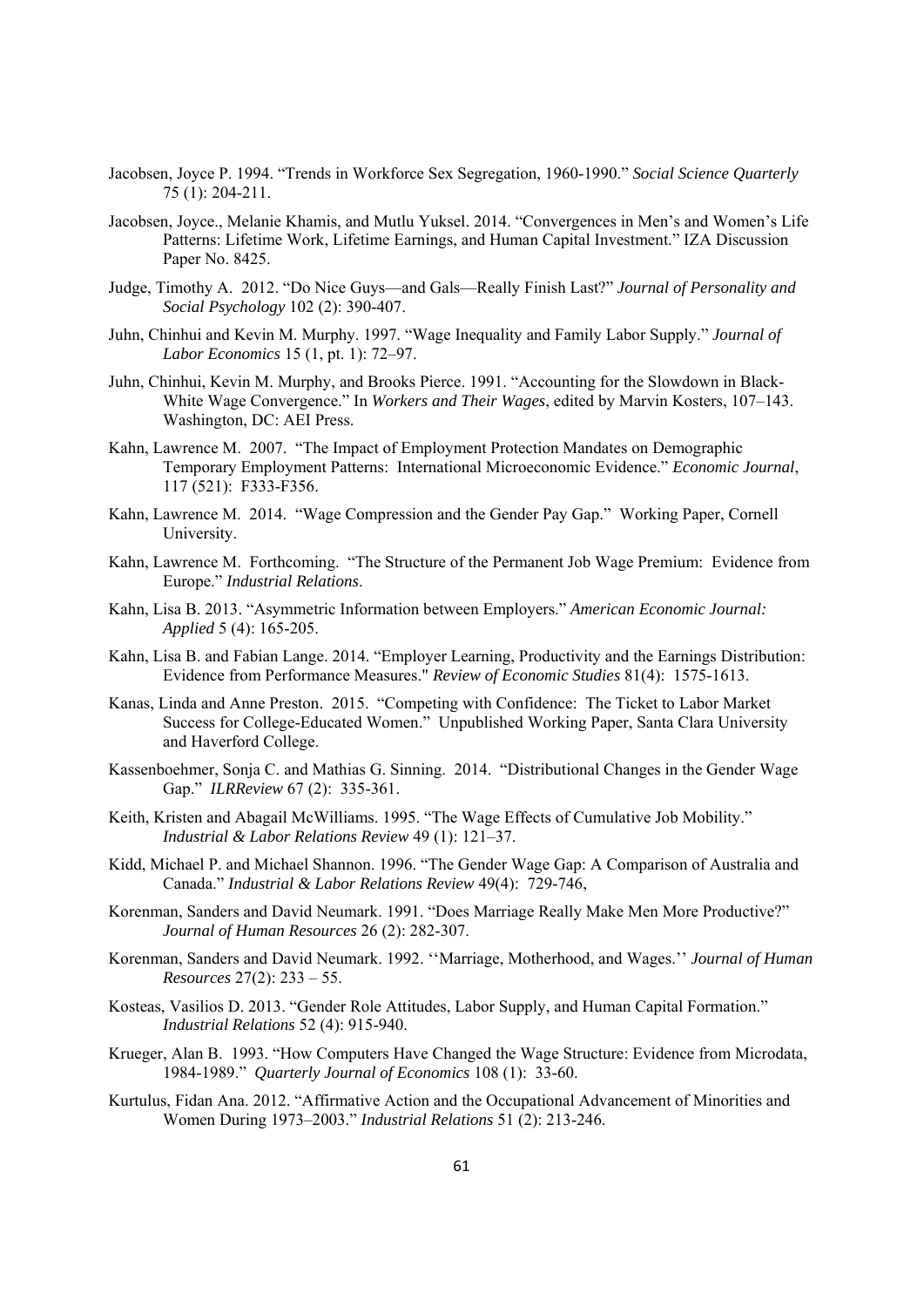- Kurtulus, Fidan Ana and Donald Tomaskovic-Devey. 2012. "Do Female Top Managers Help Women to Advance? A Panel Study Using EEO-1 Records." *The Annals of the American Academy of Political and Social Science* 639 (1): 173-197.
- Landers, Renée M., James B. Rebitzer, and Lowell J. Taylor. 1996. "Rat Race Redux: Adverse Selection in the Determination of Work Hours in Law Firms." *American Economic Review* 86 (3): 329-348.
- Lavy, Victor and Edith Sand. 2015. "On the Origins of Gender Human Capital Gaps: Short and Long Term Consequences of Teachers' Stereotypical Biases." NBER Working Paper 20909.
- Lazear, Edward P. and Sherwin Rosen. 1990. "Male-Female Wage Differentials in Job Ladders." *Journal of Labor Economics* 8 (2): S106-S123.
- Leibbrandt, Andreas and John A. List. Forthcoming. "Do Women Avoid Salary Negotiations? Evidence from a Large-Scale Natural Field Experiment." *Management Science*.
- Leonard, Jonathan. 1990. "The Impact of Affirmative Action Regulation and Equal Opportunity Law on Employment." *Journal of Economic Perspectives* 4 (4): 47–63.
- Levanon, Asaf, Paula England, and Paul Allison. 2009. "Occupational Feminization and Pay: Assessing Causal Dynamics Using 1950–2000 U.S. Census Data." *Social Forces* 88 (2): 865–981.
- Light, Audrey and Manuelita Ureta. 1995. "Early-Career work Experience and Gender Wage Differentials." *Journal of Labor Economics* 13 (1): 121-154.
- Lundberg, Shelly J. and Rose, Elaina. 2000. "Parenthood and the Earnings of Married Men and Women." *Labour Economics* 7 (6S): 689–710.
- Lundberg, Shelly J. and Richard Startz. 1983. "Private Discrimination and Social Intervention in Competitive Labor Markets." *American Economic Review* 73 (3): 340–47.
- Macpherson, David A. and Barry T. Hirsch. 1995. "Wages and Gender Composition, Why Do Women's Jobs Pay Less?" *Journal of Labor Economics* 13 (3): 426–71.
- Madden, Janice F. 1973. *The Economics of Sex Discrimination*, Lexington, MA: Lexington Books.
- Manning, Alan. 2003. *Monopsony in Motion: Imperfect Competition in Labor Markets*, NJ: Princeton University Press.
- Manning, Alan and Farzad Saidi. 2010. "Understanding the Gender Pay Gap: What's Competition Got to Do With It?" *Industrial & Labor Relations Review* 63 (4): 681-698.
- Manning, Alan and Joanna Swaffield. 2008. "The Gender Gap in Early-Career Growth." *Economic Journal* 118 (530): 983-1024.
- Mazei, Jens, Joachim Hüffmeier, Philipp Alexander Freund, Alice F. Stuhlmacher, Lena Bilke, and Guido Hertel. 2015. "A Meta-Analysis on Gender Differences in Negotiation Outcomes and Their Moderators." *Psychological Bulletin* 141 (1): 85-104.
- McCue, Kristin. 1996. "Promotions and Wage Growth." *Journal of Labor Economics* 14 (2): 175–209.
- McGrattan, Ellen R. and Richard Rogerson. 2008. "Changes in the Distribution of Family Hours Worked Since 1950." In *Frontiers of Family Economics* Volume 1 edited by Peter Rupert, 115-138. Bingley, UK: Emerald Group Publishing Ltd.
- Meyer, Bruce D. and Dan T. Rosenbaum. 2001. "Welfare, the Earned Income Tax Credit, and the Labor Supply of Single Mothers." *Quarterly Journal of Economics* 116 (3): 1063–1114.
- Mincer, Jacob. 1962. "Labor Force Participation of Married Women." In *Aspects of Labor Economics*, Universities National Bureau of Economic Research Conference Studies, no. 14, edited by H. Gregg Lewis, 63–97. Princeton, NJ: Princeton University Press.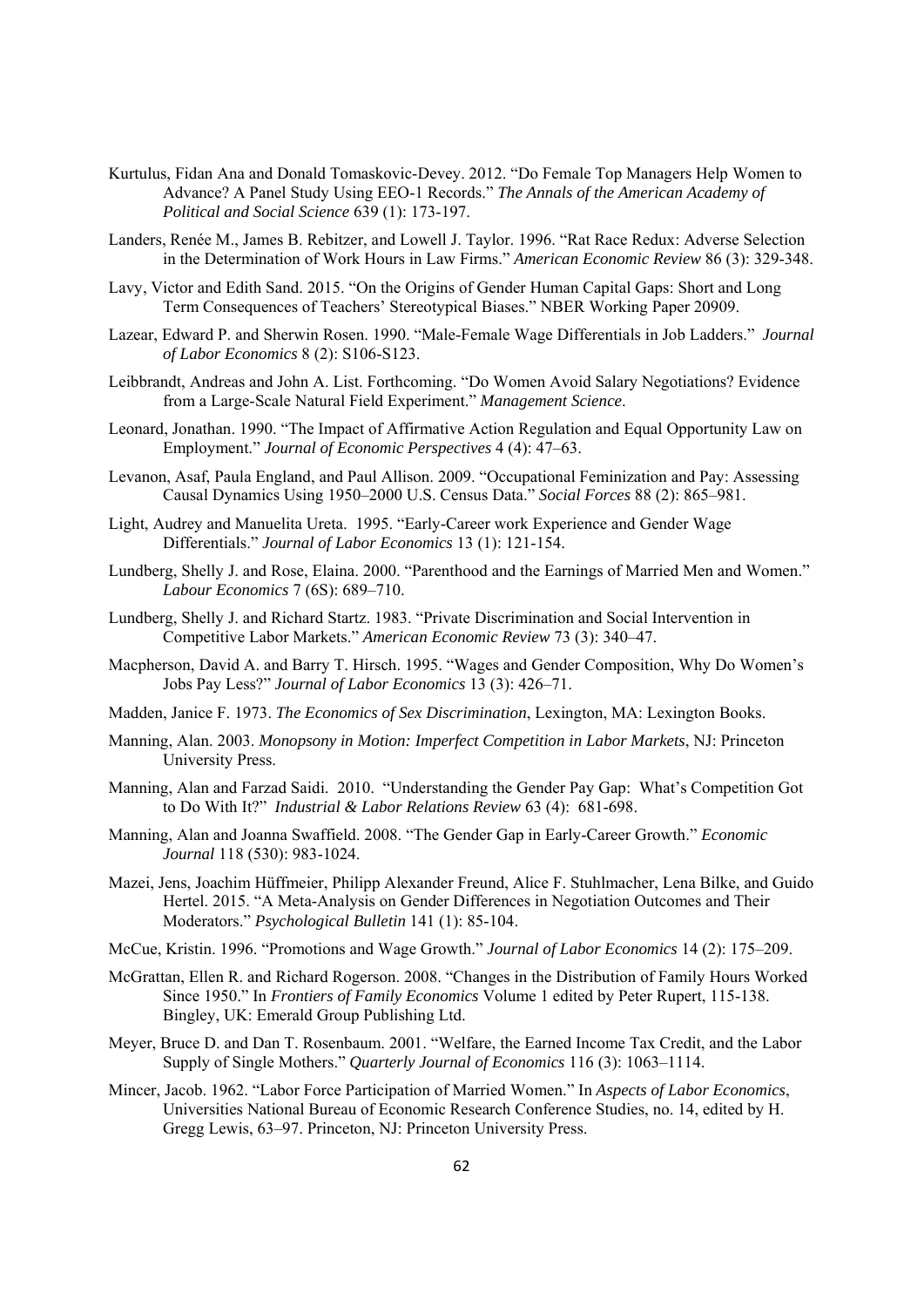Mincer, Jacob. 1978. "Family Migration Decisions." *Journal of Political Economy* 86 (5): 749–73.

- Mincer, Jacob and Solomon W. Polachek. 1974."Family Investments in Human Capital: Earnings of Women." *Journal of Political Economy* 82 (2, pt. 2): 76–108.
- Moss-Racusin, Corinne A., John F. Dovidio, Victoria L. Brescoll, Mark J. Graham, and Jo Handelsman. 2012. "Science Faculty's Subtle Gender Biases Favor Male Students." *Proceedings of the National Academy of Science* (*PNAS*) 109 (41): 16474–16479.
- Mueller, Gerrit and Erik J.S. Plug. 2006. "Earnings Effects of Personality." *Industrial & Labor Relations Review* 60 (1): 3–22.
- Mulligan, Casey B. and Yona Rubinstein. 2008. "Selection, Investment, and Women's Relative Wages." *Quarterly Journal of Economics* 123 (3): 1061–110.
- Neal, Derek. 2004. "The Measured Black-White Wage Gap Among Women Is Too Small." *Journal of Political Economy* 112 (1, pt. 2): S1–S28.
- Neal, Derek and William R. Johnson. 1996. "The Role of Premarket Factors in Black-White Wage Differences." *Journal of Political Economy* 194 (5): 869-895.
- Nelson, Julie A. 2015. "Are Women Really More Risk-Averse Than Men? A Re-Analysis of the Literature Using Expanded Methods." *Journal of Economic Surveys* 29 (3): 566-585.
- Neumark, David. 1988. "Employers' Discriminatory Behavior and the Estimation of Wage Discrimination." *Journal of Human Resources* 23 (3): 279-295.
- Neumark, David, with the assistance of Roy J. Blank and Kyle D. Van Nort. 1996. *Quarterly Journal of Economics* 111 (3): 915–42.
- Niederle, Muriel and Lise Vesterlund. 2007. "Do Women Shy Away from Competition?" *Quarterly Journal of Economics* 122 (3): 1067–101.
- Niederle, Muriel and Lise Vesterlund. 2010. "Explaining the Gender Gap in Math Test Scores: The Role of Competition." *Journal of Economic Perspectives* 24 (2): 129–44.
- Nollenberger, Natalia, Núria Rodríguez-Planas, and Almudena Sevilla. 2014. "The Math Gender Gap: The Role of Culture." IZA Working Paper 8379.
- Noonan, Mary C., Mary E. Corcoran, and Paul Courant. 2005. "Pay Differences among the Highly Trained: Cohort Differences in the Sex Gap in Lawyers' Earnings." *Social Forces* 84 (2): 853–72.
- Nyhus, Ellen K. and Empar Pons. 2012. "Personality and the Gender Wage Gap." *Applied Economics* 44 (1): 105-118.
- Oaxaca, Ronald. 1973. "Male-Female Wage Differences in Urban Labor Markets." *International Economic Review* 14 (3): 693–709.
- Oaxaca, Ronald L. and Michael Ransom. 1999. "Identification in Detailed Wage Decompositions." *Review of Economics and Statistics* 81(1): 154-157.
- Olivetti, Claudia and Barbara Petrongolo. 2008. "Unequal Pay or Unequal Employment? A Cross-Country Analysis of Gender Gaps." *Journal of Labor Economics* 26 (4): 621–54
- O'Neill, June and Solomon W. Polachek. 1993. "Why the Gender Gap in Wages Narrowed in the 1980s." *Journal of Labor Economics* 11 (1, pt. 1): 205–228.
- Oppenheimer, Valerie. 1976 (originally published 1970). *The Female Labor Force in the United States: Demographic and Economic Factors Governing Its Growth and Changing Composition*. Westport, CT: Greenwood Press.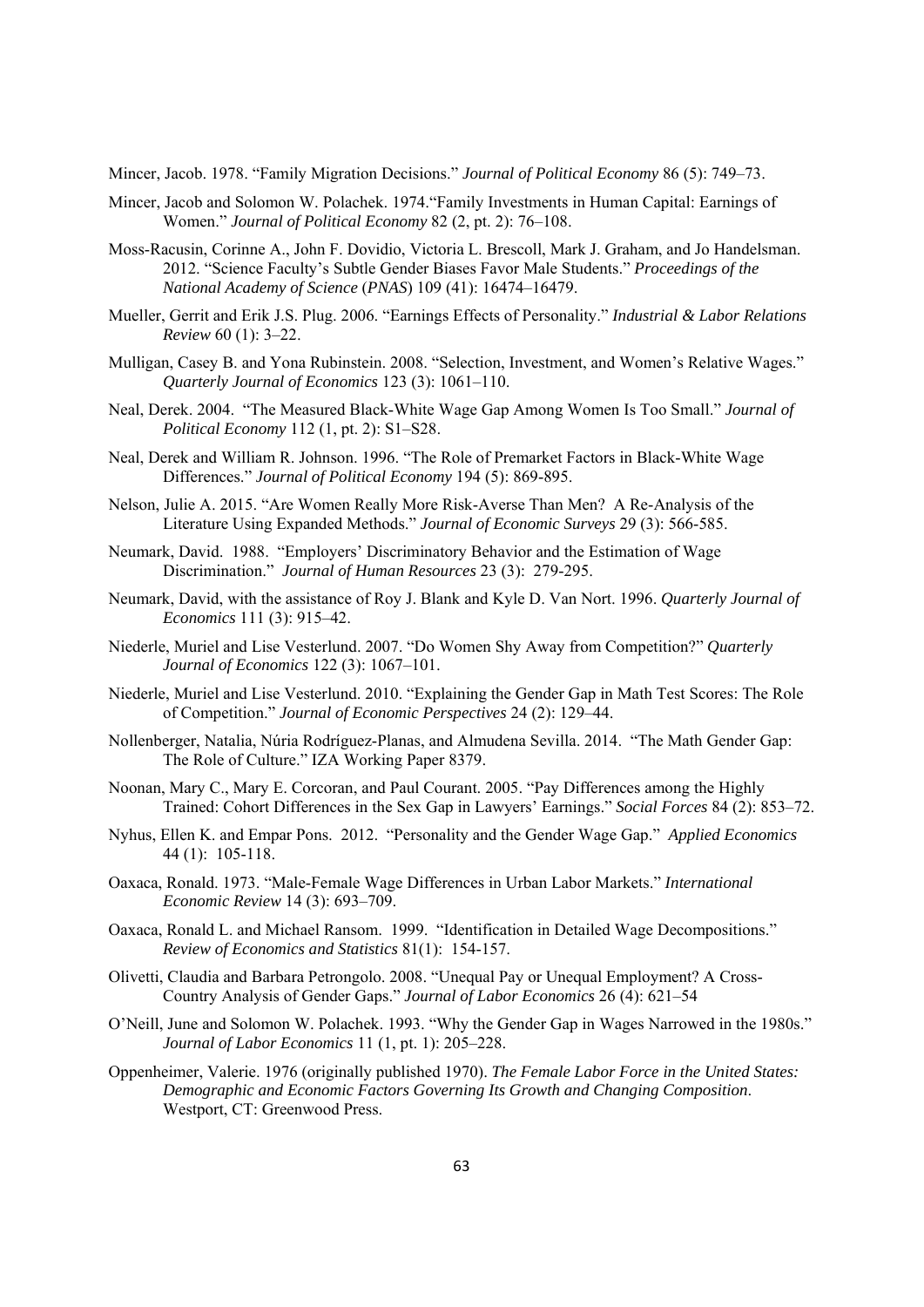- Orazem, Peter F. and Milan Vodopivec. 2000. "Male-Female Differences in Labor Market Outcomes During the Early Transition to Market: The Cases of Estonia and Slovenia." *Journal of Population Economics* 13 (2): 283-303.
- Örs, Evren, Frederic Palomino and Eloic Peyrache. 2013. "Performance Gender-Gap: Does Competition Matter?" *Journal of Labor Economics* 31(3): 443-99.
- Pager, Devah. 2007. "The Use of Field Experiments for Studies of Employment Discrimination: Contributions, Critiques, and Directions for the Future." *The Annals of the American Academy of Political and Social Science* (609): 103-33.
- Paglin, Morton and Anthony M. Rufolo. 1990. "Heterogeneous Human Capital, Occupational Choice, and Male–Female Earnings Differences." *Journal of Labor Economics* 8 (1, pt. 1): 123–44.
- Patnaik, Ankita. 2015. "Reserving Time for Daddy: The Short and Long-Run Consequences of Fathers' Quotas." Available at SSRN: http://dx.doi.org/10.2139/ssrn.2475970.
- Phelps, Edmund S. 1972. "The Statistical Theory of Racism and Sexism." *American Economic Review* 62 (4): 659–661.
- Polachek, Solomon W. 1981. "Occupational Self-Selection: A Human Capital Approach to Sex Differences in Occupational Structure." *Review of Economics and Statistics* 63 (1): 60–69.
- Pope, Devin G. and Justin R. Sydnor. 2010. "Geographic Variation in the Gender Differences in Test Scores." *Journal of Economic Perspectives* 24(2): 95–108
- Porterfield, Shirley L. and Anne E. Winkler. 2007. "Teen Time Use and Parental Education: Evidence from the CPS, MTF, and ATUS," *Monthly Labor Review* 130 (5): 37–56.
- Ransom, Michael R. and Ronald L. Oaxaca. 2010. "New Market Power Models and Sex Differences in Pay." *Journal of Labor Economics* 28 (2): 267-89.
- Ransom, Michael R. and David P. Sims. 2010. "Estimating the Firm's Labor Supply Curve in a 'New Monopsony' Framework: Schoolteachers in Missouri." *Journal of Labor Economics* 28 (2): 331- 355.
- Reuben, Ernesto, Paola Sapienza, and Luigi Zingales. 2014. "How Stereotypes Impair Women's Careers in Science." *PNAS* 111 (12): 4403-4408.
- Reuben, Ernesto, Paola Sapienza, and Luigi Zingales. 2015. "Taste for Competition and the Gender Gap Among Young Business Professionals." National Bureau of Economic Research Working Paper 21695. Cambridge, Mass.
- Ribar, David C. 2004. "What Do Social Scientists Know About the Benefits of Marriage? A Review of Quantitative Methodologies." IZA Discussion Paper No. 998.
- Rodgers, William M. Ill, and Leslie S. Stratton. 2010. "The Male Marital Wage Differential: Race, Training, and Fixed Effects." *Economic Inquiry* 48 (3): 722-742.
- Rosen, Sherwin. 1986. "The Theory of Equalizing Differences." In *The Handbook of Labor Economics*, Vol. 1, edited by Orley Ashenfelter and Richard Layard, 641–92. Amsterdam: Elsevier-North Holland.
- Royalty, Anne Beeson. 1996. "The Effects of Job Turnover on the Training of Men and Women." *Industrial & Labor Relations Review* 49 (3): 506–521.
- Royalty, Anne Beeson. 1998. "Job-to-Job and Job-to-Nonemployment Turnover by Gender and Education Level." *Journal of Labor Economics* 16 (2): 392–443.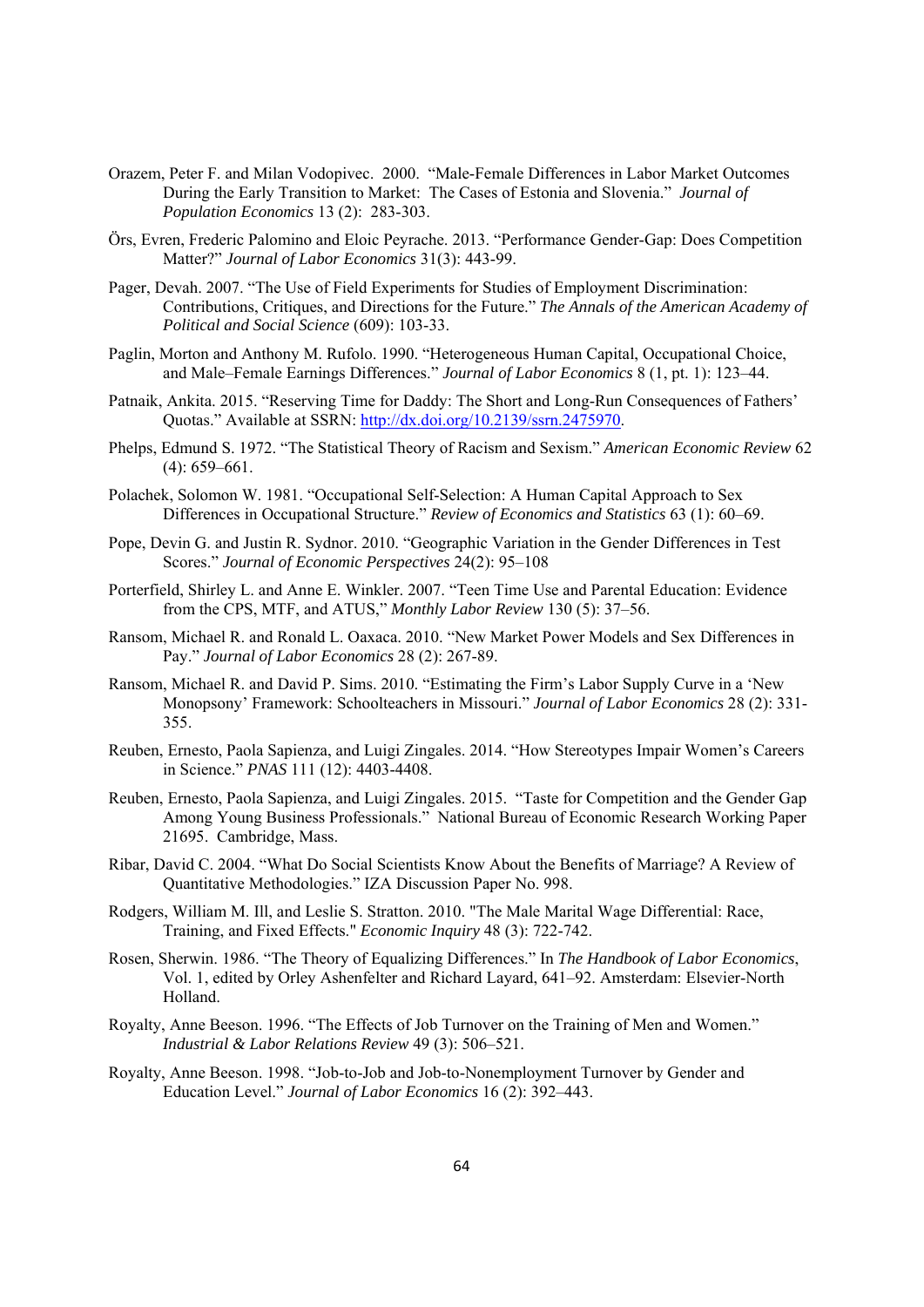- Ruhm, Christopher J. 1998. "The Economic Consequences of Parental Leave Mandates: Lessons from Europe." *Quarterly Journal of Economics* 113 (1): 285-317.
- Ruhm, Christopher J. 2011. "Policies to Assist Parents with Young Children." *The Future of Children* 21 (2): 38-68.
- Sandell, Steven H. 1977. "Women and the Economics of Family Migration." *The Review of Economics and Statistics* 59 (4): 406-414.
- Sawhill, Isabel V. 1973. "The Economics of Discrimination against Women: Some New Findings." *Journal of Human Resources* 8 (3): 383-396.
- Semykina, Anastasia and Susan J. Linz. 2007. "Gender Differences in Personality and Earnings: Evidence from Russia." *Journal of Economic Psychology* 28 (3): 387-410.
- Shin, Taekjin. 2012. "The Gender Gap in Executive Compensation: the Role of Female Directors and Chief Executive Officers." *The Annals of the American Academy of Political and Social Science*  639 (1): 258-278.
- Sicherman, Nachum. 1996. "Gender Differences in Departures from a Large Firm." *Industrial & Labor Relations Review* 49 (3): 484–505.
- Sigle-Rushton, Wendy and Jane Waldfogel. 2007. "Motherhood and Women's Earnings in Anglo-American, Continental European, and Nordic Countries." *Feminist Economics* 13. (2): 55–91.
- Simón, Hipólito. 2012. "The Gender Gap in Earnings: An International Comparison with European Matched Employer-Employee Data." *Applied Economics* 44 (15): 1985-1999.
- Spencer, Steven J., Claude M. Steele, and Diane M. Quinn. 1999. "Stereotype Threat and Women's Math Performance." *Journal of Experimental Social Psychology* 35 (1): 4–28.
- Spivey, Christy. 2005. "Time off at What Price? The Effects of Career Interruptions on Earnings." *Industrial & Labor Relations Review* 59 (1): 119–40.
- Sorensen, Elaine. 1990. "The Crowding Hypothesis and Comparable Worth Issue." *Journal of Human Resources* 25 (1): 55–89.
- Stanley, T. D. and Stephen B. Jarrell. 1998. "Gender Wage Discrimination Bias? A Meta-Regression Analysis." *Journal of Human Resources* 33 (4): 947–73.
- Stratton, Leslie S. 2001. "Why Does More Housework Lower Women's Wages? Testing Hypotheses Involving Job Effort and Hours Flexibility." *Social Science Quarterly* 82 (1): 67–76.
- Thomas, Mallika. 2015. "The Impact of Mandated Maternity Benefits on the Gender Differential in Promotions: Examining the role of Adverse Selection." Unpublished manuscript, University of Chicago.
- U. S. Bureau of Labor Statistics. 1999. "Highlights of Women's Earnings in 1998." Report 928 (BLS 1999).
- U.S. Bureau of Labor Statistics. 2104. "Highlights of Women's Earnings in 2013." Report 1051 (BLS 2014).
- Viscusi, W. Kip. 1980. "Sex Differences in Worker Quitting." *Review of Economics and Statistics* 62 (3): 388–98.
- Waldfogel, Jane. 1998. "Understanding the 'Family Gap' in Pay for Women with Children." *Journal of Economic Perspectives* 12 (1): 157–70.
- Waldfogel, Jane. 1999. "The Impact of the Family and Medical Leave Act." *Journal of Policy Analysis and Management* 18 (2): 281–302.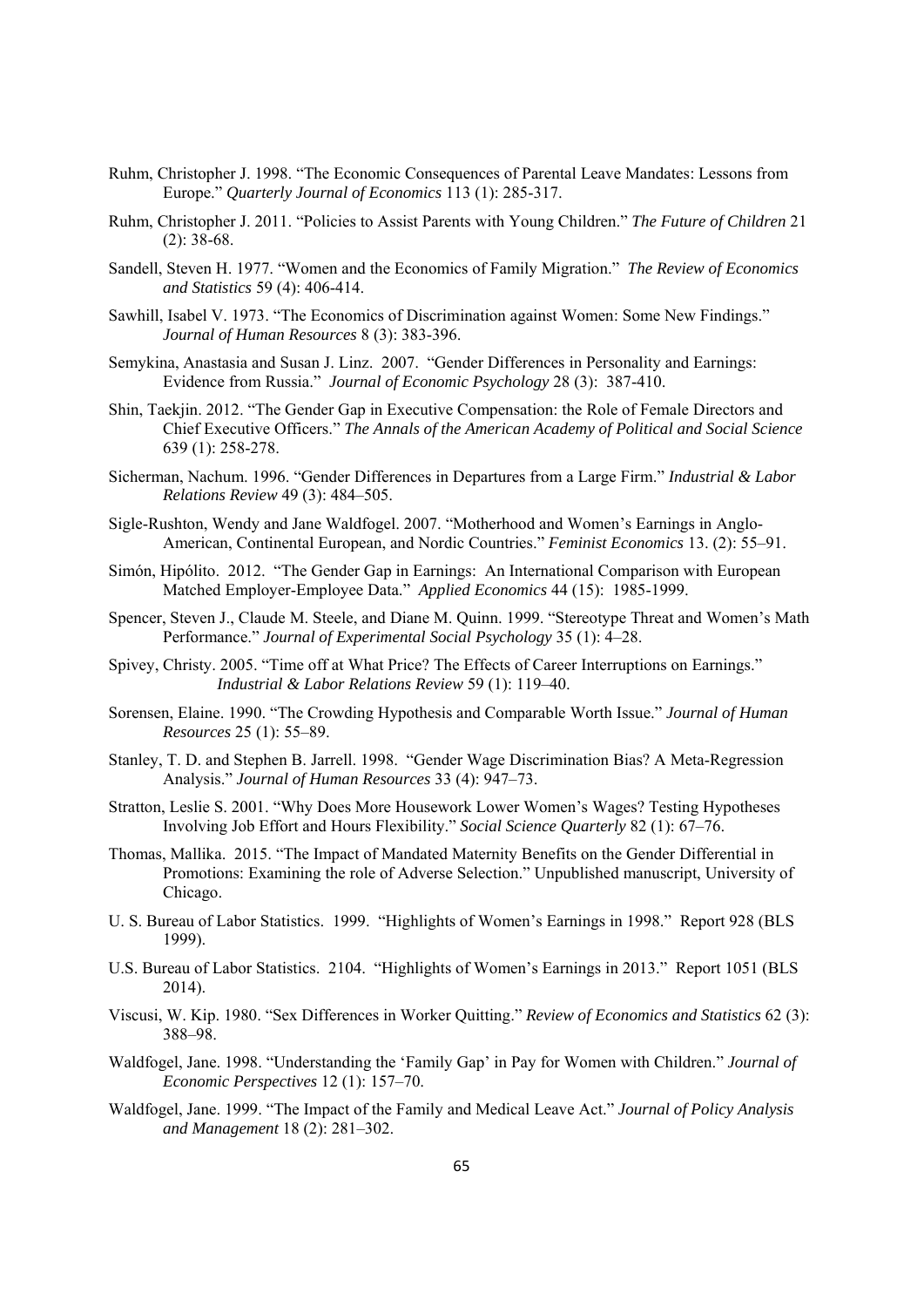- Wang, Wendy, Kim Parker, and Paul Taylor. 2013. *Breadwinner Moms: Mothers are the Sole or Primary Provider in Four-in-Ten Households with Children; Public Conflicted about the Growing Trend*. Washington, DC: Pew Research Center available at www.pewresearch.org accessed June 27, 2014.
- Webber, Douglas, A. Forthcoming. "Firm-Level Monopsony and the Gender Pay Gap." *Industrial Relations*.
- Weinberg, Bruce. 2000. "Computer Use and the Demand for Female Workers." *Industrial & Labor Relations Review* 53 (2): 290–308.
- Weinberger, Catherine J. and Peter Kuhn. 2010. "Changing Levels or Changing Slopes? The Narrowing of the U.S. Gender Earnings Gap, 1959–1999." *Industrial & Labor Relations Review* 63 (3): 384– 406.
- Weiss, Yoram and Reuben Gronau. 1981. "Expected Interruptions in Labour Force Participation and Sex-Related Differences in Earnings Growth." *Review of Economic Studies* 48 (4): 607–19.
- Welch, Finis. 2000. "Growth in Women's Relative Wages and in Inequality Among Men: One Phenomenon or Two?" *American Economic Review* 90 (2): 444–49.
- Williams, Wendy M. and Stephen J. Ceci. 2015. "National Hiring Experiments Reveal 2:1 Faculty Preference for women on STEM Tenure Track." *Proceedings of the National Academy of Sciences* 112 (17), available at http://www.pnas.org/content/112/17/5360.full.pdf
- Winkler, Anne E., Timothy D. McBride, and Courtney Andrews. 2005. "Wives Who Outearn Their Husbands: A Transitory or Persistent Phenomenon for Couples?" *Demography* 42 (3): 523-535.
- Zhang, Junsen, Jun Han, Pak-Wai Liu, and Yaohui Zhao. 2008. "Trends in the Gender Earnings Differential in Urban China." *Industrial & Labor Relations Review* 61 (2): 224-243.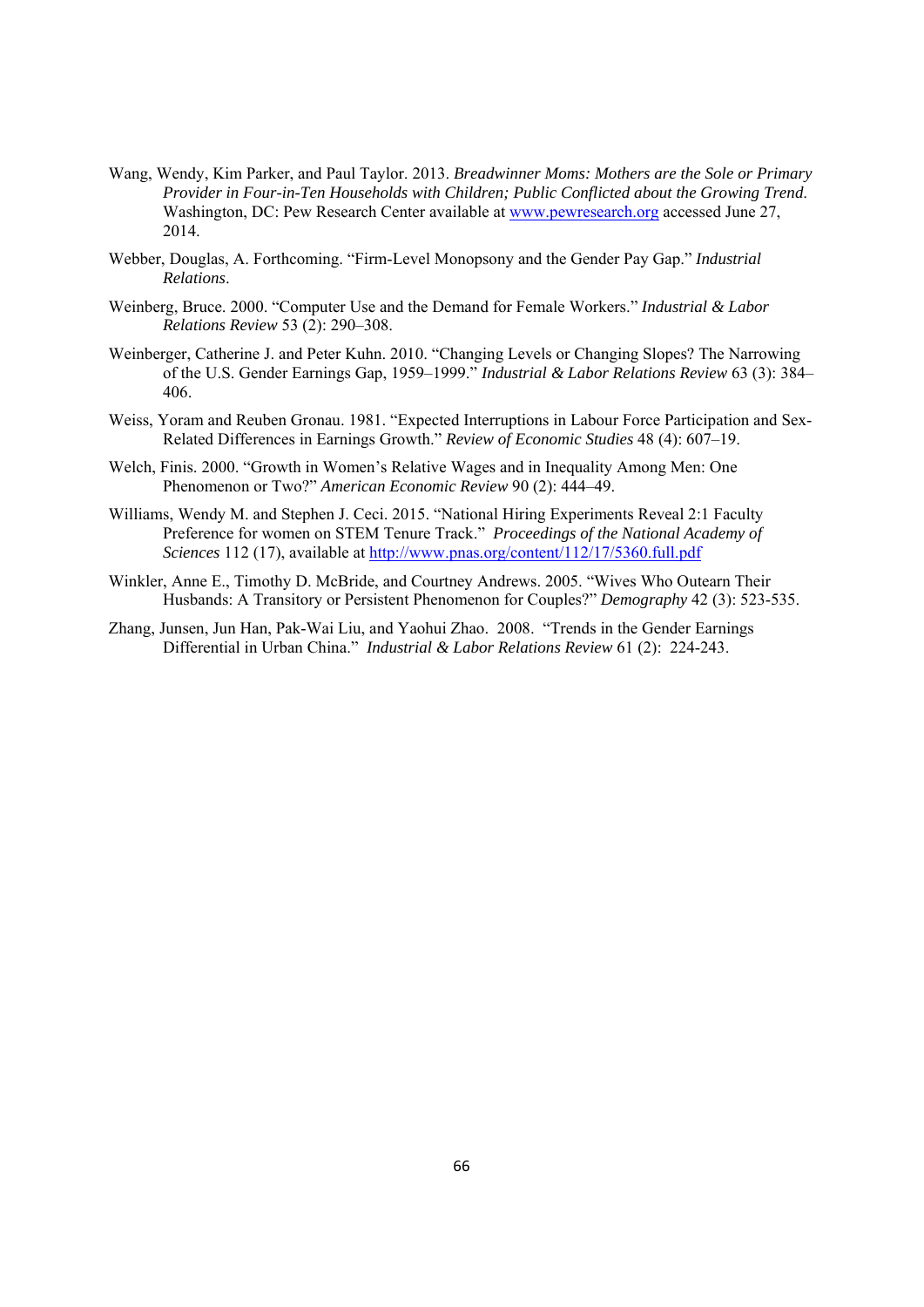

Notes: Updated version of Figure 7‐2 from Blau, Ferber, and Winkler (2014); for additional information on references, see p. 148. Workers aged and over from 1979 onward, and 14 and over prior to 1979.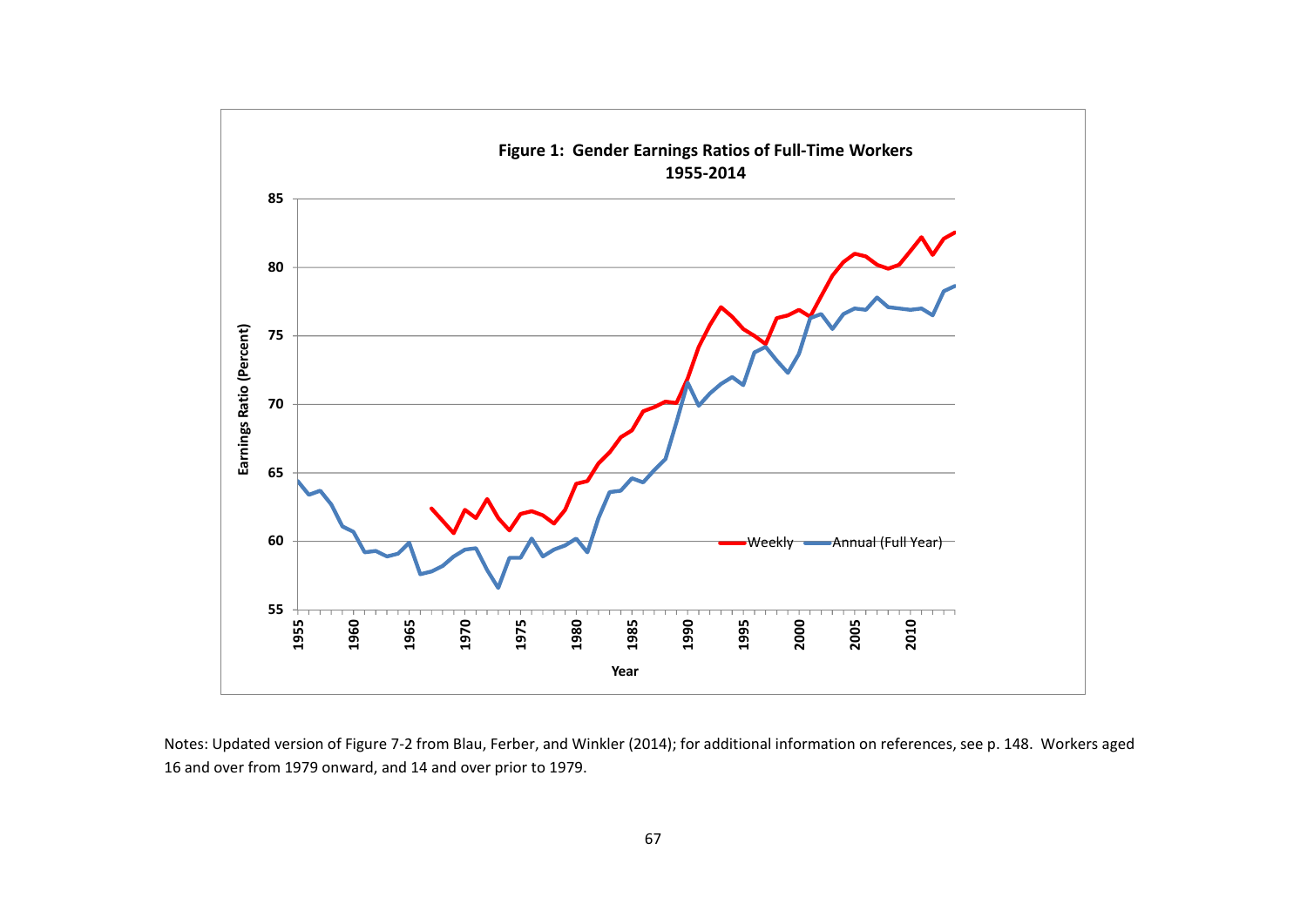

Source: Authors' calculations from Panel Study of Income Dynamics (PSID) data. See text for definitions.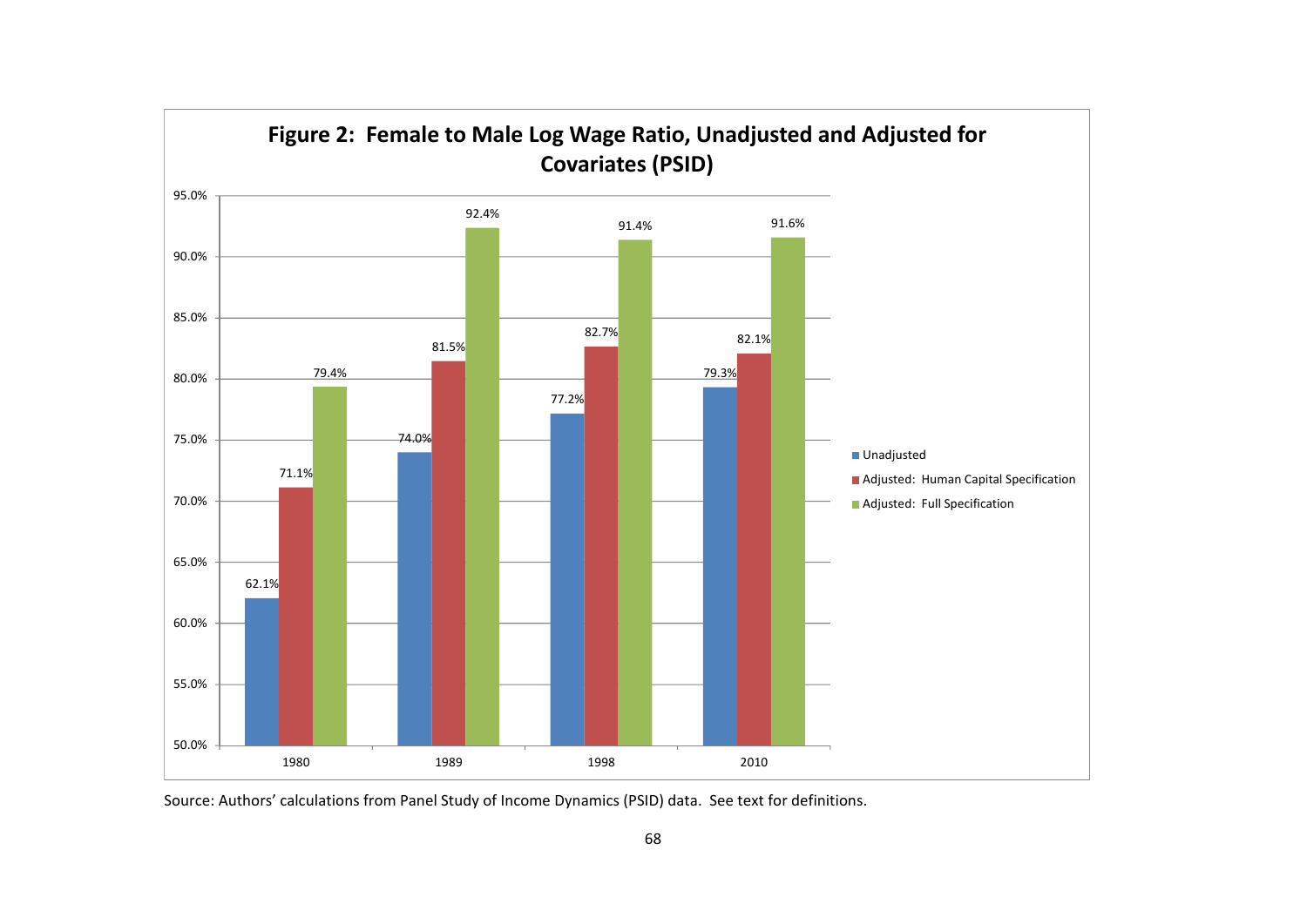

Notes: Updated version of Figure from Blau, Ferber and Winkler (2014) based on data from the Current Population Survey available at www.bls.gov and Employment & Earnings, various issues.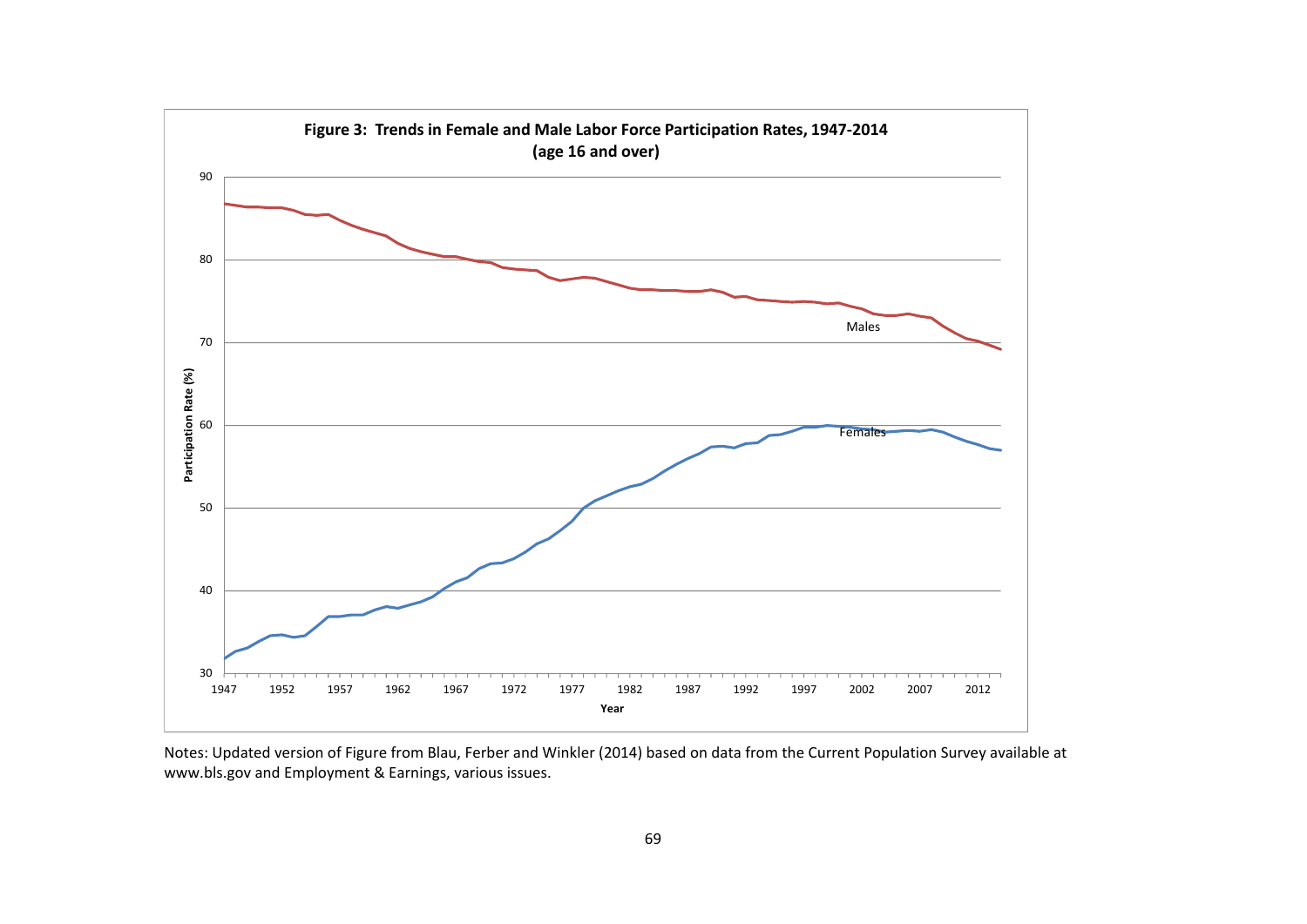| Sample Size                                   |       |       |       |       |                                                 |       |  |
|-----------------------------------------------|-------|-------|-------|-------|-------------------------------------------------|-------|--|
| Year                                          | Men   | Women | Mean  |       | 10th Percentile 50th Percentile 90th Percentile |       |  |
|                                               |       |       |       |       |                                                 |       |  |
| <b>Panel Study of Income Dynamic (PSID)</b>   |       |       |       |       |                                                 |       |  |
| 1980                                          | 2282  | 1491  | 62.1% | 64.8% | 60.1%                                           | 62.4% |  |
| 1989                                          | 2617  | 2068  | 74.0% | 76.3% | 72.4%                                           | 74.6% |  |
| 1998                                          | 2391  | 2146  | 77.2% | 80.3% | 79.8%                                           | 73.8% |  |
| 2010                                          | 2368  | 2456  | 79.3% | 81.5% | 82.4%                                           | 73.9% |  |
|                                               |       |       |       |       |                                                 |       |  |
| <b>March Current Populations Survey (CPS)</b> |       |       |       |       |                                                 |       |  |
| 1980                                          | 21428 | 13484 | 63.5% | 68.7% | 61.9%                                           | 64.3% |  |
| 1989                                          | 21343 | 16487 | 72.4% | 78.1% | 72.2%                                           | 71.4% |  |
| 1998                                          | 17520 | 14231 | 77.1% | 81.3% | 76.2%                                           | 76.1% |  |
| 2010                                          | 24229 | 20718 | 82.3% | 87.6% | 82.2%                                           | 76.6% |  |

## **Table 1: Unadjusted Female/Male Log Hourly Wage Ratios, Full Time Workers**

Notes: Sample includes nonfarm wage and salary workers age 25‐64 with at least 26 weeks of employment. Entries are exp(D), where D is the female mean log wage, 10th, 50th or 90th percentile log wage minus the corresponding male log wage.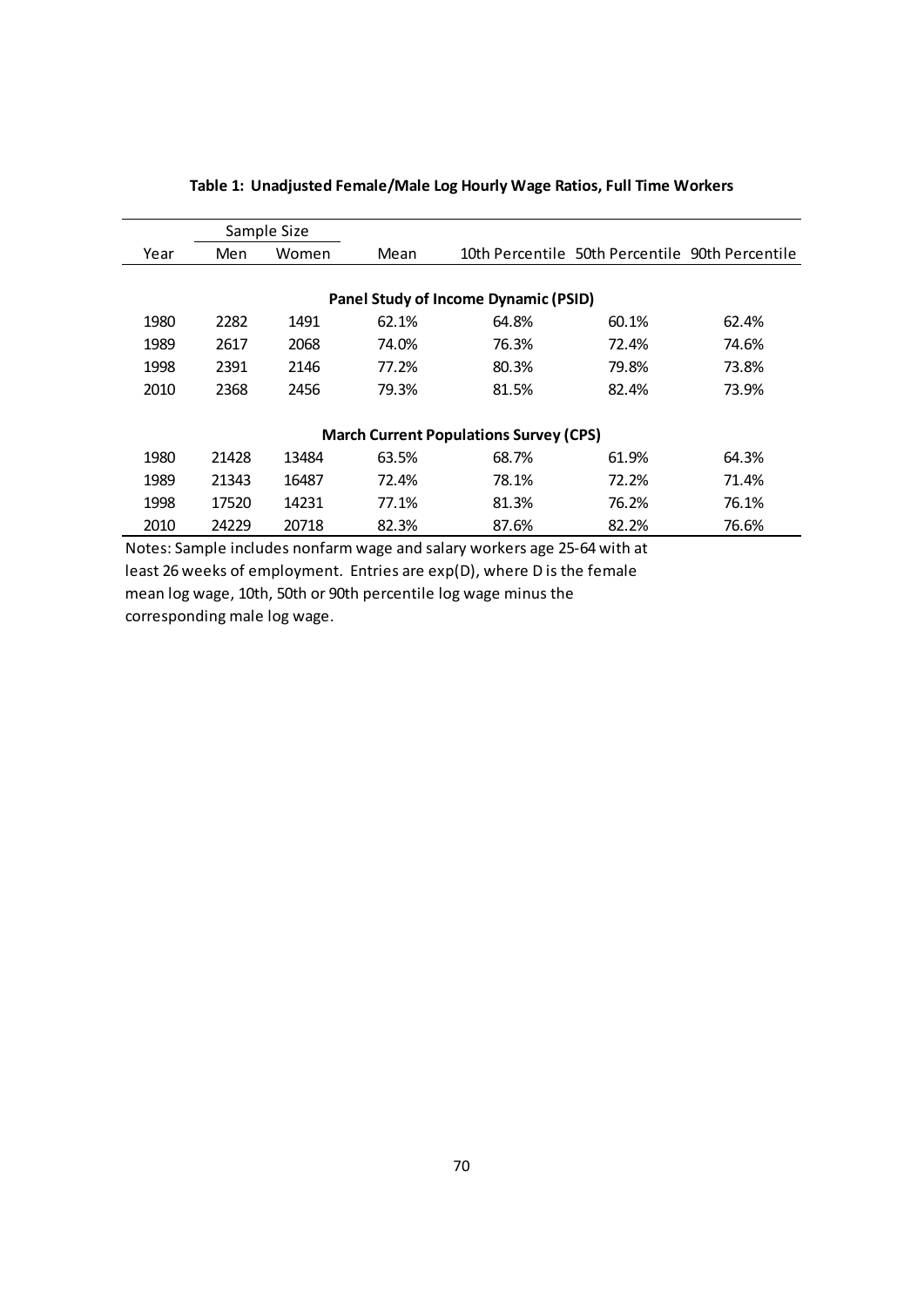| Year                                 | Men   | Women | Men-Women |  |  |
|--------------------------------------|-------|-------|-----------|--|--|
|                                      |       |       |           |  |  |
| <b>Years of Schooling</b>            |       |       |           |  |  |
| 1981                                 | 13.3  | 13.2  | 0.2       |  |  |
| 1990                                 | 13.8  | 13.7  | 0.0       |  |  |
| 1999                                 | 14.2  | 14.3  | $-0.1$    |  |  |
| 2011                                 | 14.3  | 14.5  | $-0.2$    |  |  |
| <b>Bachelor's Degree Only</b>        |       |       |           |  |  |
| 1981                                 | 18.1% | 15.3% | 2.7%      |  |  |
| 1990                                 | 20.0% | 17.6% | 2.3%      |  |  |
| 1999                                 | 23.4% | 22.2% | 1.2%      |  |  |
| 2011                                 | 26.2% | 24.7% | 1.5%      |  |  |
| <b>Advanced Degree</b>               |       |       |           |  |  |
| 1981                                 | 10.0% | 7.4%  | 2.5%      |  |  |
| 1990                                 | 10.3% | 8.7%  | 1.6%      |  |  |
| 1999                                 | 11.7% | 10.8% | 0.9%      |  |  |
| 2011                                 | 12.9% | 15.7% | $-2.8%$   |  |  |
| <b>Years of Full Time Experience</b> |       |       |           |  |  |
| 1981                                 | 20.3  | 13.5  | 6.8       |  |  |
| 1990                                 | 19.2  | 14.7  | 4.5       |  |  |
| 1999                                 | 19.8  | 15.9  | 3.8       |  |  |
| 2011                                 | 17.8  | 16.4  | 1.4       |  |  |

**Table 2: Schooling and Actual Full Time Work Experience by Gender, PSID**

Notes: Sample includes full time nonfarm wage and salary workers age 25‐64 with at least 26 weeks of employment.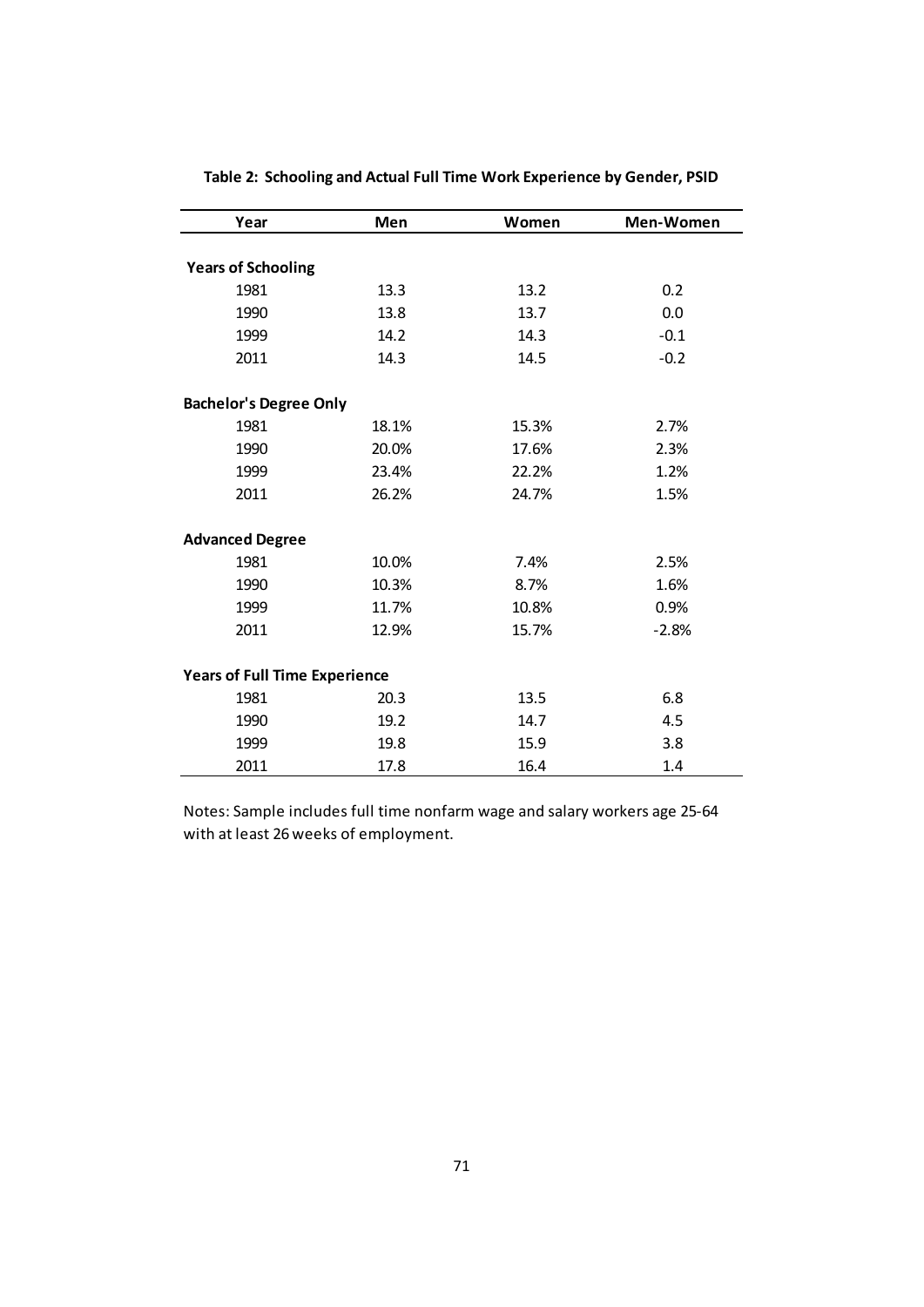| Year                                  | Men   | Women | Men-Women |
|---------------------------------------|-------|-------|-----------|
|                                       |       |       |           |
| <b>Managerial Jobs</b>                |       |       |           |
| 1981                                  | 21.5% | 9.2%  | 12.3%     |
| 1990                                  | 21.1% | 10.9% | 10.2%     |
| 1999                                  | 21.8% | 15.3% | 6.5%      |
| 2011                                  | 18.3% | 16.2% | 2.2%      |
|                                       |       |       |           |
| <b>Professional Jobs</b>              |       |       |           |
| 1981                                  | 17.0% | 21.8% | $-4.8%$   |
| 1990                                  | 19.4% | 26.1% | $-6.6%$   |
| 1999                                  | 20.4% | 26.9% | $-6.4%$   |
| 2011                                  | 21.7% | 31.1% | $-9.4%$   |
|                                       |       |       |           |
| "Male" Professional Jobs              |       |       |           |
| 1981                                  | 14.6% | 10.1% | 4.5%      |
| 1990                                  | 17.3% | 14.1% | 3.2%      |
| 1999                                  | 17.6% | 13.2% | 4.4%      |
| 2011                                  | 18.6% | 17.8% | 0.8%      |
|                                       |       |       |           |
| <b>Collective Bargaining Coverage</b> |       |       |           |
| 1981                                  | 34.5% | 21.1% | 13.3%     |
| 1990                                  | 25.4% | 19.4% | 6.1%      |
| 1999                                  | 21.5% | 18.2% | 3.3%      |
| 2011                                  | 17.4% | 18.9% | $-1.5%$   |

## **Table 3: Incidence of Managerial or Professional Jobs and Collective Bargaining Coverage by Gender, PSID**

Notes: Sample includes full time nonfarm wage and salary workers age 25‐64 with at least 26 weeks of employment. "Male" Professional jobs are professional jobs excluding nurses and K‐12 and other non‐college teachers.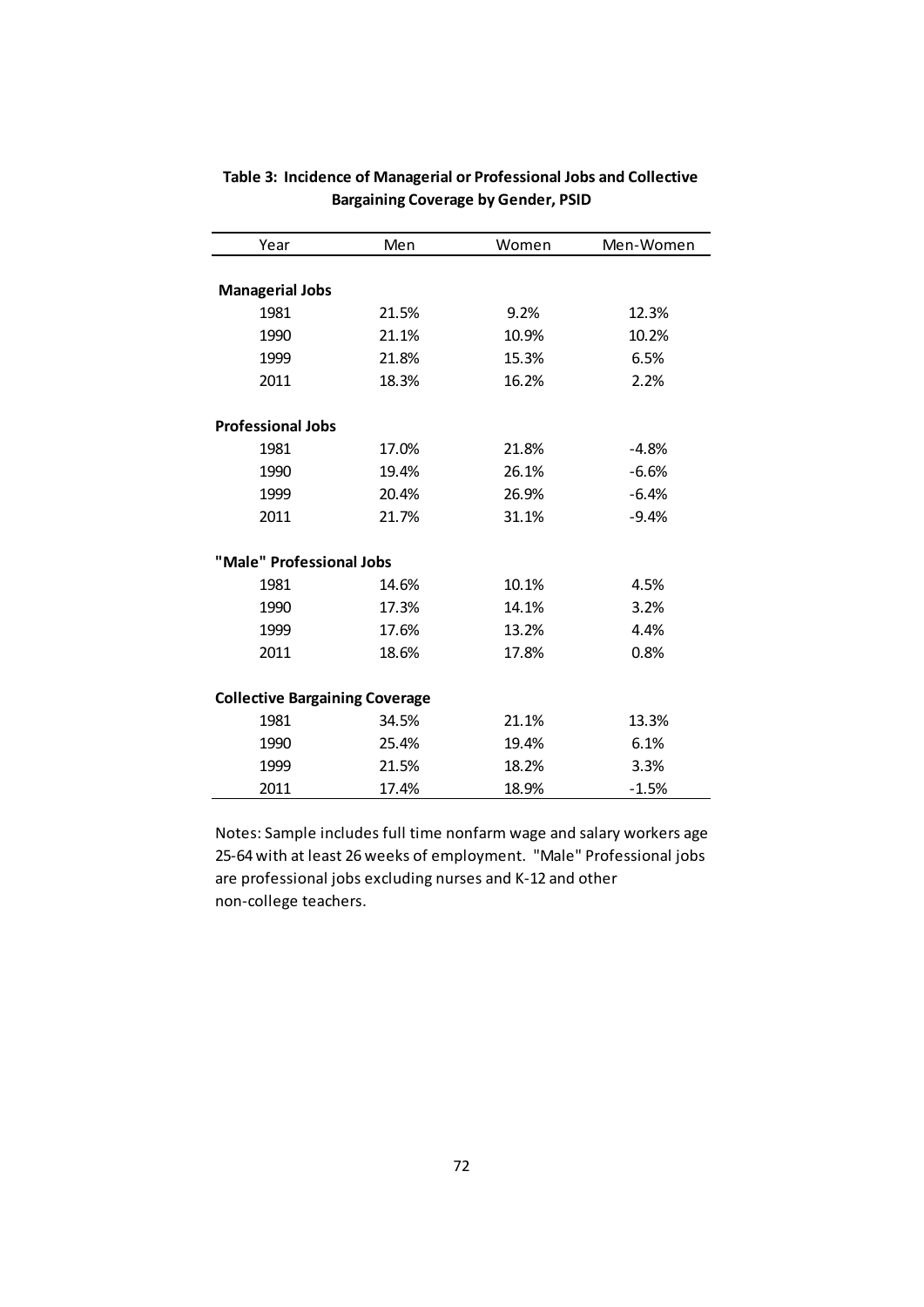|                                |                   | 1980                           | 2010                                                           |                   |  |
|--------------------------------|-------------------|--------------------------------|----------------------------------------------------------------|-------------------|--|
|                                |                   | <b>Effect of Gender Gap in</b> | <b>Effect of Gender Gap in</b><br><b>Explanatory Variables</b> |                   |  |
|                                |                   | <b>Explanatory Variables</b>   |                                                                |                   |  |
|                                |                   | <b>Percent of</b>              |                                                                | <b>Percent of</b> |  |
|                                |                   | <b>Gender Gap</b>              |                                                                | <b>Gender Gap</b> |  |
| <b>Variables</b>               | <b>Log Points</b> | <b>Explained</b>               | <b>Log Points</b>                                              | <b>Explained</b>  |  |
| A. Human Capital Specification |                   |                                |                                                                |                   |  |
| <b>Education Variables</b>     | 0.0129            | 2.7%                           | $-0.0185$                                                      | $-7.9%$           |  |
| <b>Experience Variables</b>    | 0.1141            | 23.9%                          | 0.0370                                                         | 15.9%             |  |
| <b>Region Variables</b>        | 0.0019            | 0.4%                           | 0.0003                                                         | 0.1%              |  |
| Race Variables                 | 0.0076            | 1.6%                           | 0.0153                                                         | 6.6%              |  |
| <b>Total Explained</b>         | 0.1365            | 28.6%                          | 0.0342                                                         | 14.8%             |  |
| <b>Total Unexplained Gap</b>   | 0.3405            | 71.4%                          | 0.1972                                                         | 85.2%             |  |
| <b>Total Pay Gap</b>           | 0.4770            | 100.0%                         | 0.2314                                                         |                   |  |
| <b>B. Full Specification</b>   |                   |                                |                                                                |                   |  |
| <b>Education Variables</b>     | 0.0123            | 2.6%                           | $-0.0137$                                                      | $-5.9%$           |  |
| <b>Experience Variables</b>    | 0.1005            | 21.1%                          | 0.0325                                                         | 14.1%             |  |
| <b>Region Variables</b>        | 0.0001            | 0.0%<br>0.0008                 |                                                                | 0.3%              |  |
| Race Variables                 | 0.0067            | 1.4%                           | 0.0099                                                         | 4.3%              |  |
| Unionization                   | 0.0298            | 6.2%                           | $-0.0030$                                                      | $-1.3%$           |  |
| <b>Industry Variables</b>      | 0.0457            | 9.6%                           | 0.0407                                                         | 17.6%             |  |
| <b>Occupation Variables</b>    | 0.0509            | 10.7%                          | 0.0762                                                         | 32.9%             |  |
| <b>Total Explained</b>         | 0.2459            | 51.5%                          | 0.1434                                                         | 62.0%             |  |
| <b>Total Unexplained Gap</b>   | 0.2312            | 48.5%                          | 0.0880                                                         | 38.0%             |  |
| <b>Total Pay Gap</b>           | 0.4770            | 100.0%                         | 0.2314                                                         | 100.0%            |  |

## **Table 4: Decomposition of Gender Wage Gap, 1980 and 2010 (PSID)**

Notes: Sample includes full time nonfarm wage and salary workers age 25‐64 with at least 26 weeks of employment. Entries are the male‐female differential in the indicated variables multiplied by the current year male log wage coefficients for the corresponding variables. The total unexplained gap is the mean female residual from the male log wage equation.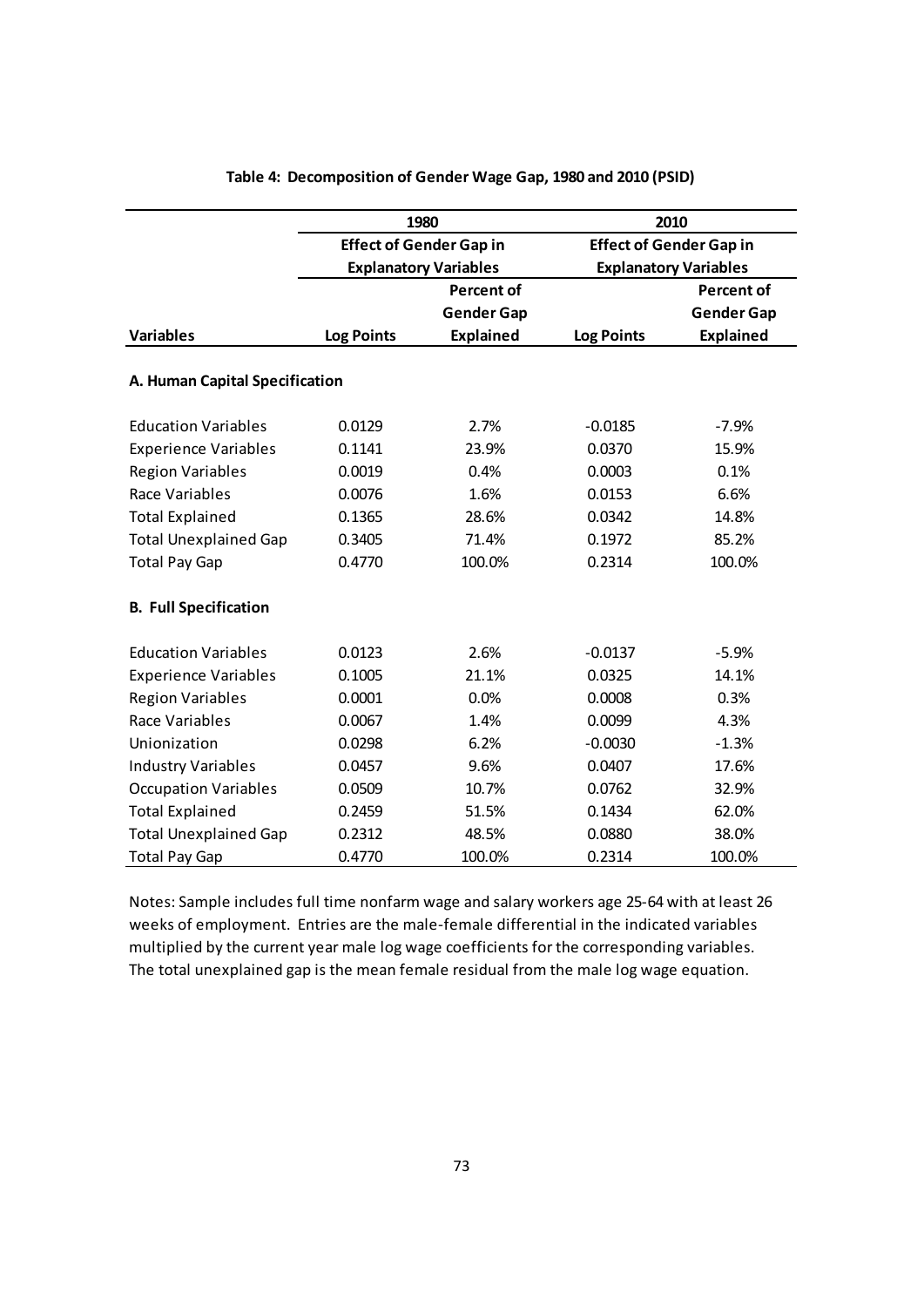|                                                      | Base: 1980 Male Wage Equation;<br>2010 Male-Female Gap in<br><b>Explanatory Variables</b> |                        | Base: 2010 Male Wage Equation;<br>1980 Male-Female Gap in<br><b>Explanatory Variables</b> |               |  |
|------------------------------------------------------|-------------------------------------------------------------------------------------------|------------------------|-------------------------------------------------------------------------------------------|---------------|--|
|                                                      | <b>Human Capital</b>                                                                      | Full                   | <b>Human Capital</b>                                                                      | <b>Full</b>   |  |
| <b>Variables</b>                                     | Specification                                                                             | Specification          | Specification                                                                             | Specification |  |
| <b>Effect of Changing Means</b>                      |                                                                                           |                        |                                                                                           |               |  |
| <b>Education Variables</b>                           | $-0.0219$                                                                                 | $-0.0219$              | $-0.0461$                                                                                 | $-0.0343$     |  |
| <b>Experience Variables</b>                          | $-0.0767$                                                                                 | $-0.0674$<br>$-0.0460$ |                                                                                           | $-0.0433$     |  |
| <b>Region Variables</b>                              | $-0.0058$                                                                                 | $-0.0030$              | $-0.0004$                                                                                 | 0.0002        |  |
| Race Variables                                       | $-0.0018$                                                                                 | $-0.0017$              | 0.0006                                                                                    | 0.0003        |  |
| Unionization                                         | $\overline{a}$                                                                            | $-0.0331$              | $-$                                                                                       | $-0.0303$     |  |
| <b>Industry Variables</b>                            | $=$                                                                                       | $-0.0080$              | $- -$                                                                                     | 0.0032        |  |
| <b>Occupation Variables</b>                          |                                                                                           | $-0.0253$              | $-1$                                                                                      | $-0.0369$     |  |
| All X's                                              | $-0.1062$                                                                                 | $-0.1603$              | $-0.0920$                                                                                 | $-0.1411$     |  |
| <b>Effect of Changing Coefficients</b>               |                                                                                           |                        |                                                                                           |               |  |
| <b>Education Variables</b>                           | $-0.0095$                                                                                 | $-0.0041$              | 0.0148                                                                                    | 0.0083        |  |
| <b>Experience Variables</b>                          | $-0.0004$                                                                                 | $-0.0006$              | $-0.0310$                                                                                 | $-0.0246$     |  |
| <b>Region Variables</b>                              | 0.0042                                                                                    | 0.0037                 | $-0.0011$                                                                                 | 0.0005        |  |
| Race Variables                                       | 0.0096                                                                                    | 0.0049                 | 0.0071                                                                                    | 0.0030        |  |
| Unionization                                         |                                                                                           | 0.0003                 | ΞĒ,                                                                                       | $-0.0025$     |  |
| <b>Industry Variables</b>                            |                                                                                           | 0.0031                 | $-$                                                                                       | $-0.0082$     |  |
| <b>Occupation Variables</b>                          |                                                                                           | 0.0506                 | $-$                                                                                       | 0.0622        |  |
| All B's                                              | 0.0039                                                                                    | 0.0579                 | $-0.0103$                                                                                 | 0.0386        |  |
| <b>Effect of Changing</b><br><b>Unexplained Gaps</b> | $-0.1433$                                                                                 | $-0.1432$              | $-0.1433$                                                                                 | $-0.1432$     |  |
| <b>Change in the Total Wage Gap</b>                  | $-0.2456$                                                                                 | $-0.2456$              | $-0.2456$                                                                                 | $-0.2456$     |  |

Table 5: Effect of Changes in Explanatory Variables and Male Wage Coefficients on the Change in the **Gender Wage Gap, 1980‐2010**

Notes: Effect of Changing Means is the change over the 1980‐2010 period in the male‐female difference in the indicated variables multiplied by the indicated male log wage coefficients for the corresponding variables. Effect of Changing Coefficients is the the change over the 1980‐2010 period in the male wage coefficients for the indicated variables, multiplied by the corresponding male‐female difference in the means of the indicated variables.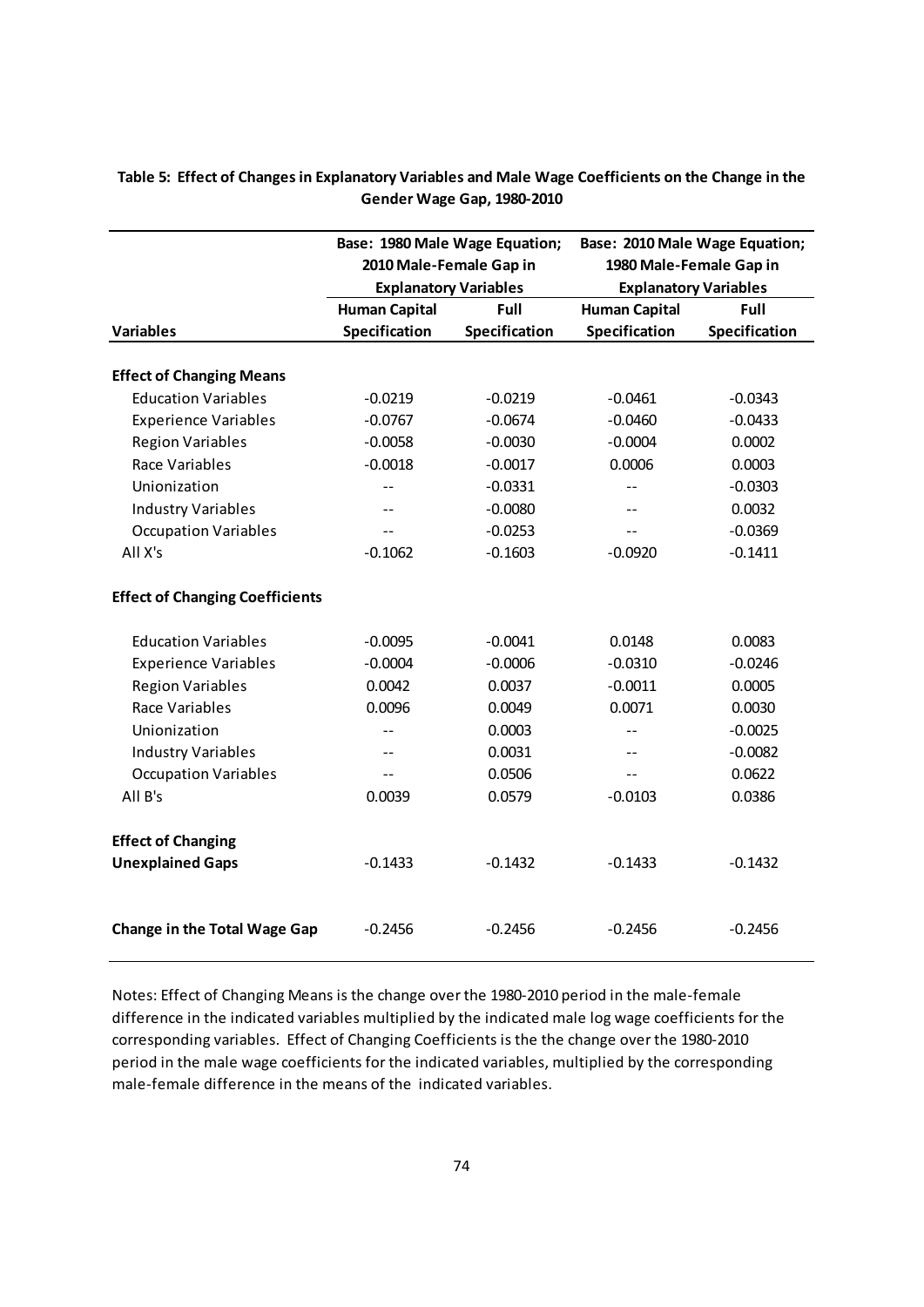|                                                  | 1980                 |                  | 2010                 |          |  |
|--------------------------------------------------|----------------------|------------------|----------------------|----------|--|
|                                                  | Specification        |                  | Specification        |          |  |
| Percentile                                       | <b>Human Capital</b> | Full             | <b>Human Capital</b> | Full     |  |
| <b>A. Effect of Covariates</b>                   |                      |                  |                      |          |  |
| 10th percentile                                  | 0.1767               | 0.2729           | 0.0721               | 0.1648   |  |
|                                                  | (0.0234)             | (0.0374)         | (0.0249)             | (0.0453) |  |
| 50th percentile                                  | 0.1215               | 0.2381           | 0.0237               | 0.1274   |  |
|                                                  | (0.0167)             | (0.0279)         | (0.0151)             | (0.0235) |  |
| 90th percentile                                  | 0.1139               | 0.2281           | 0.0265               | 0.1246   |  |
|                                                  | (0.0188)             | (0.0260)         | (0.0203)             | (0.0329) |  |
| <b>B. Effect of Wage Coefficients</b>            |                      |                  |                      |          |  |
| 10th percentile                                  | 0.2958               | 0.1886           | 0.1134               | 0.0319   |  |
|                                                  | (0.0429)             | (0.0487)         | (0.0359)             | (0.0511) |  |
| 50th percentile                                  | 0.3876               | 0.2598           | 0.1836               | 0.0835   |  |
|                                                  | (0.0220)             | (0.0275)         | (0.0231)             | (0.0255) |  |
| 90th percentile                                  | 0.3316               | 0.2336           | 0.2749               | 0.1790   |  |
|                                                  | (0.0269)             | (0.0285)         | (0.0341)             | (0.0357) |  |
| C. Sum of Covariate and Wage Coefficient Effects |                      |                  |                      |          |  |
| 10th percentile                                  | 0.4725               | 0.4615           | 0.1855               | 0.1967   |  |
|                                                  | (0.0367)             | (0.0353)         | (0.0266)             | (0.0314) |  |
| 50th percentile                                  | 0.5091               | 0.4979           | 0.2073               | 0.2109   |  |
|                                                  | (0.0226)             | (0.0232)         | (0.0236)             | (0.0211) |  |
| 90th percentile                                  | 0.4455               | 0.4617<br>0.3014 |                      | 0.3036   |  |
|                                                  | (0.0314)             | (0.0311)         | (0.0346)             | (0.0342) |  |

## **Table 6: Decomposition of the Gender Log Wage Gap by Unconditional Distribution Percentile (PSID)**

Notes: Sample includes full time nonfarm wage and salary workers age 25‐64 with at least 26 weeks of employment. Entries are based on the decomposition of the unconditional gender log wage gap at each indicated percentile, based on methods in Chernozhukov, Fernández‐Val and Melly (2013). Standard error are in parentheses and are computed by bootstrapping with 100 repetitions.